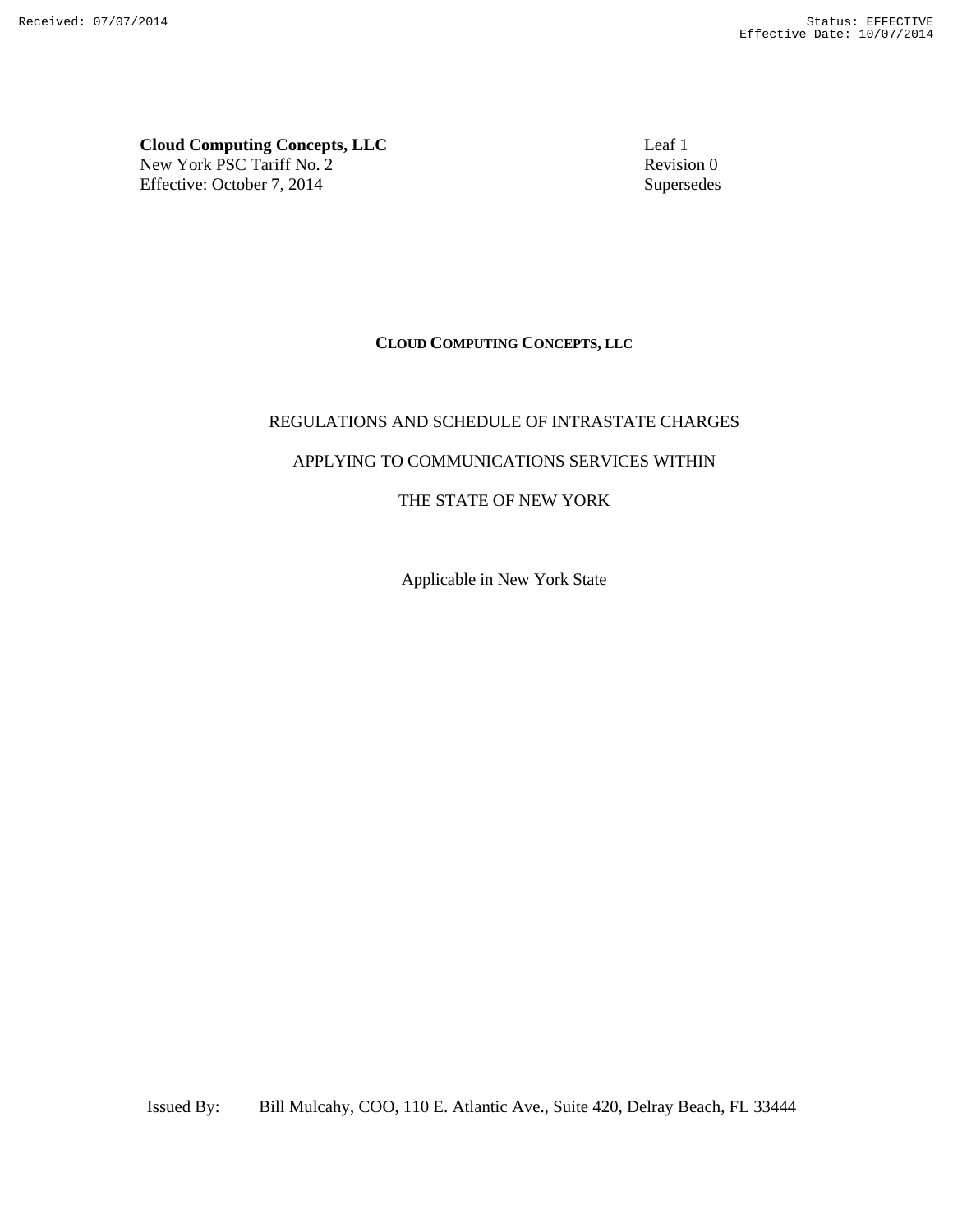| <b>Cloud Computing Concepts, LLC</b> | Leaf $1.1$ |
|--------------------------------------|------------|
| New York PSC Tariff No. 2            | Revision 0 |
| Effective: June 24, 2015             | Supersedes |

# Contacting the Public Service Commission

In the case of a dispute between the Customer and the Company which cannot be resolved with mutual satisfaction, the Customer may file a complaint by contacting the New York State Department of Public Service by phone, online or by mail.

1. By Phone:

Helpline (for complaints/inquiries): 1-800-342-3377 for Continental United States or, 1-800-662-1220 for Hearing/Speech Impaired: TDD or, 518-472-8501 for fax

2. Online:

http://www.dps.ny.gov/complaints.html or,

3. By Mail:

NYS Department of Public Service Office of Consumer Services 3 Empire State Plaza Albany, NY 12223-1350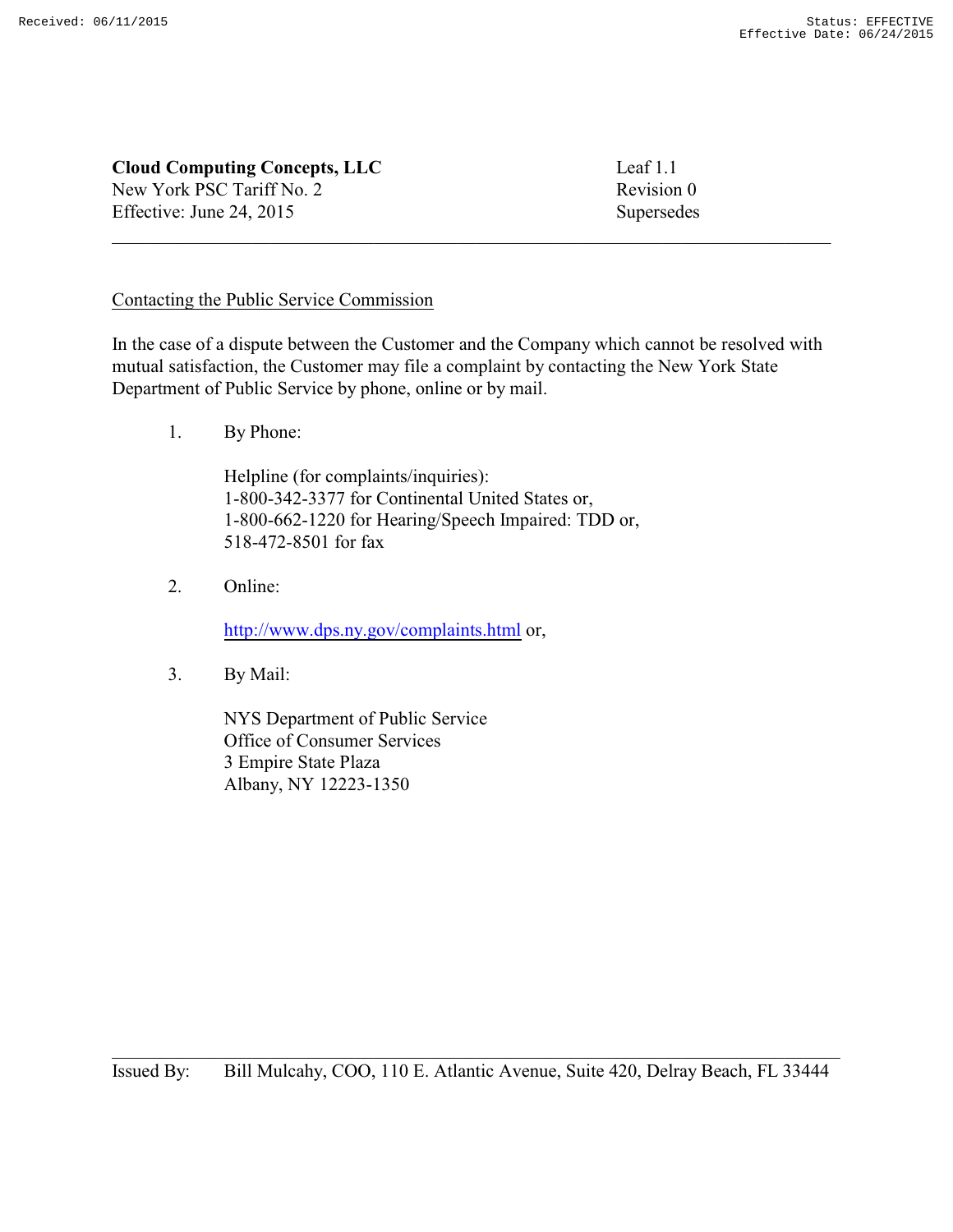**Cloud Computing Concepts, LLC** Leaf 2 New York PSC Tariff No. 2 Revision 0 Effective: October 7, 2014 Supersedes

# TABLE OF CONTENTS

- SECTION 1 APPLICATION OF TARIFF
- SECTION 2 GENERAL RULES AND REGULATIONS
- SECTION 3 CONNECTION CHARGES
- SECTION 4 INTRALATA MTS/OSP/CALLING CARD AND MILEAGE CHARGES
- SECTION 5 SUPPLEMENTAL SERVICES
- SECTION 6 LOCAL EXCHANGE SERVICES
- SECTION 7 LONG DISTANCE SERVICE
- SECTION 8 SPECIAL SERVICES AND PROGRAMS
- SECTION 9 SPECIAL ARRANGEMENTS
- SECTION 10 LOCAL CALLING AREAS
- SECTION 11 EXPLANATION OF TERMS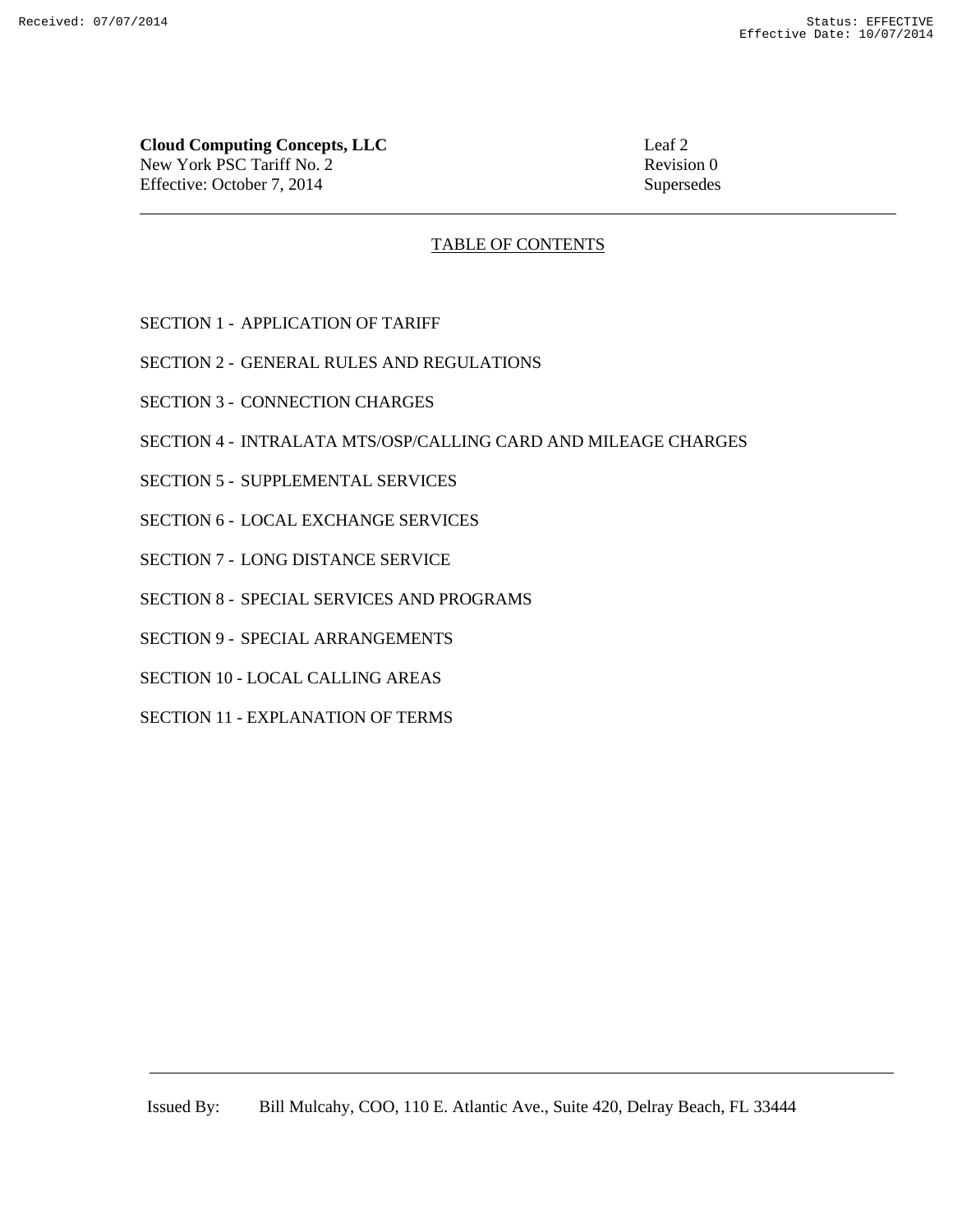# **Cloud Computing Concepts, LLC** Leaf 3 New York PSC Tariff No. 2 Revision 0 Effective: October 7, 2014 Supersedes

# EXPLANATION OF NOTES

- (C) Indicates Changed Regulation
- (D) Indicates Discontinued Rate or Regulation
- (I) Indicates Rate Increase
- (M) Indicates Move in Location of Text
- (N) Indicates New Rate or Regulation
- (R) Indicates Rate Reduction
- (T) Indicates Change of Text Only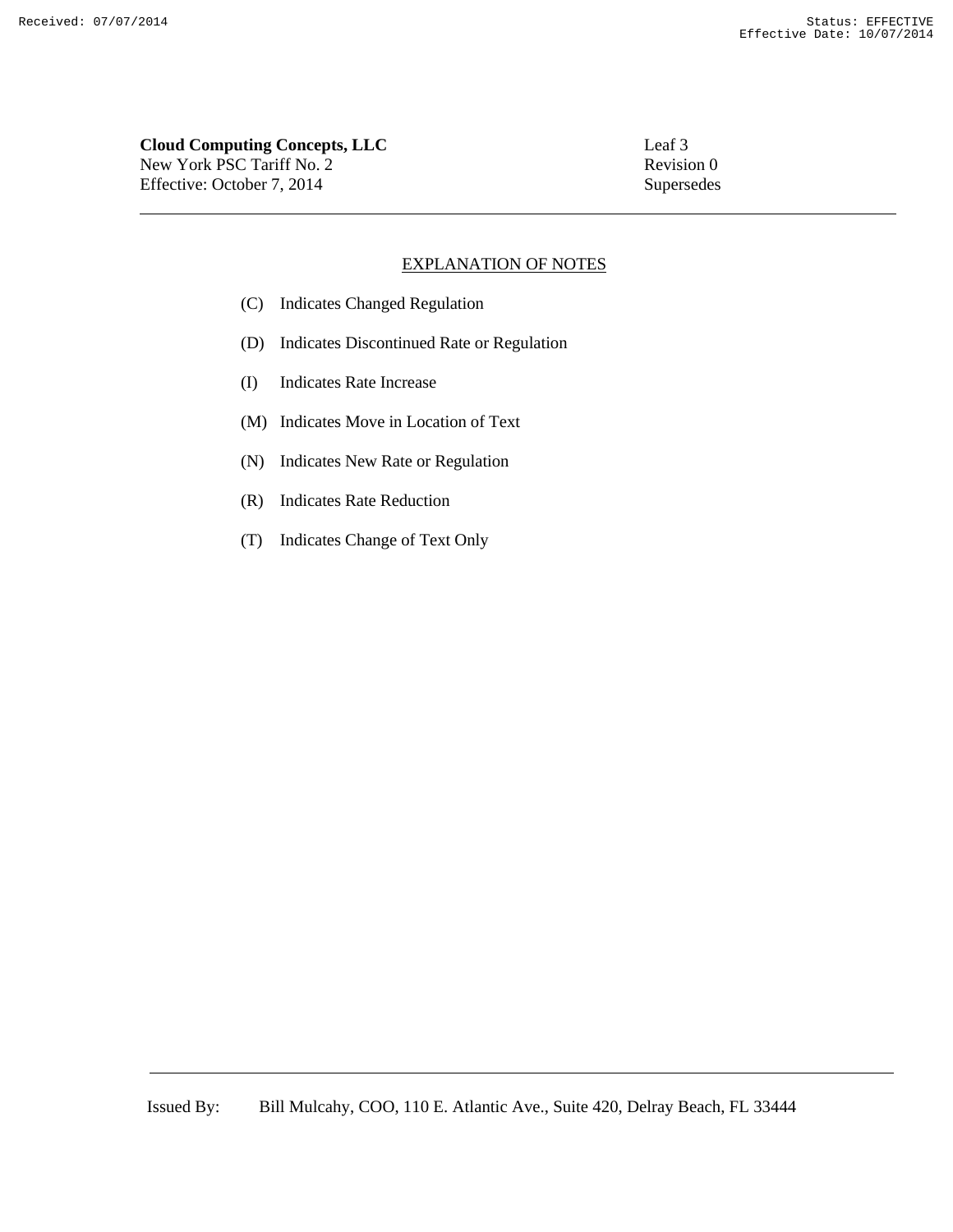# **Cloud Computing Concepts, LLC** Leaf 4 New York PSC Tariff No. 2 Revision 0 Effective: October 7, 2014 Supersedes

# **CONTENTS**

# Section 1 - APPLICATION OF TARIFF

|     |       | Page |
|-----|-------|------|
| 1.1 |       |      |
|     | 1.1.1 |      |
|     | 1.1.2 |      |

Issued By: Bill Mulcahy, COO, 110 E. Atlantic Ave., Suite 420, Delray Beach, FL 33444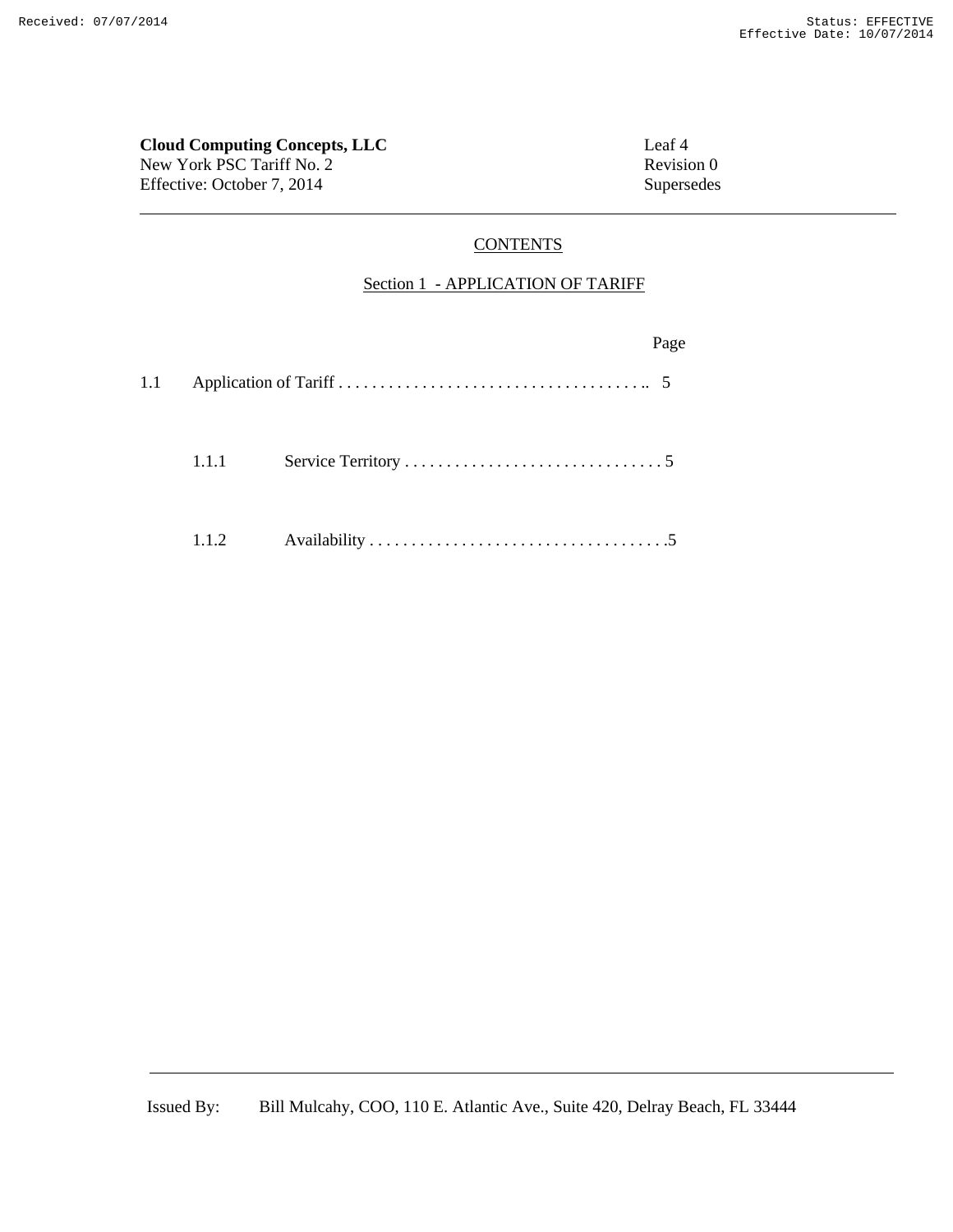| <b>Cloud Computing Concepts, LLC</b> | Leaf 5     |
|--------------------------------------|------------|
| New York PSC Tariff No. 2            | Revision 0 |
| Effective: October 7, 2014           | Supersedes |

# Section 1 - APPLICATION OF TARIFF

## 1.1 Application of Tariff

This Tariff sets forth the regulations and rates applicable to services provided by Cloud Computing Concepts, Inc., as follows:

The furnishing of intrastate communications services by virtue of one-way and/or two-way information transmission between points within the State of New York.

1.1.1 Service Territory

The Company will provide local exchange services in the areas serviced by Verizon New York. Interexchange services are offered statewide.

1.1.2 Availability

Service is available where facilities permit.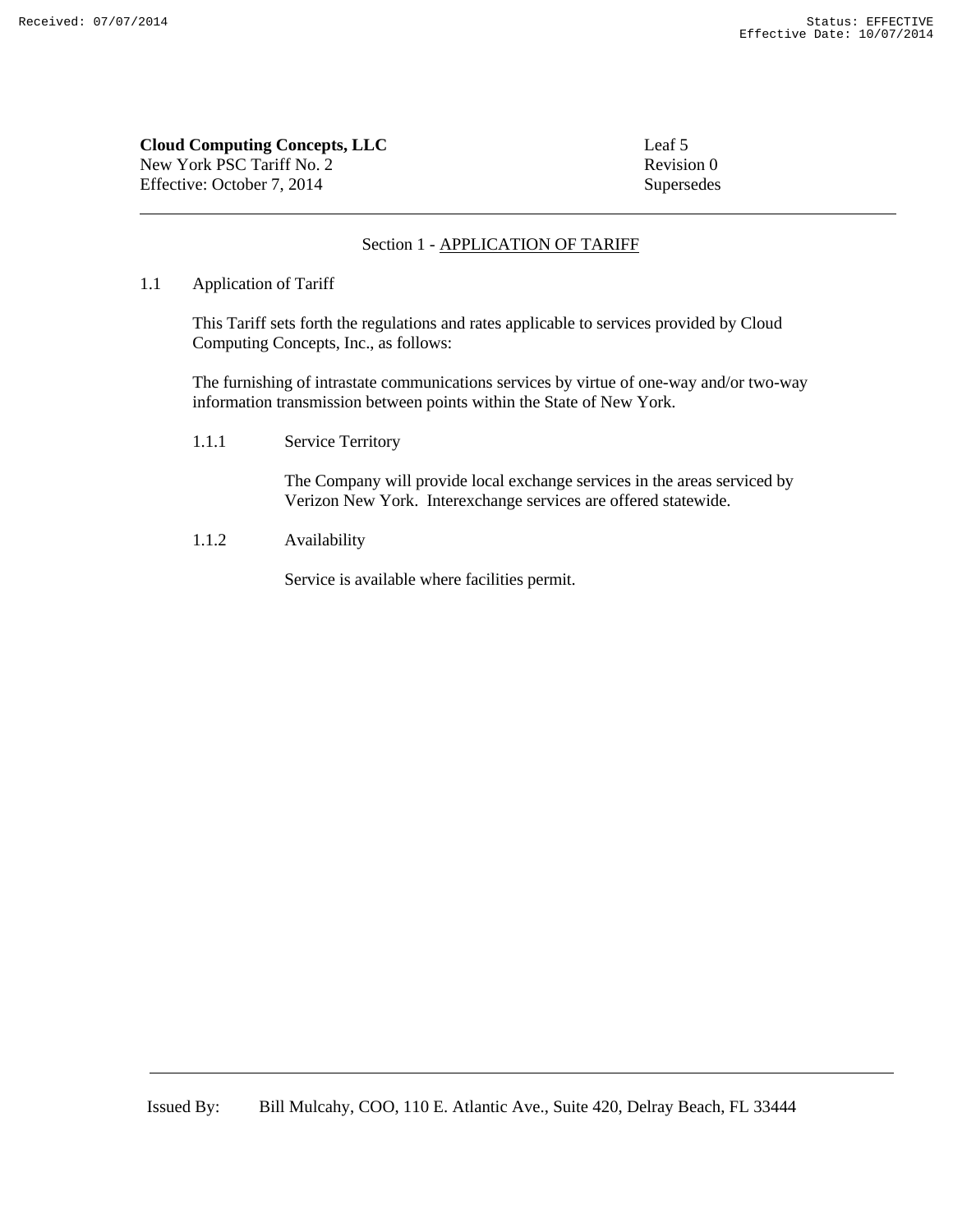New York PSC Tariff No. 2 Revision 0 Effective: October 7, 2014 Supersedes

# **CONTENTS**

#### Section 2 - GENERAL RULES AND REGULATIONS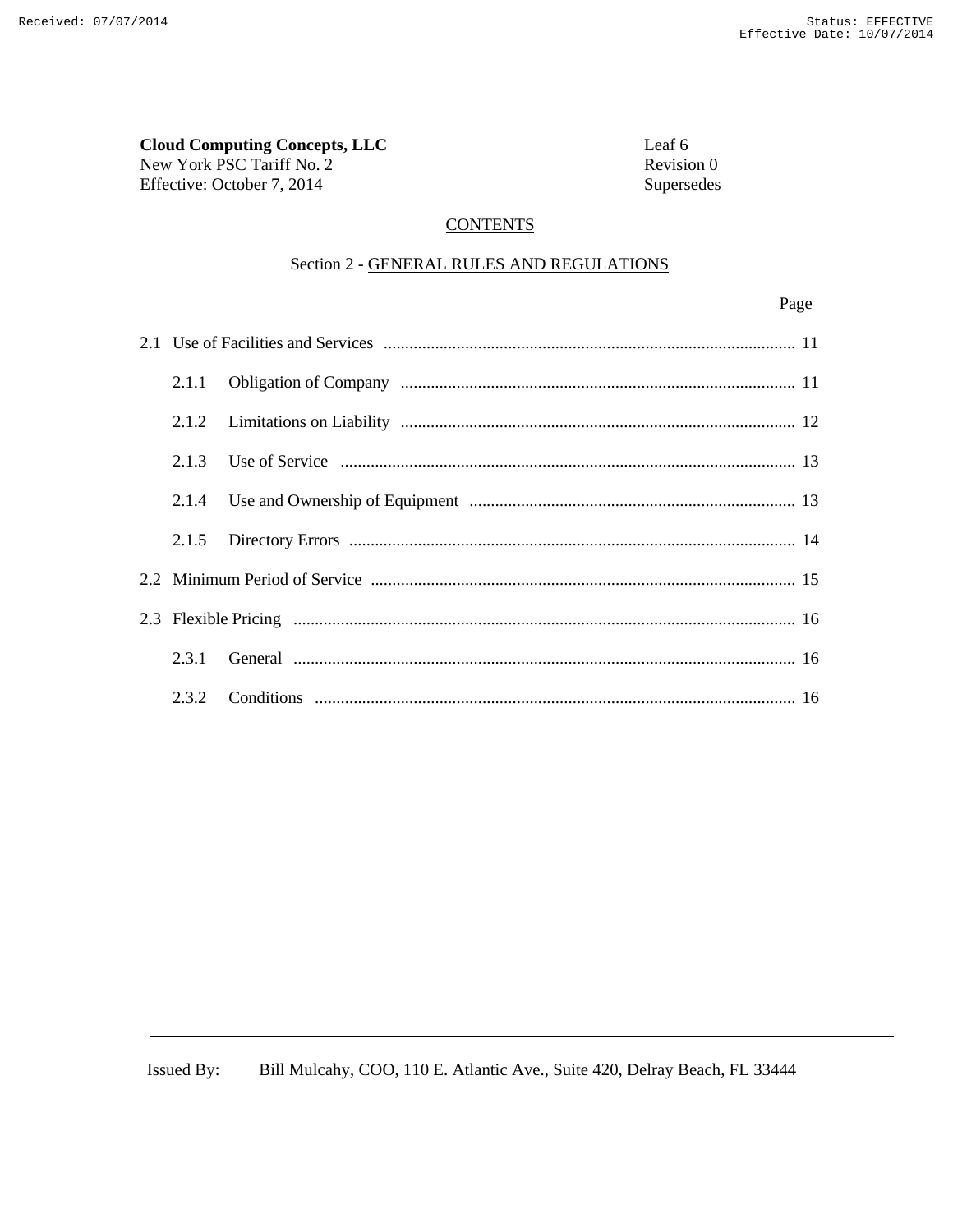**Cloud Computing Concepts, LLC** Leaf 7 New York PSC Tariff No. 2 Revision 0 Effective: October 7, 2014 Supersedes

### CONTENTS (cont'd)

# Section 2 - GENERAL RULES AND REGULATIONS (cont'd)

| Page |
|------|
|      |
|      |

| 2.4.1 |                                         |  |
|-------|-----------------------------------------|--|
| 2.4.2 |                                         |  |
| 2.4.3 |                                         |  |
| 2.4.4 |                                         |  |
| 2.4.5 |                                         |  |
| 2.4.6 |                                         |  |
|       |                                         |  |
|       |                                         |  |
|       |                                         |  |
| 2.7.1 |                                         |  |
| 2.7.2 | Surcharge for State Gross Income and    |  |
| 2.7.3 | Village or Municipal Surcharge on Local |  |

Issued By: Bill Mulcahy, COO, 110 E. Atlantic Ave., Suite 420, Delray Beach, FL 33444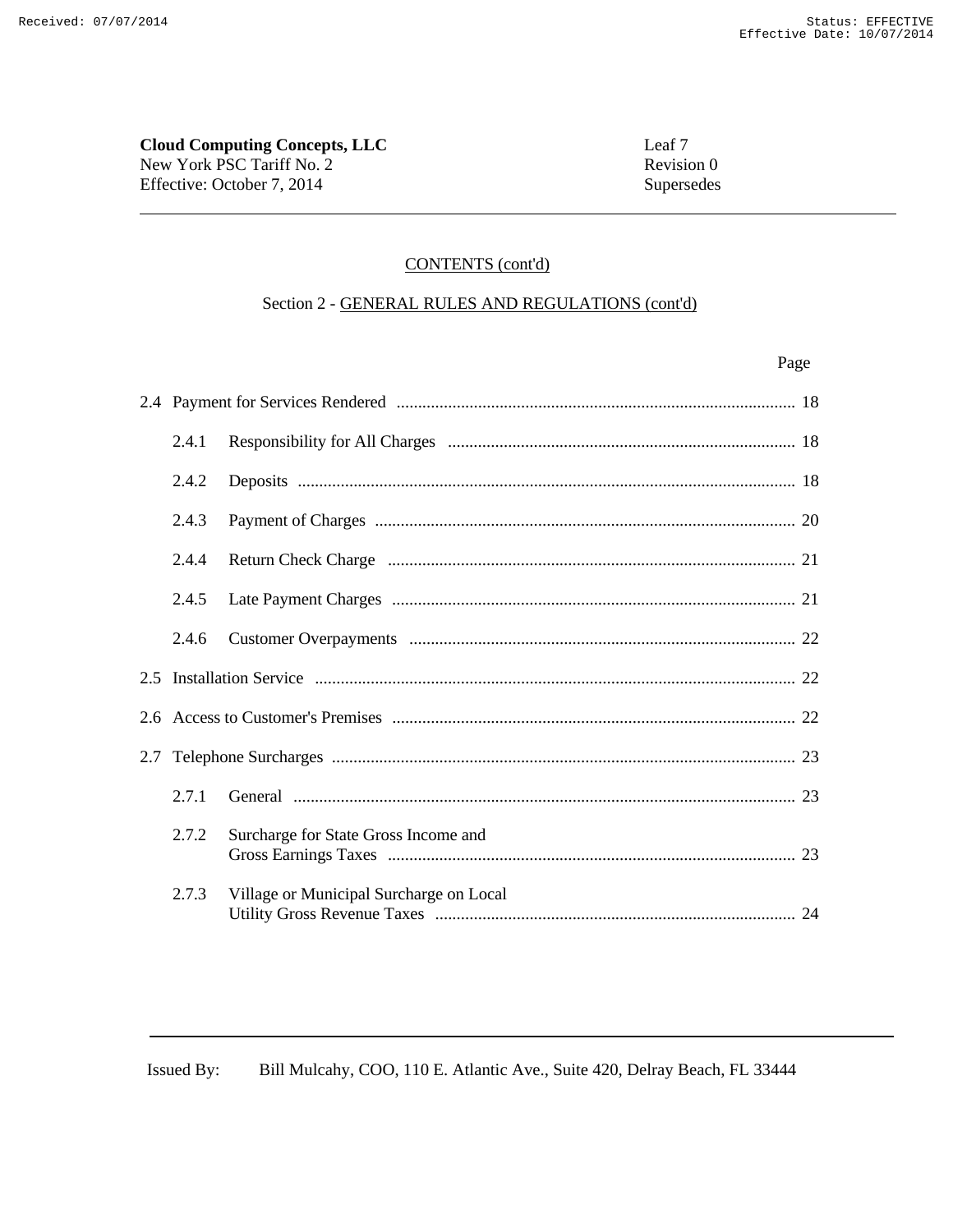# **Cloud Computing Concepts, LLC** Leaf 8 New York PSC Tariff No. 2 Revision 0 Effective: October 7, 2014 Supersedes

# CONTENTS (cont'd)

# Section 2 - GENERAL RULES AND REGULATIONS (cont'd)

#### Page **Page**

| 2.9.1 |  |  |
|-------|--|--|
| 2.9.2 |  |  |
| 2.9.3 |  |  |
| 2.9.4 |  |  |
| 2.9.5 |  |  |
|       |  |  |
|       |  |  |
|       |  |  |
|       |  |  |
|       |  |  |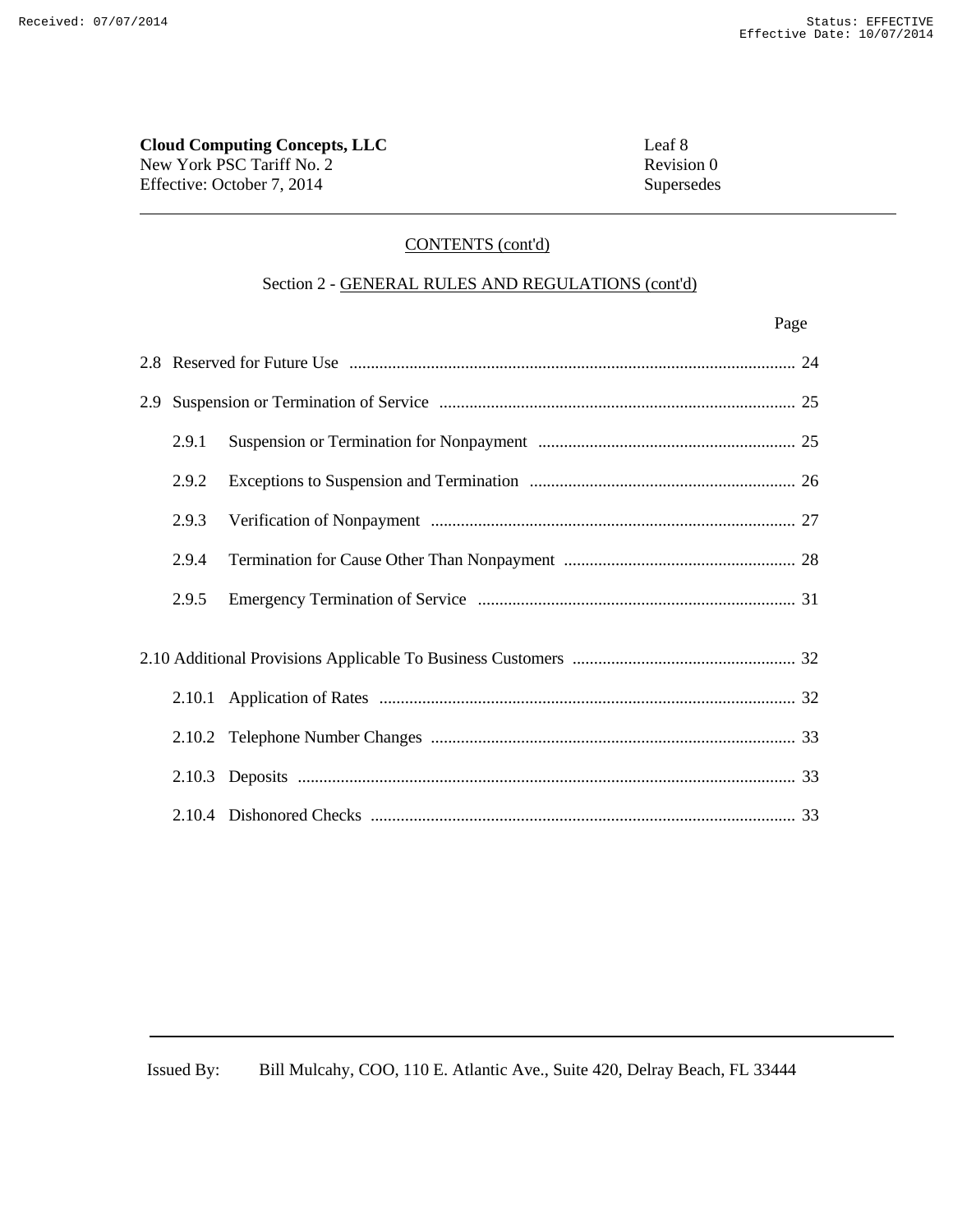# **Cloud Computing Concepts, LLC** Leaf 9 New York PSC Tariff No. 2 Revision 0 Effective: October 7, 2014 Supersedes

# CONTENTS (cont'd)

# Section 2 - GENERAL RULES AND REGULATIONS (cont'd)

Page **Page** 

|  | 2.11.11 Suspension or Termination - Elderly, |  |
|--|----------------------------------------------|--|
|  |                                              |  |

Issued By: Bill Mulcahy, COO, 110 E. Atlantic Ave., Suite 420, Delray Beach, FL 33444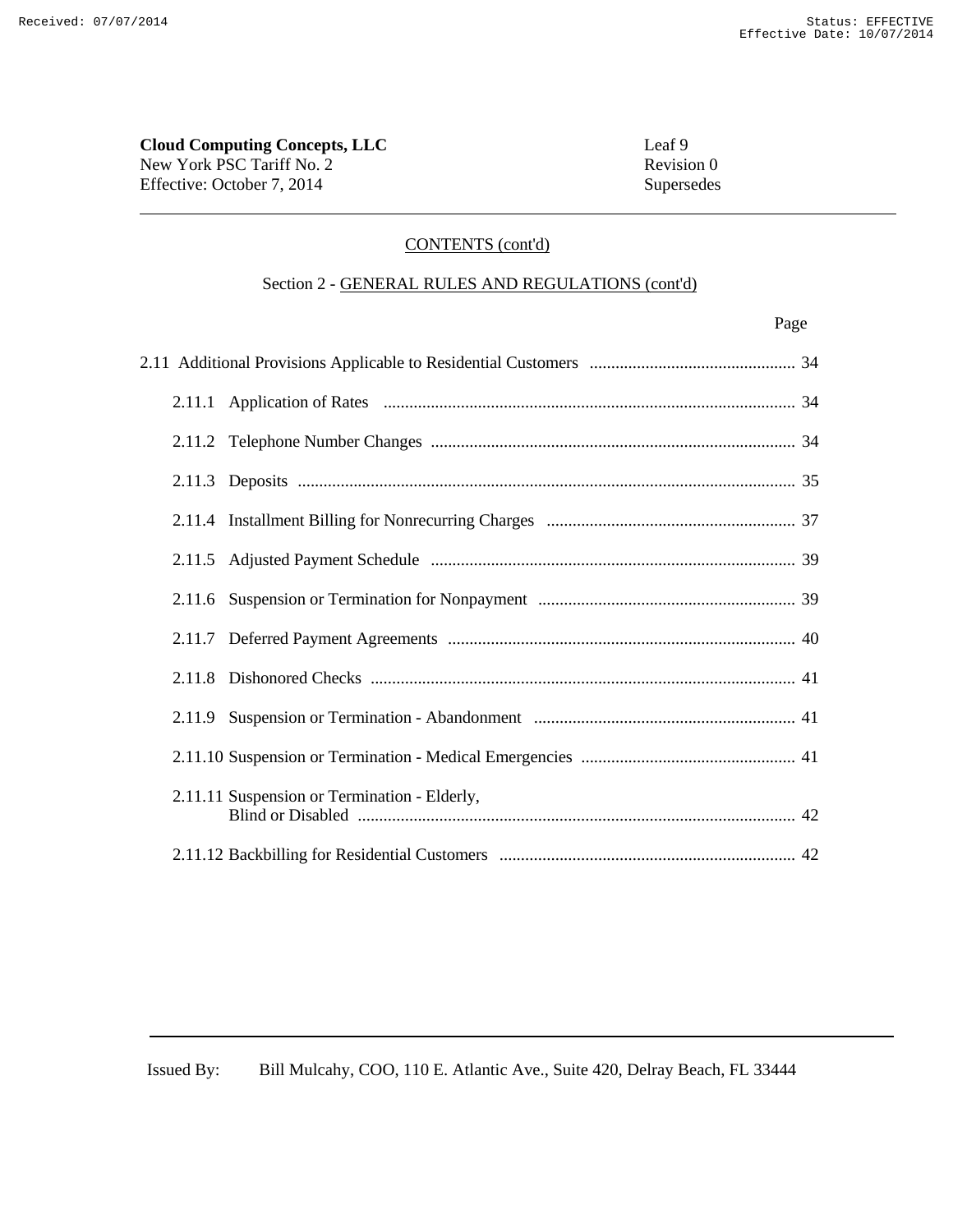# **Cloud Computing Concepts, LLC**<br>
New York PSC Tariff No. 2 Revision 0 New York PSC Tariff No. 2 Effective: October 7, 2014 Supersedes

# CONTENTS (cont'd)

# Section 2 - GENERAL RULES AND REGULATIONS (cont'd)

| 2.12 Allowances for Interruptions in Service |  |
|----------------------------------------------|--|
|                                              |  |

| 2.13 |        |                                                            |  |
|------|--------|------------------------------------------------------------|--|
|      | 2.13.1 |                                                            |  |
|      | 2.13.2 |                                                            |  |
| 2.14 |        | Emergency/ Crisis/ Disaster Restoration and Provisioning - |  |
|      | 2.14.1 |                                                            |  |
|      | 2.14.2 |                                                            |  |
|      | 2.14.3 |                                                            |  |
|      | 2.14.4 |                                                            |  |
|      | 2.14.5 |                                                            |  |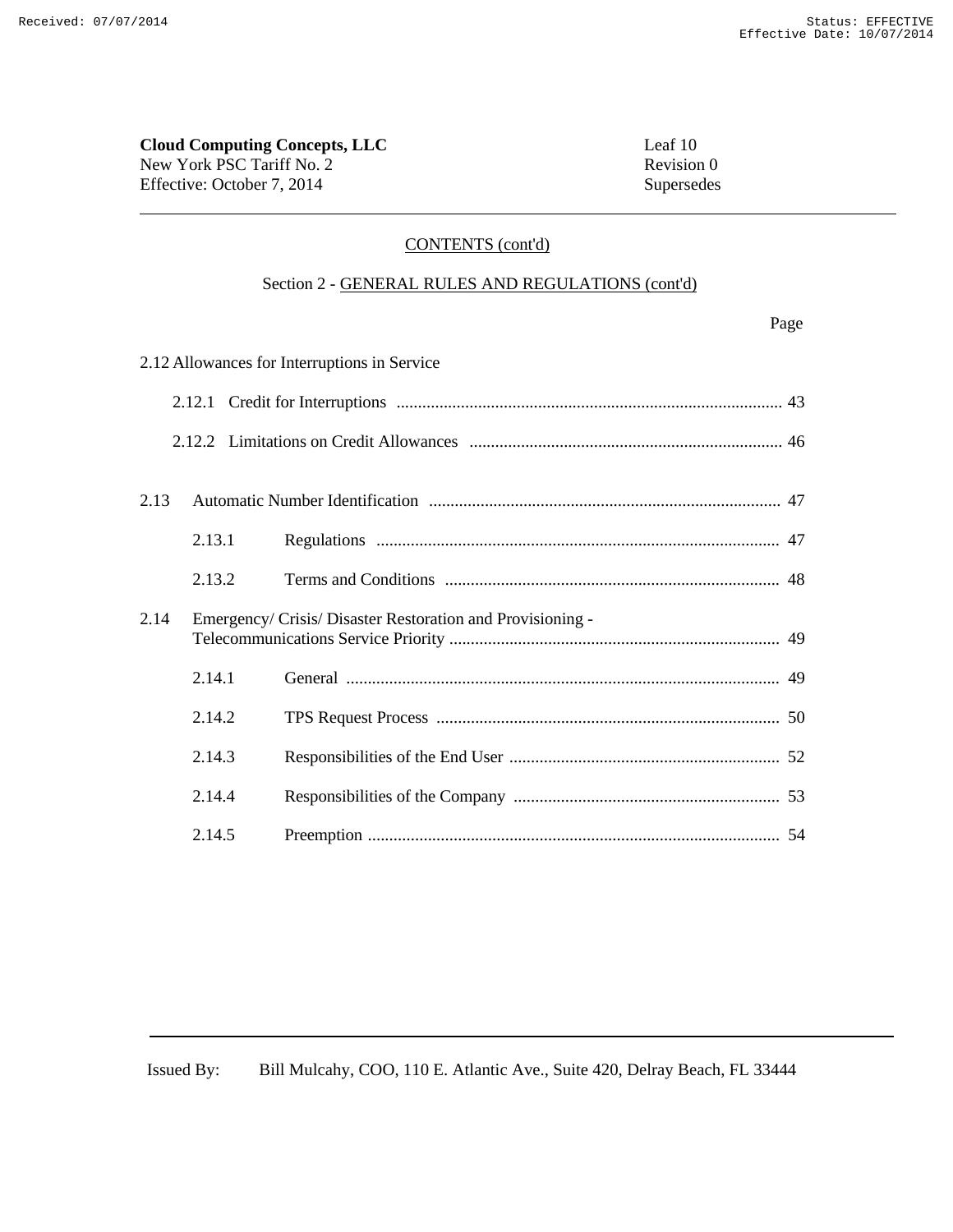**Cloud Computing Concepts, LLC** Leaf 11 New York PSC Tariff No. 2 Revision 0 Effective: October 7, 2014 Supersedes

#### Section 2 - GENERAL RULES AND REGULATIONS

# 2.1 USE OF FACILITIES AND SERVICE

2.1.1 Obligation of the Company

In furnishing facilities and service, the Company does not undertake to transmit messages, but furnishes the use of its facilities to its customers for communications.

The Company's obligation to furnish facilities and service is dependent upon its ability (a) to secure and retain, without unreasonable expense, suitable facilities and rights for the construction and maintenance of the necessary circuits and equipment; (b) to secure and retain, without unreasonable expense, suitable space for its plant and facilities in the building where service is or will be provided to the customer; or (c) to secure reimbursement of all costs where the owner or operator of a building demands relocation or rearrangement of plant and facilities used in providing service therein.

The Company shall not be required to furnish, or continue to furnish, facilities or service where the circumstances are such that the proposed use of the facilities or service would tend to adversely affect the Company's plant, property or service.

The Company reserves the right to refuse an application for service made by a present or former customer who is indebted to the Company for service previously rendered pursuant to this Tariff until the indebtedness is satisfied.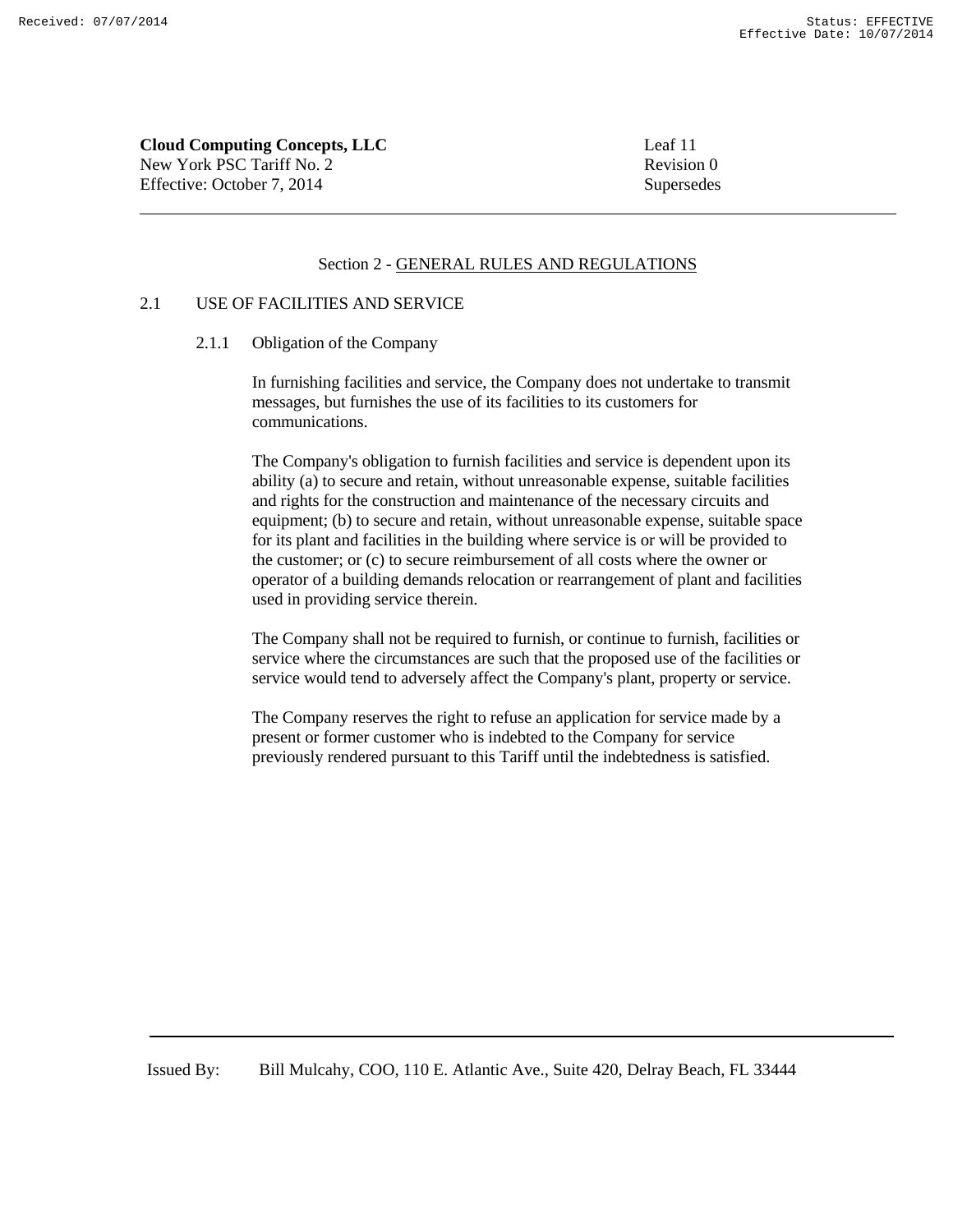| <b>Cloud Computing Concepts, LLC</b> | Leaf 12    |
|--------------------------------------|------------|
| New York PSC Tariff No. 2            | Revision 0 |
| Effective: October 7, 2014           | Supersedes |

#### 2.1 USE OF FACILITIES AND SERVICE (cont'd)

- 2.1.2 Limitations on Liability
	- a. Indemnification by Customer

The customer and any authorized or joint users, jointly and severally shall indemnify, defend and hold the Company harmless against claims, loss, damage, expense (including attorneys' fees and court costs) for libel, slander, or infringement of copyright arising from the material transmitted over its facilities; against claims for infringement of patents arising from combining with, or using in connection with, facilities of the Company, equipment and systems of the customer; and against all other claims arising out of any act or omission of the customer in connection with facilities provided by the Company or the customer. In the event any such infringing use is enjoined, the customer, authorized user or joint user at its option and expense, shall obtain immediately a dismissal or stay of such injunction, obtain a license or other agreement so as to extinguish any claim of infringement, or terminate the claimed infringing use or modify such infringement.

b. Customer-Provided Equipment

The service and facilities furnished by the Company are subject to the following limitations: the Company shall not be liable for damage arising out of mistakes, omissions, interruptions, delays, errors or defects in transmission or other injury, including but not limited to injuries to persons or property from voltages or currents transmitted over the facilities of the Company caused by customer-provided equipment or premises wire.

c. Use of Facilities of Other Companies

When the facilities of other companies are used in establishing a connection, the Company is not liable for any act, error, omission, or interruption caused by the other company or their agents or employees. This includes the provision of a signaling system database by another company.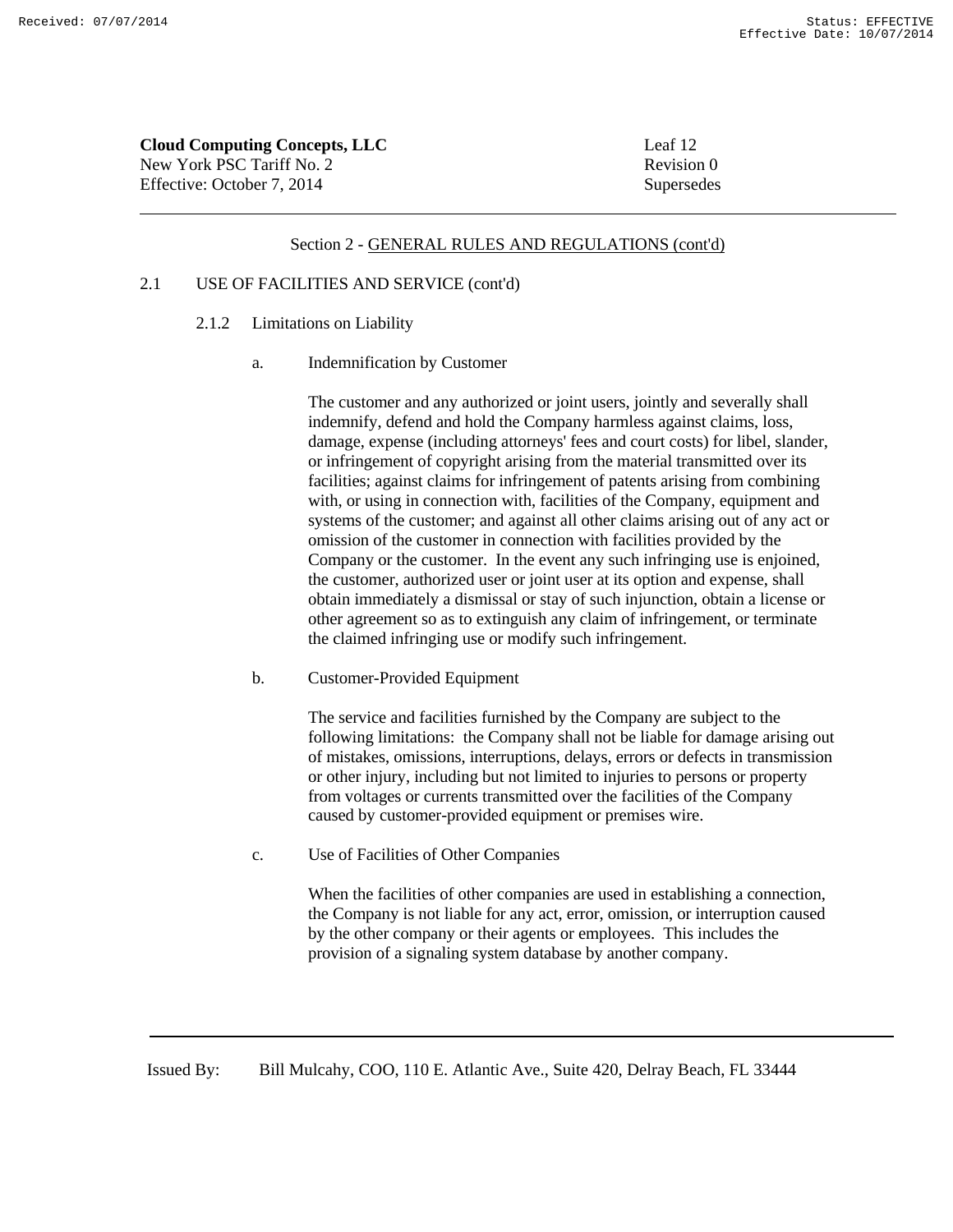| <b>Cloud Computing Concepts, LLC</b> | Leaf 13    |
|--------------------------------------|------------|
| New York PSC Tariff No. 2            | Revision 0 |
| Effective: October 7, 2014           | Supersedes |

### 2.1 USE OF FACILITIES AND SERVICE (cont'd)

# 2.1.3 Use Of Service

Any service provided under this Tariff may be resold to or shared (jointly used) with other persons at the customer's option. The customer remains solely responsible for all use of service ordered by it or billed to its telephone number(s) pursuant to this Tariff, for determining who is authorized to use its service, and for promptly notifying the Company of any unauthorized use. The customer may advise its customers that a portion of its service is provided by the Company, but the customer shall not represent that the Company jointly participates with the customer in the provision of the service.

# 2.1.4 Use and Ownership of Equipment

The Company's equipment, apparatus, channels and lines shall be carefully used. Equipment furnished by the Company shall remain its property and shall be returned to the Company whenever requested, within a reasonable period following the request, in good condition, reasonable wear and tear accepted. The customer is required to reimburse the Company for any loss of, or damage to, the facilities or equipment on the customer's premises, including loss or damage caused by agents, employees or independent contractors of the customer through any negligence.

### 2.1.5 Directory Errors

In the absence of gross negligence or willful misconduct and except for the allowances stated below, no liability for damages arising from errors or mistakes in or omissions of directory listings, or errors or mistakes in or omissions of listings obtainable from the directory assistance operator, including errors in the reporting thereof, shall attach to the Company.

An allowance for errors or mistakes in or omissions of published directory listings or for errors or mistakes in or omissions of listings obtainable from the directory assistance operator shall be given as follows: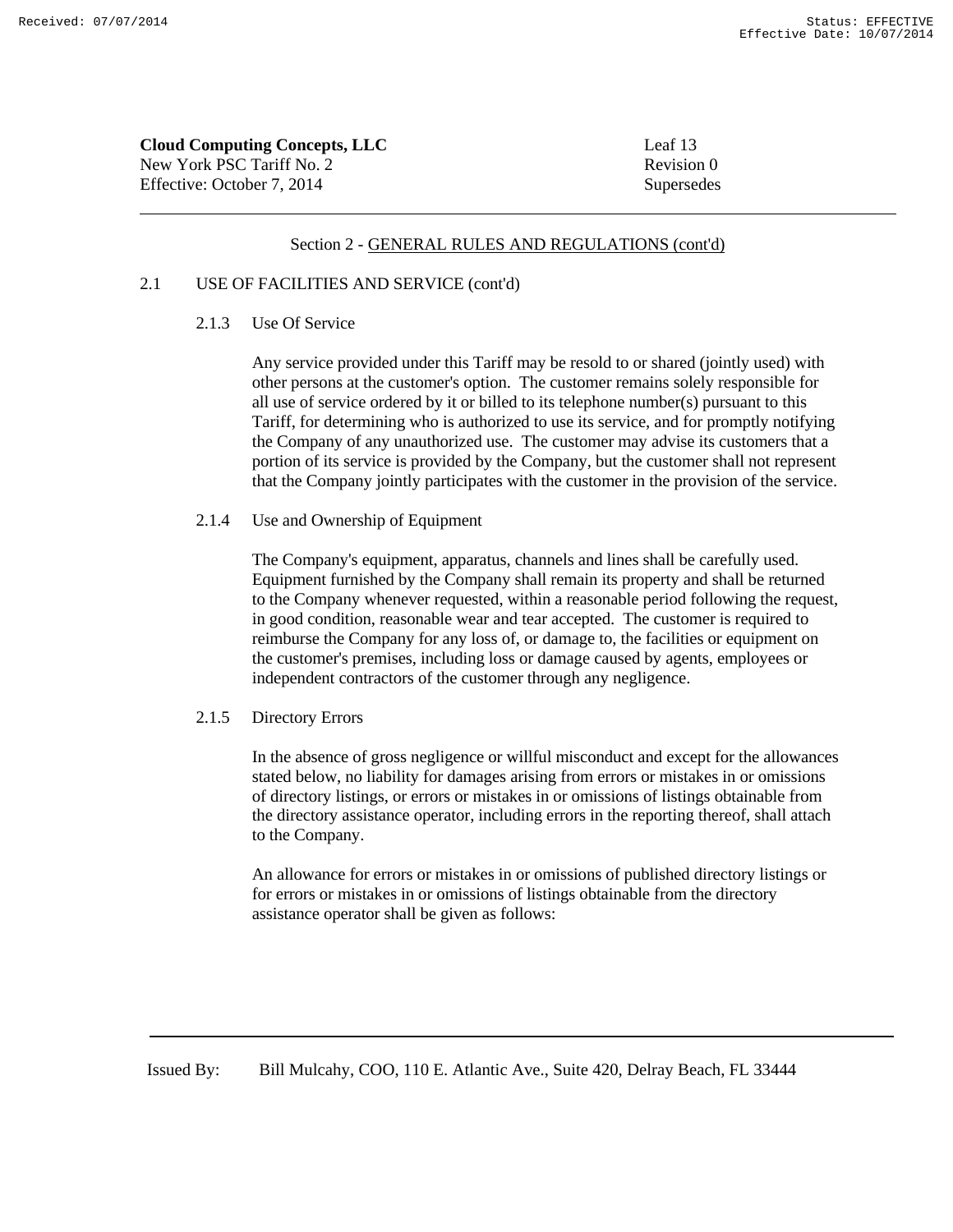| <b>Cloud Computing Concepts, LLC</b> | Leaf 14    |
|--------------------------------------|------------|
| New York PSC Tariff No. 2            | Revision 0 |
| Effective: October 7, 2014           | Supersedes |

### 2.1 USE OF FACILITIES AND SERVICE (cont'd)

# 2.1.5 Directory Errors

- 1) Free Listings: For free or no-charge published directory listings, credit shall be given at the rate of two times the monthly tariff rate for an additional or charge listing for each individual, auxiliary or party line, PBX trunk or Centrex attendant loop affected, for the life of the directory or the charge period during which the error, mistake or omission occurs.
- 2) Charge Listings: For additional or charge published directory listings, credit shall be given at the monthly tariff rate for each such listing for the life of the directory or the charge period during which the error, mistake or omission occurs.
- 3) Operator records: For free or charge listings obtainable from records used by the directory assistance operator, upon notification to the Company of the error, mistake or omission in such records by the subscriber, the Company shall be allowed a period of three business days to make a correction. If the correction is not made in that time, credit shall be given at the rate of 2/30ths of the basic monthly rate for the line or lines in question for each day thereafter that the records remain uncorrected. (Where Centrex attendant loops are involved, credit shall be given at the rate of 2/30ths of the basic monthly rate for PBX trunks.)
- 4) Credit limitation: The total amount of the credit provided for the preceding paragraphs 1, 2, and 3 shall not exceed, on a monthly basis, the total of the charges for each charge listing plus the basic monthly rate, as specified in paragraph 3, for the line or lines in question.

Issued By: Bill Mulcahy, COO, 110 E. Atlantic Ave., Suite 420, Delray Beach, FL 33444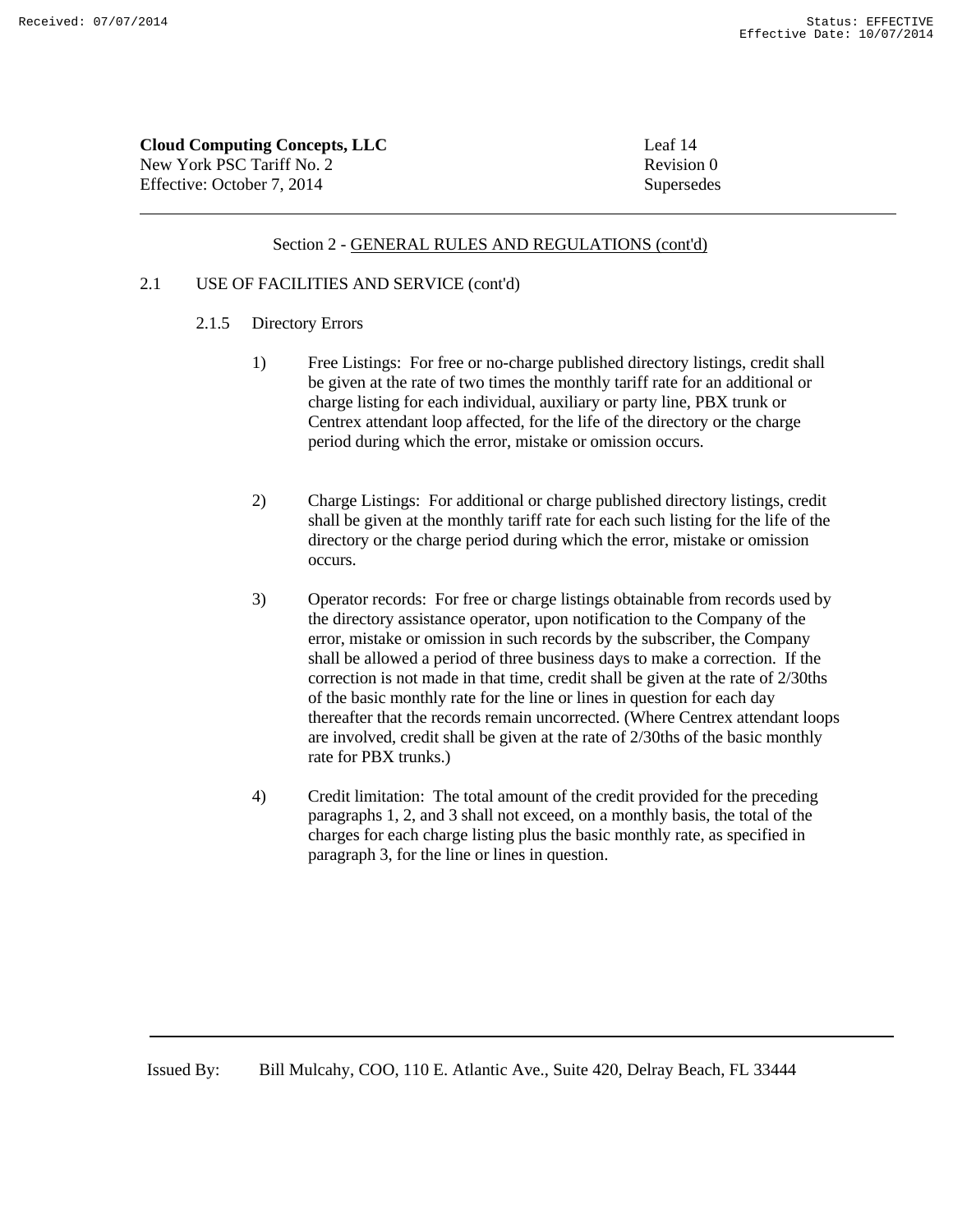**Cloud Computing Concepts, LLC** Leaf 15 New York PSC Tariff No. 2 Revision 1 Effective: May 28, 2015 Supersedes 0

#### Section 2 - GENERAL RULES AND REGULATIONS (cont'd)

### 2.1 USE OF FACILITIES AND SERVICE (cont'd)

- 2.1.5 Directory Errors (cont'd)
	- 5) Definitions: As used in Paragraphs 1, 2, 3, and 4 above, the terms "error," "mistake" or "omission" shall refer to a discrepancy in the directory listing or directory assistance records which the Company has failed to correct and where the error affects the ability to locate a particular subscriber's correct telephone number. The terms shall refer to addresses only to the extent that an error, mistake or omission of an address places the subscriber on an incorrect street or in an incorrect community.
	- 6) Notice: Such allowances or credits as specified in Paragraphs 1, 2, and 3 above, shall be given upon notice to the Company by the subscriber that such error, mistake or omission has occurred; provided, however, that when it is administratively feasible for the Company to have knowledge of such error, mistake or omission, the Company shall give credit without the requirement of notification by the subscribers.

#### 2.2 MINIMUM PERIOD OF SERVICE

The minimum period of service is one month except as otherwise provided in this Tariff. The customer must pay the regular tariffed rate for the service they subscribe to for the minimum period of service. If a customer disconnects service before the end of the minimum service period, that customer is responsible for paying the regular rates for the remainder of the minimum service period. When the service is moved within the same building, to another building on the same premises, or to a different premises entirely, the period of service at each location is accumulated to calculate if the customer has met the minimum period of service obligation.

If service is terminated before the end of the minimum period of service as a result of condemnation of property, damage to property requiring the premises to be abandoned, or by the death of the customer, the customer is not obligated to pay for service for the remainder of the minimum period.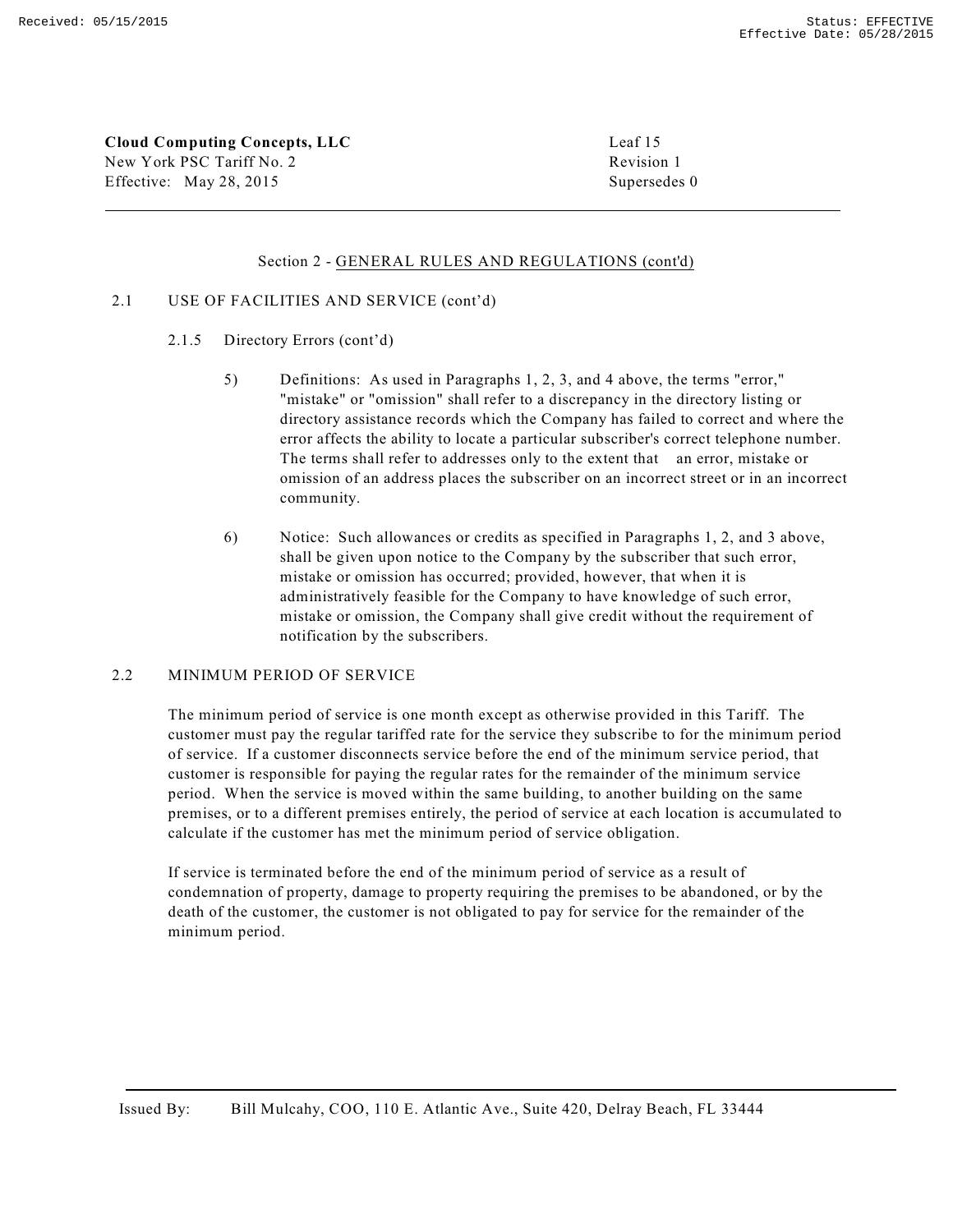**Cloud Computing Concepts, LLC** Leaf 16 New York PSC Tariff No. 2 Revision 0 Effective: October 7, 2014 Supersedes

### Section 2 - GENERAL RULES AND REGULATIONS (cont'd)

#### 2.2 MINIMUM PERIOD OF SERVICE (cont'd)

If service is switched over to a new customer at the same premises after the first month's service, the minimum period of service requirements are assigned to the new customer if the new customer agrees in writing to accept them. For facilities not taken over by the new customer, the original customer is responsible for the remaining payment for the minimum service period in accordance with the terms under which the service was originally furnished.

# 2.3 FLEXIBLE PRICING

2.3.1 General

Flexible Pricing sets minimum and maximum rates that can be charged for telephone service. The Company may change a specific rate within the range of the established minimum and maximum rates on one day's notice to customers and the Public Service Commission.

### 2.3.2 Conditions

- a. The Company reserves the right to change prices at any time subject to regulatory requirements by filing a revised Rate Attachment with the Commission.
- b. Individual written notice to Customers of rate changes shall be made in accordance with Commission regulations. Where there are no regulations, notification will be made in a manner appropriate to the circumstances involved.
- c. A rate shall not be changed unless it has been in effect for at least thirty (30) days.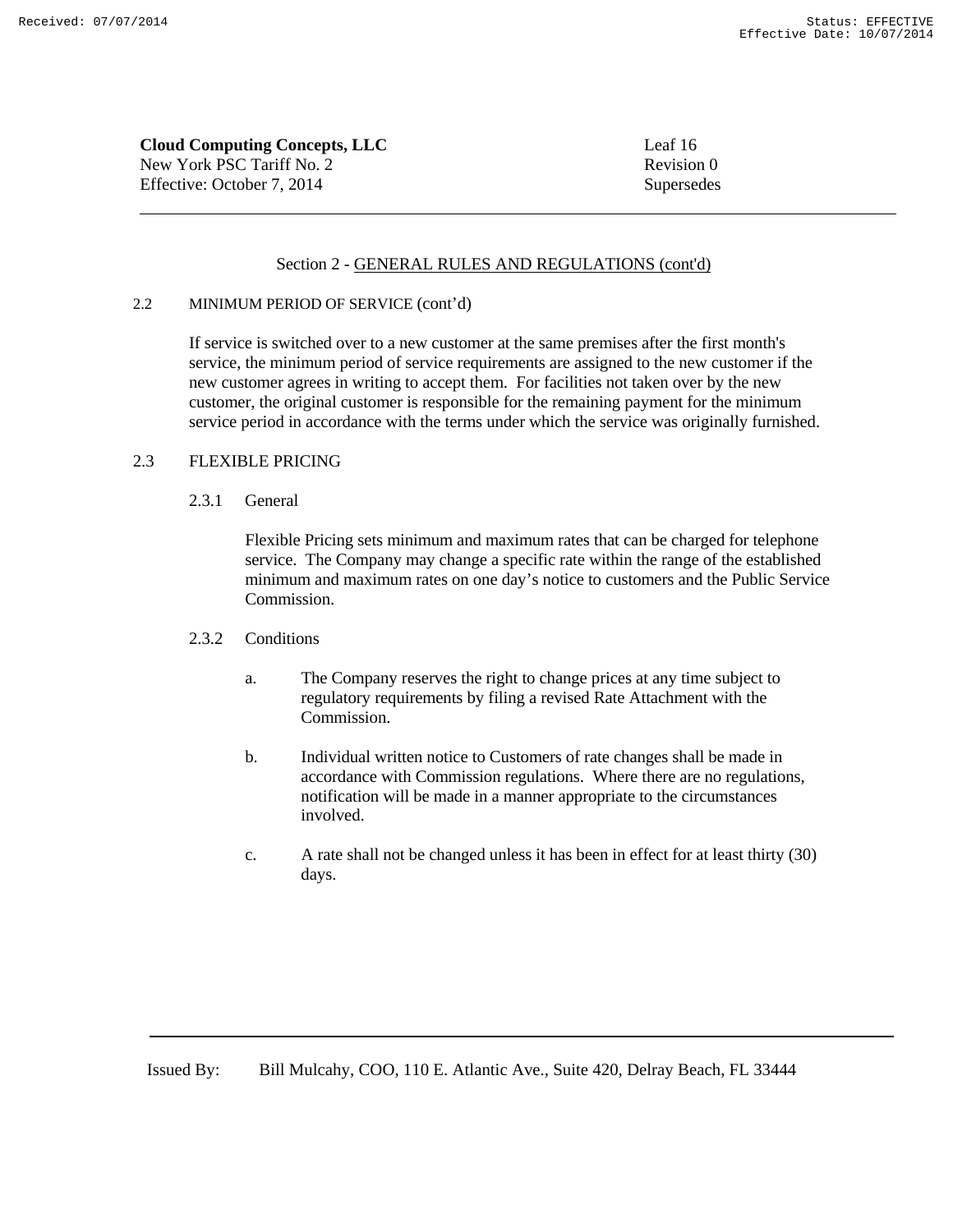| <b>Cloud Computing Concepts, LLC</b> | Leaf 17    |
|--------------------------------------|------------|
| New York PSC Tariff No. 2            | Revision 0 |
| Effective: October 7. 2014           | Supersedes |

### 2.3 FLEXIBLE PRICING (cont'd)

- 2.3.2 Conditions (cont'd)
- d. A customer can request that the Company disconnect service that is provided under the Flexible Pricing due to a price increase. The customer will be credited for the difference between the new price and the old price retroactive to the effective date of the price increase if the customer notifies the Company of its desire to disconnect service within 20 days of receiving notification of the price increase.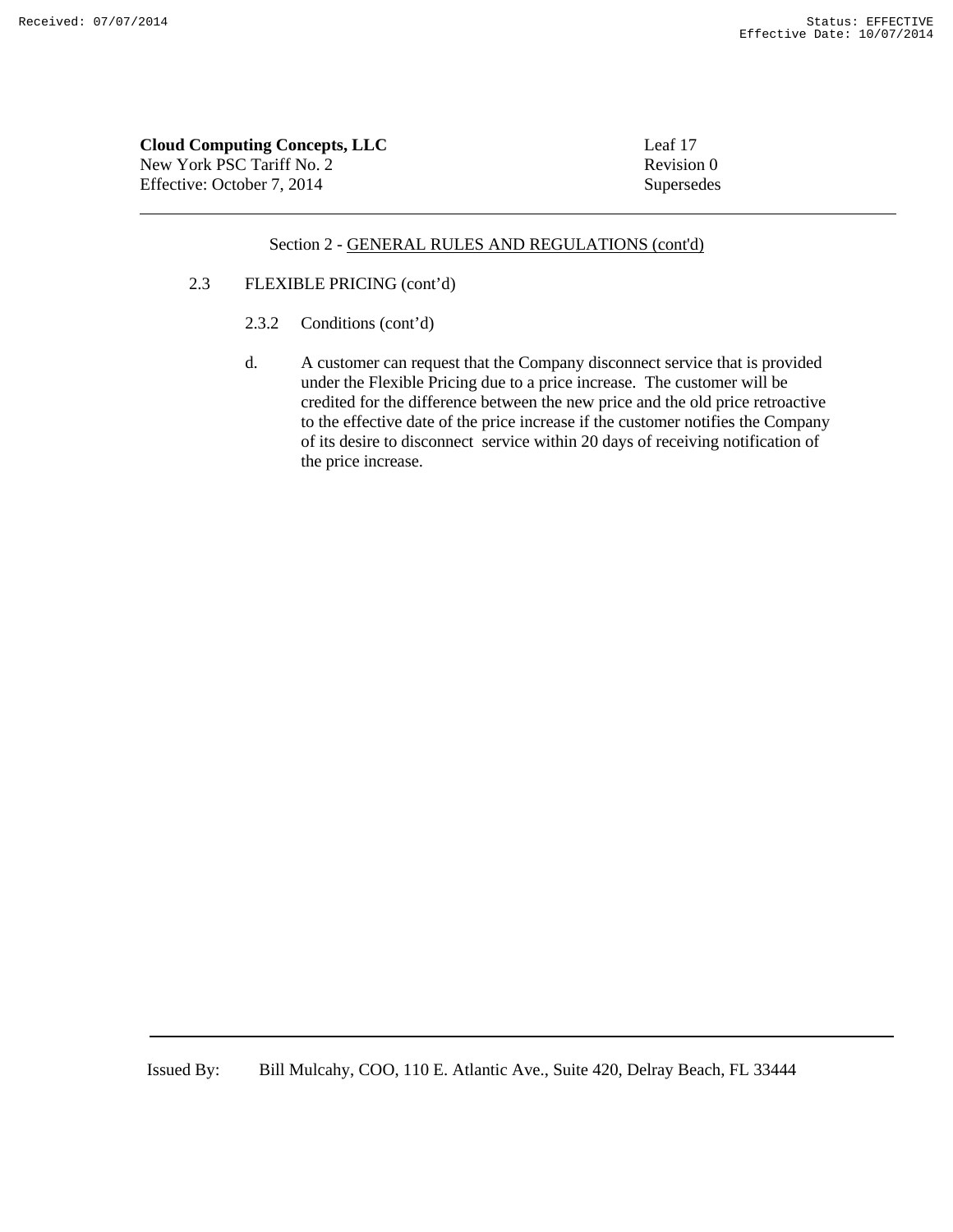| <b>Cloud Computing Concepts, LLC</b> | Leaf 18    |
|--------------------------------------|------------|
| New York PSC Tariff No. 2            | Revision 0 |
| Effective: October 7, 2014           | Supersedes |

### 2.4 PAYMENT FOR SERVICE RENDERED

#### 2.4.1 Responsibility for All Charges

Any applicant for facilities or service may be required to sign an application form requesting the Company to furnish the facilities or service in accordance with the rates, charges, rules and regulations from time to time in force and effect. The customer is responsible for all local and toll calls originating from the customer's premises and for all calls charged to the customer's line where any person answering the customer's line agrees to accept such charge.

#### 2.4.2 Deposits

Subject to special provisions as may be set forth below and in Sections 2.10 and 2.11 of this Tariff, any applicant or customer whose financial responsibility is not established to the satisfaction of the Company may be required to deposit a sum up to an amount equal to the total of the estimated local service and intraLATA toll charges for up to two months for the facilities and service. If the minimum period of service for the requested facilities and service is more than one month, as specified in this Tariff, the customer may also be required to deposit a sum up to an amount equal to the total charges for service for the minimum service period less any connection charge paid by the customer.

The fact that a deposit has been made shall in no way relieve the applicant or customer from complying with the Tariff regulations for the prompt payment of bills on presentation. Each applicant from whom a deposit is collected will be given a certificate of deposit and circular containing the terms and conditions applicable to deposits, in accordance with the Rules and Regulations of the Commission pertaining to customer deposits.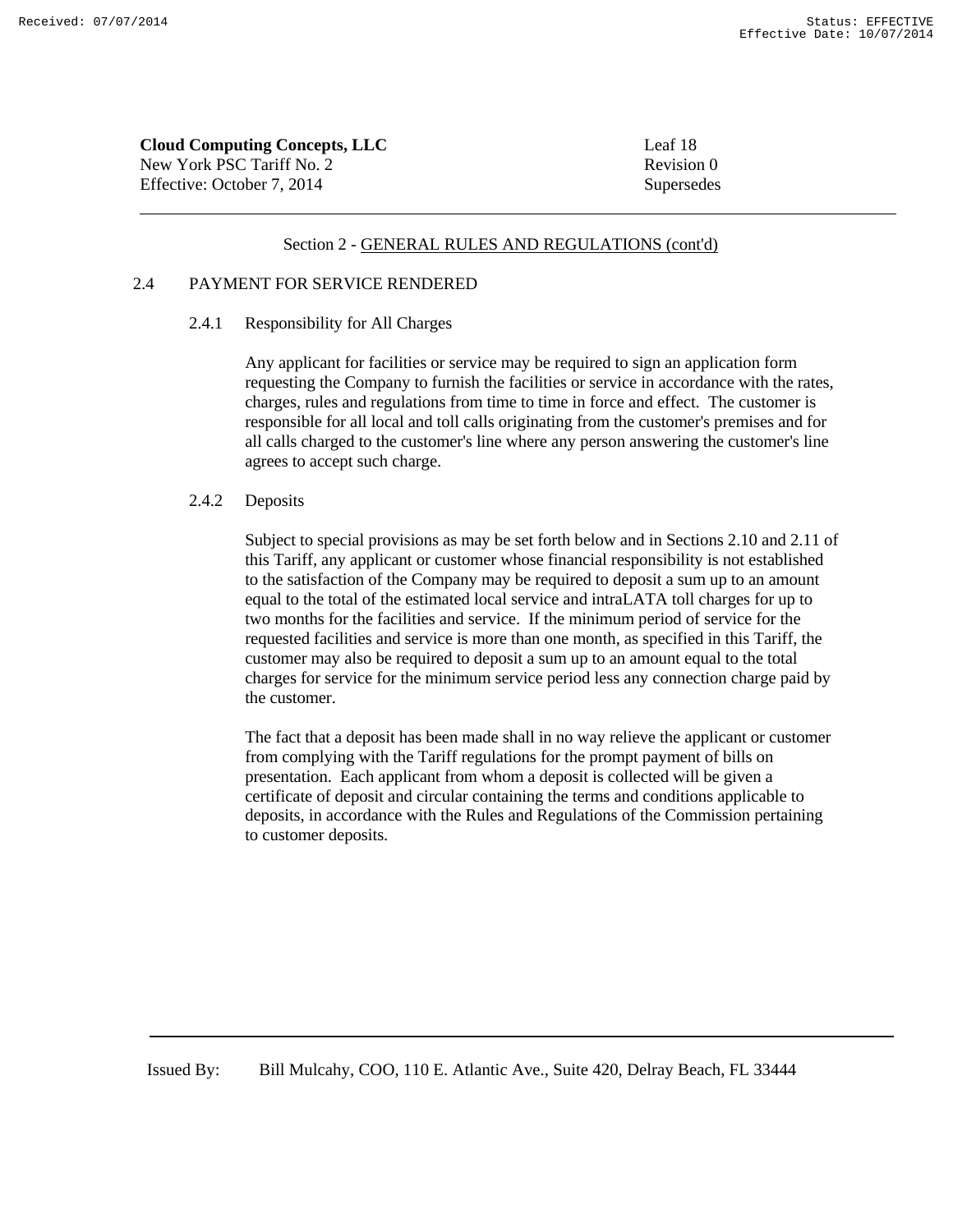| <b>Cloud Computing Concepts, LLC</b> | Leaf 19    |
|--------------------------------------|------------|
| New York PSC Tariff No. 2            | Revision 0 |
| Effective: October 7, 2014           | Supersedes |

### 2.4 PAYMENT FOR SERVICE RENDERED (cont'd)

- 2.4.2 Deposits (cont'd)
	- a. Interest on Deposits

Simple interest at the rate specified by the Commission shall be credited or paid to the customer while the Company holds the deposit.

b. Inadequate Deposit

If the amount of a deposit is proven to be less than required to meet the requirements specified above, the customer shall be required to pay an additional deposit upon request.

c. Return of Deposit

When a deposit is to be returned, the customer may request that the full amount of the deposit be issued by check. If the customer requests that the full amount be credited to amounts owed the Company, the Company will process the transaction on the billing date and apply the deposit to any amount currently owed to the Company, and return any remaining amount of the deposit to the customer by check.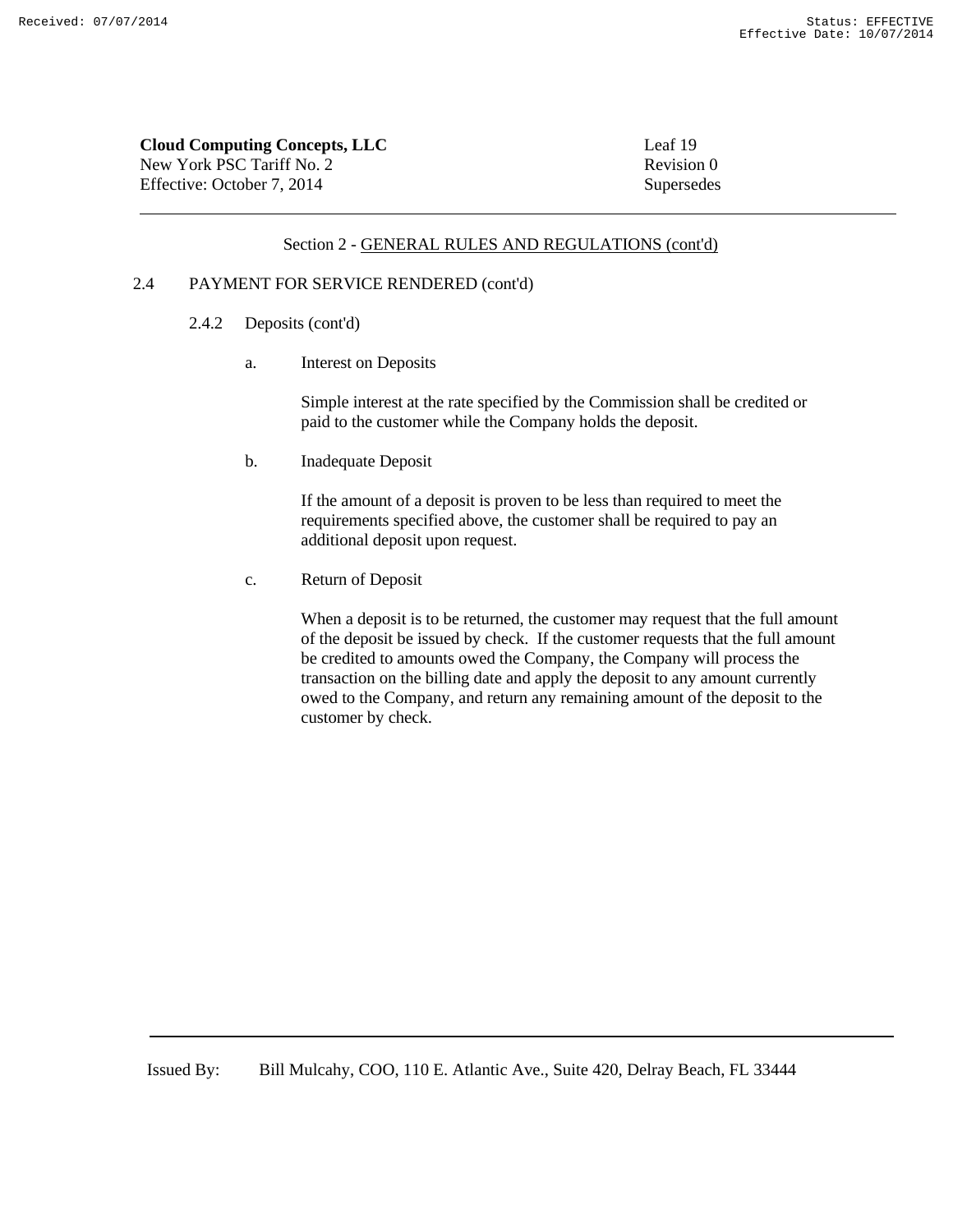| <b>Cloud Computing Concepts, LLC</b> | Leaf 20    |
|--------------------------------------|------------|
| New York PSC Tariff No. 2            | Revision 0 |
| Effective: October 7, 2014           | Supersedes |

#### 2.4 PAYMENT FOR SERVICE RENDERED (cont'd)

# 2.4.3 Payment of Charges

Charges for facilities and service, other than usage charges, are due monthly in advance. All other charges are payable upon request of the Company. Bills are due on the due date shown on the bill and are payable at any business office of the Company, by U.S. Mail, or at any location designated by the Company. If objection is not received by the Company within three months after the bill is rendered, the items and charges appearing thereon shall be determined to be correct and binding upon the customer. A bill will not be deemed correct and binding upon the customer if the Company has records on the basis of which an objection may be considered, or if the customer has in his or her possession such Company records. If objection results in a refund to the customer, such refund will be with interest at the greater of the unadjusted customer deposit rate or the applicable late payment rate, if any, for the service classification under which the customer was billed. Interest will be paid from the date when the customer overpayment was made, adjusted for any changes in the deposit rate or late payment rate, compounded monthly, until the overpayment is refunded. Notwithstanding the foregoing, no interest will be paid by the Company on customer overpayments that are refunded within 30 days after the overpayment is received by the Company.

Where an objection to the bill involves a superseded service order, the items and charges appearing on the bill shall be deemed to be correct and binding upon the customer if objection is not received by the Company within two months after the bill is rendered.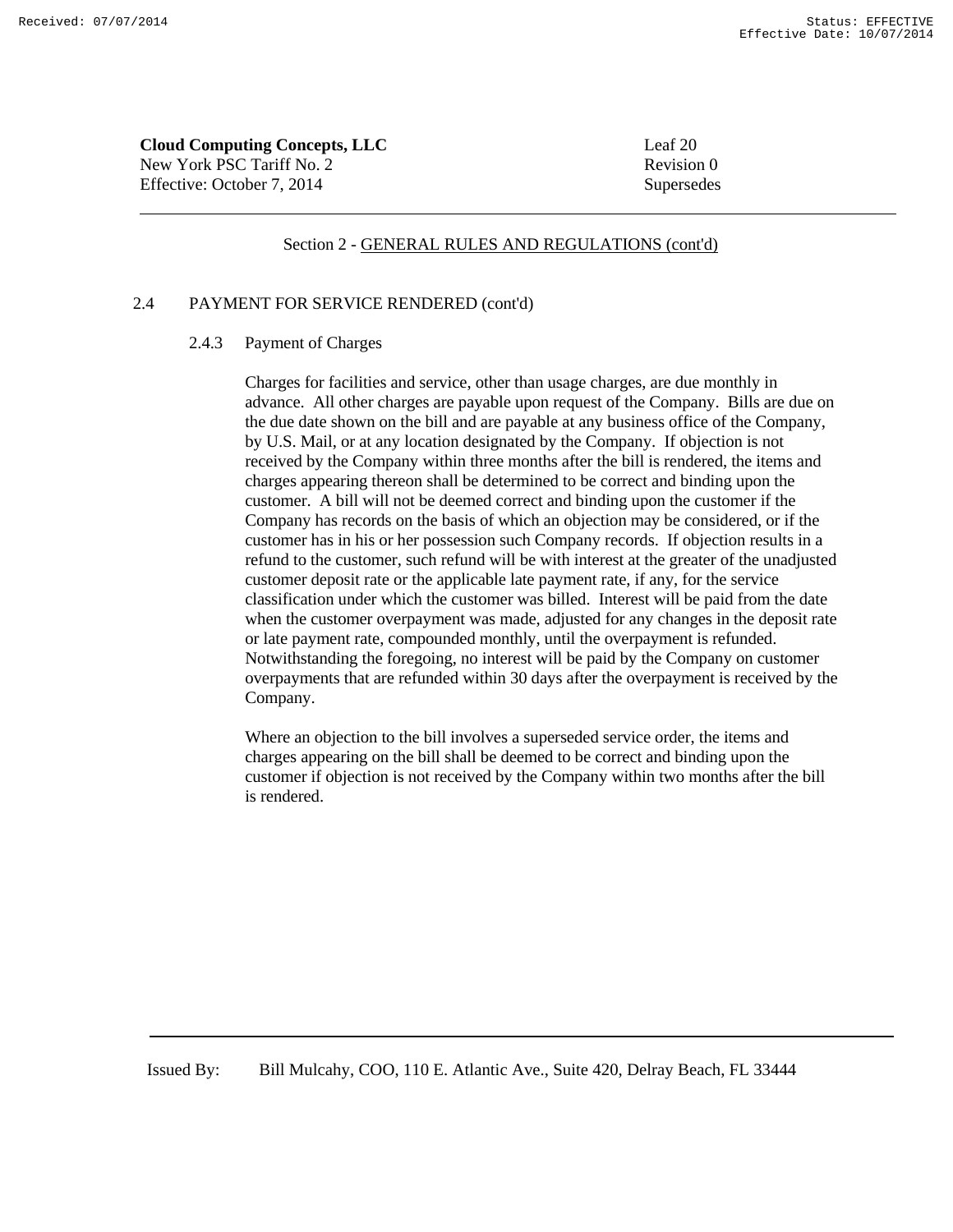**Cloud Computing Concepts, LLC** Leaf 21 New York PSC Tariff No. 2 Revision 1 Effective: May 28, 2015 Supersedes 0

### Section 2 - GENERAL RULES AND REGULATIONS (cont'd)

#### 2.4 PAYMENT FOR SERVICE RENDERED (cont'd)

2.4.4 Return Check Charge

When a check which has been presented to the Company by a customer in payment for charges is returned by the bank, the customer shall be responsible for the payment of a Returned Check Charge of \$10.00.

#### 2.4.5 Late Payment Charges

- a. Customer bills for telephone service are due on the due date specified on the bill. A customer is in default unless payment is made on or before the due date specified on the bill. If payment is not received by the customer's next billing date, a late payment charge of 1.5% will be applied, excluding one month's local service charge, but including arrears and unpaid late payment charges.
- b. Late payment charges do not apply to those portions (and only those portions) of unpaid balances that are associated with disputed amounts. Undisputed amounts on the same bill are subject to late payment charges if unpaid and carried forward to the next bill.
- c. Late payment charges do not apply to final accounts.
- d. Late payment charges do not apply to government agencies of the State of New York. These agencies are required to make payment in accordance with the provisions of Article XI-A of the State Finance Law (Chapter 153 of the Laws of 1984).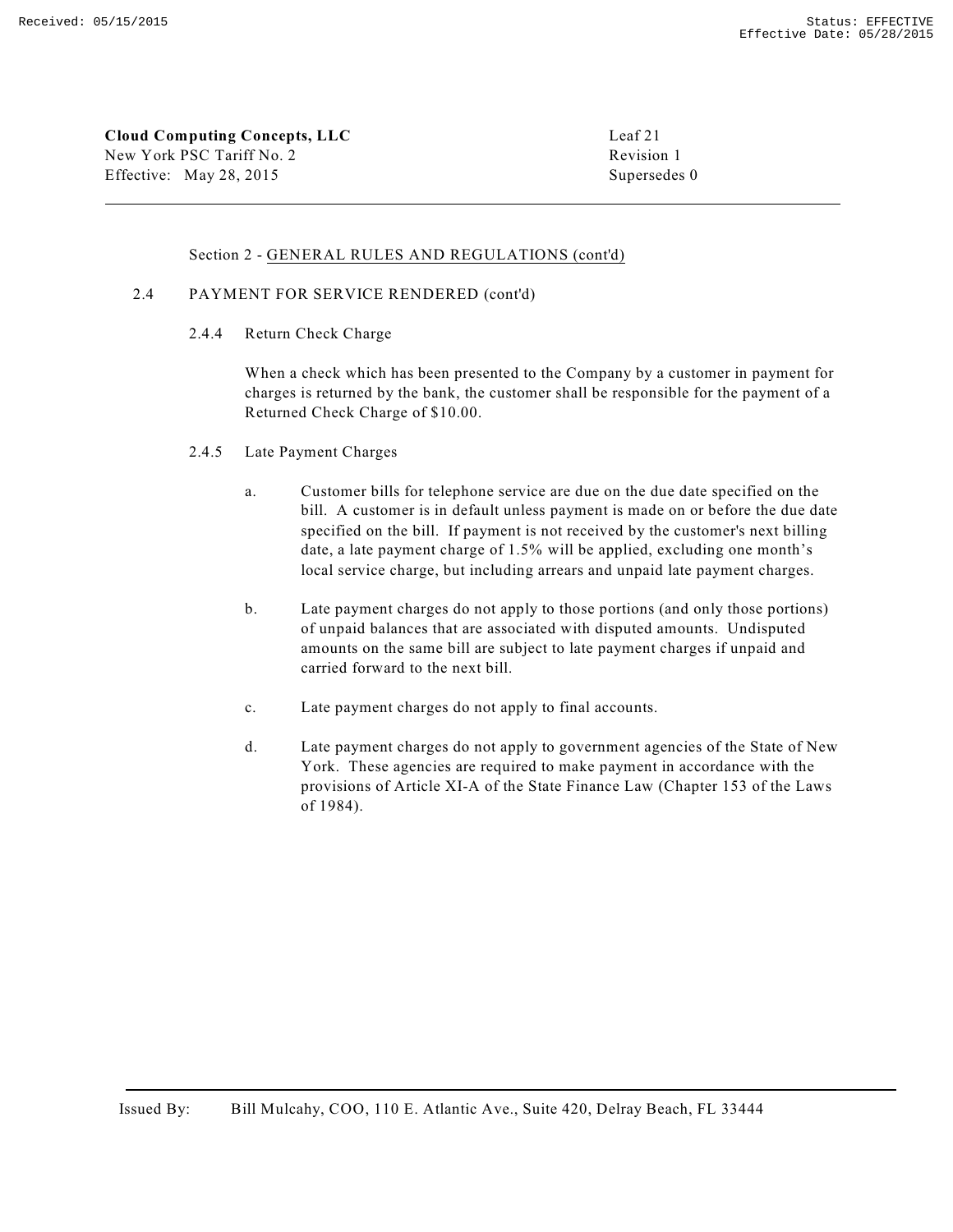| <b>Cloud Computing Concepts, LLC</b> | Leaf 22    |
|--------------------------------------|------------|
| New York PSC Tariff No. 2            | Revision 0 |
| Effective: October 7. 2014           | Supersedes |

#### 2.4 PAYMENT FOR SERVICE RENDERED (cont'd)

#### 2.4.6 Customer Overpayments

The Company will provide interest on customer overpayments that are not refunded within 30 days of the date the Company receives the overpayment. An overpayment is considered to have occurred when payment in excess of the correct charges for service is made because of erroneous Company billing. The customer will be issued reimbursement for the overpayment, plus interest, or, if agreed to by the customer, credit for the amount will be provided on the next regular Company bill. The rate of interest shall be the greater of the customer deposit interest rate or the Company's applicable Late Payment Charge.

Interest shall be paid from the date when overpayment was made, adjusted for any changes in the deposit rate or late payment rate, and compounded monthly, until the date when the overpayment is refunded. The date when overpayment is considered to have been made will be the date on which the customer's overpayment was originally recorded to the customer's account by the Company.

### 2.5 INSTALLATION SERVICE

The Company provides a Half-Day Installation Plan, which offers customers half-day appointments (i.e., morning/afternoon or a rolling interval) for connection of Commission regulated service involving a customer premise visit. In the case of any inconsistency with the regulations in Part 609 of 16 NYCRR for installation service, the rules of the Commission shall prevail.

# 2.6 ACCESS TO CUSTOMER'S PREMISES

The customer shall be responsible for making arrangements or obtaining permission for safe and reasonable access for Company employees or agents of the Company to enter the premises of the customer or any joint user or customer of the customer at any reasonable hour for the purpose of inspecting, repairing, testing or removing any part of the Company's facilities.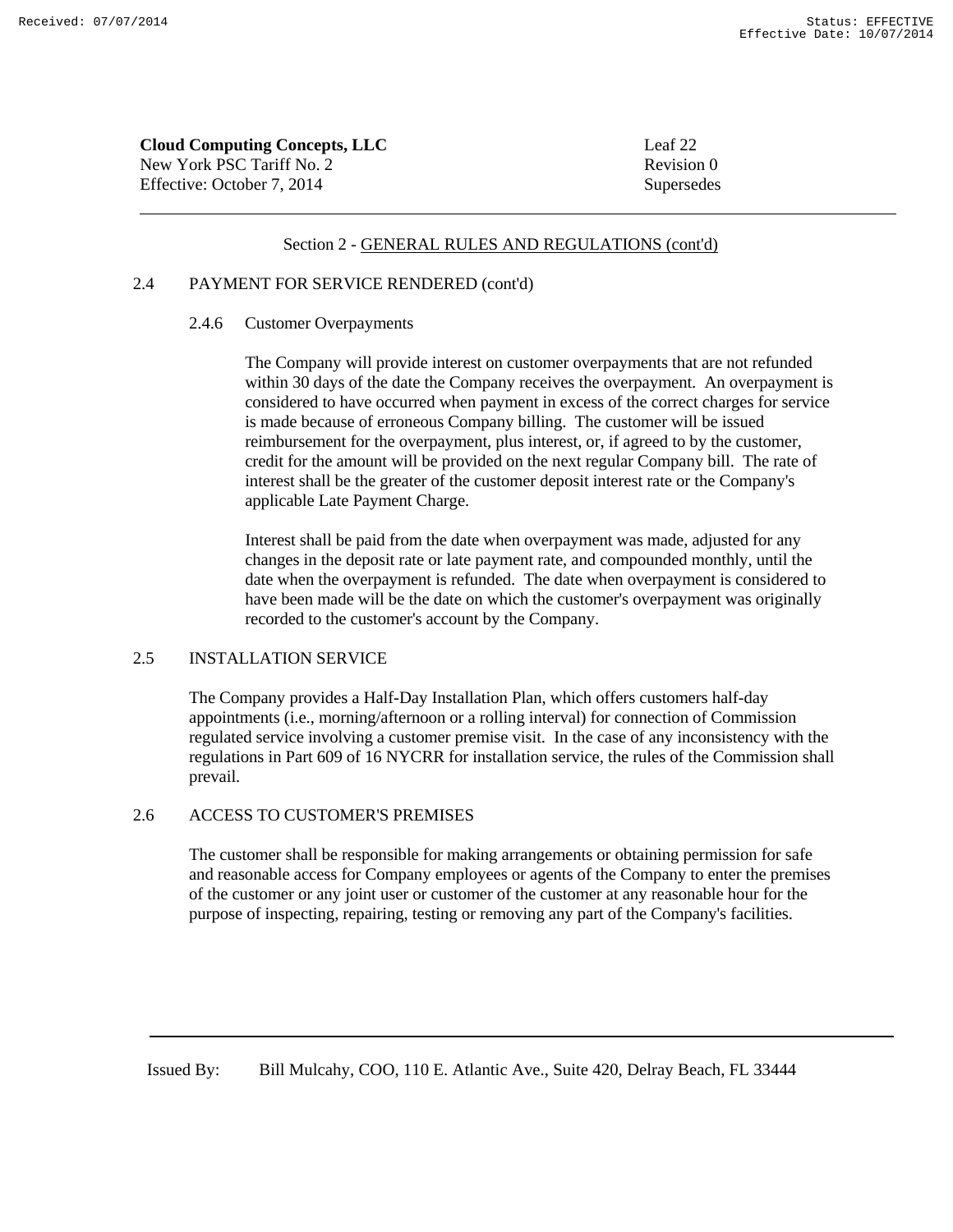New York PSC Tariff No. 2 Revision 1 Effective: May 28, 2015 Supersedes 0

#### Section 2 - GENERAL RULES AND REGULATIONS (cont'd)

#### 2.7 TELEPHONE SURCHARGES

#### 2.7.1 General

In addition to the rates and charges applicable according to the rules and regulations of this Tariff, various surcharges apply to the customer's monthly bill statement as outlined in 2.7.2 and 2.7.3 below. If there are surcharge rates applicable to a particular city, village, town or county tax district or other jurisdictional taxing entity, the rate will be listed on Statement 1 which is at the end of this section.

#### 2.7.2 Surcharge For State Gross Income and Gross Earnings Taxes

A monthly surcharge to recover the additional expense related to the State Gross Income and Gross Earnings Taxes applies to the recurring and nonrecurring rates and charges for all intrastate service except returned check charges, late payment charges and rates for local coin calls. The applicable Gross Revenue Surcharge rates are shown on Statement 2 which is at the end of this section. Any changes to these rates will be filed on 15 days' notice to customers and the Commission, and as directed by the Commission. Whenever the state levies a new tax on the Company's gross revenues, repeals such a tax, or changes the rate of such a tax, the Commission may approve new surcharge factors, and the Company will file a revised statement as directed or approved by the Commission.

#### 2.7.2.1 New York State Gross Revenue Tax Surcharge

This surcharge recovers telephone company expenses associated with mandated New York State Transportation and Transmission Corporation Franchise Taxes (Section 184 Tax) and Excise Taxes on Telecommunications Services (Section 186E Tax).

- .1 Description: This surcharge recovers telephone company expenses associated with mandated New York State Transportation and Transmission Corporation Franchise Taxes (Section 184 Tax) and Excise Taxes on Telecommunications Services (Section 186E Tax).
- .2 Rate or Range of Rates; The Commission has previously established maximum rates for this surcharge, which vary according to the type of service provided and whether or not the carrier is principally engaged in local telephone business. For telephone corporations, including resellers, principally engaged in local telephone business, the maximum rates are as follows:

Services provided for resale - 0.3764% IntraLATA toll and Regional Calling - 2.8273% All other services - 2.9405%

For telephone corporations, including resellers, not principally engaged in local telephone business, the maximum rate is 2.5641% and applies to all services.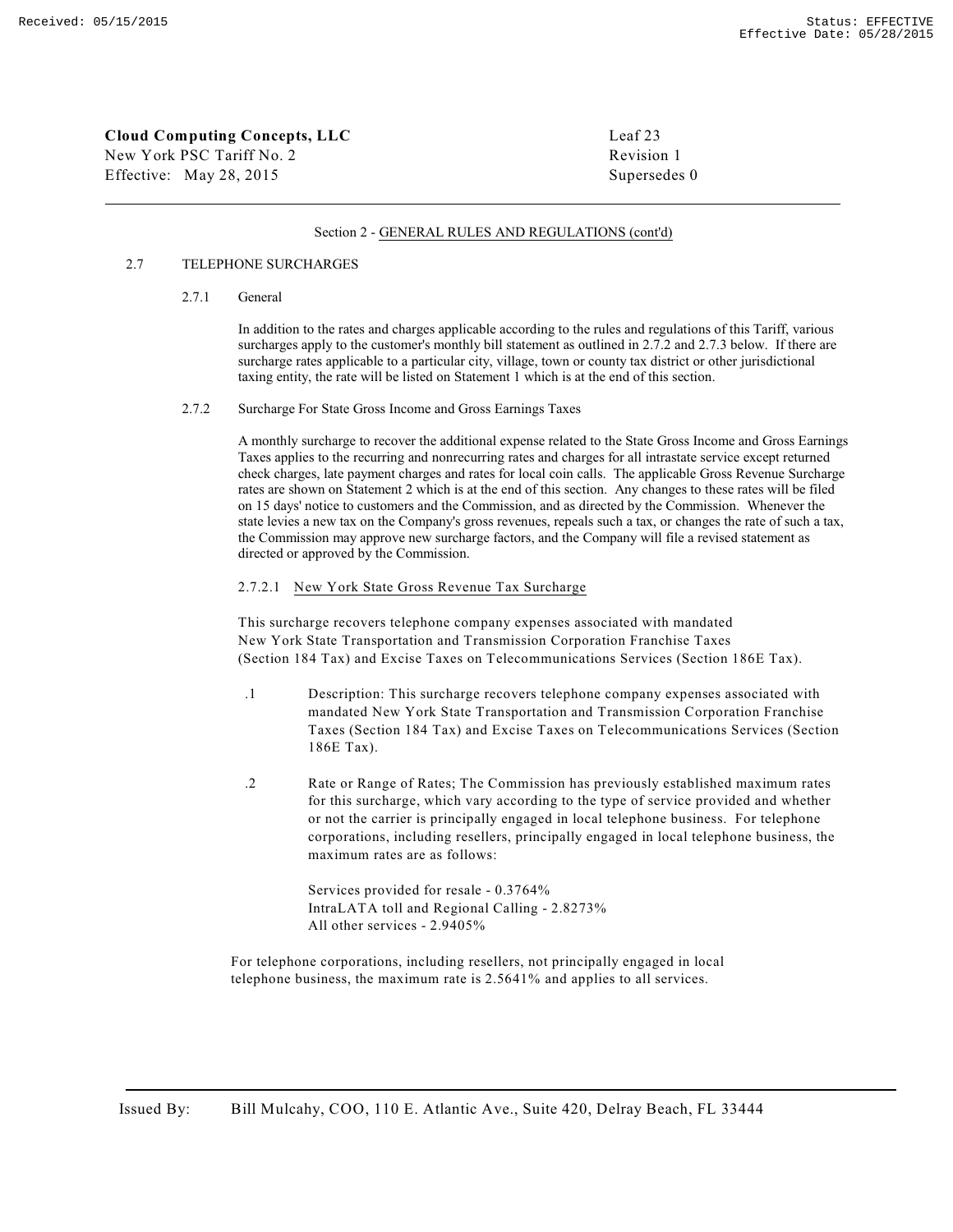| <b>Cloud Computing Concepts, LLC</b> | Leaf 24    |
|--------------------------------------|------------|
| New York PSC Tariff No. 2            | Revision 0 |
| Effective: October 7. 2014           | Supersedes |

### 2.7 TELEPHONE SURCHARGES (cont'd)

#### 2.7.3 Village or Municipal Surcharge On Local Utility Gross Revenue Taxes

In certain cities and villages a municipal surcharge related to the Local Utility Gross Revenue Taxes applies to the recurring and nonrecurring rates and charges for all intrastate service except returned check charges, late payment charges and rates for local coin calls. The percentage rate of the surcharge in each locality where such a surcharge applies is listed on Statement 3 which is at the end of this section.

The surcharge statement shall be filed at least fifteen business days before the effective date. The effective date of the statement shall not be prior to the effective date of the surcharge and no sooner than the date when the tax enactment is filed with the Secretary of State. The surcharge shall be applicable to bills subject to the tax enactment that are rendered on or after the effective date of the statement. If the tax enactment either ceases to be effective or is modified so as to reduce the tax rate, the surcharge will be changed accordingly within 5 business days.

Introduction, cancellation, or modification of a surcharge will be effective on the date of the customer's first bill rendered after the effective date of the change.

# 2.8 [RESERVED FOR FUTURE USE]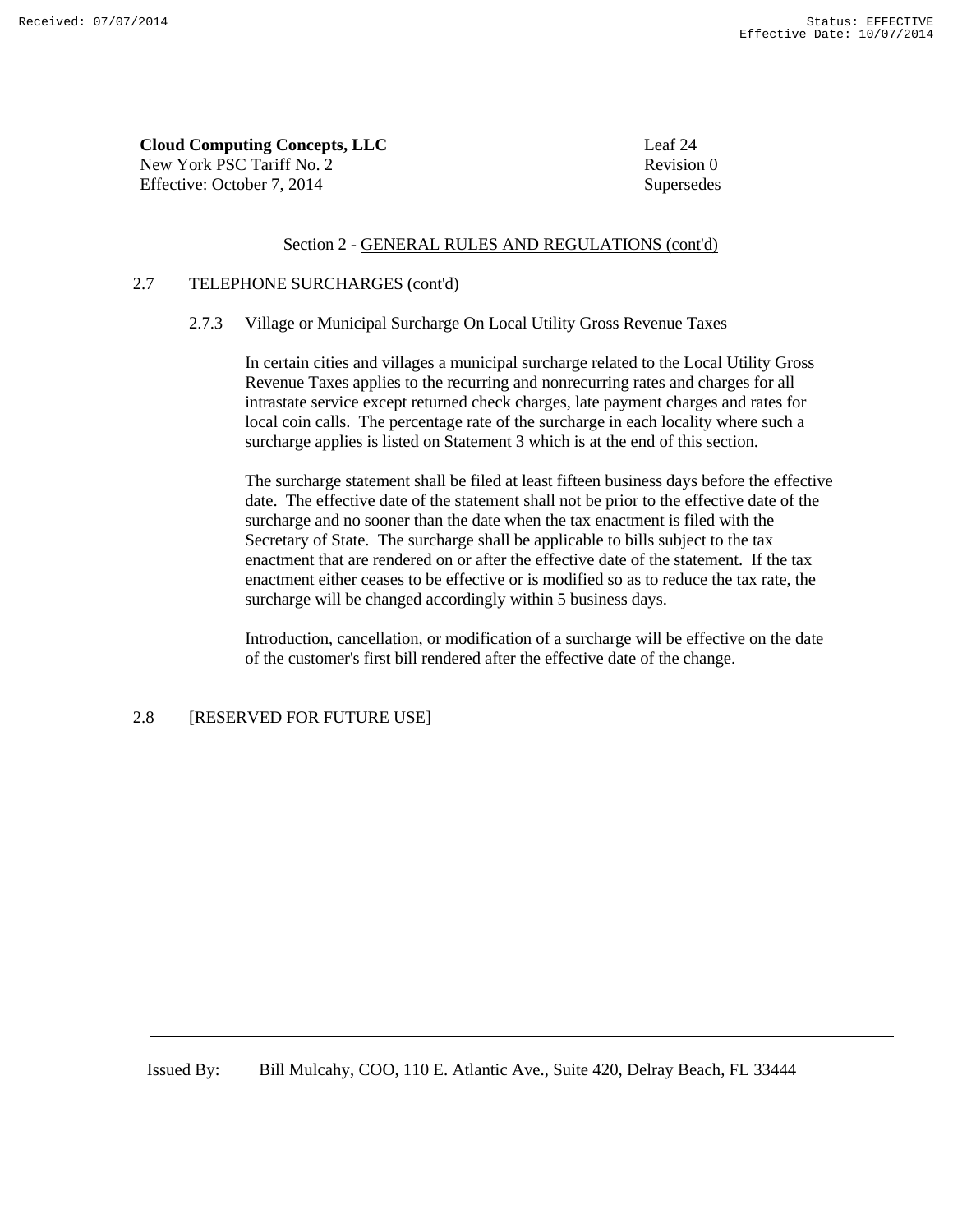**Cloud Computing Concepts, LLC** Leaf 25 New York PSC Tariff No. 2 Revision 0 Effective: October 7, 2014 Supersedes

#### Section 2 - GENERAL RULES AND REGULATIONS (cont'd)

# 2.9 SUSPENSION OR TERMINATION OF SERVICE

2.9.1 Suspension or Termination for Nonpayment

In the event that any bill rendered or any deposit required is not paid, the Company may suspend service or terminate service until the bill or the required deposit has been paid. If service is suspended or terminated for nonpayment, the customer will be billed a Connection Charge as well as any payment due and any applicable deposits upon reconnection.

- A. Termination shall not be made until at least 20 days after written notification has been mailed to the billing address of the customer.
- B. Suspension will not be made until at least 8 days after written notification has been mailed to the customer and 20 days before the termination notice.

Telephone service shall only be suspended between 8:00 AM and 7:30 PM, on Monday through Thursday, and between 8:00 AM and 3:00 PM on Friday. It shall not be suspended or terminated for nonpayment on weekends, public holidays, other federal and state holidays proclaimed by the President or the Governor, or on days when the main business office of the Company is not open for business, or during the periods from December 23rd through December 26th or December 30th through January 1st.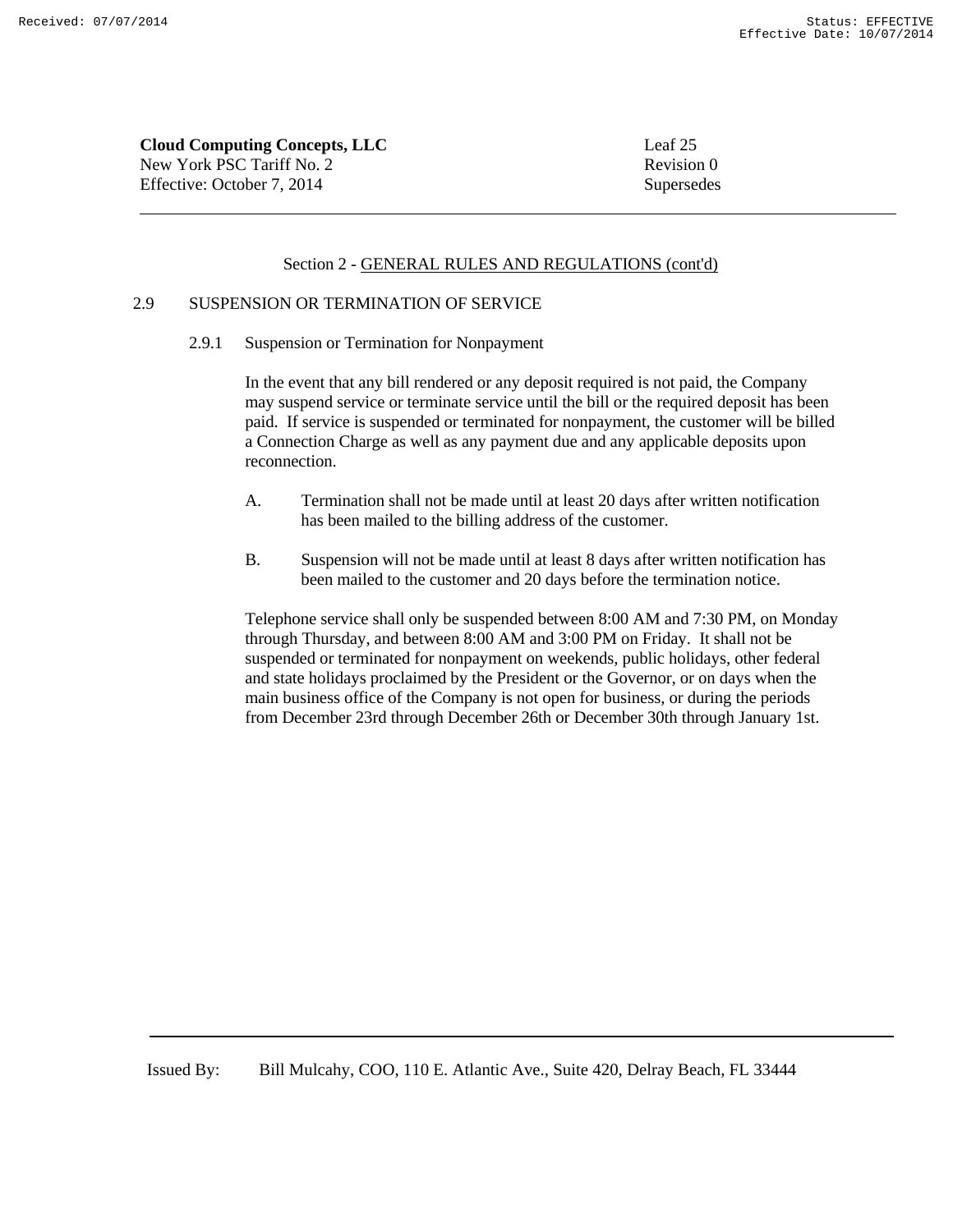| <b>Cloud Computing Concepts, LLC</b> | Leaf 26    |
|--------------------------------------|------------|
| New York PSC Tariff No. 2            | Revision 0 |
| Effective: October 7. 2014           | Supersedes |

# 2.9 SUSPENSION OR TERMINATION OF SERVICE (cont'd)

2.9.2 Exceptions to Suspension and Termination

Telephone service shall not be suspended or terminated for:

- a. Nonpayment of bills rendered for charges other than telephone service or deposits requested in connection with telephone service;
- b. Nonpayment for service for which a bill has not been rendered;
- c. Nonpayment for service which have not been rendered;
- d. Nonpayment of any billed charge which is in dispute or for the nonpayment of a deposit which is in dispute during the period before a determination of the dispute is made by the Company in accordance with Company's complaint handling procedures. These procedures are in accordance with the Public Service Commission Rules and Regulations contained in Part 609 of 16 NYCRR.

Telephone service may be suspended or terminated for nonpayment of the undisputed portion of a disputed bill or deposit if the customer does not pay the undisputed portion after being asked to do so.

e. Nonpayment of backbilled amounts as outlined in 2.11.12.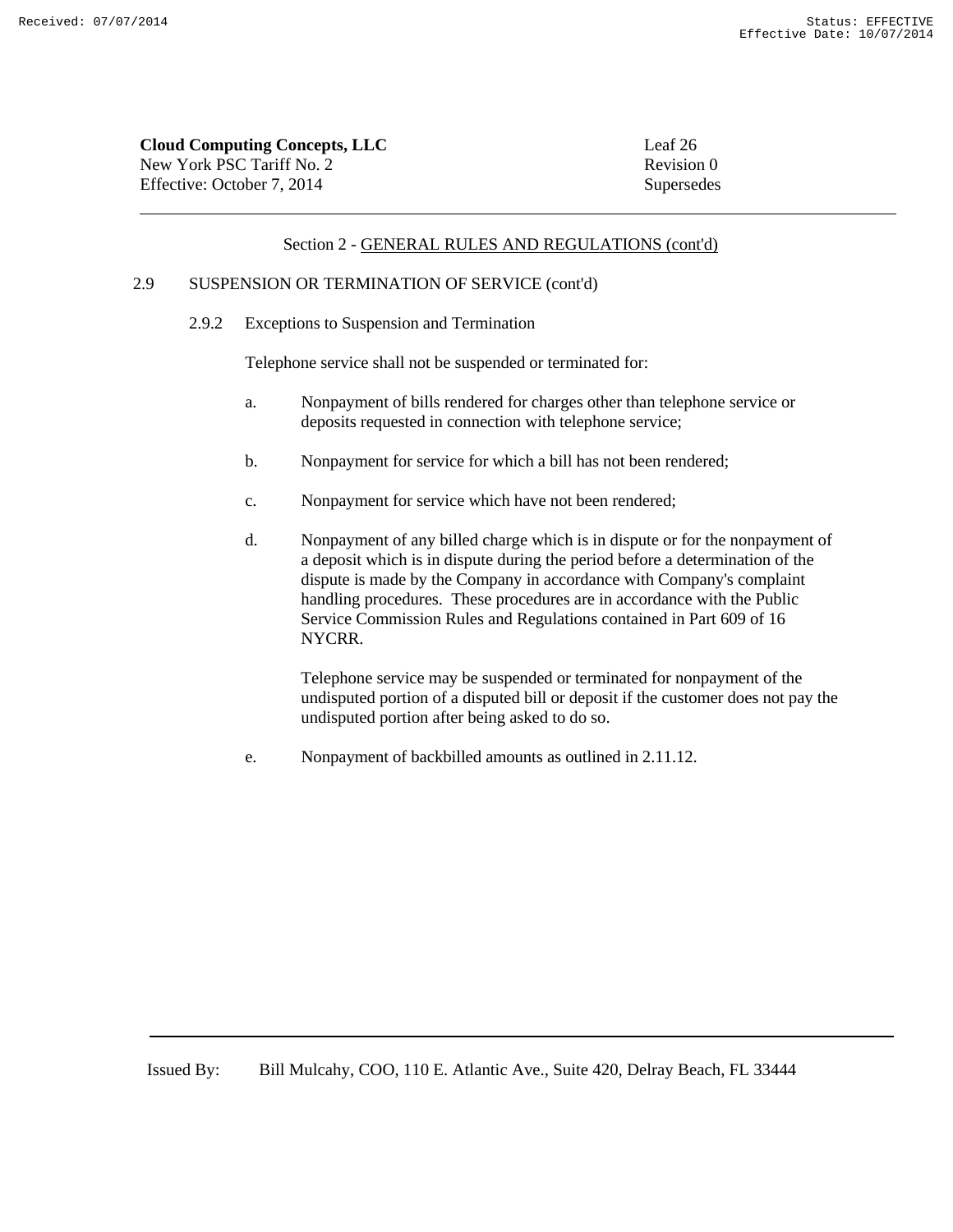**Cloud Computing Concepts, LLC** Leaf 27 New York PSC Tariff No. 2 Revision 0 Effective: October 7, 2014 Supersedes

# Section 2 - GENERAL RULES AND REGULATIONS (cont'd)

# 2.9 SUSPENSION OR TERMINATION OF SERVICE (cont'd)

2.9.3 Verification of Nonpayment

Telephone service shall not be suspended or terminated for nonpayment of a bill rendered or a required deposit unless:

- a. The Company has verified, in a manner approved by the Public Service Commission, that payment has not been received at any office of the Company or at any office of an authorized collection agent through the end of the period indicated in the notice, and
- b. The Company has checked the customer's account on the day that suspension or termination is to occur to determine whether payment has been posted to the customer's account as of the opening of business on that day.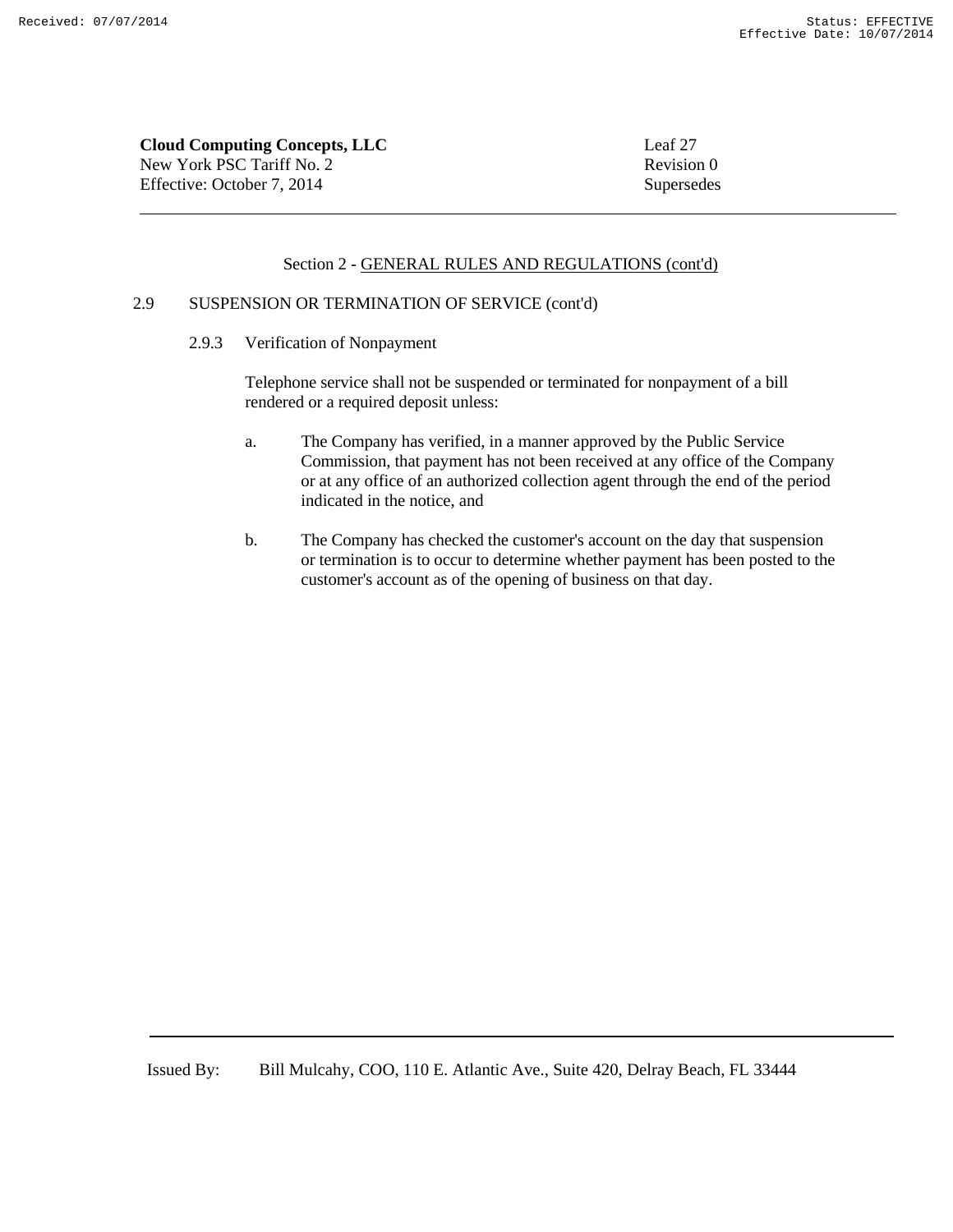New York PSC Tariff No. 2 Revision 0 Effective: October 7, 2014 Supersedes

# Section 2 - GENERAL RULES AND REGULATIONS (cont'd)

# 2.9 SUSPENSION OR TERMINATION OF SERVICE (cont'd)

- 2.9.4 Termination For Cause Other Than Nonpayment
	- a. General

The Company, after notice in writing to the customer and after having given the customer an appropriate opportunity to respond to such notice, may terminate service and sever the connection(s) from the customer's premises under the following conditions:

- 1. in the event of prohibited, unlawful or improper use of the facilities or service, or any other violation by the customer of the rules and regulations governing the facilities and service furnished, or
- 2. if, in the judgment of the Company, any use of the facilities or service by the customer may adversely affect the Company's personnel, plant, property or service. The Company shall have the right to take immediate action, including termination of the service and severing of the connection, without notice to the customer when injury or damage to telephone personnel, plant, property or service is occurring, or is likely to occur, or
- 3. in the event of unauthorized use, where the customer fails to take reasonable steps to prevent the unauthorized use of the facilities or service received from the Company, or
- 4. in the event that service is connected for a customer who is indebted to the Company for service or facilities previously furnished, that service may be terminated by the Company unless the customer satisfies the indebtedness within 20 days after written notification. See Section 2.11.7 regarding Deferred Payment Agreements.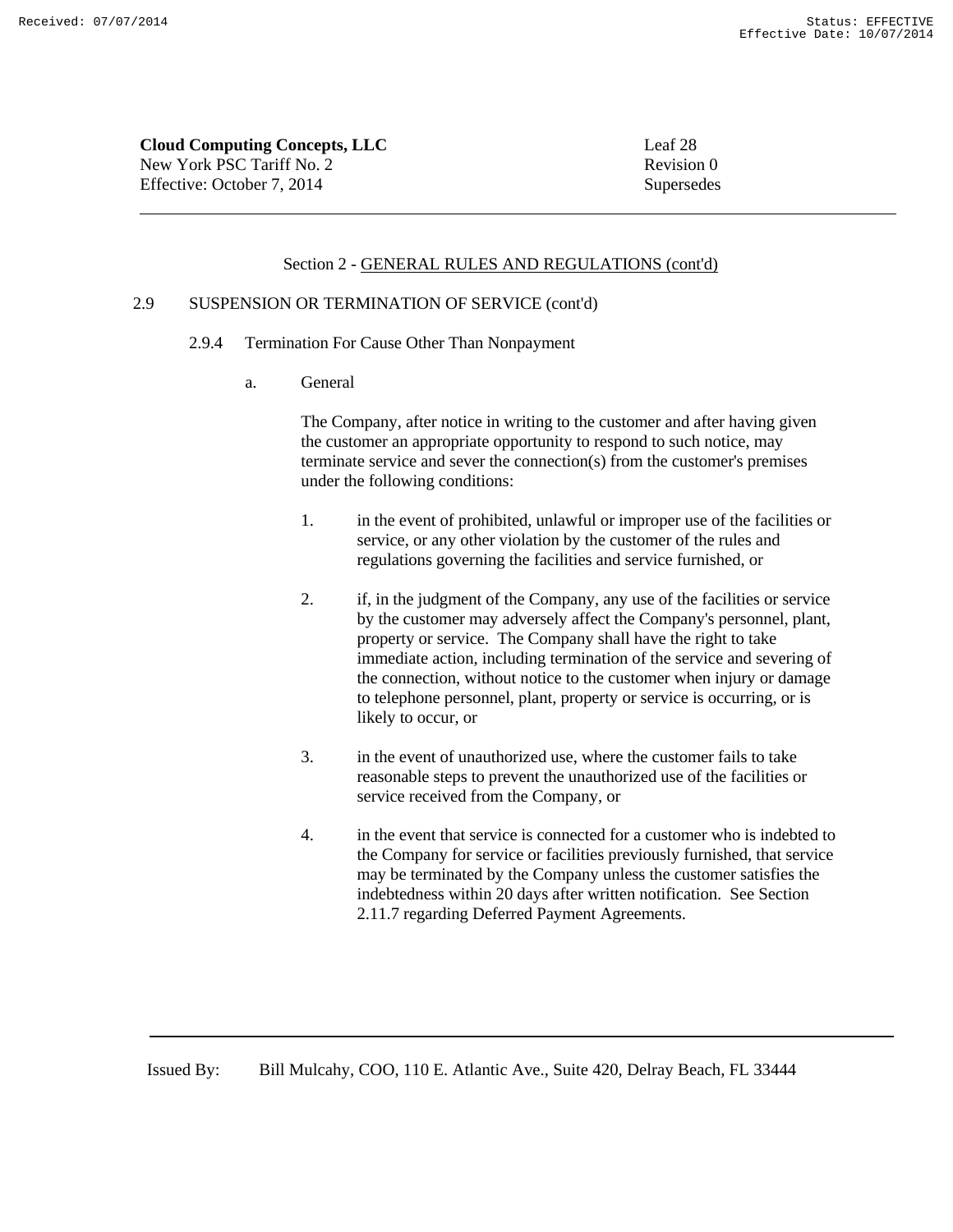New York PSC Tariff No. 2 Revision 0 Effective: October 7, 2014 Supersedes

### Section 2 - GENERAL RULES AND REGULATIONS (cont'd)

# 2.9 SUSPENSION OR TERMINATION OF SERVICE (cont'd)

- 2.9.4 Termination For Cause Other Than Nonpayment (cont'd)
	- b. Prohibited, Unlawful or Improper Use of the Facilities or Service

Prohibited, unlawful or improper use of the facilities or service includes, but is not limited to:

- 1. The use of facilities or service of the Company without payment of tariff charges;
- 2. Calling or permitting others to call another person or persons so frequently or at such times of the day or in such manner as to harass, frighten, abuse or torment such other person or persons;
- 3. The use of profane or obscene language;
- 4. The use of the service in such a manner such that it interferes with the service of other customers or prevents them from making or receiving calls;
- 5. The use of a mechanical dialing device or recorded announcement equipment to seize a customer's line, thereby interfering with the customer's use of the service;
- 6. Permitting fraudulent use.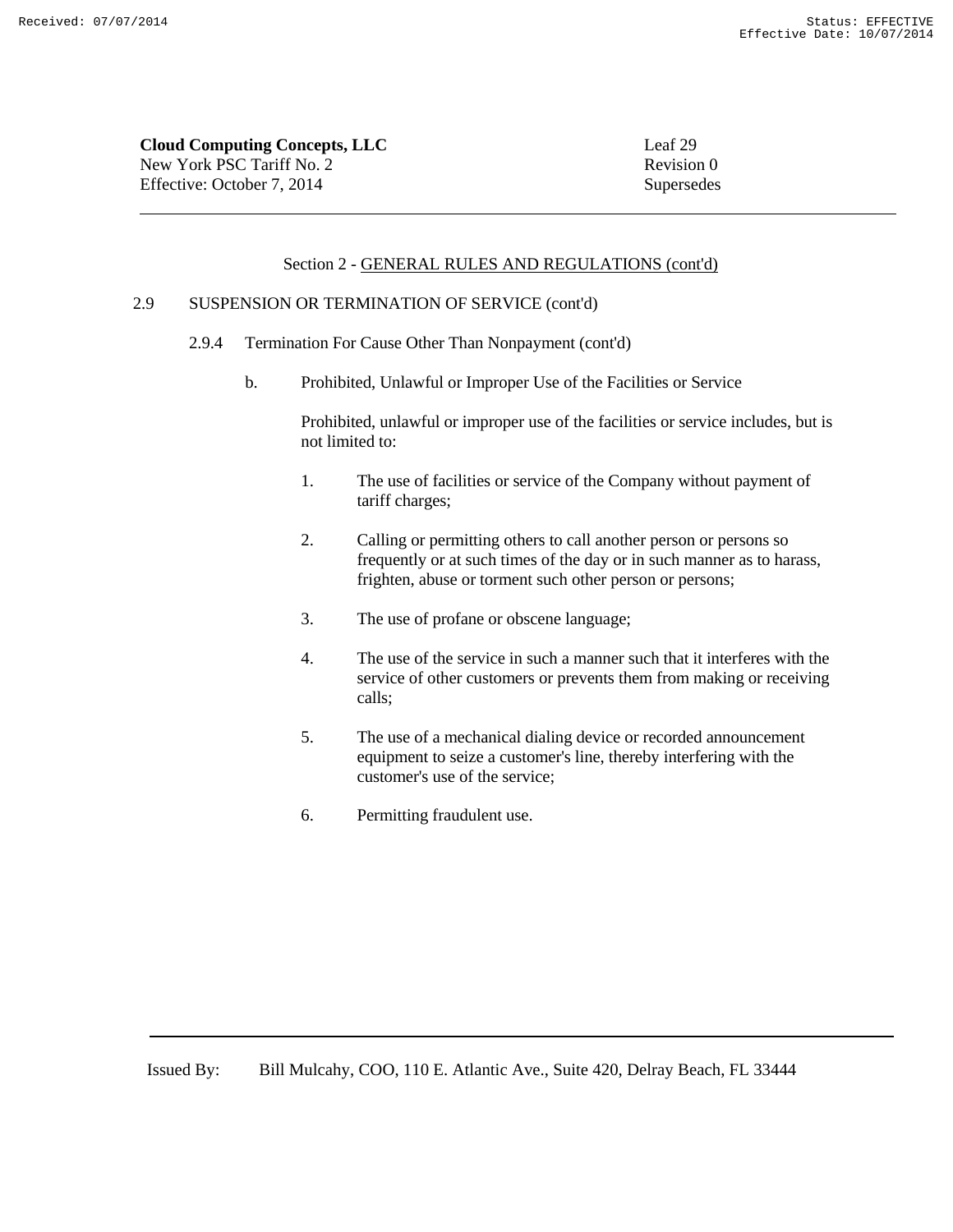New York PSC Tariff No. 2 Revision 0 Effective: October 7, 2014 Supersedes

### Section 2 - GENERAL RULES AND REGULATIONS (cont'd)

# 2.9 SUSPENSION OR TERMINATION OF SERVICE (cont'd)

- 2.9.4 Termination For Cause Other Than Nonpayment (cont'd)
	- c. Abandonment or Unauthorized Use of Facilities
		- 1. If it is determined that facilities have been abandoned, or are being used by unauthorized persons, or that the customer has failed to take reasonable steps to prevent unauthorized use, the Company may terminate telephone service.
		- 2. In the event that telephone service is terminated for abandonment of facilities or unauthorized use and service is subsequently restored to the same customer at the same location:
			- a. No charge shall apply for the period during which service had been terminated, and
			- b. Reconnection charges will apply when service is restored. However, no charge shall be made for reconnection if the service was terminated due to an error on the part of the Company.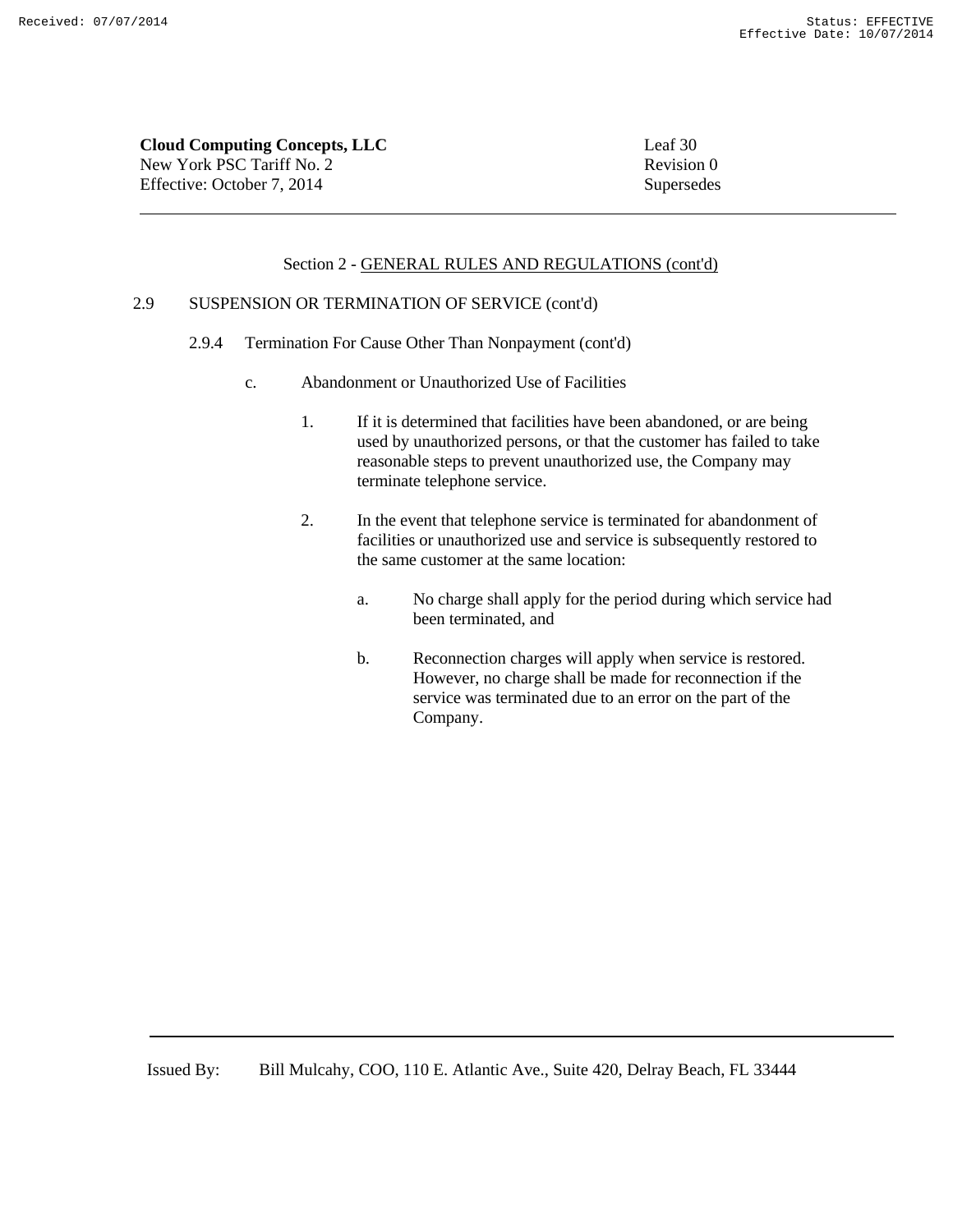**Cloud Computing Concepts, LLC** Leaf 31 New York PSC Tariff No. 2 Revision 0 Effective: October 7, 2014 Supersedes

#### Section 2 - GENERAL RULES AND REGULATIONS (cont'd)

# 2.9 SUSPENSION OR TERMINATION OF SERVICE (cont'd)

- 2.9.4 Termination For Cause Other Than Nonpayment (cont'd)
	- d. Change in the Company's Ability to Secure Access

Any change in the Company's ability (a) to secure and retain suitable facilities and rights for the construction and maintenance of the necessary circuits and equipment or (b) to secure and retain suitable space for its plant and facilities in the building where service is provided to the customer may require termination of a customer's service until such time as new arrangements can be made. No charges will be assessed the customer while service is terminated, and no connection charges will apply when the service is restored.

2.9.5 Emergency Termination of Service

The Company will immediately terminate the service of any customer, on request, when the customer has reasonable belief that the service is being used by an unauthorized person or persons. The Company may require that the request be submitted in writing as a follow-up to a request made by telephone.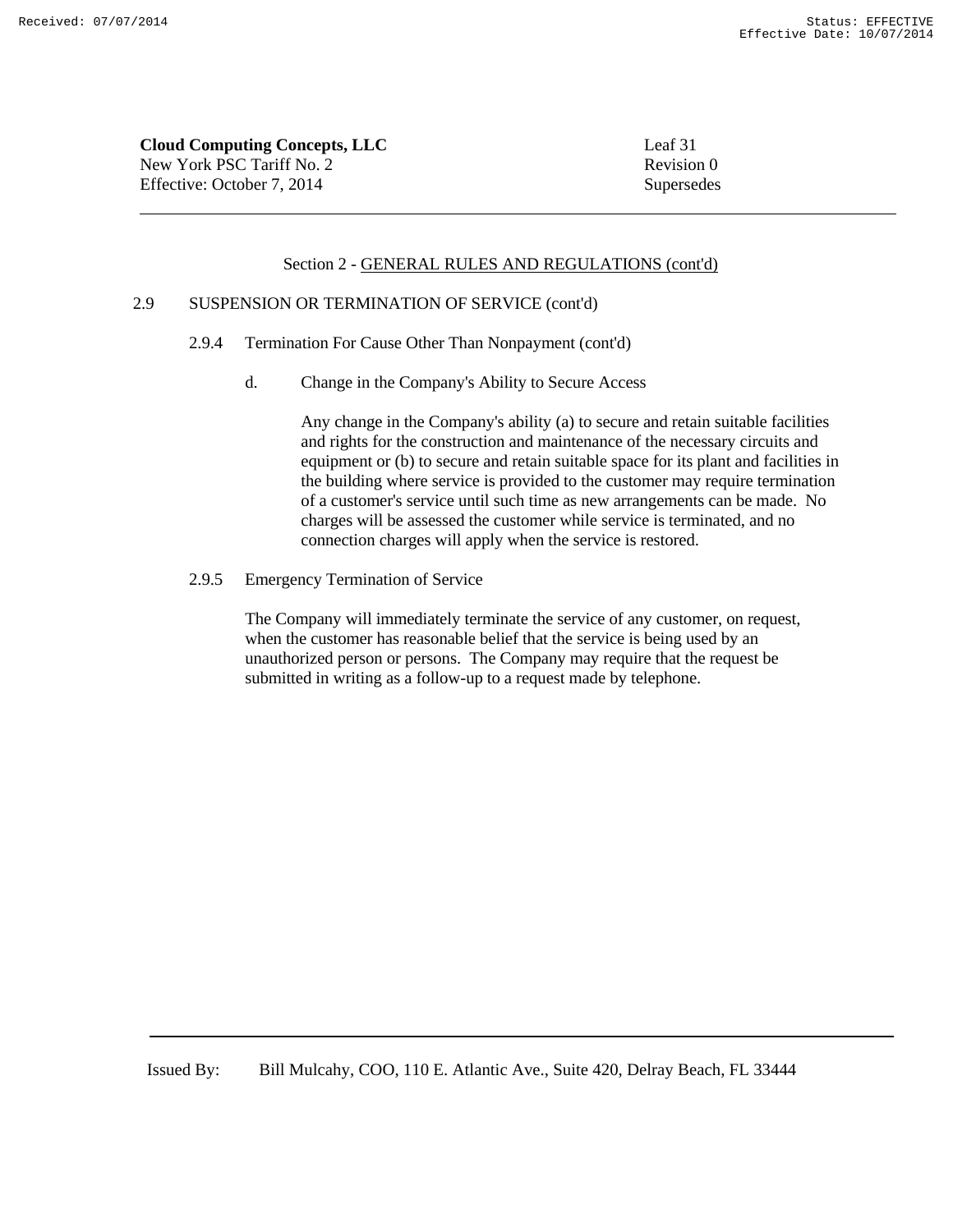| <b>Cloud Computing Concepts, LLC</b> | Leaf 32    |
|--------------------------------------|------------|
| New York PSC Tariff No. 2            | Revision 0 |
| Effective: October 7, 2014           | Supersedes |

#### Section 2 - GENERAL RULES AND REGULATIONS (cont'd)

# 2.10 ADDITIONAL PROVISIONS APPLICABLE TO BUSINESS CUSTOMERS

- 2.10.1 Application of Rates
	- a. Business rates as described in Section 7 and shown in Attachment B apply to service furnished:
		- 1. In office buildings, stores, factories and all other places of a business nature;
		- 2. In hotels, apartment houses, clubs and boarding and rooming houses except when service is within the customer's domestic establishment and no business listings are provided; colleges, hospitals and other institutions; and in churches except when service is provided to an individual of the clergy for personal use only and business service is already established for the church at the same location;
		- 3. At any location when the listing or public advertising indicates a business or a profession;
		- 4. At any location where the service includes an extension which is at a location where business rates apply unless the extension is restricted to incoming calls;
		- 5. At any location where the customer resells or shares exchange service;
	- b. The use of business facilities and service is restricted to the customer, customers, agents and representatives of the customer, and joint users.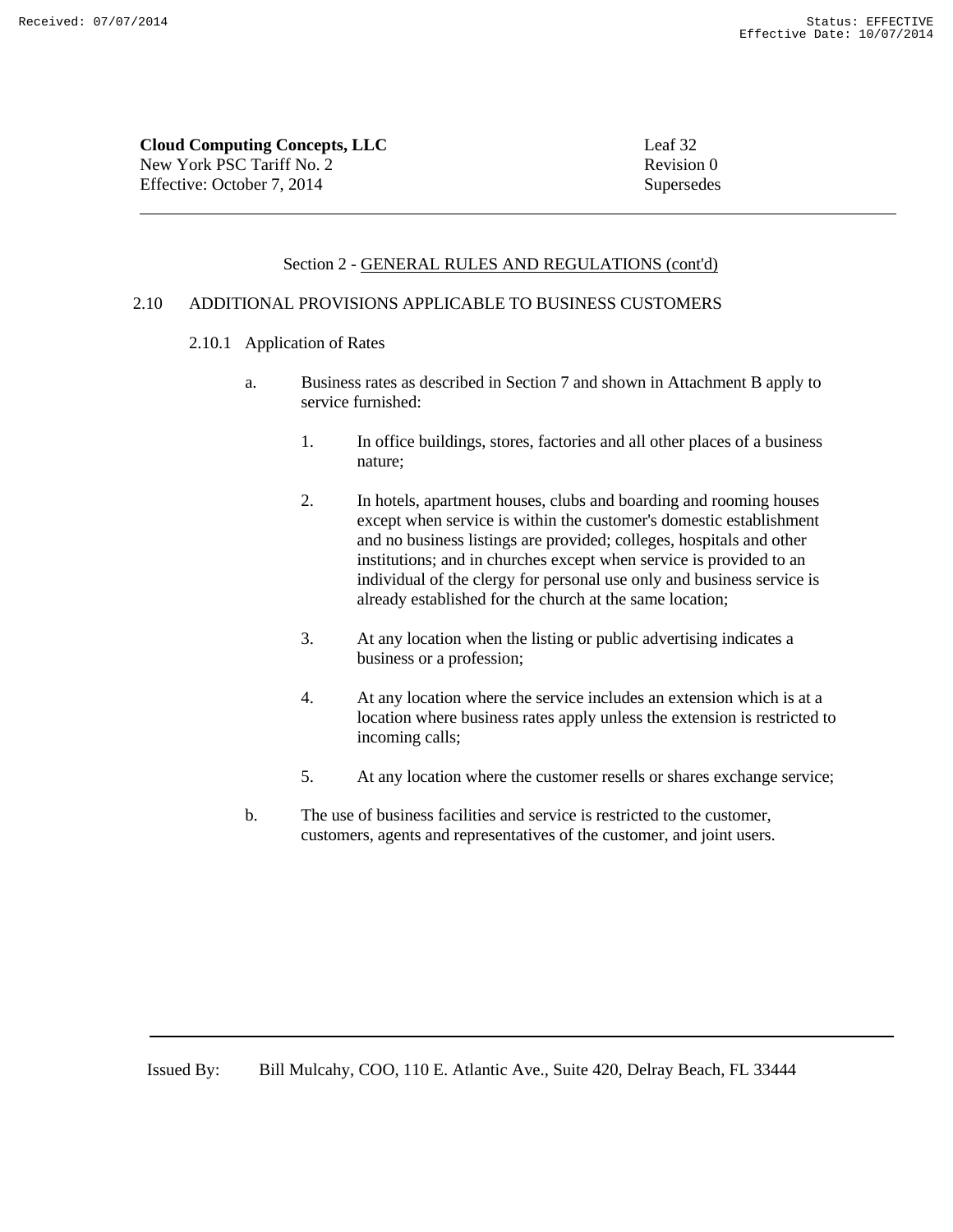**Cloud Computing Concepts, LLC** Leaf 33 New York PSC Tariff No. 2 Revision 0 Effective: October 7, 2014 Supersedes

### Section 2 - GENERAL RULES AND REGULATIONS (cont'd)

# 2.10 ADDITIONAL PROVISIONS APPLICABLE TO BUSINESS CUSTOMERS (cont'd)

# 2.10.2 Telephone Number Changes

When a business customer requests a telephone number change, the referral period for the disconnected number is 180 days.

The customer may order a Customized Number where facilities permit for an additional charge as specified in Section 5.9 of this Tariff.

When service in an existing location is continued for a new customer, the existing telephone number may be retained by the new customer only if the former customer consents in writing, and if all charges against the account are paid or assumed by the new customer.

2.10.3 Deposits

Deposits will be returned to a business customer upon cancellation of service or after one year, whichever event occurs first, unless the customer is delinquent in payment, in which case the Company will continue to retain the deposit until the delinquency is satisfied. If a service is involuntarily discontinued, the deposit is applied against the final bill, and any balance is returned to the customer.

2.10.4 Dishonored Checks

If a business customer who has received a notice of discontinuance pays the bill with a check that is subsequently dishonored, the account remains unpaid and the Company is not required to issue any additional notice before disconnecting service.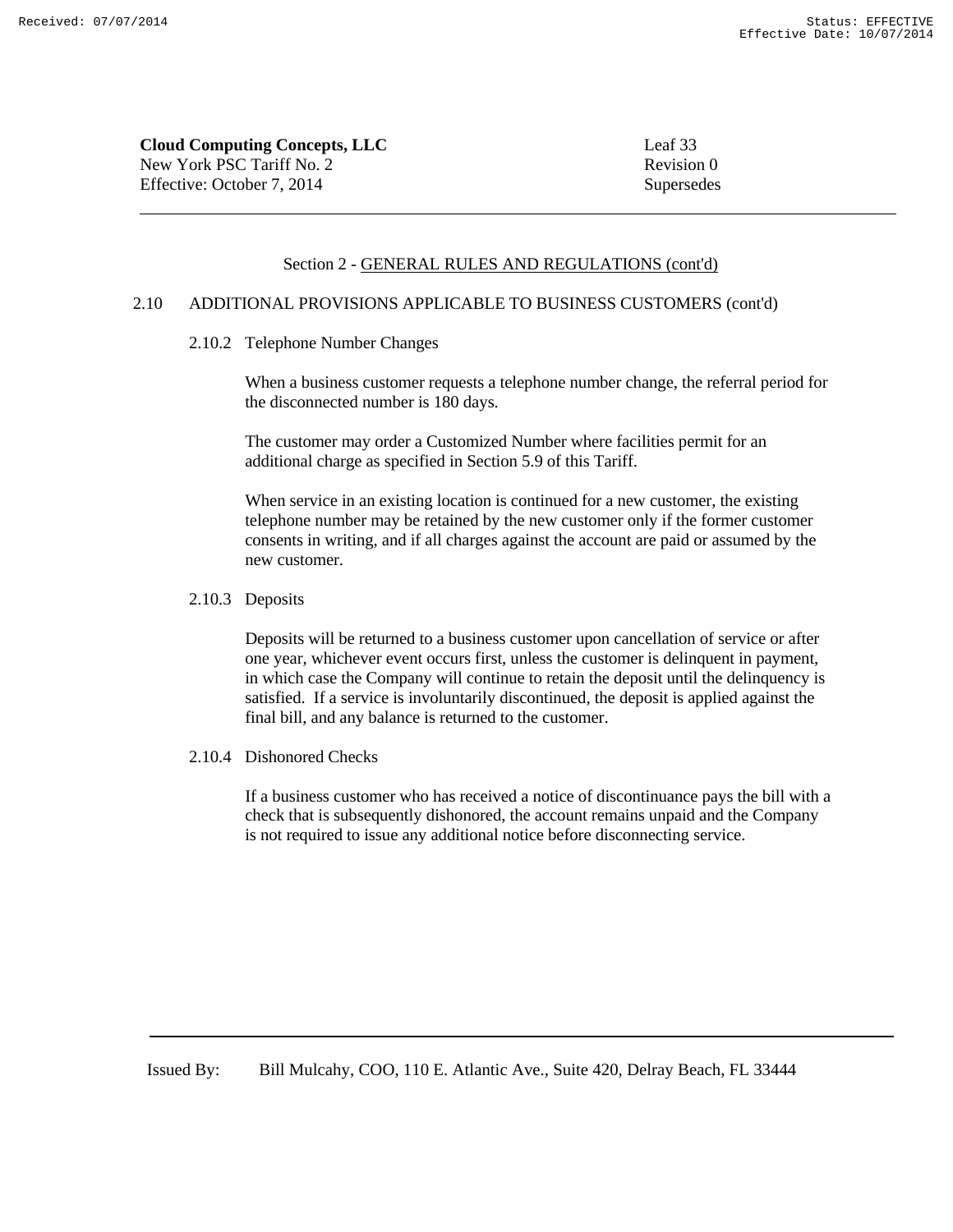**Cloud Computing Concepts, LLC** Leaf 34 New York PSC Tariff No. 2 Revision 0 Effective: October 7, 2014 Supersedes

### Section 2 - GENERAL RULES AND REGULATIONS (cont'd)

# 2.11 ADDITIONAL PROVISIONS APPLICABLE TO RESIDENTIAL CUSTOMERS

### 2.11.1 Application of Rates

Residential rates as described in Section 6 and shown in Attachment B apply to service furnished in private homes or apartments (including all parts of the customer's domestic establishment) for domestic use. Residential rates also apply in college fraternity or sorority houses, convents and monasteries, and to the clergy for domestic use in residential quarters.

Residential rates do not apply to service in residential locations if the listing indicates a business or profession. Residential rates do not apply to service furnished in residential locations if there is an extension line from the residential location to a business location unless the extension line is limited to incoming calls.

The use of residential service and facilities is restricted to the customer, members of the customer's domestic establishment, and joint users.

# 2.11.2 Telephone Number Changes

When a residential customer requests a telephone number change, the referral period for the disconnected number is 90 days.

The customer may order a Customized Number where facilities permit for an additional charge as specified in Section 5.9 of this Tariff.

When service in an existing location is continued for a new customer, the existing number may be retained by the new customer only if the former customer consents in writing, and if all charges against the account are paid or assumed by the new customer.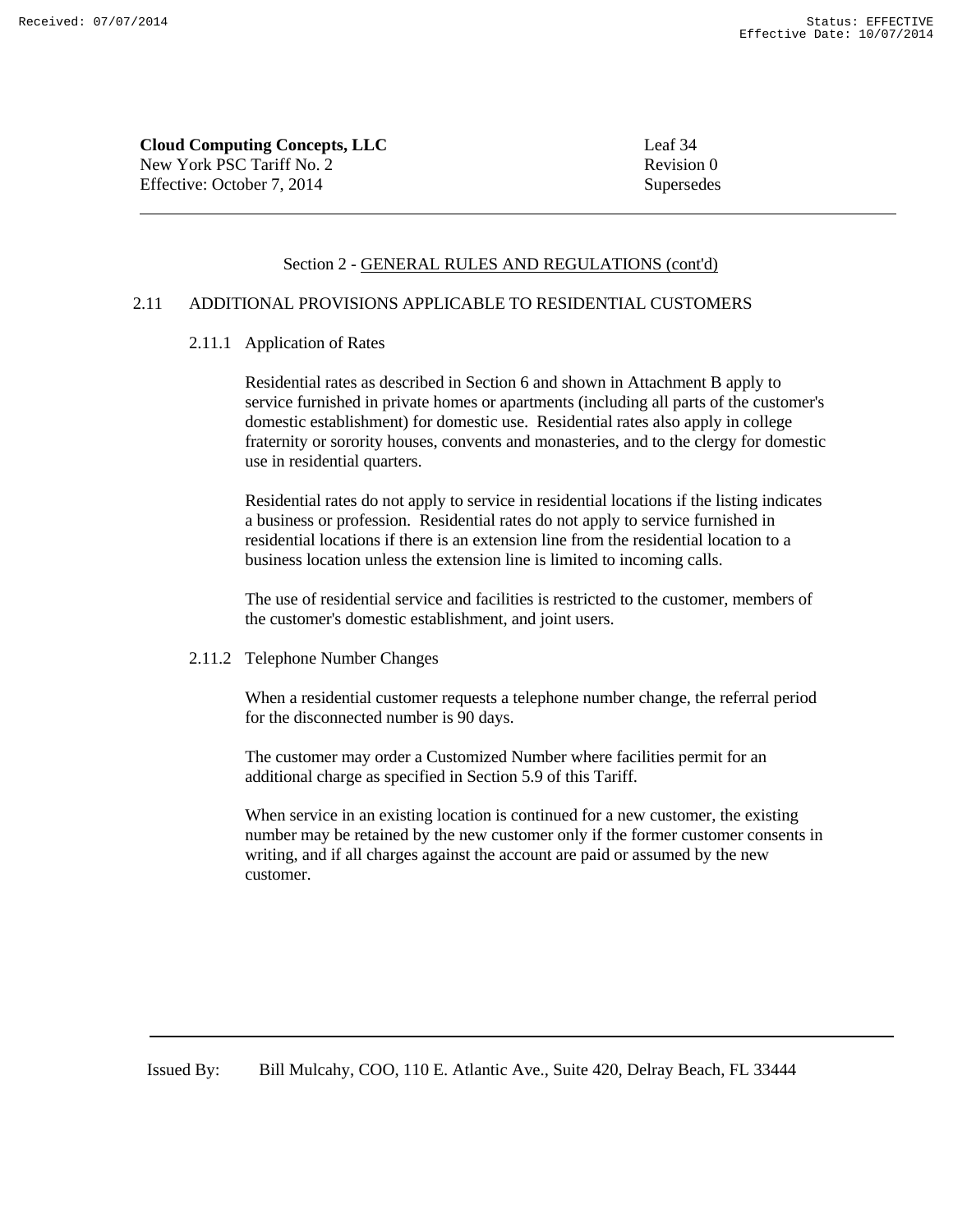**Cloud Computing Concepts, LLC** Leaf 35 New York PSC Tariff No. 2 Revision 0 Effective: October 7, 2014 Supersedes

#### Section 2 - GENERAL RULES AND REGULATIONS (cont'd)

# 2.11 ADDITIONAL PROVISIONS APPLICABLE TO RESIDENTIAL CUSTOMERS (cont'd)

# 2.11.3 Deposits

a. General

Except as provided in (b) following, the Company may require a deposit, as described in Section 2.4.2 of this Tariff, from a residential customer who is applying for service if the customer: 1) has had service terminated for nonpayment once within the preceding six month period, or 2) is delinquent in payment. A customer is delinquent in payment if that customer has received two consecutive telephone bills without making payment of at least one-half the total arrears due on the due date of the second bill. A customer is not considered delinquent, however, if an amount in dispute is not paid before the dispute is resolved.

An existing customer is an applicant for service who was a customer of the Company within twelve months of making the request, provided that prior service was not terminated for nonpayment, unless service is requested within 10 days of such termination for nonpayment. Applicants for residential service and existing residential customers are permitted to pay deposits in installments over a period not to exceed 6 months.

A new customer is an applicant for service who has not been a customer of the Company within twelve months of making the request for service. A new customer shall not be required to post a security deposit as a condition of receiving telephone service.

A seasonal customer is an individual who applies for and receives telephone service periodically each year, intermittently during the year or at other regular intervals scheduled at the time of application. A seasonal customer may be required to post a deposit.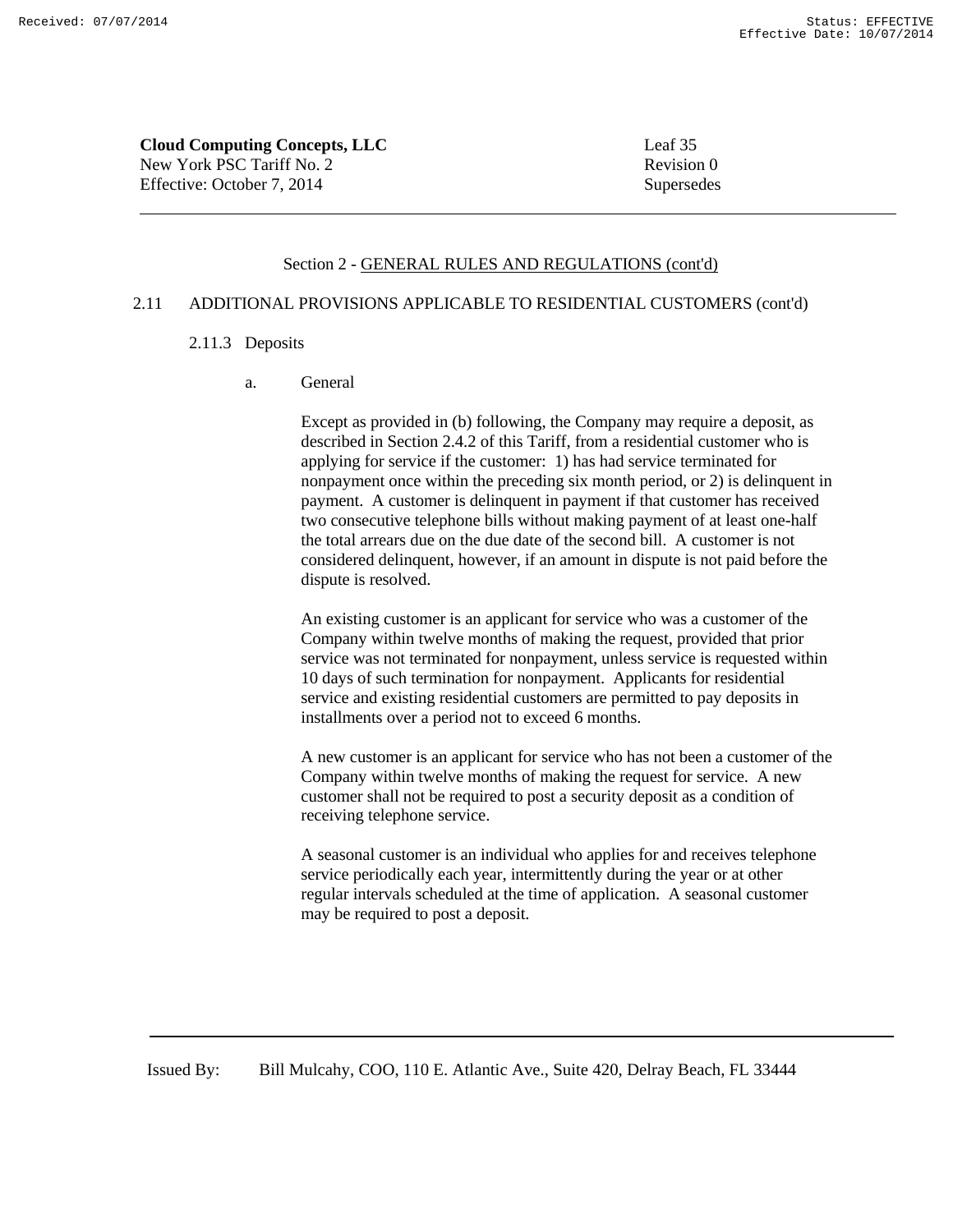**Cloud Computing Concepts, LLC** Leaf 36 New York PSC Tariff No. 2 Revision 0 Effective: October 7, 2014 Supersedes

#### Section 2 - GENERAL RULES AND REGULATIONS (cont'd)

# 2.11 ADDITIONAL PROVISIONS APPLICABLE TO RESIDENTIAL CUSTOMERS (cont'd)

- 2.11.3 Deposits (cont'd)
	- b. Customers Exempt from Deposits
		- 1. A new customer or existing customer who is 62 years of age or older shall be exempt from any deposit requirement unless such person's telephone service was terminated for nonpayment during the preceding six months. Proof of age will be required from any person claiming exemption from deposit requirements because of age. If the proof requested by the Company is not received within 30 days from the date service is connected, or 30 days from the date that verification of age is requested from an existing customer, the Company may suspend or terminate service unless the customer pays the required deposit. Any new customer or existing customer 62 years of age or older shall be permitted to pay a deposit in installments over a period not to exceed 12 months.
		- 2. The Company shall not require any person it knows to be a recipient of public assistance, supplemental security income or additional state payments to post a deposit.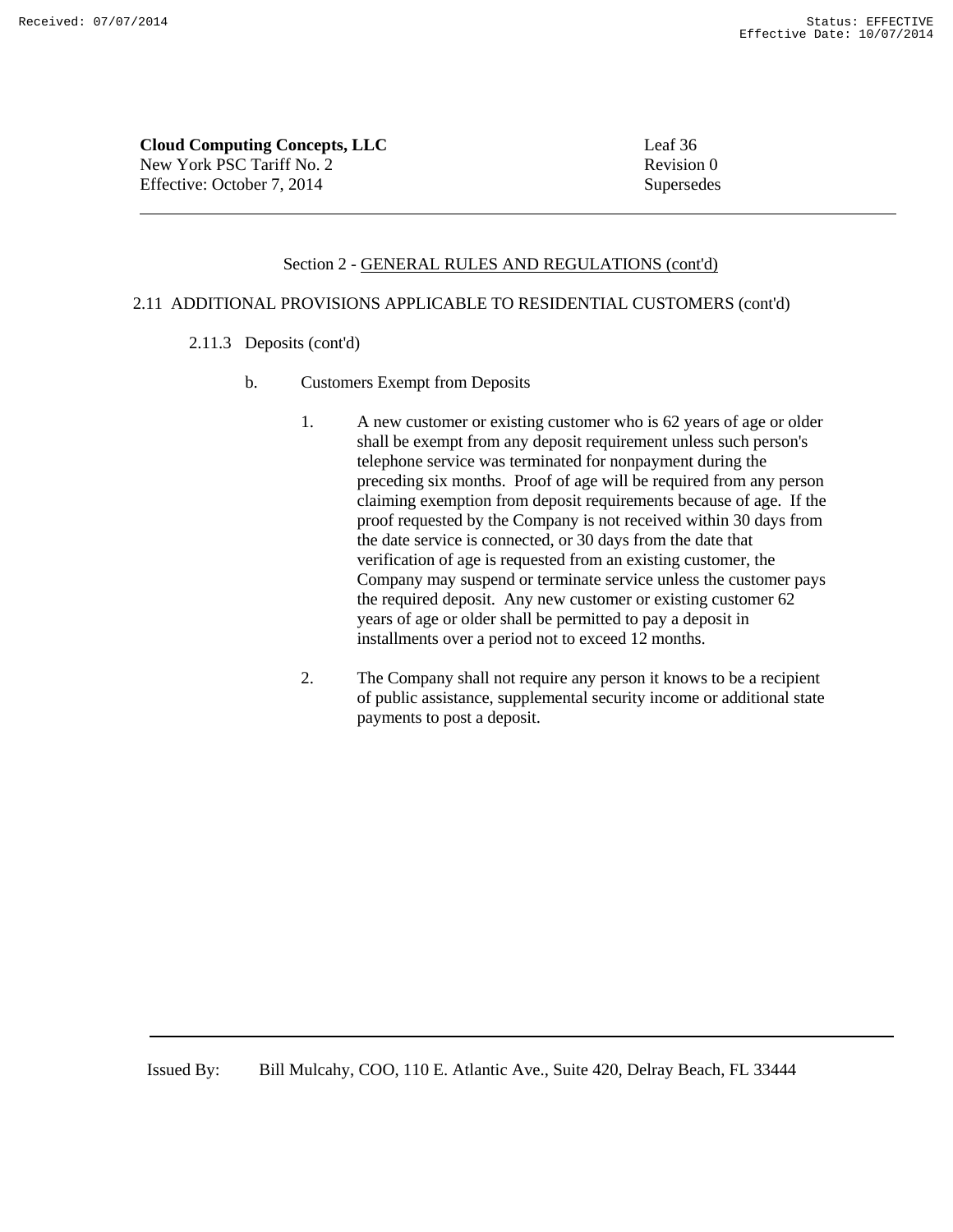**Cloud Computing Concepts, LLC** Leaf 37 New York PSC Tariff No. 2 Revision 0 Effective: October 7, 2014 Supersedes

#### Section 2 - GENERAL RULES AND REGULATIONS (cont'd)

# 2.11 ADDITIONAL PROVISIONS APPLICABLE TO RESIDENTIAL CUSTOMERS (cont'd)

# 2.11.3 Deposits (cont'd)

c. Recent Payment History

A customer who has a recent payment history (within the preceding twelve months) with the Company is entitled to service without payment of a deposit unless his or her records indicate a delinquency in payment or a termination of service for nonpayment. A customer who still owes money to the Company for residential service on a prior account shall be offered a deferred payment plan provided that the customer had service for three months and was not terminated for nonpayment during that period. (See Deferred Payment Agreements, 2.11.7 below.)

New deposits from a residential customer is reviewed after the first 3 monthly bills have been rendered; if too much has been taken, the excess is returned. The entire deposit is returned to a residential customer after l year, unless the customer is delinquent in payment, in which case the Company may continue to retain the deposit until the delinquency is satisfied. If the service is discontinued, the deposit is applied against the final bill, and any balance is returned to the customer.

2.11.4 Installment Billing For Nonrecurring Charges

A residential customer may elect to pay service connection and other nonrecurring charges associated with a service order in monthly installments for up to a 12 month period. When installment billing is requested, all nonrecurring charges associated with a given service order will be included in the calculation of the monthly installment.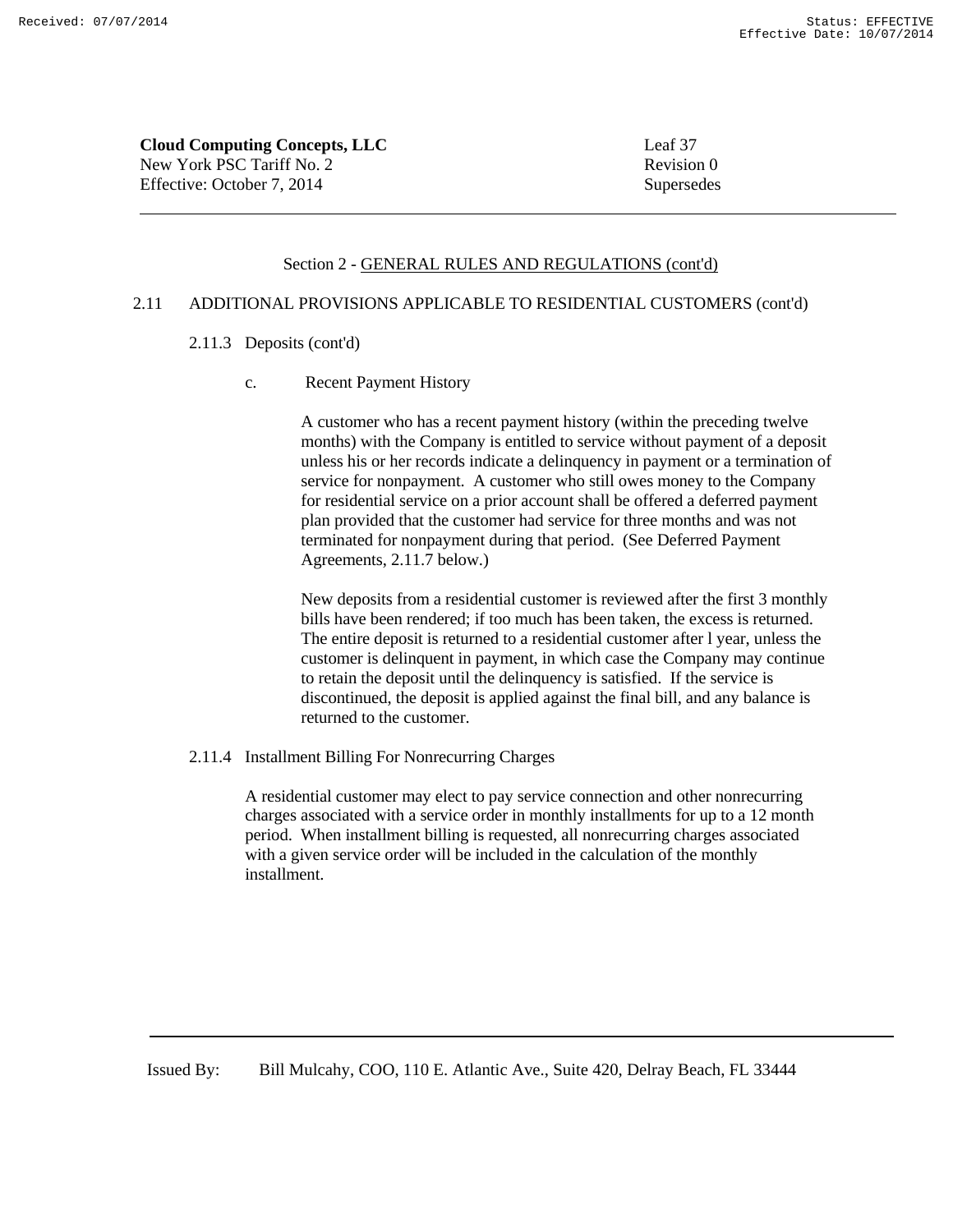Revision 0 Supersedes

| <b>Cloud Computing Concepts, LLC</b> | Leaf 38 |
|--------------------------------------|---------|
| New York PSC Tariff No. 2            | Revisio |
| Effective: October 7, 2014           | Superse |

## Section 2 - GENERAL RULES AND REGULATIONS (cont'd)

#### 2.11 ADDITIONAL PROVISIONS APPLICABLE TO RESIDENTIAL CUSTOMERS (cont'd)

2.11.4 Installment Billing For Nonrecurring Charges (cont'd)

Installment billing is subject to the following restrictions:

- a. Installment billing may be used only by residential customers;
- b. Charges will be billed in the number of installments of equal dollar amounts as requested by the customer up to a maximum of 12 installments over the course of 12 months;
- c. A customer may not pay a portion of the charges and then request installment billing for the remaining charges;
- d. More than one installment plan may be in effect for the same customer at the same time;
- e. If a customer disconnects service during the installment payment period, all unbilled charges will be included in the final bill rendered;
- f. A customer may elect to pay the unbilled charges before the expiration of the installment plan;
- g. Installment billing payments will continue even when an account is temporarily suspended;
- h. No interest or carrying charges will be applied to the outstanding balance during the installment period.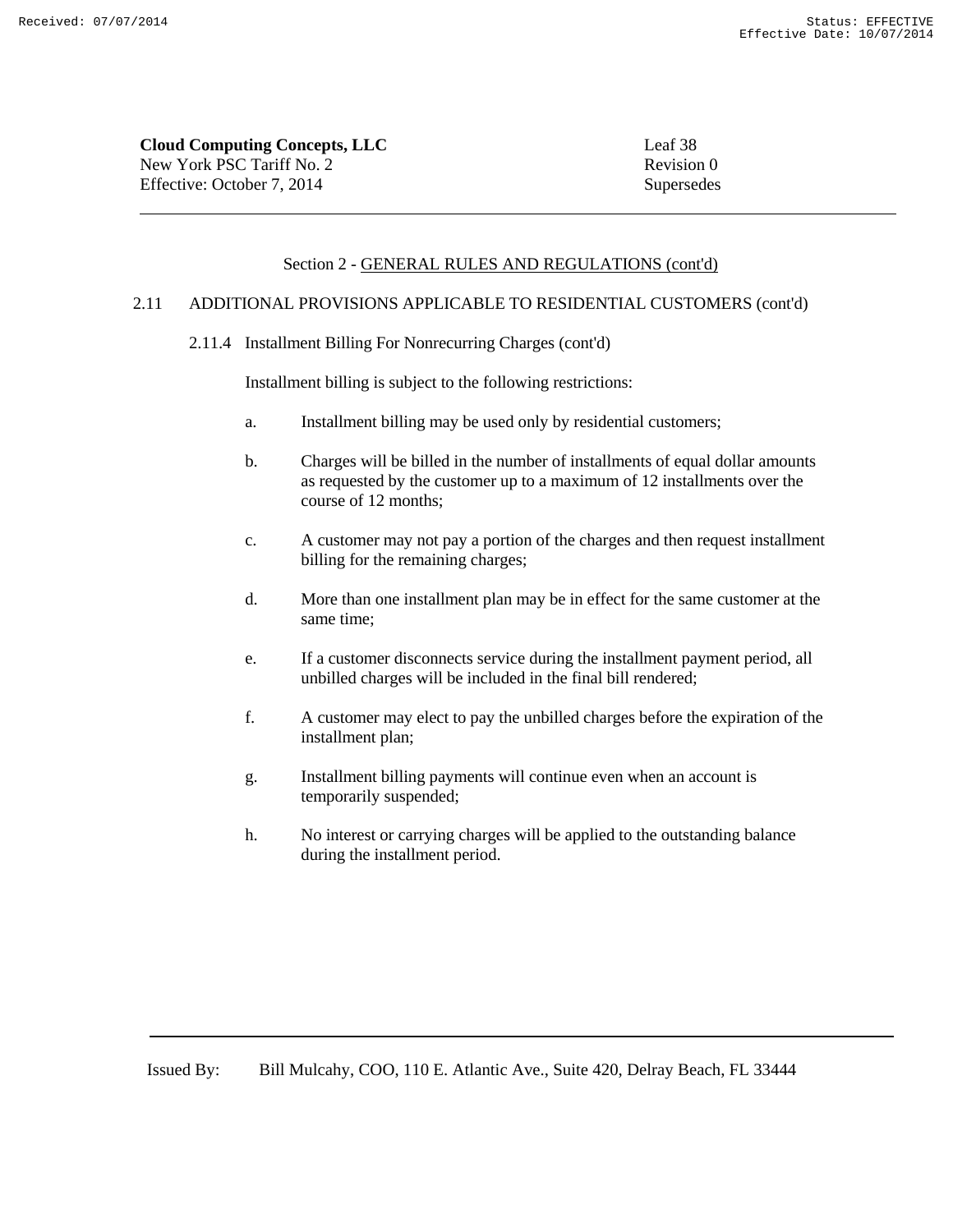**Cloud Computing Concepts, LLC** Leaf 39 New York PSC Tariff No. 2 Revision 0 Effective: October 7, 2014 Supersedes

#### Section 2 - GENERAL RULES AND REGULATIONS (cont'd)

# 2.11 ADDITIONAL PROVISIONS APPLICABLE TO RESIDENTIAL CUSTOMERS (cont'd)

2.11.5 Adjusted Payment Schedule

A customer on a fixed income (e.g., pension and public assistance) shall be offered the opportunity to pay his or her bills on a reasonable schedule that is adjusted for periodic receipt of income.

- 2.11.6 Suspension or Termination for Nonpayment
	- a. Suspension/termination notices may not be issued until at least 25 days after the date of the bill. Bills must be mailed to the customer no later than 6 business days after the date of the bill.
	- b. After issuing the written notification in accordance with 2.9.1, at least one attempt shall be made during non-working hours to contact the residential customer by telephone before the scheduled date of suspension/termination.
	- c. Suspension/termination may occur only between 8:00 AM and 7:30 PM on Monday through Thursday, and between 8:00 AM and 3:00 PM on Friday, provided that such day or the following day is not a public holiday or a day on which the main office is closed. In addition, service may not be disconnected during the periods of December 23 through the 26 and December 30 through January 2.
	- d. Telephone service may be suspended or terminated for nonpayment of the undisputed portion of a disputed bill or deposit if the customer does not pay the undisputed portion after being asked to do so. Suspended or terminated residential service shall be reconnected within 24 hours following payment or within 24 hours of the end of circumstances beyond the Company's control which delay the reconnection. The Commission may direct that service be reconnected in less than 24 hours.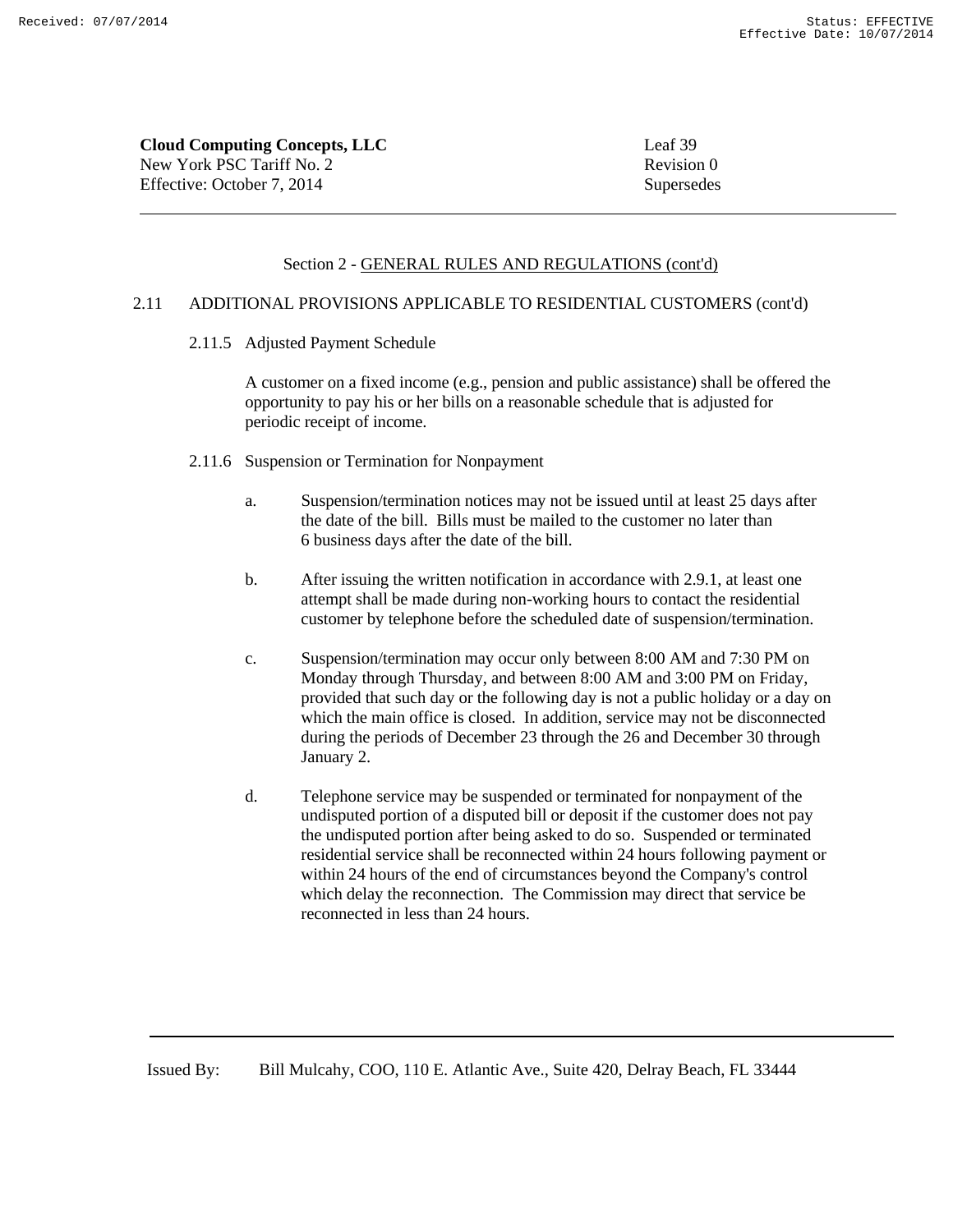**Cloud Computing Concepts, LLC** Leaf 40 New York PSC Tariff No. 2 Revision 0 Effective: October 7, 2014 Supersedes

#### Section 2 - GENERAL RULES AND REGULATIONS (cont'd)

# 2.11 ADDITIONAL PROVISIONS APPLICABLE TO RESIDENTIAL CUSTOMERS (cont'd)

#### 2.11.7 Deferred Payment Agreements

Service will not be suspended or terminated unless the customer has been advised that a deferred payment plan can be arranged. An existing residential customer with three or more months service and for whom service has not been terminated for nonpayment is eligible for Deferred Payment Arrangements (DPA). The Company must offer an eligible customer a DPA in accordance with the Commission's order in Case 90-C-1148 issued on August 7, 1992. Final notice of suspension/termination will advise the customer of deferred payment arrangements and will include, in bold print, a notice that assistance in reaching an agreement may be obtained from the Commission. The DPA notice will be mailed no less than six days before termination of total service.

A Deferred Payment Agreement will be for a period agreed to by both the customer and the Company.

If the Company believes that the customer has the resources to pay the bill, it shall notify both the customer and the Commission in writing of the reasons for its belief. The Commission shall make the final determination as to whether a DPA should be provided. A customer with medical emergencies and a customer who is elderly, blind or disabled shall be exempt from such eligibility criteria.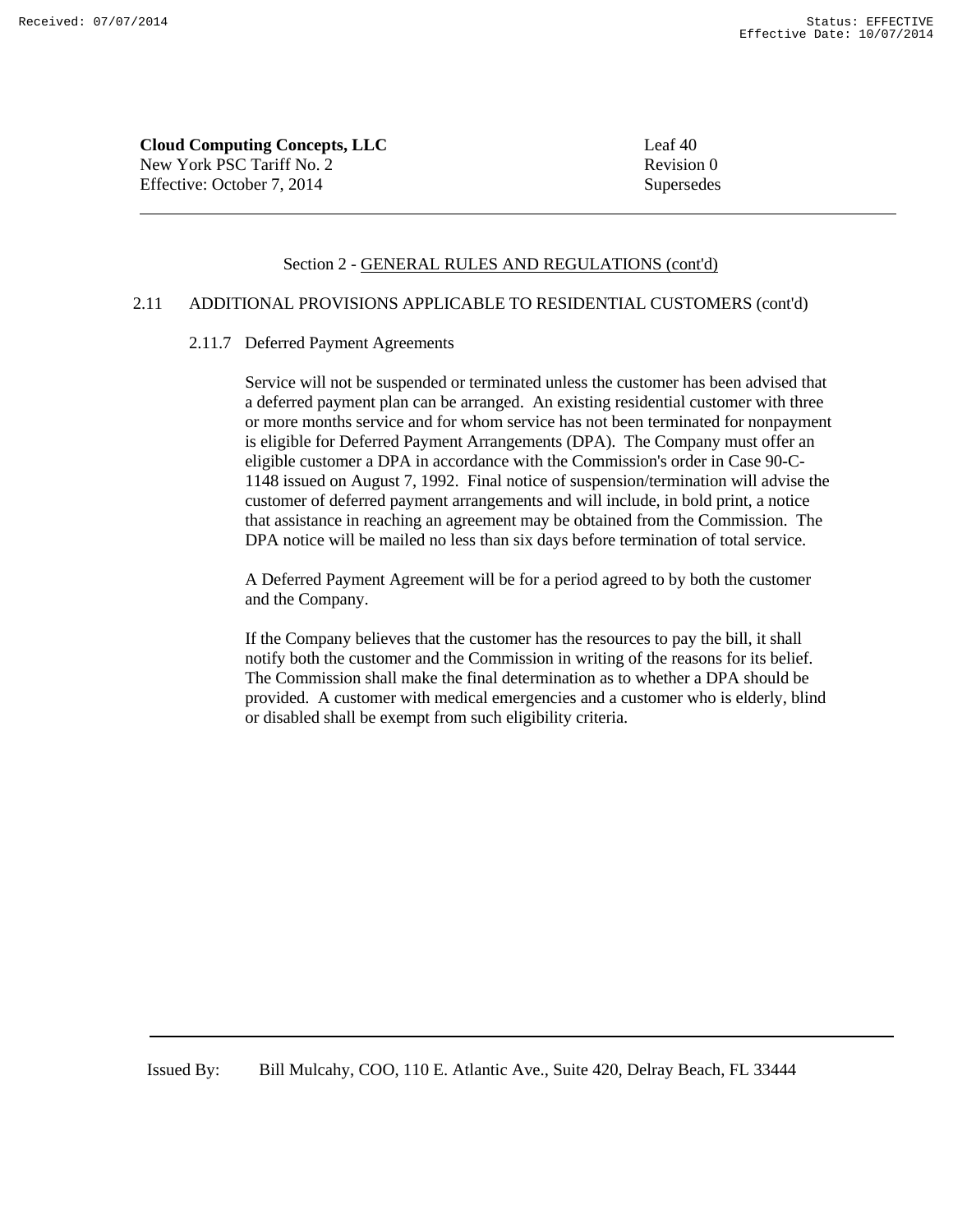**Cloud Computing Concepts, LLC** Leaf 41 New York PSC Tariff No. 2 Revision 0 Effective: October 7, 2014 Supersedes

#### Section 2 - GENERAL RULES AND REGULATIONS (cont'd)

# 2.11 ADDITIONAL PROVISIONS APPLICABLE TO RESIDENTIAL CUSTOMERS (cont'd)

# 2.11.8 Dishonored Checks

When a check received from a residential customer is dishonored, the company shall make two attempts, one outside of normal business hours, to contact the customer within 24 hours. The customer shall be given an additional 24 hours to pay before suspension/termination. The additional notice will be given provided that the customer has not submitted a dishonored check within the past 12 months.

# 2.11.9 Suspension or Termination - Abandonment

Suspension/termination of residential service for abandonment or unauthorized use may occur only after the Company makes a reasonable attempt to determine occupancy or authorized use, or the customer takes reasonable steps to prevent unauthorized use. A notice must be sent to the customer five days before such suspension or termination. The notification requirement is waived when previous mailings are returned by the Post Office or the company is advised that a new customer has moved into the location.

# 2.11.10 Suspension or Termination - Medical Emergencies

In the event of a medical emergency as defined in 16NYCRR, Sec. 609, an additional 30 days will be allowed for a residential customer before suspension or termination. A medical certificate as defined in 16NYCRR, Sec. 609, must be supplied. The medical emergency status may be extended beyond 30 days upon submission of specified documentation. During the emergency, the customer will be able to defer payment of monthly charges up to an amount specified by the Commission until the emergency ceases or it is determined that the customer has the ability to pay the charges. Charges in any month in excess of the amount specified are due by the due date of the bill.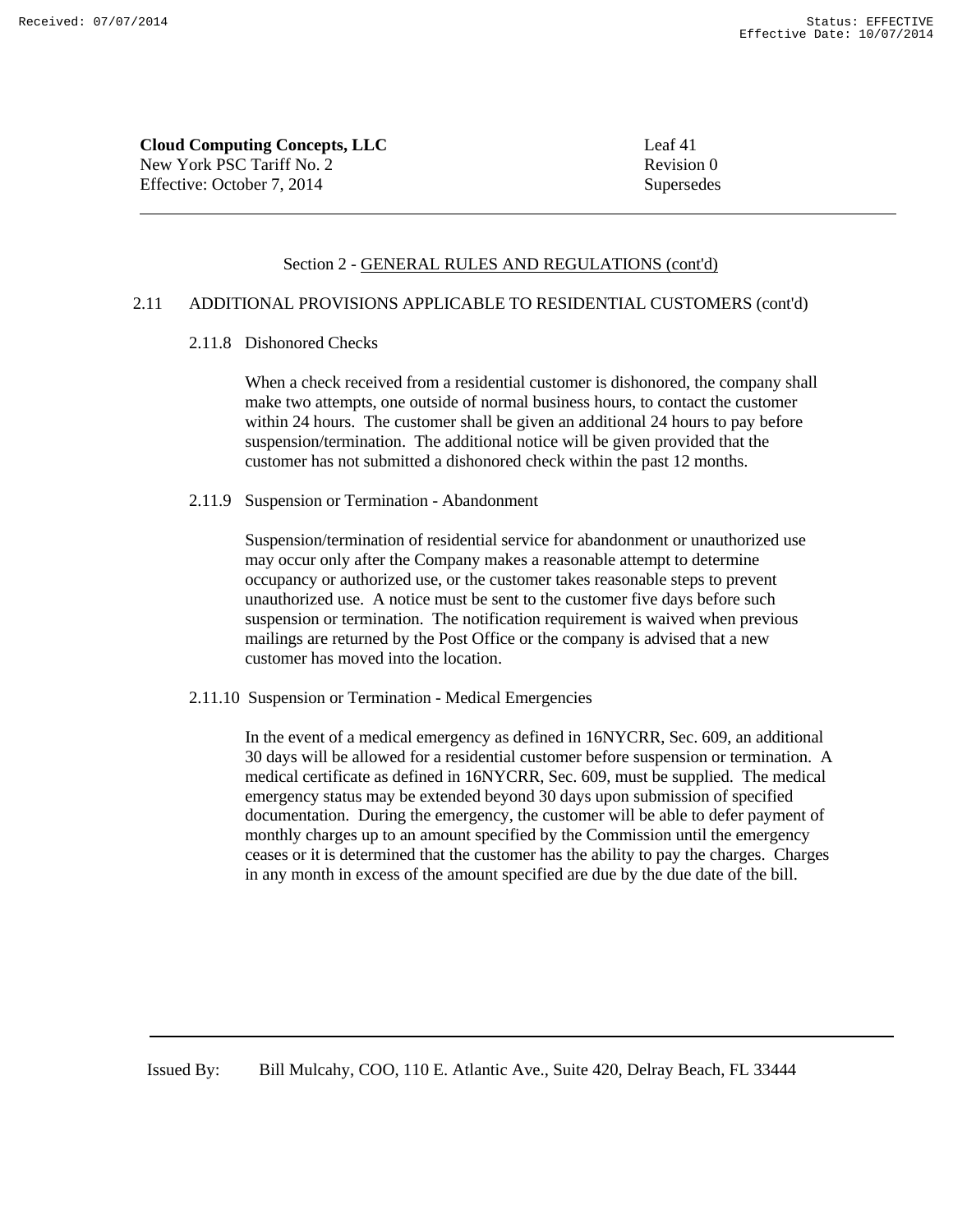| Leaf 42    |
|------------|
| Revision 0 |
| Supersedes |
|            |

#### 2.11 ADDITIONAL PROVISIONS APPLICABLE TO RESIDENTIAL CUSTOMERS (cont'd)

2.11.11 Suspension or Termination - Elderly, Blind or Disabled

An additional 20 days will be allowed before suspension or termination may occur when:

- a) the customer is known to or identified to the Company as being blind or disabled, as defined in 16NYCRR, Sec. 609, or
- b) the customer is 62 years of age or older, and all other residents of the customer's household are: under 18 years of age, over 62 years of age, blind or disabled.

In cases where service has been suspended or terminated and the Company subsequently learns that the customer is entitled to the protection established herein, the Company shall within 24 hours of such notification restore service for an additional 20 days and make a diligent effort to contact in person an adult resident at the customer's premises for the purpose of devising a payment plan.

## 2.11.12 Backbilling for Residential Customers

The Company shall not charge a residential customer for previously unbilled service or adjust upward a bill previously rendered when the period for the unbilled service or billing adjustment is more than six months prior to the mailing of the bill or the upward adjustment unless the conduct of the customer caused or contributed to the failure of the Company to render timely accurate billing. Unless the customer causes the late billing, the Company shall explain the reason for the late billing and shall advise the customer that suspension/termination of service is not permitted for charges billed in excess of six months after the service was provided. The customer will be given the opportunity to pay the charges under an installment plan on a schedule equal in time to the length of the backbilling period.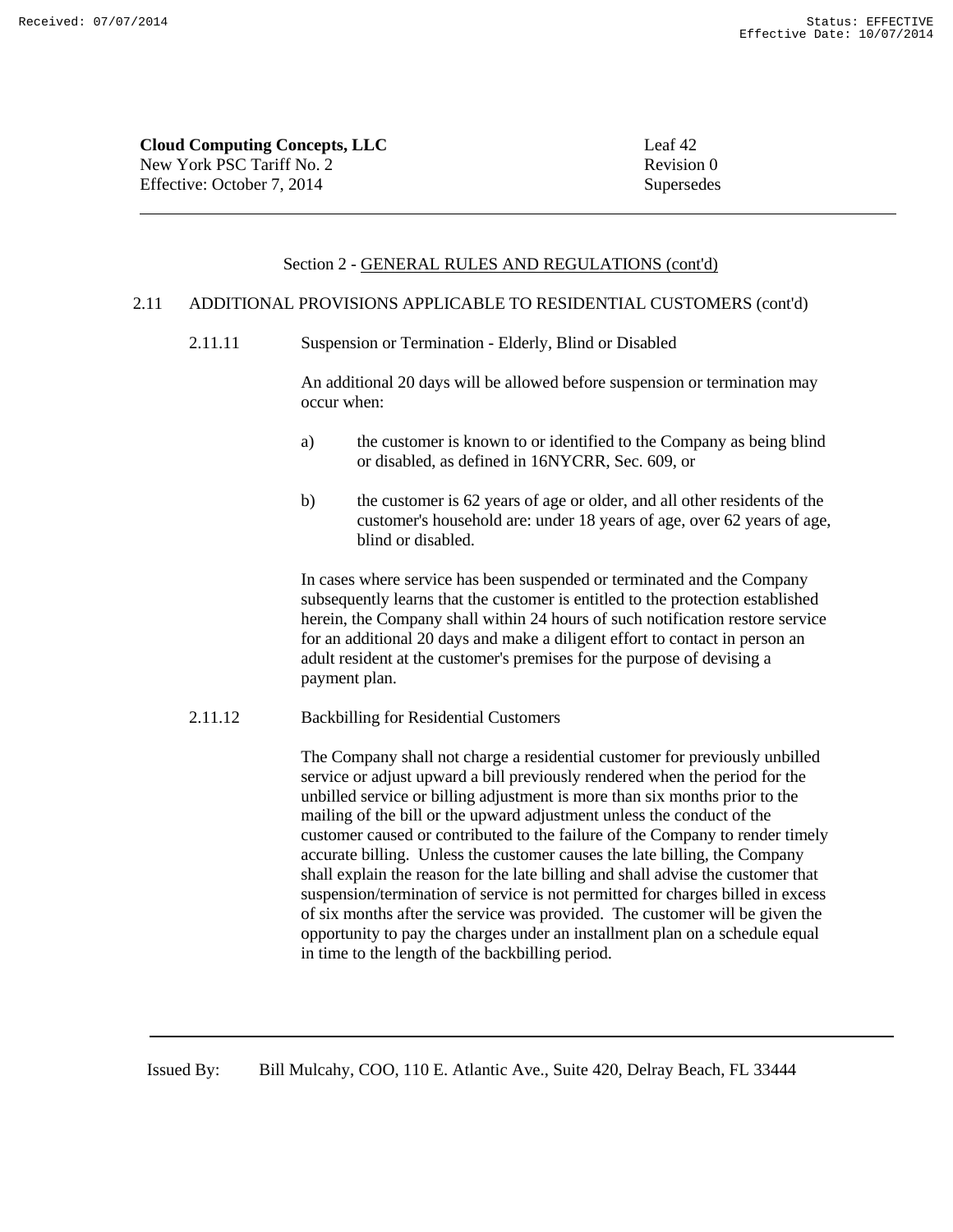.

| <b>Cloud Computing Concepts, LLC</b> | Leaf 43    |
|--------------------------------------|------------|
| New York PSC Tariff No. 2            | Revision 0 |
| Effective: October 7, 2014           | Supersedes |

#### Section 2 - GENERAL RULES AND REGULATIONS (cont'd)

#### 2.12 ALLOWANCES FOR INTERRUPTIONS IN SERVICE

Interruptions in service, which are not due to the negligence of, or non-compliance with the provisions of this Tariff by the Customer, or the operation or malfunction of the facilities, power, or equipment provided by the Customer, will be credited to the Customer as set forth below for the part of the service that the interruption affects. A credit allowance will be made when an interruption occurs because of a failure of any component furnished by the Company under this Tariff.

#### 2.12.1 Credit for Interruptions

- a. An interruption period begins when the Customer reports a service, facility, or circuit to be interrupted and releases it for testing and repair. An interruption period ends when the service, facility, or circuit is operative. If the Customer reports a service, facility, or circuit to be inoperative but declines to release it for testing and repair, it is considered to be impaired, but not interrupted.
- b. For calculating credit allowances, every month is considered to have 30 days. A credit allowance is applied on a pro rata basis against the rates specified hereunder and is dependent upon the length of the interruption. Only those facilities on the interrupted portion of the circuit will receive a credit.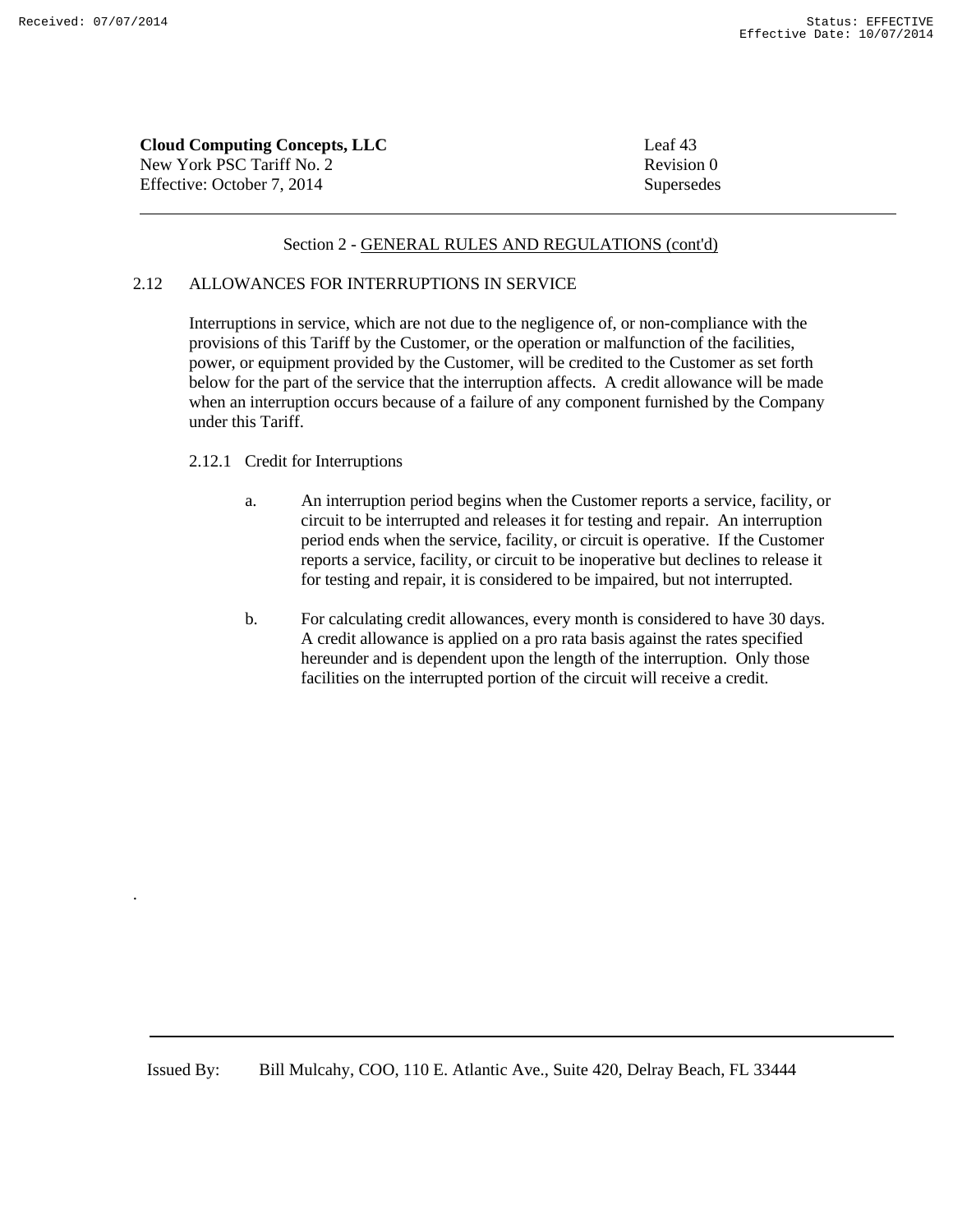**Cloud Computing Concepts, LLC** Leaf 44 New York PSC Tariff No. 2 Revision 0 Effective: October 7, 2014 Supersedes

#### Section 2 - GENERAL RULES AND REGULATIONS (cont'd)

# 2.12 ALLOWANCES FOR INTERRUPTIONS IN SERVICE

- 2.12.1 Credit for Interruptions (cont'd)
	- c. A credit allowance will be given, upon request of the customer to the business office, for interruptions of 30 minutes or more. Credit allowances will be calculated as follows:
		- i. if interruption continues for less than 24 hours:
			- a) 1/30th of the monthly rate if it is the first interruption in the same samebilling period.
			- b) 2/30ths of the monthly rate if there was a previous interruption of at least 24 hours in the same billing period.
		- ii. if interruption continues for more than 24 hours:
			- a) if caused by storm, fire, flood or other condition out of Company's control, 1/30th of the monthly rate for each 24 hours of interruption.
			- b) for other interruption, 1/30 of the monthly rate for the first 24 hours and 2/30ths of such rate for each additional 24 hours (or fraction thereof); however, if service is interrupted for over 24 hours, more than once in the same billing period, the 2/30ths allowance applies to the first 24 hours of the second and subsequent interruptions

Two or more interruptions of 15 minutes or more during any one 24 hour period shall be considered as one interruption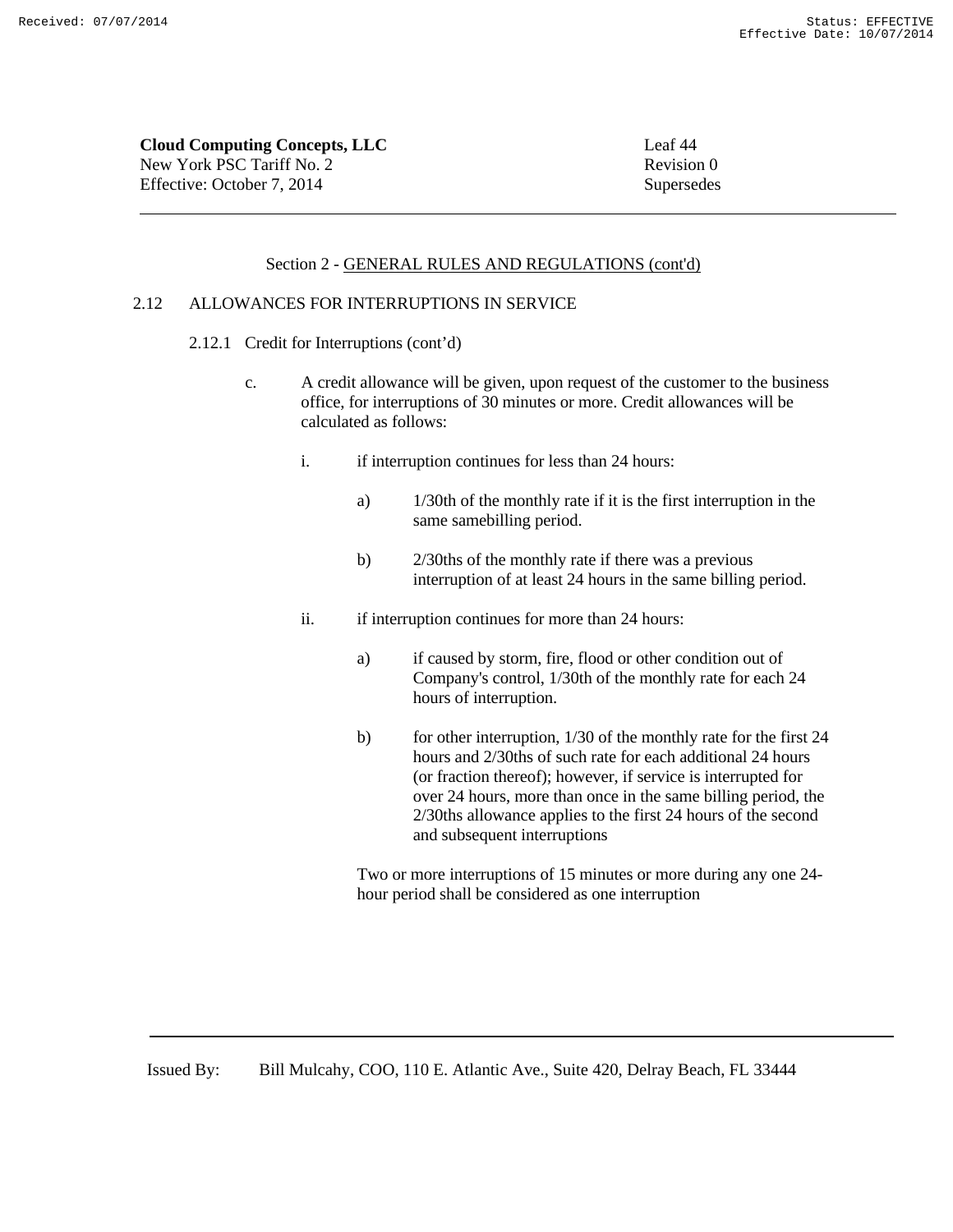| <b>Cloud Computing Concepts, LLC</b> | Leaf 45    |
|--------------------------------------|------------|
| New York PSC Tariff No. 2            | Revision 0 |
| Effective: October 7, 2014           | Supersedes |

#### 2.12 ALLOWANCES FOR INTERRUPTIONS IN SERVICE (cont'd)

- 2.12.1 Credit for Interruptions (cont'd)
	- d. Credit to Customer

Credits attributable to any billing period for interruptions of service shall not exceed the total charges for that period for the service and facilities furnished by the Company rendered useless or substantially impaired.

e. "Interruption" Defined

For the purpose of applying this provision, the word "interruption" shall mean the inability to complete calls either incoming or outgoing or both due to equipment malfunction or human errors. "Interruption" does not include and no allowance shall be given for service difficulties such as slow dial tone, circuits busy or other network and/or switching capacity shortages. Nor shall the interruption allowance apply where service is interrupted by the negligence or willful act of the subscriber or where the Company, pursuant to the terms of the Tariff, suspends or terminates service because of nonpayment of bills due to the company, unlawful or improper use of the facilities or service, or any other reason covered by the Tariff. No allowance shall be made for interruptions due to electric power failure where, by the provisions of this Tariff, the subscriber is responsible for providing electric power. Allowance for interruptions of message rate service will not affect the subscriber's local call allowance during a given billing period.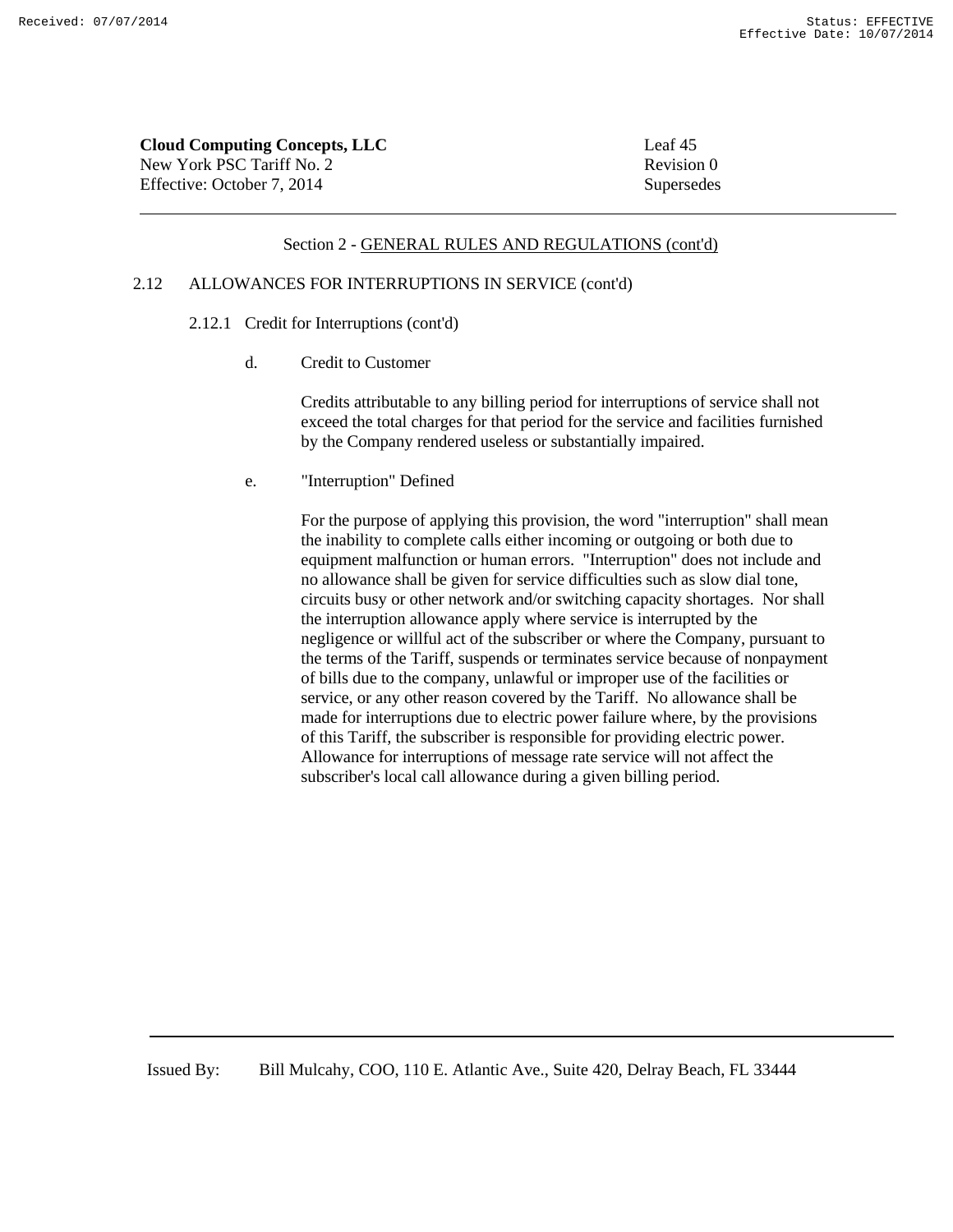**Cloud Computing Concepts, LLC** Leaf 46 New York PSC Tariff No. 2 Revision 0 Effective: October 7, 2014 Supersedes

#### Section 2 - GENERAL RULES AND REGULATIONS (cont'd)

# 2.12 ALLOWANCES FOR INTERRUPTIONS IN SERVICE (cont'd)

2.12.2 Limitations on Credit Allowances

No credit allowance will be made for:

- a) interruptions due to the negligence of, or non-compliance with the provisions of this Tariff, by any party other than the Company, including but not limited to the customer, authorized user, or other common carriers connected to, or providing service connected to, the service of the Company or to the Company's facilities;
- b) interruptions due to the failure or malfunction of non-Company equipment, including service connected to customer provided electric power;
- c) interruptions of service during any period in which the Company is not given full and free access to its facilities and equipment for the purpose of investigating and correcting interruptions;
- d) interruptions of service during any period when the customer has released service to the Company for maintenance purposes or for implementation of a customer order for a change in service arrangements;
- e) interruptions of service due to circumstances or causes beyond the control of the Company.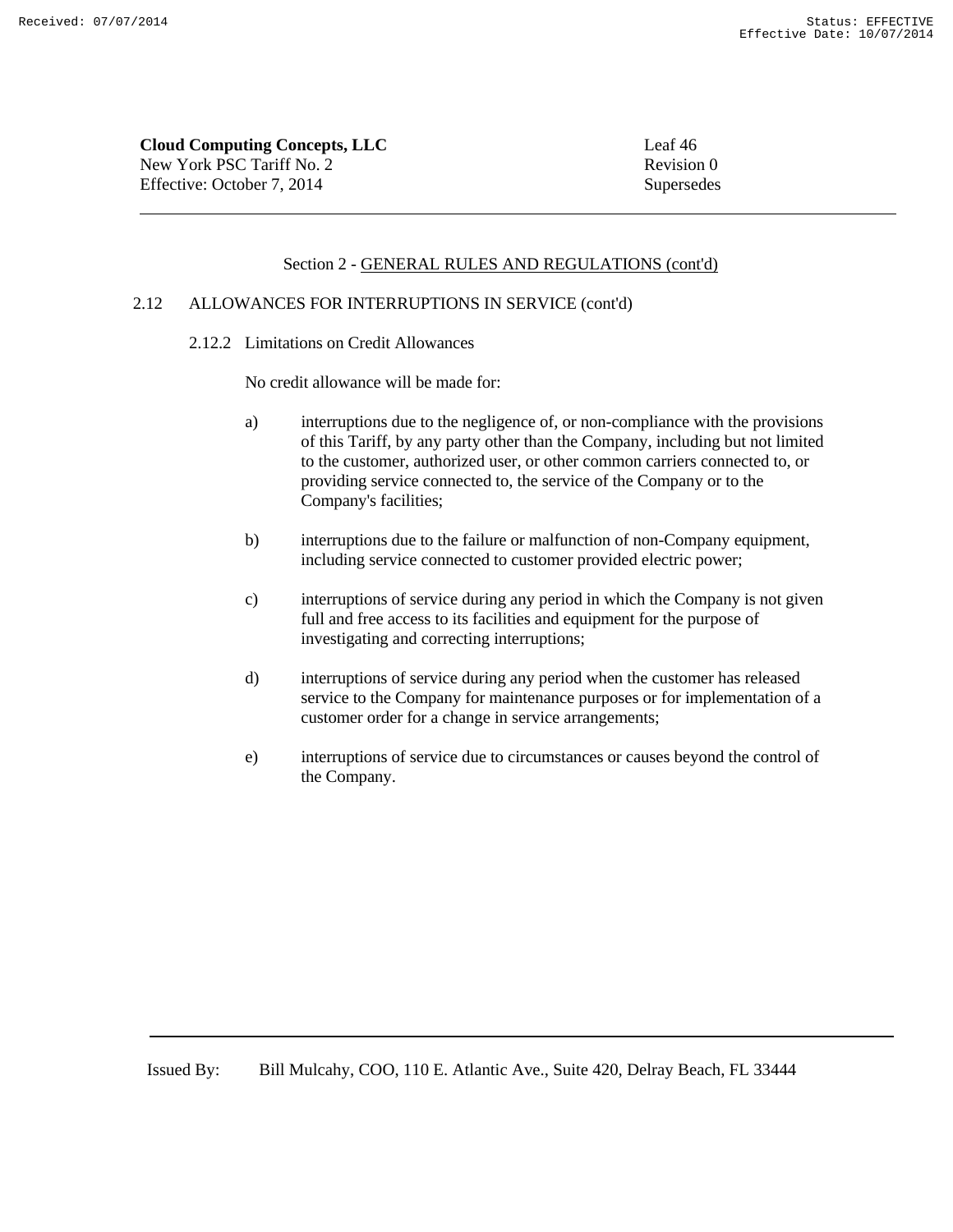| <b>Cloud Computing Concepts, LLC</b> | Leaf 47    |
|--------------------------------------|------------|
| New York PSC Tariff No. 2            | Revision 0 |
| Effective: October 7. 2014           | Supersedes |

#### 2.13 AUTOMATIC NUMBER IDENTIFICATION

#### 2.13.1 Regulations

The Company will provide Automatic Number Identification (ANI) associated with an intrastate service, by tariff, to any entity (ANI recipient), only under the following terms and conditions:

- 1) The ANI recipient or its designated billing agent may use or transmit ANI information to third parties for billing and collection, routing, screening, ensuring network performance, and completion of a telephone subscriber's call or transaction, or for performing a service directly related to the telephone subscriber's original call or transaction.
- 2) The ANI recipient may offer to any telephone subscriber with whom the ANI recipient has an established customer relationship, a product or service that is directly related to products or service previously purchased by the telephone subscriber from the ANI recipient.
- 3) The ANI recipient or its designated billing agent is prohibited from utilizing ANI information to establish marketing lists or to conduct outgoing marketing calls, except as permitted by the preceding paragraph, unless the ANI recipient obtains the prior written consent of the telephone subscriber permitting the use of ANI information for such purposes. The foregoing provisions notwithstanding, no ANI recipient or its designated billing agent may utilize ANI information if prohibited elsewhere by law.
- 4) The ANI recipient or its designated billing agent is prohibited from reselling, or otherwise disclosing ANI information to any other third party for any use other than those listed in Provision 1, unless the ANI recipient obtains the prior written consent of the subscriber permitting such resale or disclosure.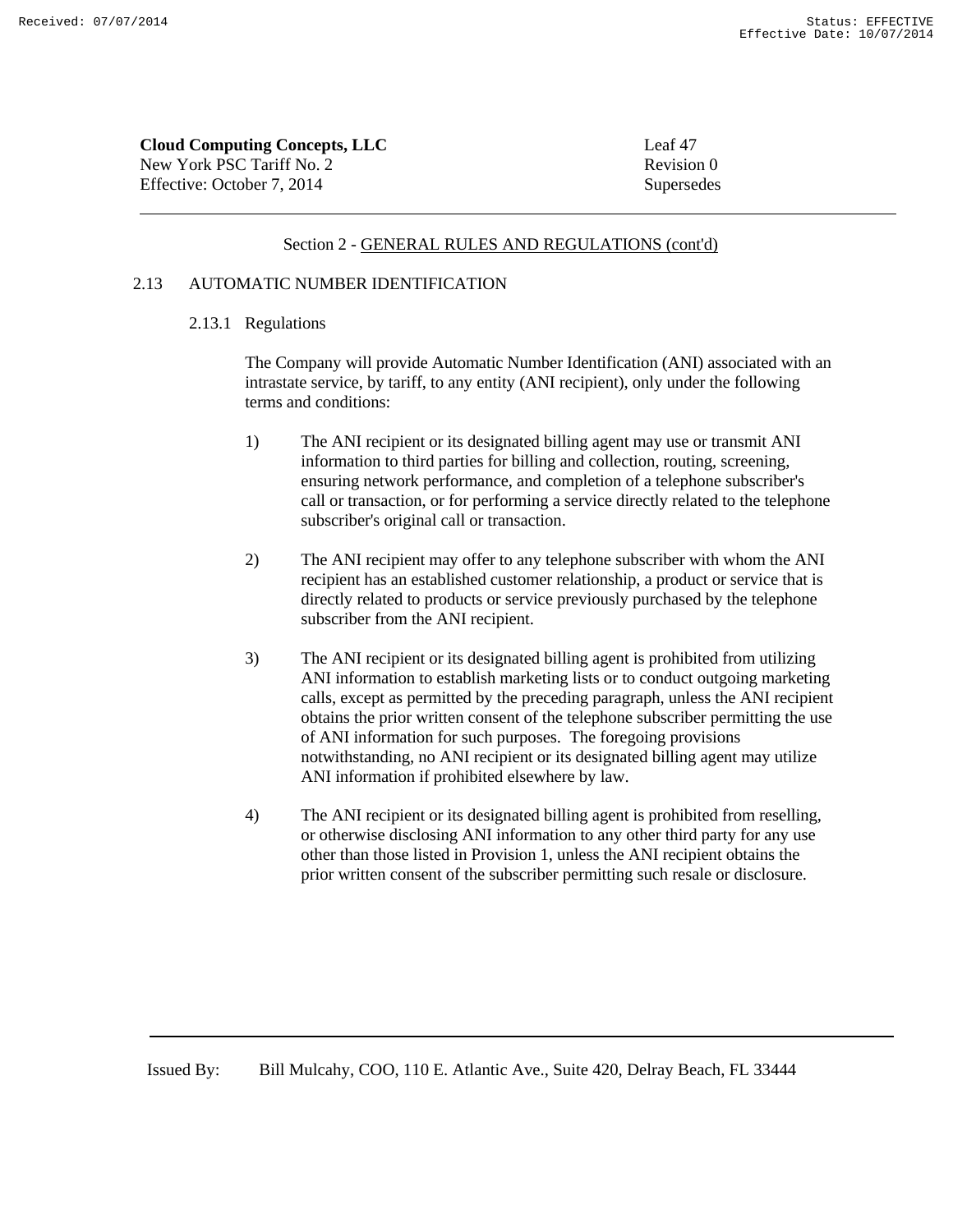**Cloud Computing Concepts, LLC** Leaf 48 New York PSC Tariff No. 2 Revision 0 Effective: October 7, 2014 Supersedes

#### Section 2 - GENERAL RULES AND REGULATIONS (cont'd)

#### 2.13 AUTOMATIC NUMBER IDENTIFICATION (cont'd)

- 2.13.1 Regulations (Cont'd)
	- 5) Telephone Corporations must make reasonable efforts to adopt and apply procedures designed to provide reasonable safeguards against the aforementioned abuses of ANI.
	- 6) Violation of any of the foregoing terms and conditions by any ANI recipient other than a Telephone Corporation shall result, after a determination through the Commission's complaint process, in suspension of the transmission of ANI by the Telephone Corporation until such time as the Commission receives written confirmation from the ANI recipient that the violations have ceased or have been corrected. If the Commission determines that there have been three or more separate violations in a 24 month period, delivery of ANI to the offending party shall be terminated under terms and conditions determined by the Commission.
- 2.13.2 Terms and Conditions

Violation of any of the foregoing terms and conditions by a Telephone Corporation may result in Commission prosecution of penalty and enforcement proceedings pursuant to Section 24, 25 and 26 of the Public Service Law.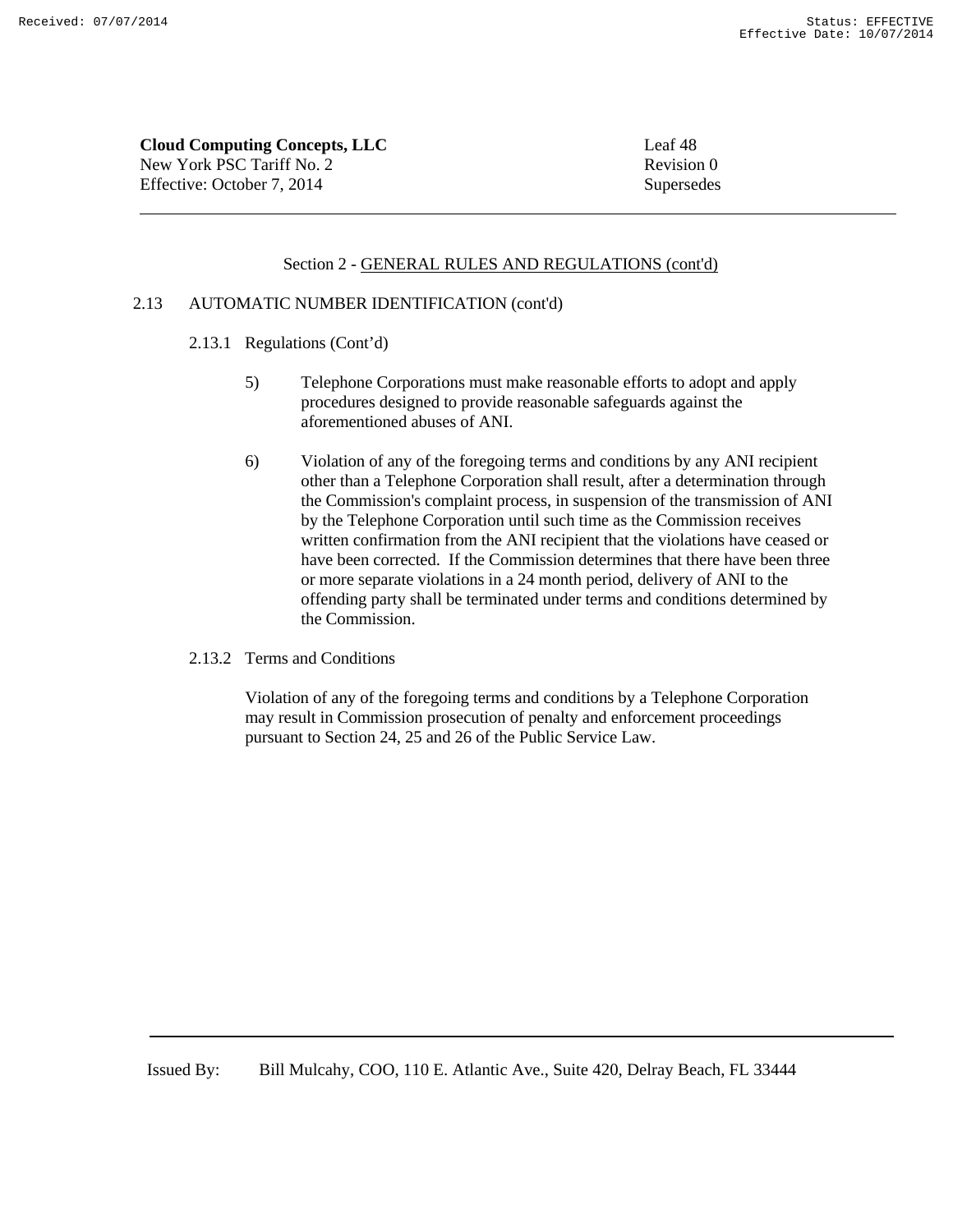| <b>Cloud Computing Concepts, LLC</b> | Leaf 49    |
|--------------------------------------|------------|
| New York PSC Tariff No. 2            | Revision 0 |
| Effective: October 7, 2014           | Supersedes |

## 2.14 Emergency/ Crisis/ Disaster Restoration and Provisioning -Telecommunications Service Priority

#### 2.14.1. General

a. The Telecommunications Service Priority (TSP) Program is a federal program used to identify and prioritize telecommunications services that support national security or emergency preparedness (NS/EP) missions.

NS/EP services are defined as those telecommunications services which are used to maintain a state of readiness or respond to and manage any event or crisis which causes or could cause injury or harm to the population, damage or loss to property, or degrades or threatens the NS/EP posture of the United States.

TSP restoration and/or provisioning shall be provided in accordance with Part 64, Appendix A of the Federal Communications Commission's Rules and Regulations (47 C.F.R.), and the "Service Vendor Handbook For The Telecommunications Service Priority (TSP) Program" and the "Service User Manual for the Telecommunications Service Priority (TSP) System" (NCS Manual 3-1-1) (Service User Manual) issued and updated as necessary by the Office of Priority Telecommunications (OPT) of the National Communications System. Any changes to or reissuance of these regulations or manuals supersede tariff language contained herein.

b. The TSP program has two components, restoration and provisioning.

i. A restoration priority is applied to new or existing telecommunications services to ensure restoration before any other services during a service outage. TSP restoration priorities must be requested and assigned before a service outage occurs.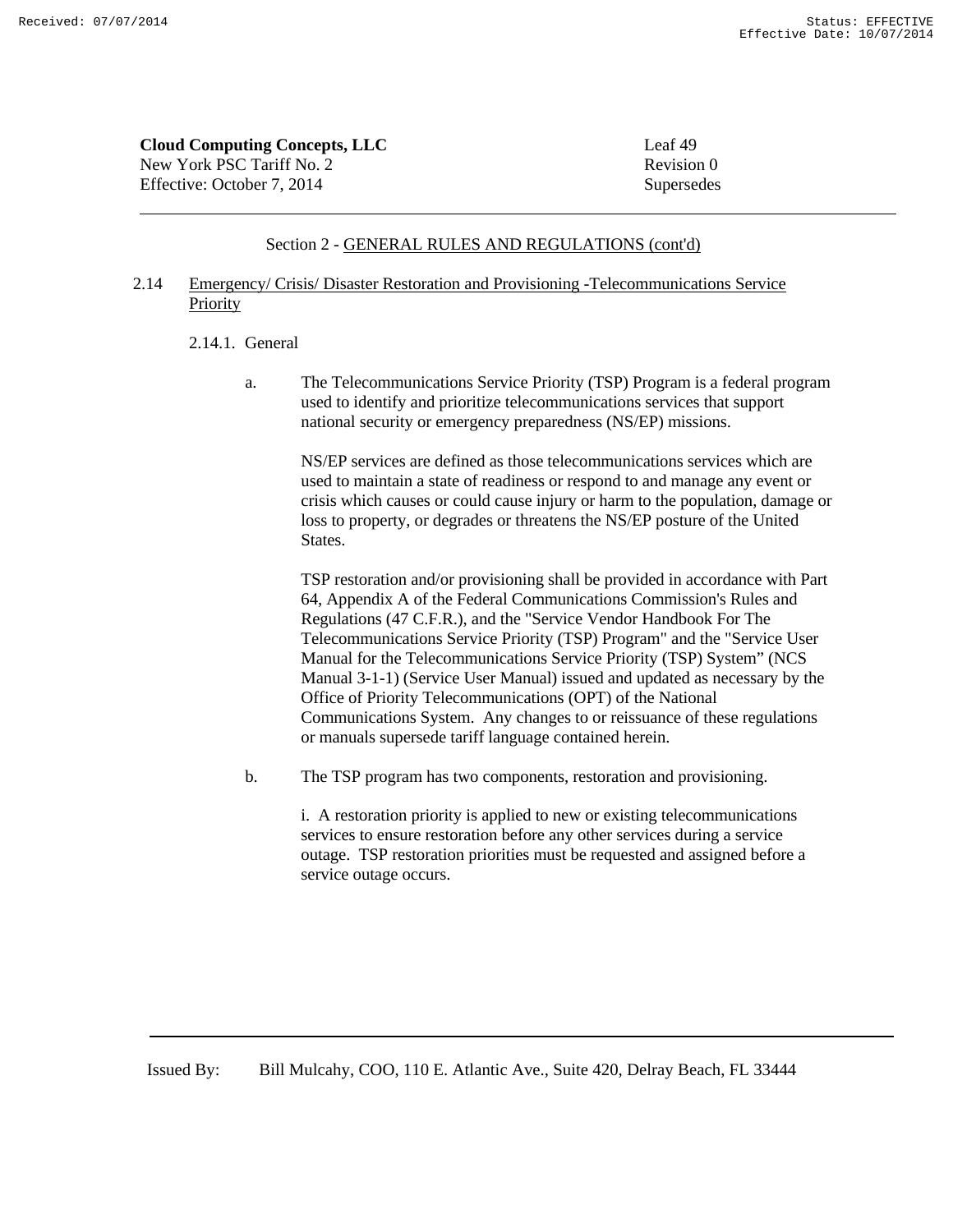| <b>Cloud Computing Concepts, LLC</b> | Leaf $50$  |
|--------------------------------------|------------|
| New York PSC Tariff No. 2            | Revision 0 |
| Effective: October 7, 2014           | Supersedes |

## Section 2 - GENERAL RULES AND REGULATIONS (cont'd)

## 2.14 Emergency/ Crisis/ Disaster Restoration and Provisioning -Telecommunications Service Priority (cont'd)

- 2.14.1. General (cont'd)
	- b. (cont'd)

ii. A provisioning priority is obtained to facilitate priority installation of new telecommunications services during a service outage. Provisioning on a priority basis becomes necessary when an end-user has an urgent requirement for a new NS/EP service that must be installed immediately or by a specific due date that can be met only by a shorter than standard or expedited Company provisioning time frame. As a matter of general practice, existing TSP services will be restored before provisioning new TSP services.

## 2.14 Emergency/ Crisis/ Disaster Restoration and Provisioning -Telecommunications Service Priority (contd.)

2.14.2. TSP Request Process:

2.14.2.1TSP Request Process – Restoration

To request a TSP restoration priority assignment, a prospective TSP user must:

- a. determine that the user's telecommunications service supports an NS/EP function under one of the following four TSP categories.
	- 1. National Security Leadership
	- 2. National Security Posture and U.S. Population Attack Warning
	- 3. Public Health, Safety, and Maintenance of Law and **Order**
	- 4. Public Welfare and Maintenance of National Economic Posture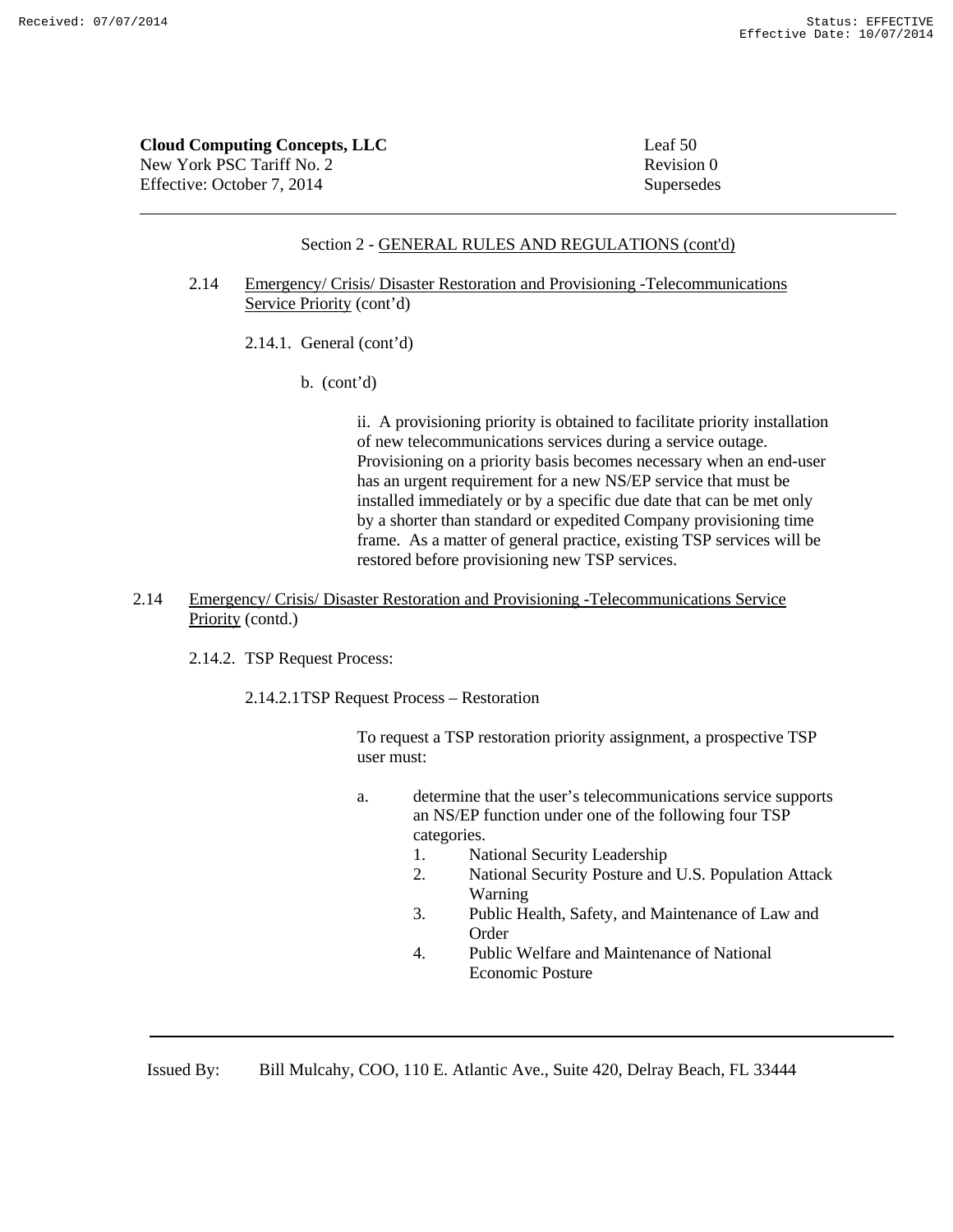**Cloud Computing Concepts, LLC** Leaf 51

New York PSC Tariff No. 2 Revision 0 Effective: October 7, 2014 Supersedes

#### Section 2 - GENERAL RULES AND REGULATIONS (cont'd)

#### 2.14 Emergency/ Crisis/ Disaster Restoration and Provisioning -Telecommunications Service Priority (contd.)

- 2.14.2. TSP Request Process: (cont'd)
	- 2.14.2.1TSP Request Process Restoration (cont'd)
	- b. Identify the priority level to be requested for the telecommunications service. The priority level is determined by the end-user's TSP category and service profile. The service profile defines the user's level of support to the portion of the telecommunications service that the user owns and operates, such as customer premises equipment or wiring. The five levels of priority and seven element groups that define the service profile are contained in the Service User Manual.
	- c. Complete the TSP Request for Service Users form (SF 315) available on the National Communications System (NCS) website (http://tsp.ncs.gov/).
	- d. For non-federal users, have their TSP requests approved by a federal agency sponsor. Non-federal users should contact the OPT, at the NCS website (http://tsp.ncs.gov/), for information on identifying a sponsor for TSP requests.
	- e. Submit the SF 315 to the OPT.
	- f. Upon receipt of the TSP Authorization Code from the OPT, notify the Company, and include the TSP Authorization Code in any service order to the Company requesting restoration of NS/EP services.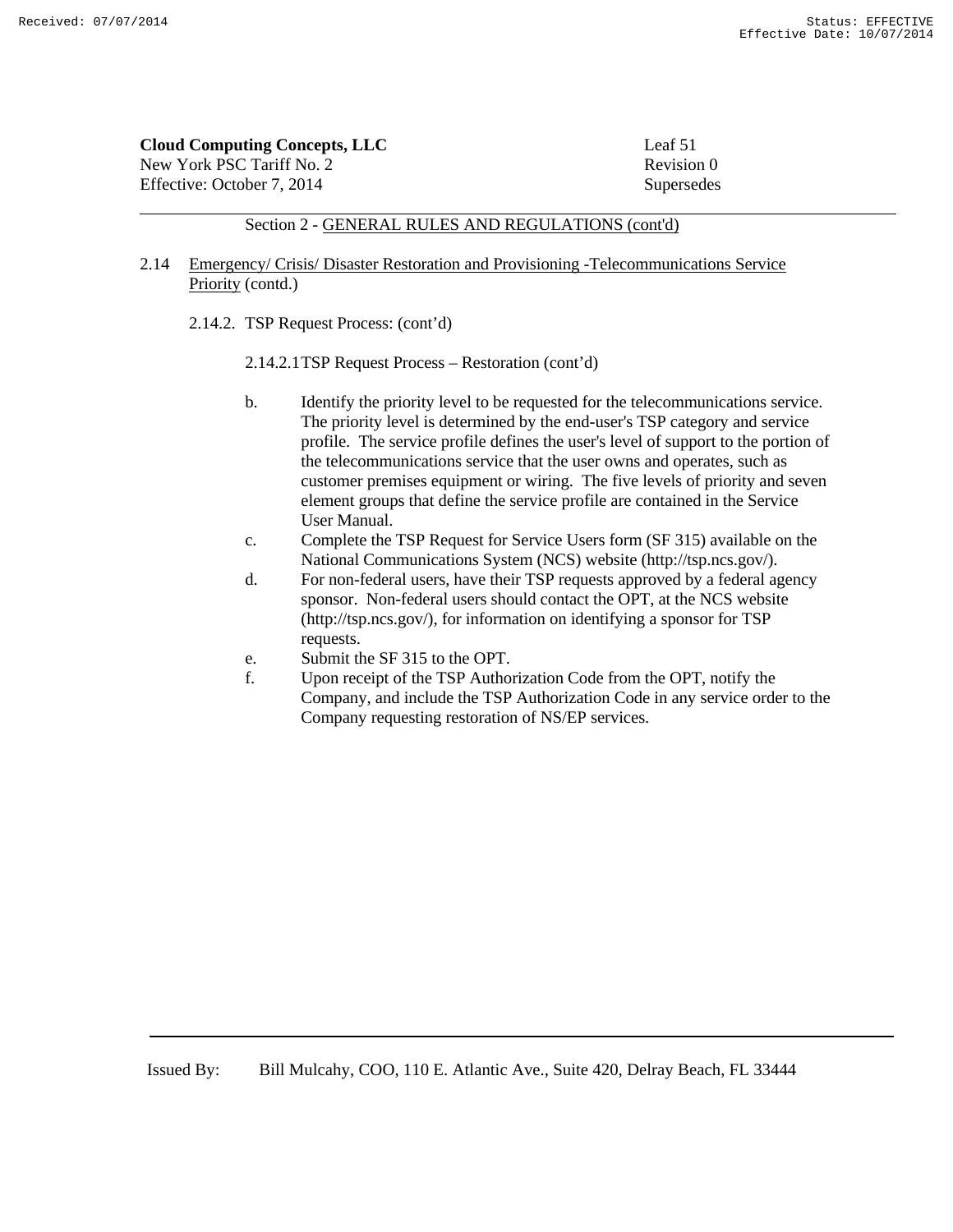| <b>Cloud Computing Concepts, LLC</b> | Leaf 52    |
|--------------------------------------|------------|
| New York PSC Tariff No. 2            | Revision 0 |
| Effective: October 7, 2014           | Supersedes |

#### 2.14 Emergency/ Crisis/ Disaster Restoration and Provisioning -Telecommunications Service Priority (contd.)

- 2.14.2. TSP Request Process: (contd.)
	- 2.14.2.2. TSP Request Process Provisioning

To request a TSP provisioning priority assignment, a prospective TSP user must follow the same steps listed in 2.10.1.a. above for restoration priority assignment except for the following differences. The user should:

- a. Certify that its telecommunications service is an Emergency service. Emergency services are those that support one of the NS/EP functions listed in 2a(a) above and are so critical that they must be provisioned at the earliest possible time, without regard to cost to the user.
- b. Verify that the Company cannot meet the service due date without a TSP assignment.
- c. Obtain approval from the end-user's invocation official to request a provisioning priority. Invocation officials are designated individuals with the authority to request TSP provisioning for a telecommunications service, and include the head or director of a federal agency, commander of a unified/specified military command, chief of a military service, commander of a major military command, or state governor.
- 2.14.3. Responsibilities of the End-User

End-users or entities acting on their behalf must perform the following:

- a. Identify telecommunications services requiring priority.
- b. Request, justify, and re-validate all priority level assignments. Re-validation must be completed every 2 years, and must be done before expiration of the end-user's TSP Authorization Code(s).
- c. Accept TSP services by the service due dates.

Issued By: Bill Mulcahy, COO, 110 E. Atlantic Ave., Suite 420, Delray Beach, FL 33444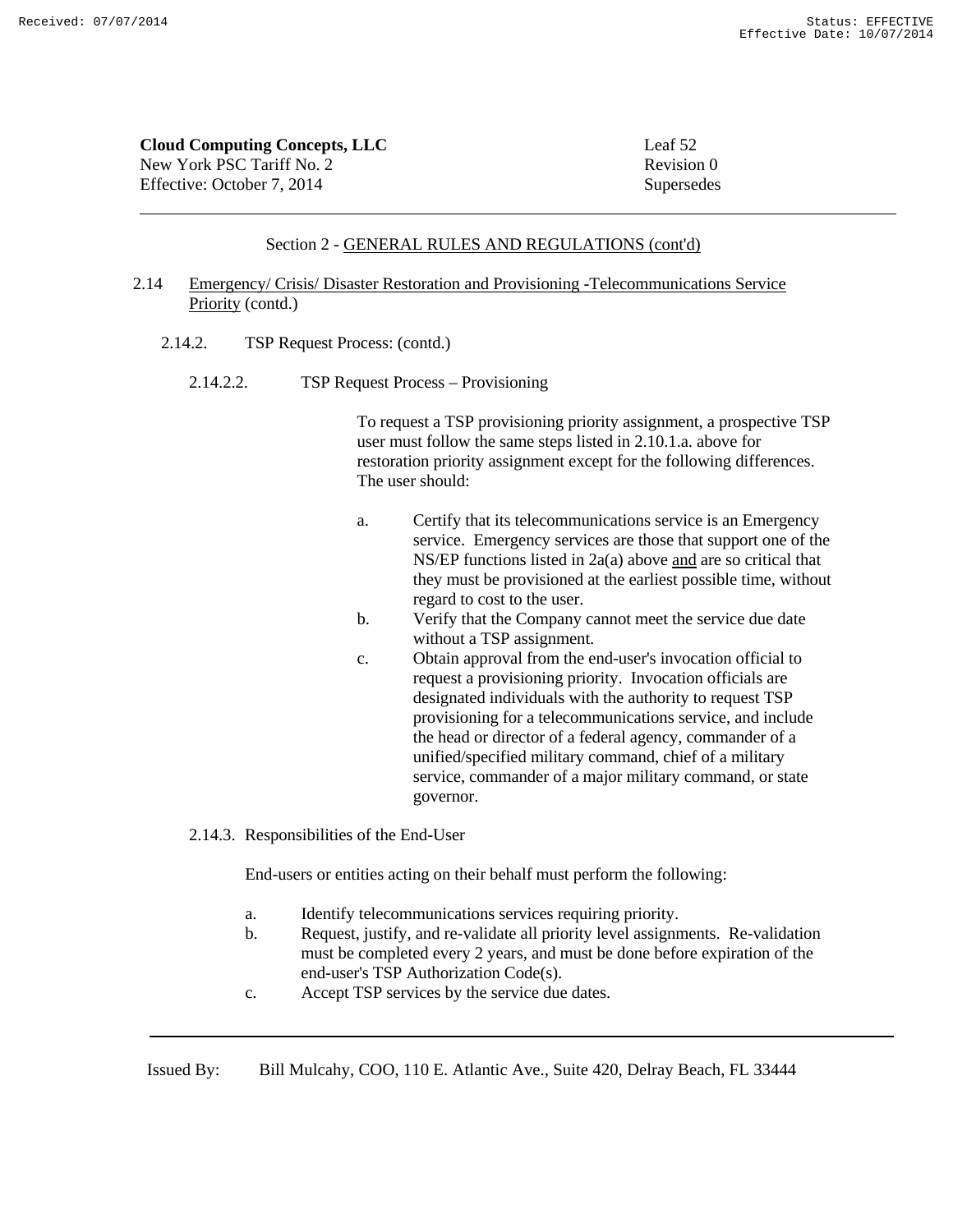| <b>Cloud Computing Concepts, LLC</b> | Leaf 53    |
|--------------------------------------|------------|
| New York PSC Tariff No. 2            | Revision 0 |
| Effective: October 7, 2014           | Supersedes |

## 2.14 Emergency/ Crisis/ Disaster Restoration and Provisioning -Telecommunications Service Priority (contd.)

- 2.14.3. Responsibilities of the End-User (contd.)
	- d. Have Customer Premises Equipment (CPE) and Customer Premises Wiring (CPW) available by the requested service due date and ensure (through contractual means or otherwise) priority treatment for CPE and CPW necessary for end-to-end service continuity.
	- e. Pay the Company any authorized costs associated with priority services.
	- f. Report to the Company any failed or unusable services with priority levels.
	- g. Designate a 24-hour point of contact for each TSP request and apprise the OPT.
	- h. Cooperate with the OPT during reconciliation (comparison of NS/EP service information and resolution of any identified discrepancies) and re-validation.
- 2.14.4. Responsibilities of the Company

The Company will perform the following:

- a. Provide TSP service only after receipt of a TSP authorization code.
- b. Revoke TSP services at the direction of the end-user or OPT.
- c. Ensure that TSP Program priorities supersede any other telecommunications priority that may be provided (other than control services and order wires).
- d. Designate a 24-hour point of contact to receive reports of TSP service outages from TSP service users.
- e. Designate a 24-hour point of contact to coordinate TSP processes with the OPT.
- f. Confirm completion of TSP service order activity to the OPT.
- g. Participate in reconciliation of TSP information at the request of the OPT.
- h. Ensure that all subcontractors complete reconciliation of TSP information with the service vendor.
- i. Ensure that other carriers supplying underlying facilities are provided information necessary to implement priority treatment of facilities that support NS/EP services.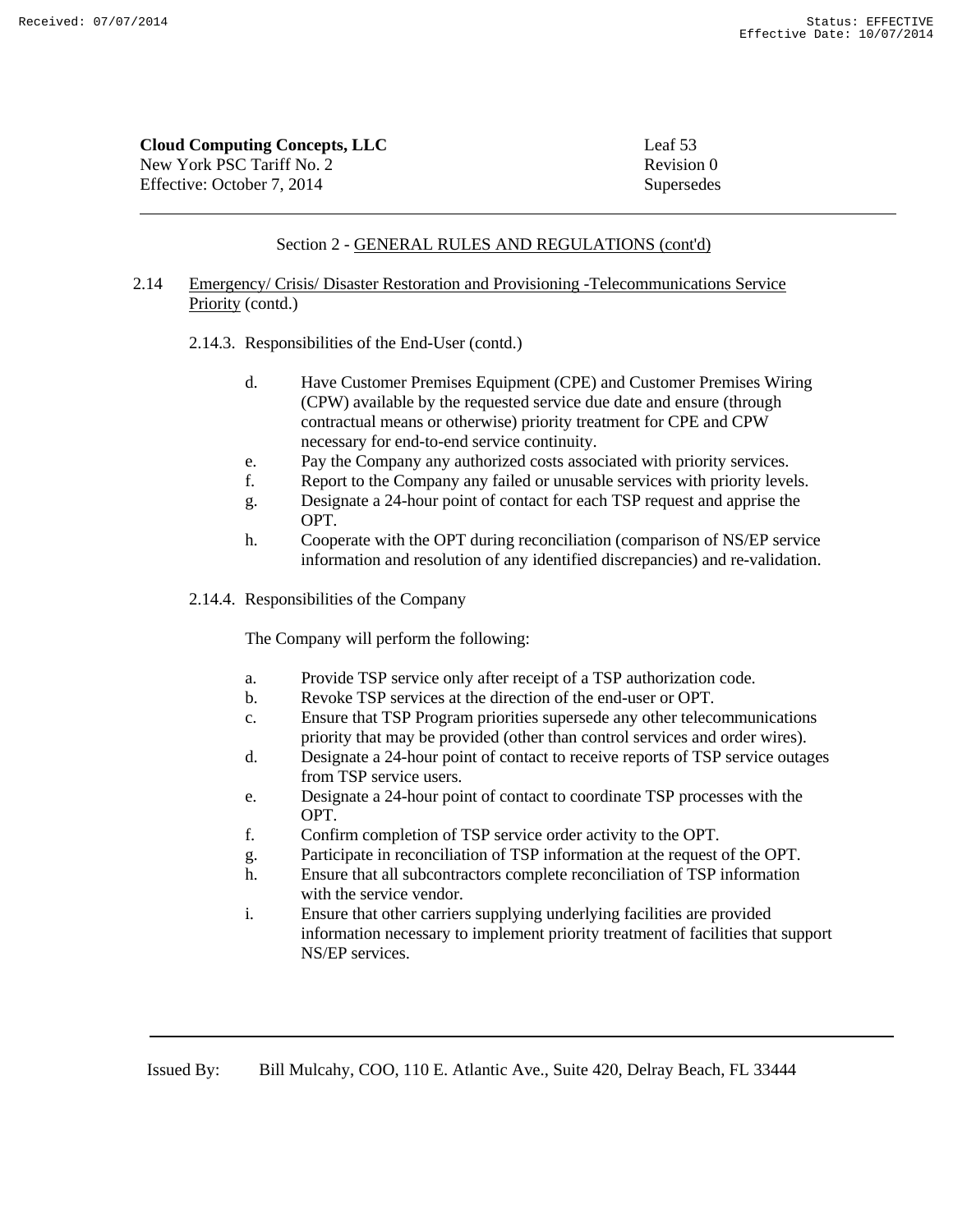| <b>Cloud Computing Concepts, LLC</b> | Leaf 54    |
|--------------------------------------|------------|
| New York PSC Tariff No. 2            | Revision 0 |
| Effective: October 7, 2014           | Supersedes |

## 2.14 Emergency/ Crisis/ Disaster Restoration and Provisioning -Telecommunications Service Priority (contd.)

2.14.4. Responsibilities of the Company (contd.)

- j. Assist in ensuring that priority level assignments of NS/EP services are accurately identified "end-to-end" by providing to subcontractors and interconnecting carriers the restoration priority level assigned to a service.
- k. Disclose content of the NS/EP TSP database only as may be required by law.
- l. Comply with regulations and procedures supplemental to and consistent with guidelines issued by the OPT.

#### 2.14.5. Preemption

When spare facilities are not available, it may be necessary for the Company to preempt the facilities required to provision or restore a TSP service. When preemption is necessary, non-TSP services may be preempted based on the Company's best judgment. If no suitable spare or non-TSP services are available, the Company may preempt an existing TSP service to restore a TSP service with a higher restoration priority assignment. When preemption is necessary, prior consent of the service user whose service will be preempted is not required; however, the Company will make every reasonable effort to notify the preempted customer of the action to be taken.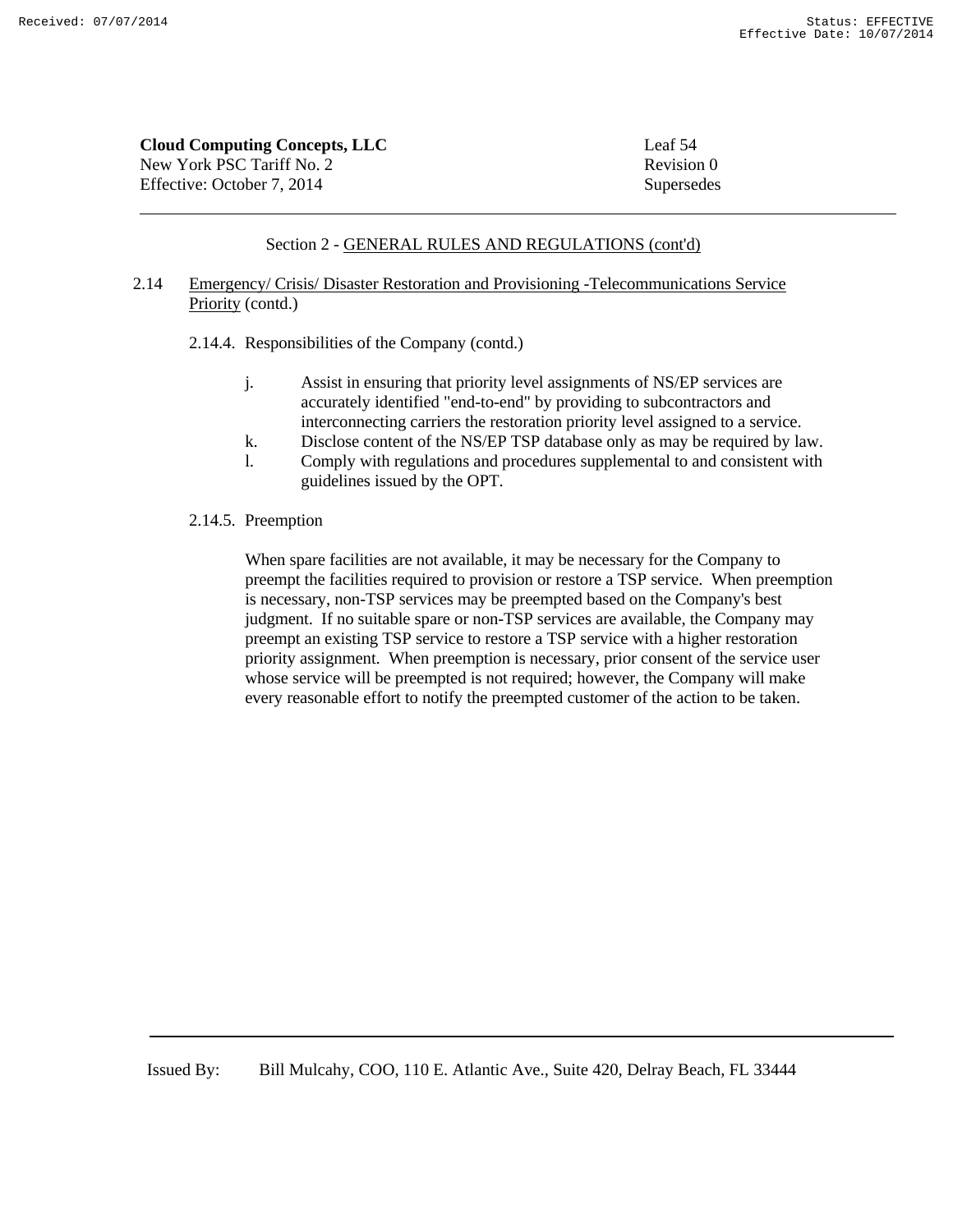**Cloud Computing Concepts, LLC** Leaf 55 New York PSC Tariff No. 2 Revision 1 Effective: May 28, 2015 Supersedes 0

#### Section 2 - GENERAL RULES AND REGULATIONS (cont'd)

#### 2.15 Critical Facilities Administration Service

#### 2.15.1 Program Overview

a. Facilities-based carriers are responsible to provide data on the physical path of qualified circuits to customers who request such information. Such carriers are required to maintain facilities associated with qualified circuits in such a manner as to ensure that notification of a change in the physical routing of a qualifying circuit is communicated quickly to the affected customer, and the physical path data promptly updated. Such carriers will maintain the data and establish appropriate methods of identification and authentication to secure the data and restrict access by each customer to information relative to that customer's qualifying circuits.

b. Customers are required to demonstrate for each qualifying circuit that the circuit has been registered under the federal Telecommunications Service Priority program in order to participate.

#### 2.15.2. Customer Obligations

Customers participating under the Critical Facilities Administration program will be required to:

a. Identify critical facilities by enrolling circuits in the federal Telecommunications Service Priority program, and demonstrating the sponsorship of a federal agency supporting the designation of those circuits as qualifying under the federal Telecommunications Service Priority program. Such circuits will be referred to as "qualifying circuits."

b. Subscribe to the Critical Facilities Administration service offered by their carrier, and identify which qualifying circuits it wishes to enroll in the service. Such circuits will be referred to as "subscribed circuits."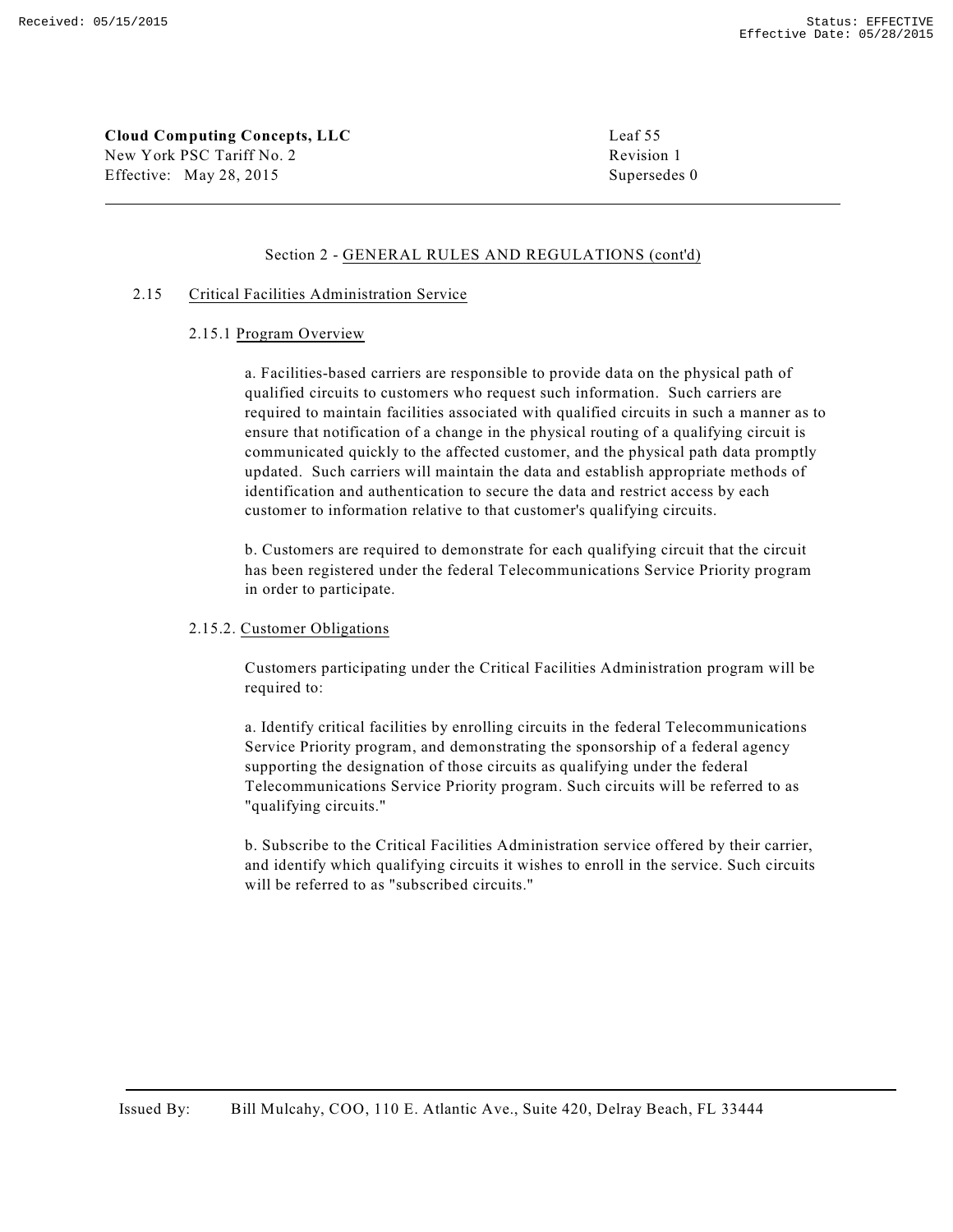| Cloud Computing Concepts, LLC | Leaf 56      |
|-------------------------------|--------------|
| New York PSC Tariff No. 2     | Revision 1   |
| Effective: May 28, 2015       | Supersedes 0 |

#### 2.15.3. Carrier Obligations

Facilities-based carriers will be obligated to identify the physical path of each subscribed circuit as follows:

- a. Physical path information will be provided by reference to the latitude and longitude coordinates of suitable points along the circuit's path (e.g., cable entrances to buildings, manholes, riser poles, crossboxes, carrier equipment cabinets, and other circuit access points in the outside plant of the carrier) so as to allow the customer to ascertain with a reasonable degree of accuracy the actual physical path of each subscribed circuit.
- b. Physical path information for newly provisioned subscribed circuits is to be available to the customer within 5 business days after the circuit has been installed, and within 15 business days for existing, in-place subscribed circuits.
- c. Any planned moves, changes, or rearrangements that affect the physical path of a subscribed circuit are to be communicated at least 24 hours in advance to the customer, and information related to a move, change, or rearrangement that was as a result of unplanned activity is to be provided within 24 hours of the change.
- d. Updated information regarding the revised physical path of subscribed circuits would be available to the customer within 5 business days for planned actions, and within 15 business days for unplanned activities.
- e. Provision of the service would be suspended altogether in the instance of a major telephone outage. Once restored to service, current physical path information for a subscribed circuit would be developed and made available to the customer within ninety days of the restoration of service.
- f. The carrier must establish a secure database or other means that would allow the customer to obtain information of the physical path for only its subscribed circuits, subject to appropriate authentication and authorization. Where practicable, the information should be made available on a 24 hour by seven day basis.

#### Rates

If the Company is acting as the Prime Contractor, the CFA Subscriber may be billed the Company's tariff charges, in addition to those tariffed charges established by any connecting carrier for the service. The Company will give the CFA Subscriber a good faith estimate of the time needed to perform the requested service, including the time that may be needed to obtain information from connection carriers, if applicable. A record order charge may also apply if the Customer orders CFA Service after the establishment of its federal TSP Service.

Service Order Charge per Circuit: Individual Case Basis (ICB)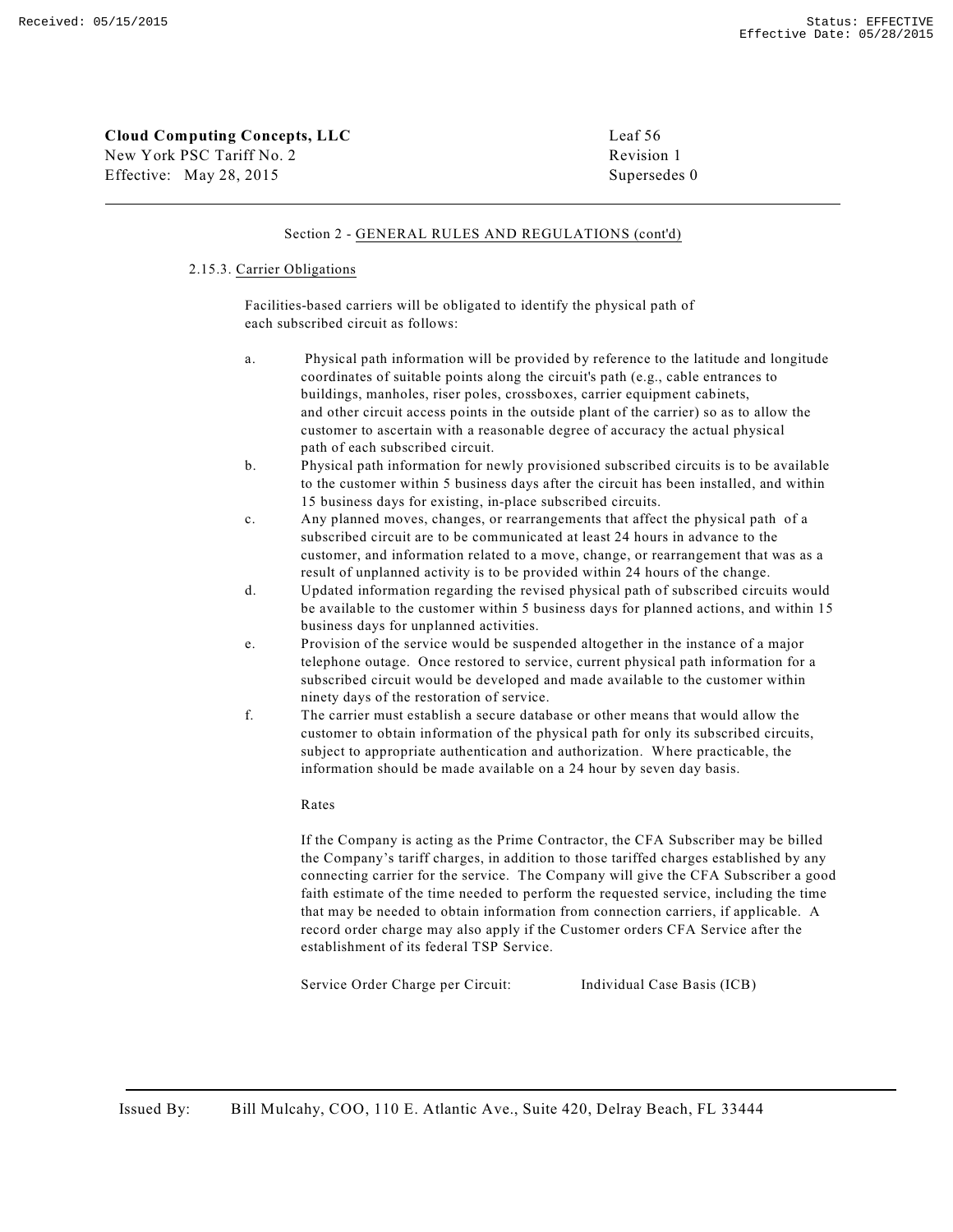**Cloud Computing Concepts, LLC**<br>
New York PSC Tariff No. 2<br>
Revision 0 New York PSC Tariff No. 2 Effective: October 7, 2014 Supersedes

#### **CONTENTS**

# Section 3 - CONNECTION CHARGES

Page **Page** 

| 3.1 |       |  |
|-----|-------|--|
|     | 3.1.1 |  |
|     | 3.1.2 |  |
| 3.2 |       |  |
|     |       |  |
| 3.4 |       |  |
| 3.5 |       |  |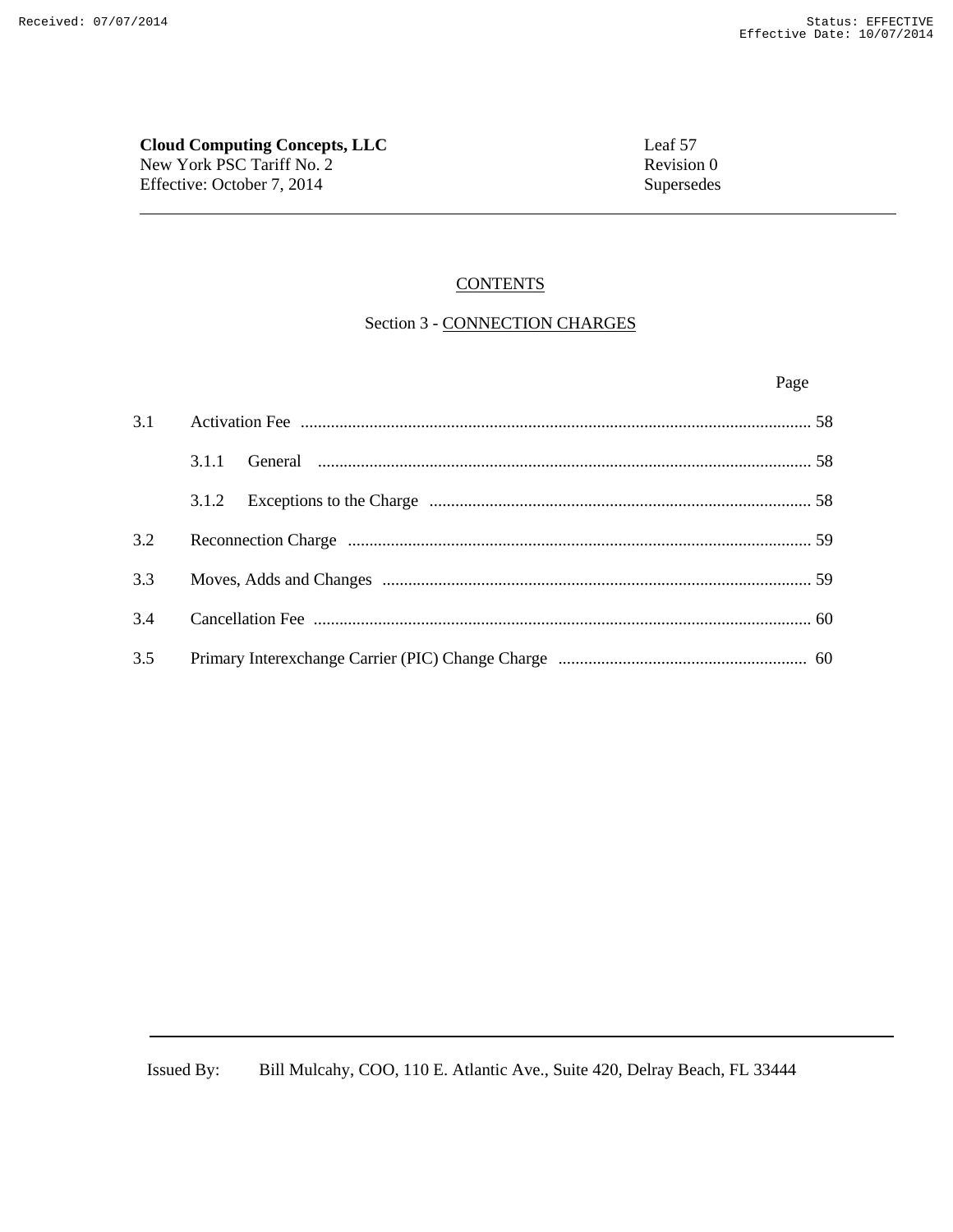**Cloud Computing Concepts, LLC** Leaf 58 New York PSC Tariff No. 2 Revision 0 Effective: October 7, 2014 Supersedes

## Section 3 - CONNECTION CHARGES

#### 3.1 ACTIVATION FEE

The company will offer customer calling service under the following terms and rates.

3.1.1 General

The Activation fee is a nonrecurring charge which applies to the following: (a) the installation of a new service; (b) the transfer of an existing service to a different location; (c) a change from one class of service to another at the same or a different location; or (d) restoral of service after suspension or termination for nonpayment. Connection Charges are listed with each service to which they apply.

- 3.1.2 Exceptions to the Charge
	- a. No charge applies for a change to a service for which a lower monthly rate applies, made within 90 days after any general rate increase, if a lower grade of service is offered in the customer's exchange.
	- b. No charge applies for one change in the class of residence service, provided that the change is ordered within 90 days of the initial connection of the customer's exchange service.
	- c. The Company may from time to time waive or reduce the charge as part of a promotion.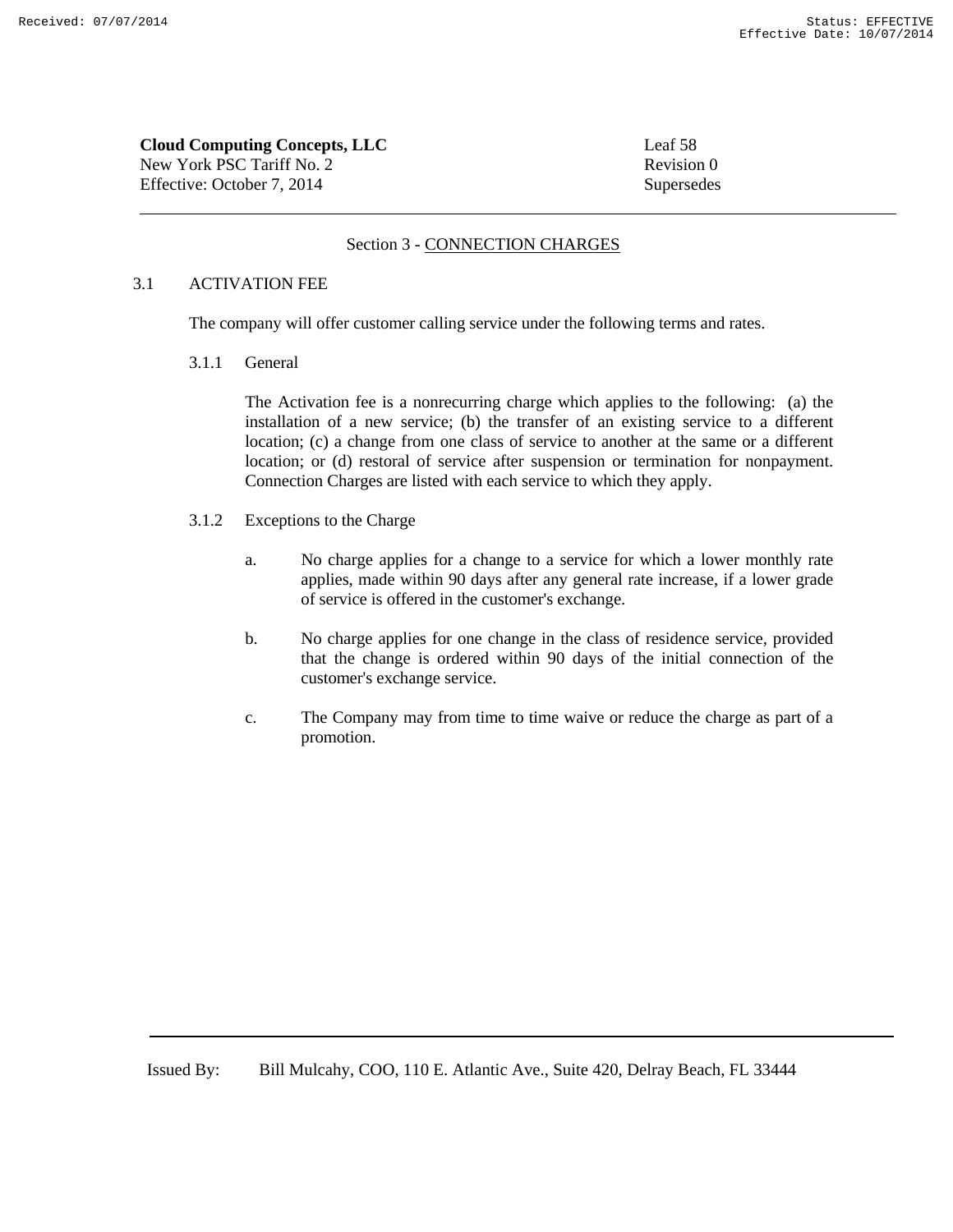**Cloud Computing Concepts, LLC** Leaf 59 New York PSC Tariff No. 2 Revision 1 Effective: May 28, 2015 Supersedes 0

#### Section 3 - CONNECTION CHARGES (cont'd)

#### 3.2 RECONNECTION FEE

A reconnection charge applies each time a service is restored after suspension or termination for nonpayment but before cancellation of the service, as deemed in Section l of this Tariff.

|          | <b>Business</b> | Residential |
|----------|-----------------|-------------|
| Minimum: | \$25.00         | \$25.00     |
| Maximum: | \$50.00         | \$50.00     |

#### 3.3 MOVES, ADDS AND CHANGES

The Company alone may make changes in the location of its lines and equipment. When it is found that a move or change of such lines or equipment has been made by others, the Connection Charge for the underlying service will apply as if the work had been done by the Company.

The customer will be assessed a charge for any move, add or change of a Company service. Move, Add and Change are defined as follows:

- Move: The disconnection of existing equipment at one location and reconnection of the same equipment at a new location in the same building or in a different building on the same premises.
- Add: The addition of a vertical service to existing equipment and/or service at one location.
- Change: Change including rearrangement or reclassification of existing service at the same location.

| <b>Business and Residential</b> |         |         |         |
|---------------------------------|---------|---------|---------|
| Charge per:                     | Move    | Add     | Change  |
| Minimum:                        | \$5.00  | \$5.00  | \$5.00  |
| Maximum:                        | \$15.00 | \$15.00 | \$15.00 |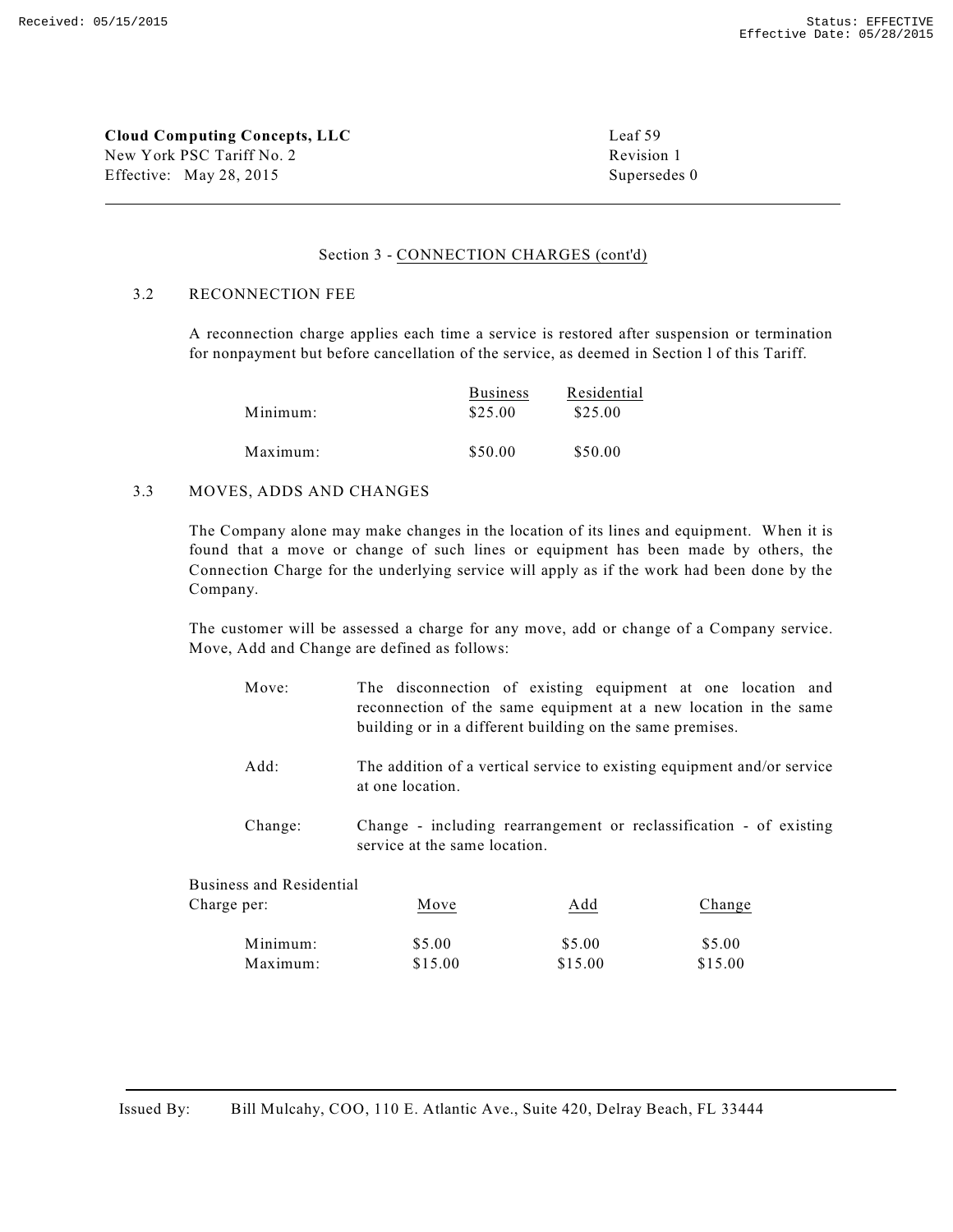**Cloud Computing Concepts, LLC** Leaf 60 New York PSC Tariff No. 2 Revision 1 Effective: May 28, 2015 Supersedes 0

#### Section 3 - CONNECTION CHARGES (cont'd)

#### 3.4 RESERVED FOR FUTURE USE.

#### 3.5 PRIMARY INTEREXCHANGE CARRIER CHANGE CHARGE

*Customers may be presubscribed to the carrier of their choice for both interLATA and intraLATA service. The customer will incur a charge each time there is a change in the long distance carrier associated with the customer's intraLATA or interLATA service after the initial installation of service.*

Minimum: \$ 3.00

Maximum: \$ 6.00

#### 3.6 CHARGES ASSOCIATED WITH PREMISES VISIT

Trouble Isolation Charge:

When a visit to the customer's premises is necessary to isolate a problem reported to the Company but identified by the Company's technician as attributable to customer-provided equipment or inside wire, a separate charge applies in addition to all other charges for the visit.

|                       | Minimum | Maximum |
|-----------------------|---------|---------|
| PV charge Residential | \$1.00  | \$12.25 |
| PV charge Business    | \$1.00  | \$19.00 |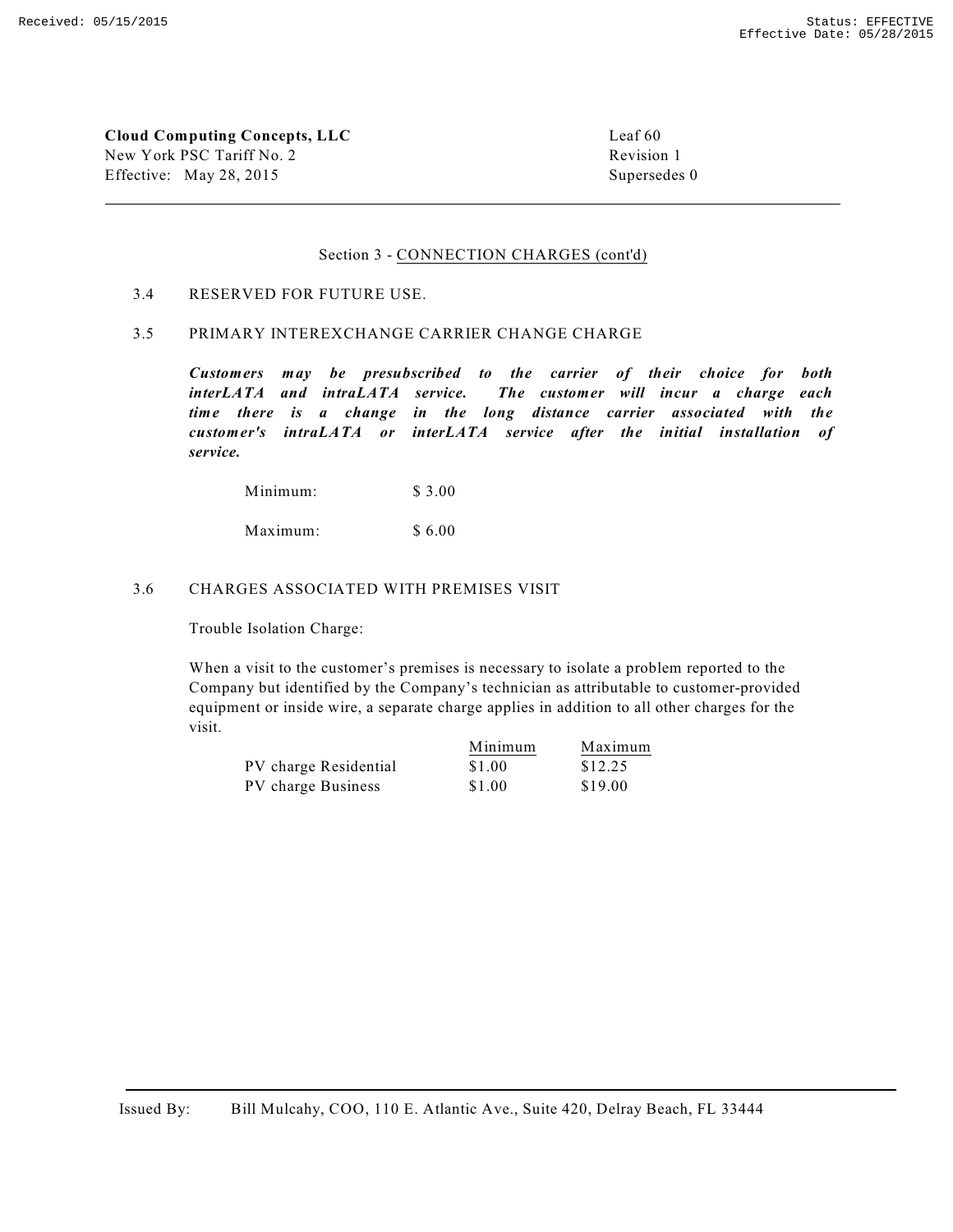| <b>Cloud Computing Concepts, LLC</b> | Leaf 61    |
|--------------------------------------|------------|
| New York PSC Tariff No. 2            | Revision 0 |
| Effective: October 7, 2014           | Supersedes |

|     |       | Page |
|-----|-------|------|
| 4.1 |       |      |
|     | 4.1.1 |      |
|     | 4.1.2 |      |
| 4.2 |       |      |
| 4.3 |       |      |
| 4.4 |       |      |
|     | 4.4.1 |      |
|     | 4.4.2 |      |
|     | 4.4.3 |      |
| 4.5 |       |      |
|     | 4.5.1 |      |
|     | 4.5.2 |      |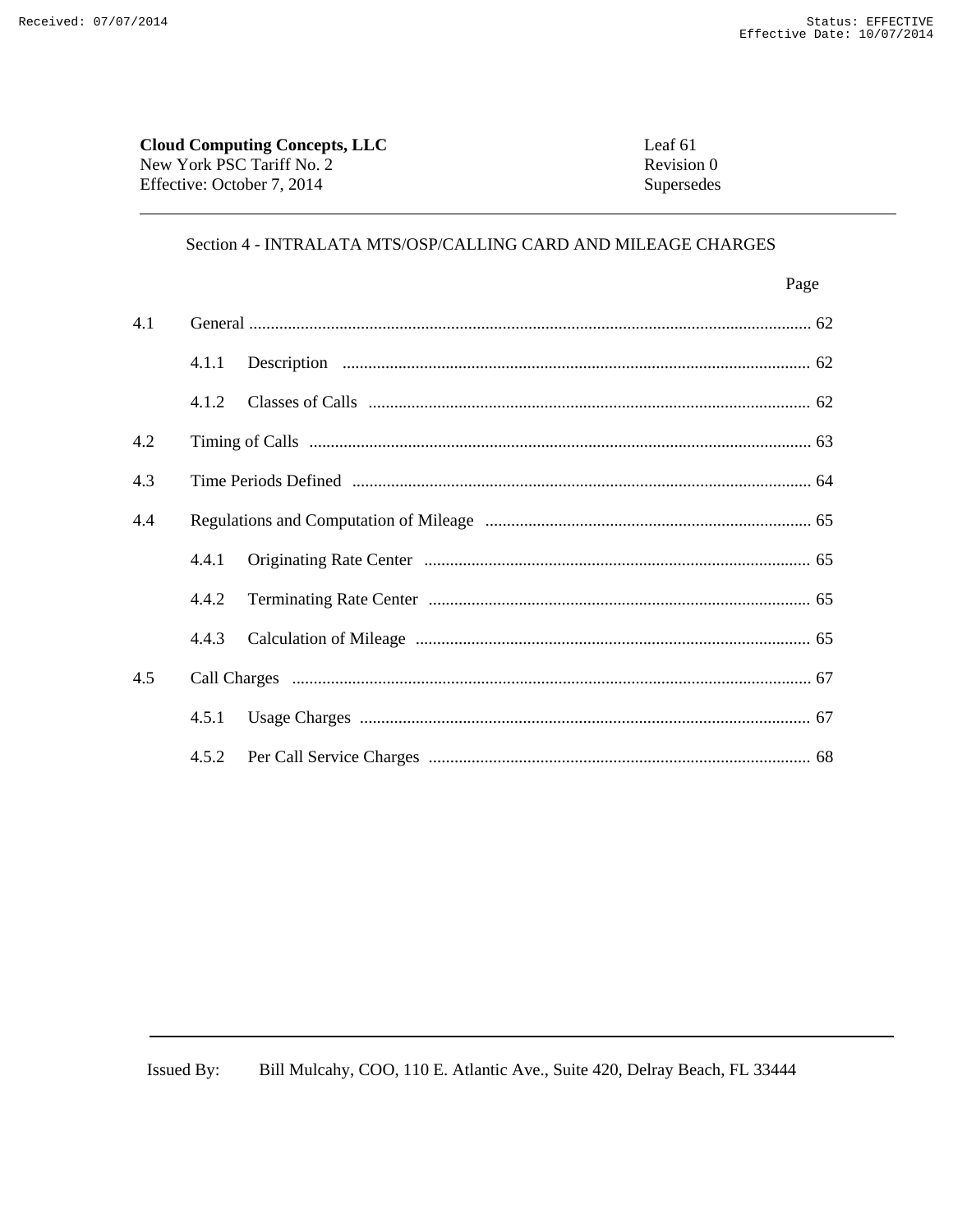| <b>Cloud Computing Concepts, LLC</b> | Leaf 62 |
|--------------------------------------|---------|
| New York PSC Tariff No. 2            | Revisio |
| Effective: October 7, 2014           | Superse |

Revision 0 Supersedes

## Section 4 - INTRALATA MTS/OSP/CALLING CARD AND MILEAGE CHARGES (cont'd)

#### 4.1 GENERAL

4.1.1 Description

IntraLATA toll service is furnished for communication between telephones in different local calling areas within a particular LATA in accordance with the regulations and schedules of charges specified in this tariff. The toll service charges specified in this section are in payment for all service furnished between the calling and called telephone, except as otherwise provided in this Tariff.

IntraLATA toll calling includes the following types of calls: direct dialed, calling card, collect, 3rd number billed, special toll billing, requests to notify of time and charges, person to person calling and other station to station calls.

4.1.2 Classes of Calls

Service is offered as two classes: station to station calling and person to person calling.

- a. Station to Station Service is that service where the person originating the call dials the telephone number desired or gives the Company operator the telephone number of the desired telephone station or system.
- b. Person to Person Service is that service where the person originating the call specifies to the Company operator a particular person to be reached, a particular mobile unit to be reached, or a particular station, department or office to be reached. The call remains a person to person call when, after the telephone, mobile telephone, or PBX system has been reached and while the connection remains established, the person originating the call requests or agrees to talk to any person other than the person specified, or to any other agreed upon alternate.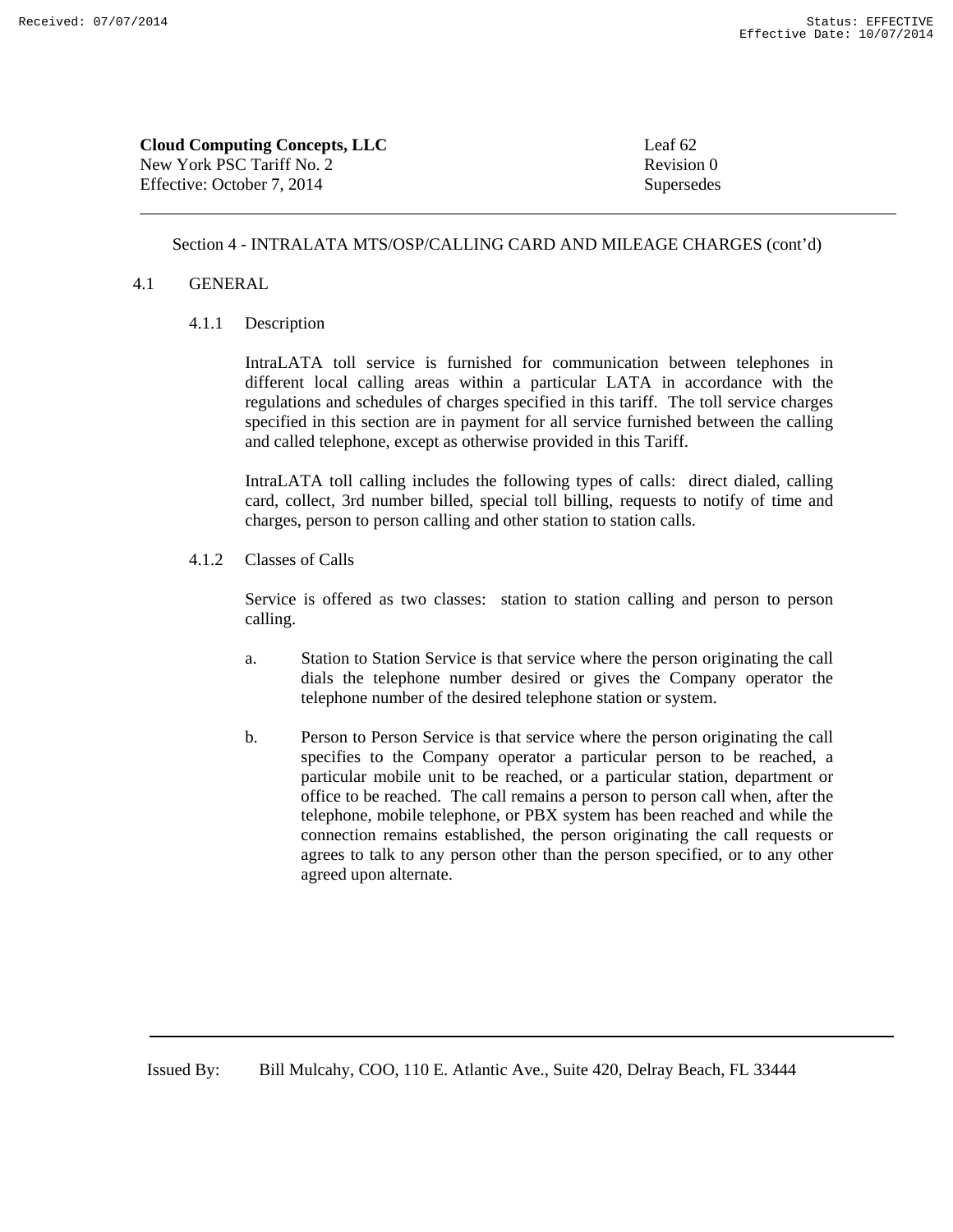| <b>Cloud Computing Concepts, LLC</b> | Leaf 63    |
|--------------------------------------|------------|
| New York PSC Tariff No. 2            | Revision 0 |
| Effective: October 7, 2014           | Supersedes |

#### 4.2 TIMING OF CALLS

- 4.2.1 Unless otherwise indicated, all calls are timed in one minute increments and all calls which are fractions of a minute are rounded up to the next whole minute.
- 4.2.2 For station to station calls, call timing begins when a connection is established between the calling telephone and the called telephone station.
- 4.2.3 For person to person calls, call timing begins when connection is established between the calling person and the particular person, station or mobile unit specified or an agreed alternate.
- 4.2.4 Call timing ends when the calling station "hangs up," thereby releasing the network connection. If the called station "hangs up" but the calling station does not, chargeable time ends when the network connection is released either by automatic timing equipment in the telephone network or by the Company operator.
- 4.2.5 Calls originating in one time period as defined in Section 4.3 and terminating in another will be billed the rates in effect at the beginning of each minute.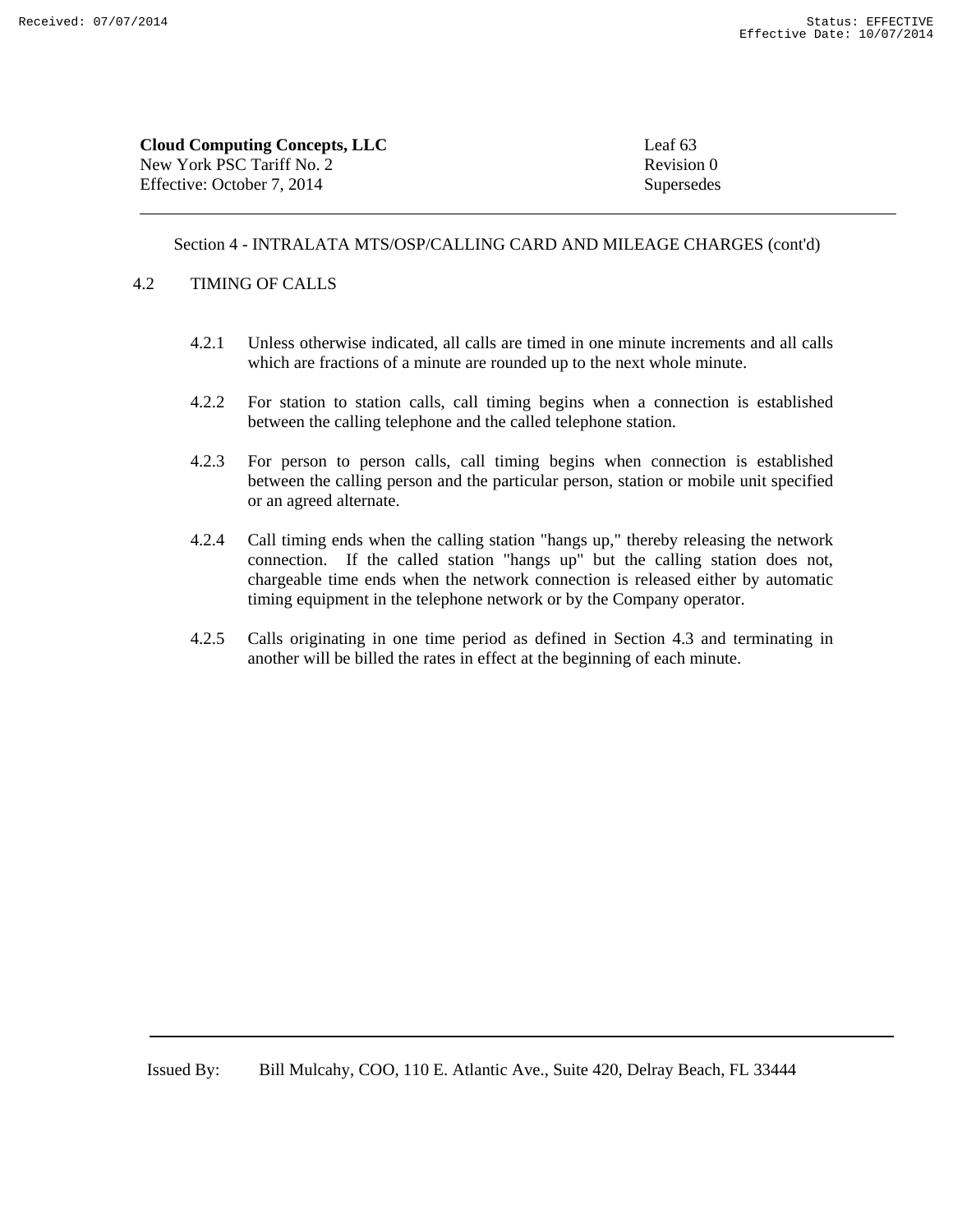| <b>Cloud Computing Concepts, LLC</b> | Leaf 64    |
|--------------------------------------|------------|
| New York PSC Tariff No. 2            | Revision 0 |
| Effective: October 7. 2014           | Supersedes |

## 4.3 TIME PERIODS DEFINED

Unless otherwise indicated in this Tariff, the following time periods apply.

|                     |              | To, but not  |                 |
|---------------------|--------------|--------------|-----------------|
| <b>Rate Periods</b> | From         | Including    | Days            |
| Days                | 8:00 a.m.    | $5:00$ p.m.  | Monday-Friday   |
| Evenings            | $5:00$ p.m.  | 11:00 p.m.   | Monday-Friday   |
|                     | $5:00$ p.m.  | $11:00$ p.m. | Sunday          |
| Night/Weekend       | $11:00$ p.m. | 8:00 a.m.    | Monday-Sunday   |
|                     |              |              |                 |
|                     | $8:00$ a.m.  | $5:00$ p.m.  | Saturday-Sunday |
|                     | $5:00$ p.m.  | $11:00$ p.m. | Saturday        |

- 4.3.1 Holidays include Christmas, New Year's Day, Thanksgiving, Independence Day, and Labor Day.
- 4.3.2 All times refer to local time.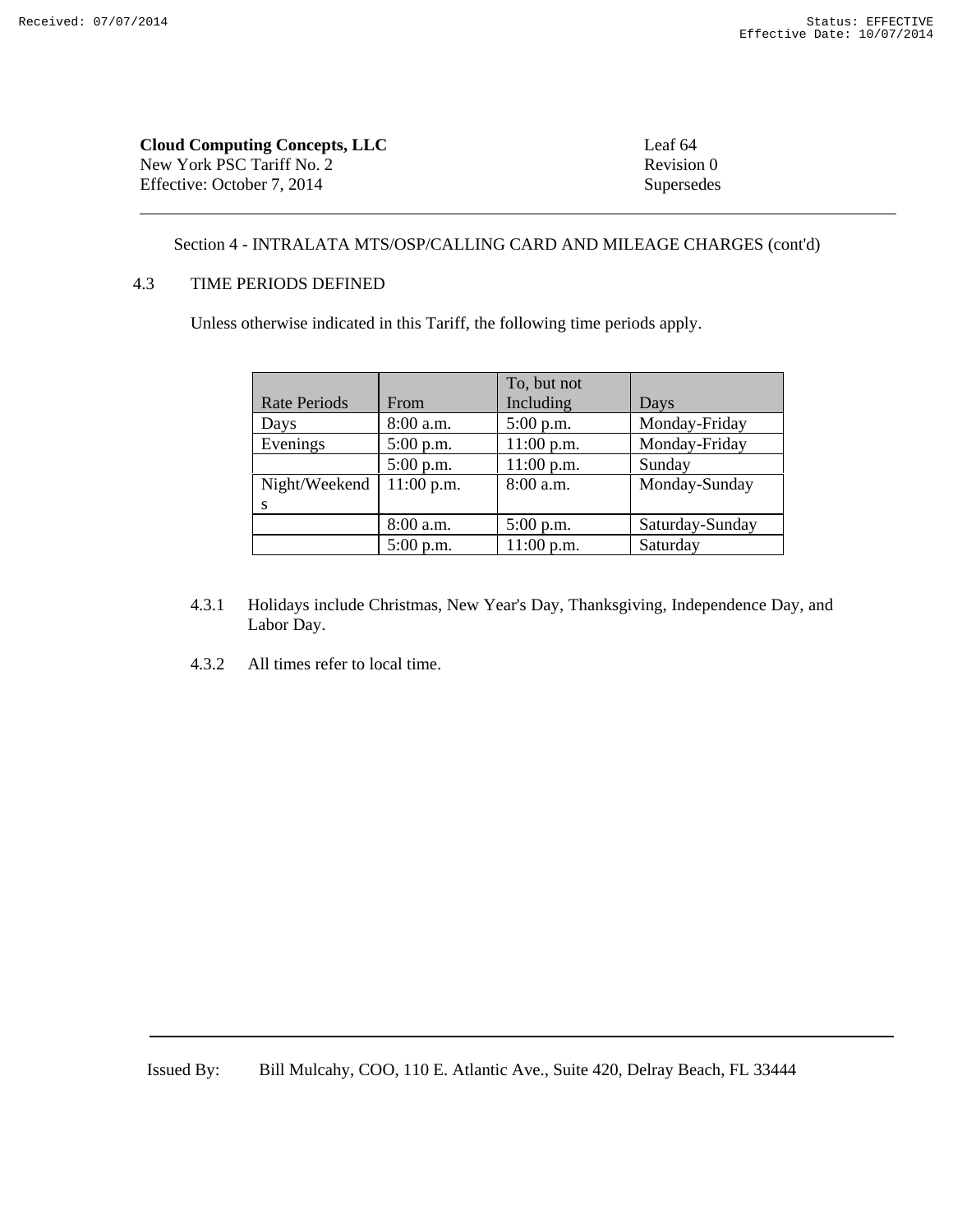| Leaf 65    |
|------------|
| Revision 0 |
| Supersedes |
|            |

#### 4.4 REGULATIONS AND COMPUTATION OF MILEAGE

Calls for which rates are mileage sensitive are rated on the airline distance between the originating rate center and the terminating rate center.

4.4.1 Originating Rate Center

A customer's primary local exchange number includes an NXX code that is associated with a specific rate center. The originating point of all calls charged to that customer's account shall be the location of the customer's rate center.

4.4.2 Terminating Rate Center

The terminating point for all calls shall be the location of the local rate center associated with the called number.

4.4.3 Calculation of Mileage

Usage charges for all mileage sensitive products are based on the airline distance between serving wire centers associated with the originating and terminating points of the call. The serving wire centers of a call are determined by the area codes and exchanges of the origination and destination points.

The distance between any two rate centers is determined as follows: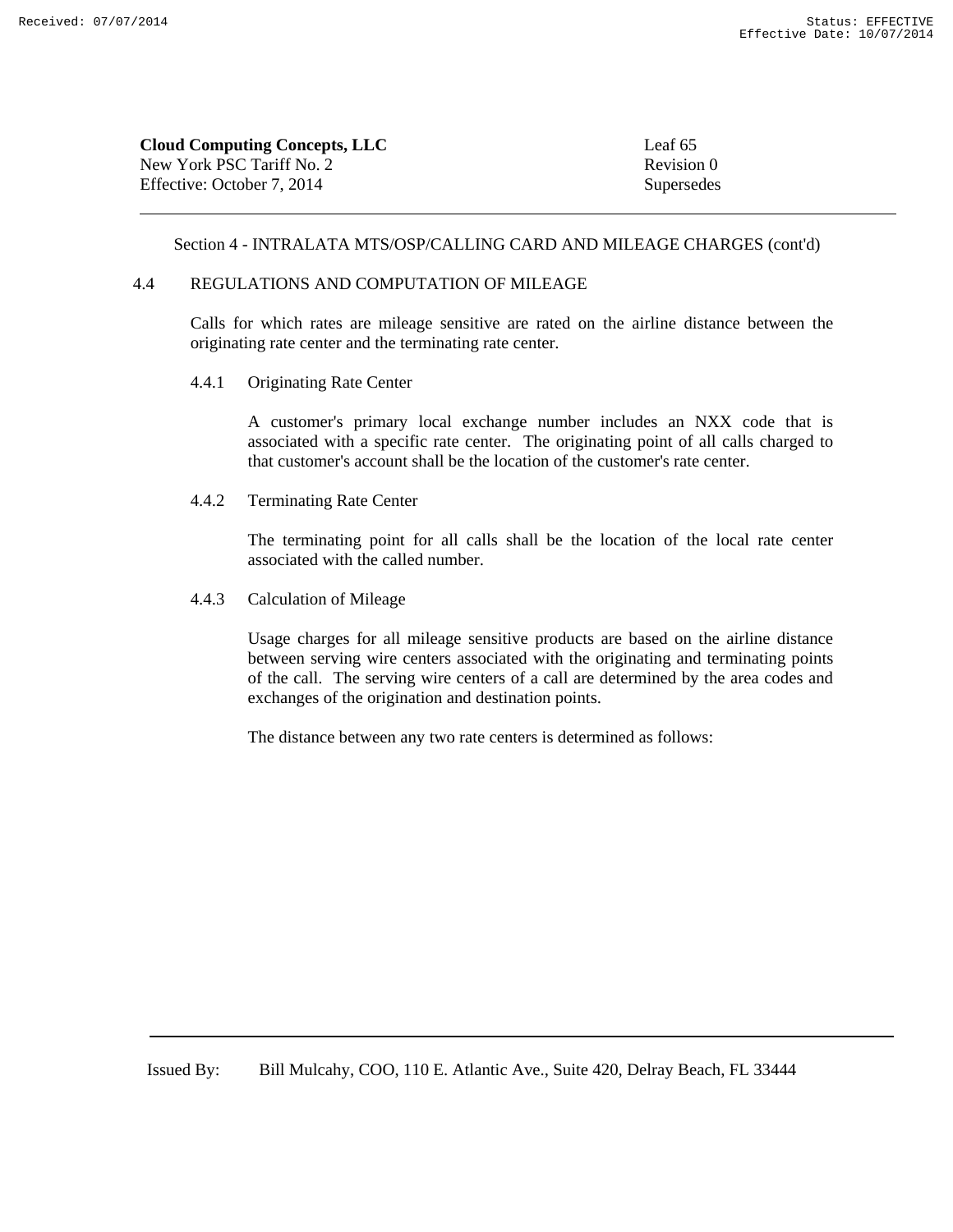**Cloud Computing Concepts, LLC** Leaf 66 New York PSC Tariff No. 2 Revision 1 Effective: May 28, 2015 Supersedes 0

#### Section 4 - INTRALATA TOLL USAGE AND MILEAGE CHARGES (cont'd)

## 4.4 REGULATIONS AND COMPUTATION OF MILEAGE (cont'd)

4.4.3 Calculation of Mileage (cont'd)

Airline mileage, where mileage is the basis for rating calls, is obtained by using the "V" and "H" coordinates assigned to each rate center and contained in NECA FCC Tariff No. 4 or successor tariffs. To determine the airline distance between any two locations, proceed as follows:

- a. Obtain the "V" and "H" coordinates for each location. The "V" coordinate is the first four digits in the "VH" column. The "H" coordinate is the next four digits.
- b. Obtain the difference between the "V" coordinates of each of the locations. Obtain the difference between the "H" coordinates.
- c. Square each difference obtained in step b., above.
- d. Add the square of the "V" difference and the "H" difference obtained in step c., above.
- e. Divide the sum of the square by 10. Round to the next higher whole number if any fraction is obtained.
- f. Obtain the square root of the whole number result obtained above. Round to the next higher whole number if any fraction is obtained. This is the airline mileage.

Formula:

| The Square | / $(V1-V2)^{2}+(H1-H2)^{2}$ |
|------------|-----------------------------|
| Root Of:   |                             |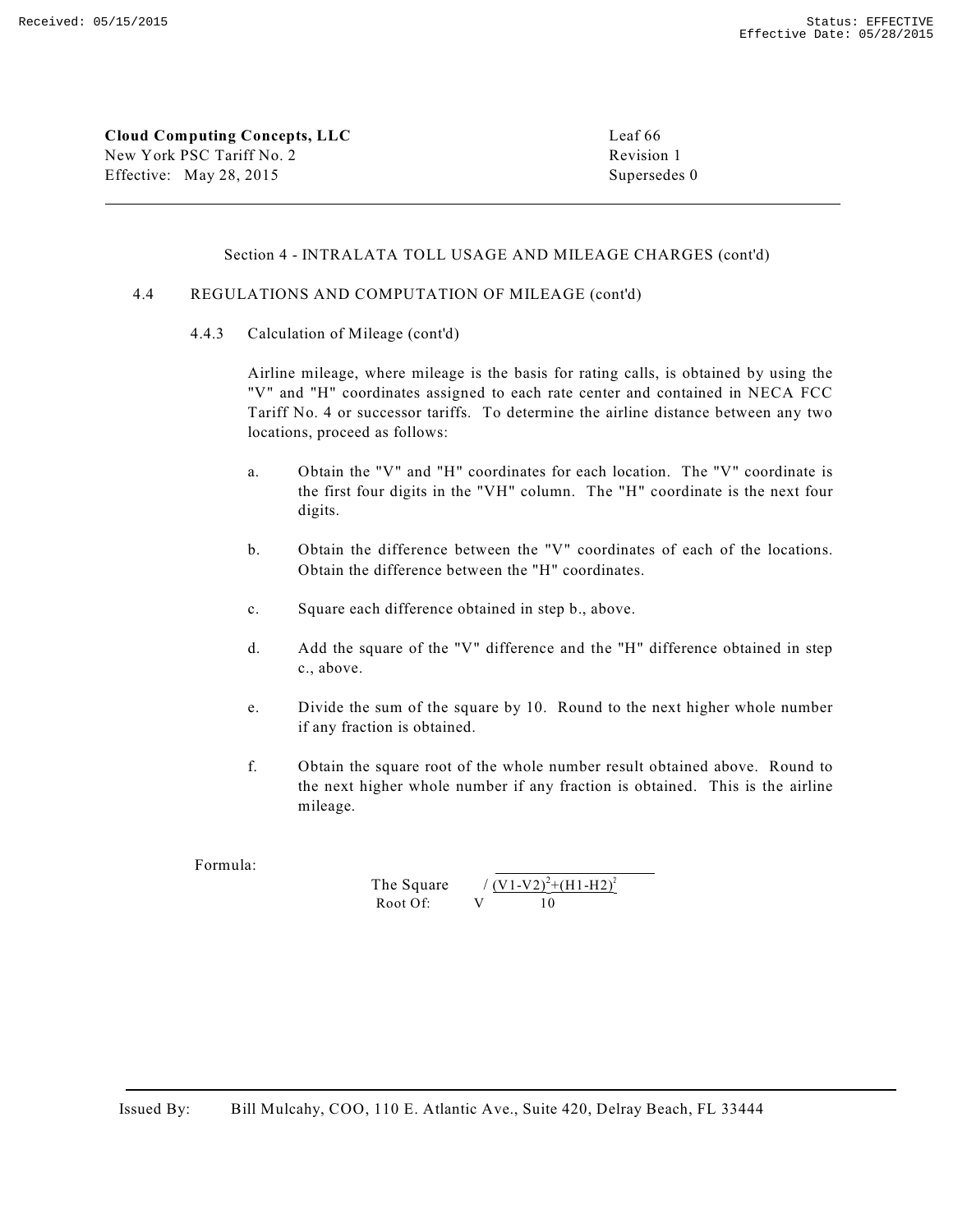| <b>Cloud Computing Concepts, LLC</b> | Leaf 67    |
|--------------------------------------|------------|
| New York PSC Tariff No. 2            | Revision 0 |
| Effective: October 7, 2014           | Supersedes |

#### 4.5 CALL CHARGES

Rates are based on the duration of the call as measured according to Section 4.2 above, time of day rate period of the call as described in Section 4.3 and the airline mileage between points of the call as described in Section 4.4. In addition, where live or automated operator assistance is required for call completion or billing, a per call service applies.

Charges for all classes of calls may be to the calling station, to the called station when the called party agrees to accept the charges, to an authorized telephone number which is not the called station or the calling station (3rd number billing), or to an authorized calling card.

#### 4.5.1 Usage Charges

Minimum:

Rates may be reduced selectively and in varying amounts, down to incremental cost, on one day's notice to customers and the Public Service Commission.

Maximum:

| Mileage  | Day                 |            | Evening |            | Night/Weekend |        |
|----------|---------------------|------------|---------|------------|---------------|--------|
|          | <b>First Minute</b> | Each       | First   | Each       |               |        |
|          |                     | Additional | Minute  | Additional |               |        |
|          |                     | Minute     |         | Minute     |               |        |
| $0 - 8$  | \$0.15              | \$0.15     | \$0.15  | \$0.15     | \$0.15        | \$0.15 |
| $9 - 13$ | 0.15                | 0.15       | 0.15    | 0.15       | 0.15          | 0.15   |
| 14-44    | 0.15                | 0.15       | 0.15    | 0.15       | 0.15          | 0.15   |
| $45 +$   | 0.15                | 0.15       | 0.15    | 0.15       | 0.15          | 0.15   |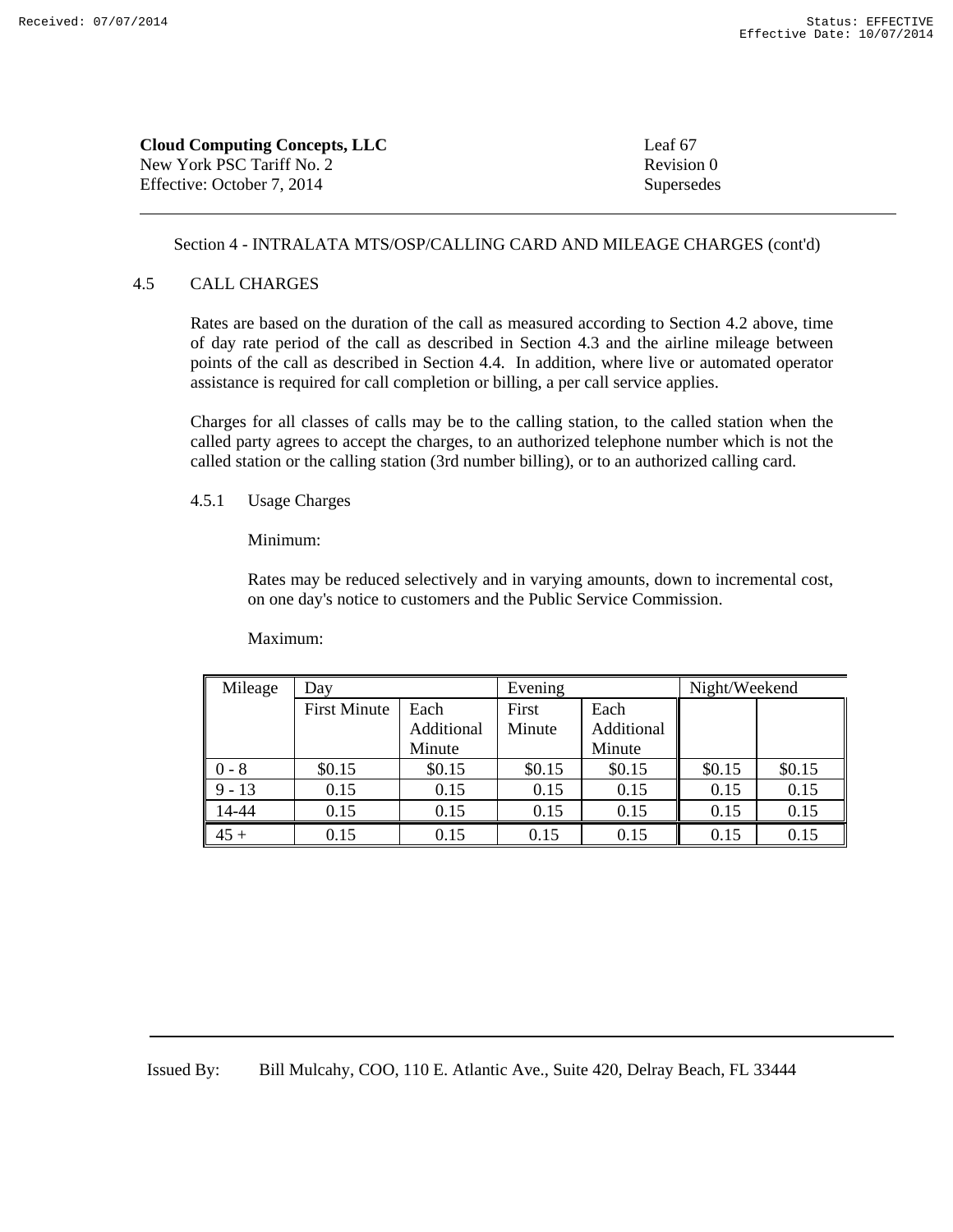| <b>Cloud Computing Concepts, LLC</b> | Leaf 68    |
|--------------------------------------|------------|
| New York PSC Tariff No. 2            | Revision 0 |
| Effective: October 7, 2014           | Supersedes |

## 4.5 CALL CHARGES (cont'd)

4.5.2 Per Call Service Charges

 The following service charges apply to intraLATA toll calls for which live or automated operator assistance is provided for call completion and/or billing.

| Minimum | Maximum |
|---------|---------|
|         |         |
| \$0.01  | \$0.60  |
| \$0.50  | \$3.00  |
| \$1.50  | \$5.00  |
| \$0.50  | \$3.00  |
|         |         |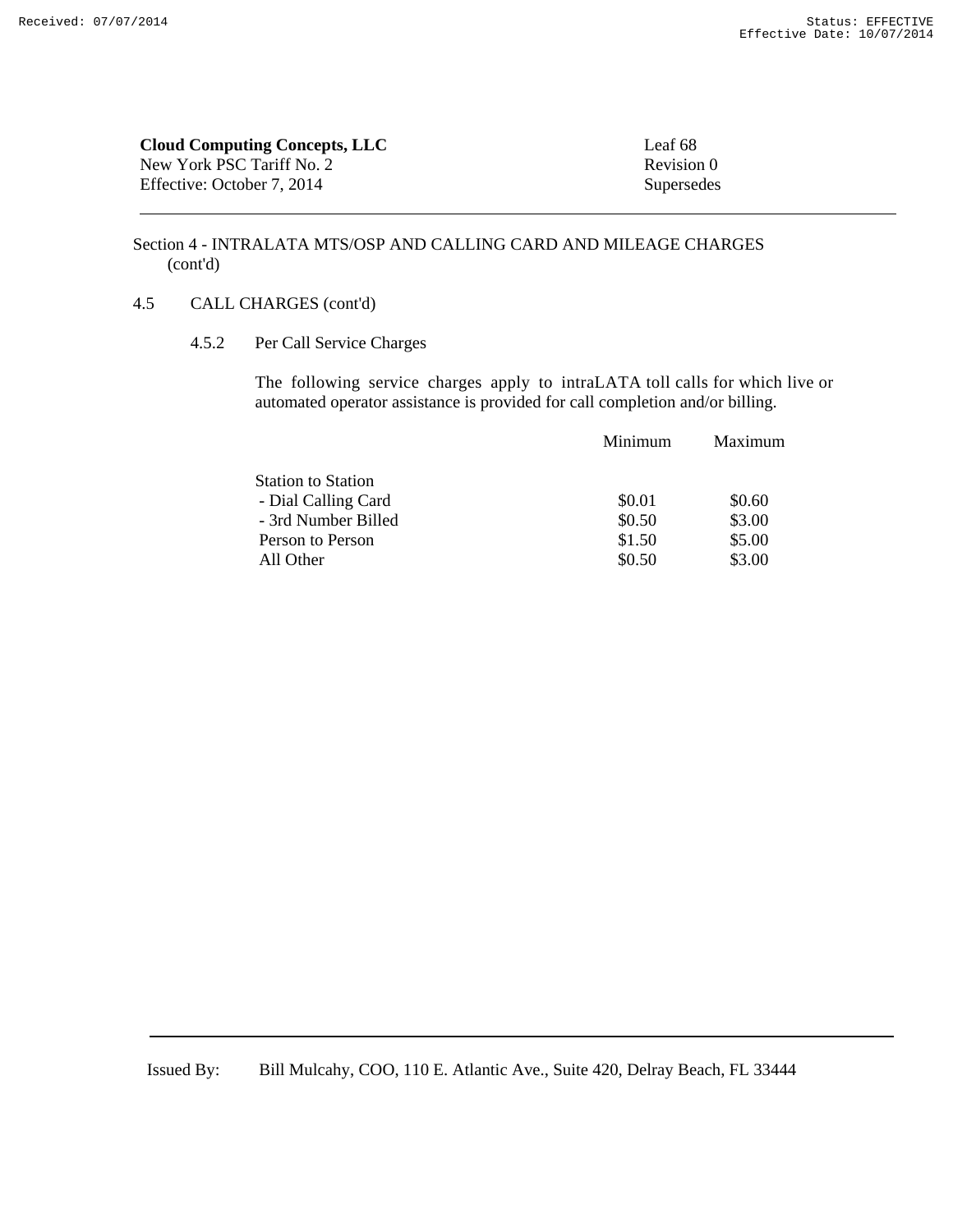# **Cloud Computing Concepts, LLC**<br>
New York PSC Tariff No. 2 Revision 0

New York PSC Tariff No. 2 Effective: October 7, 2014 Supersedes

# **CONTENTS**

# SECTION 5 - SUPPLEMENTAL SERVICES

|     |                                         | Page |
|-----|-----------------------------------------|------|
| 5.2 |                                         |      |
| 5.3 | Service and Promotional Trials<br>5.3.2 |      |
| 5.4 |                                         |      |
| 5.5 |                                         |      |
| 5.6 |                                         |      |
| 5.7 |                                         |      |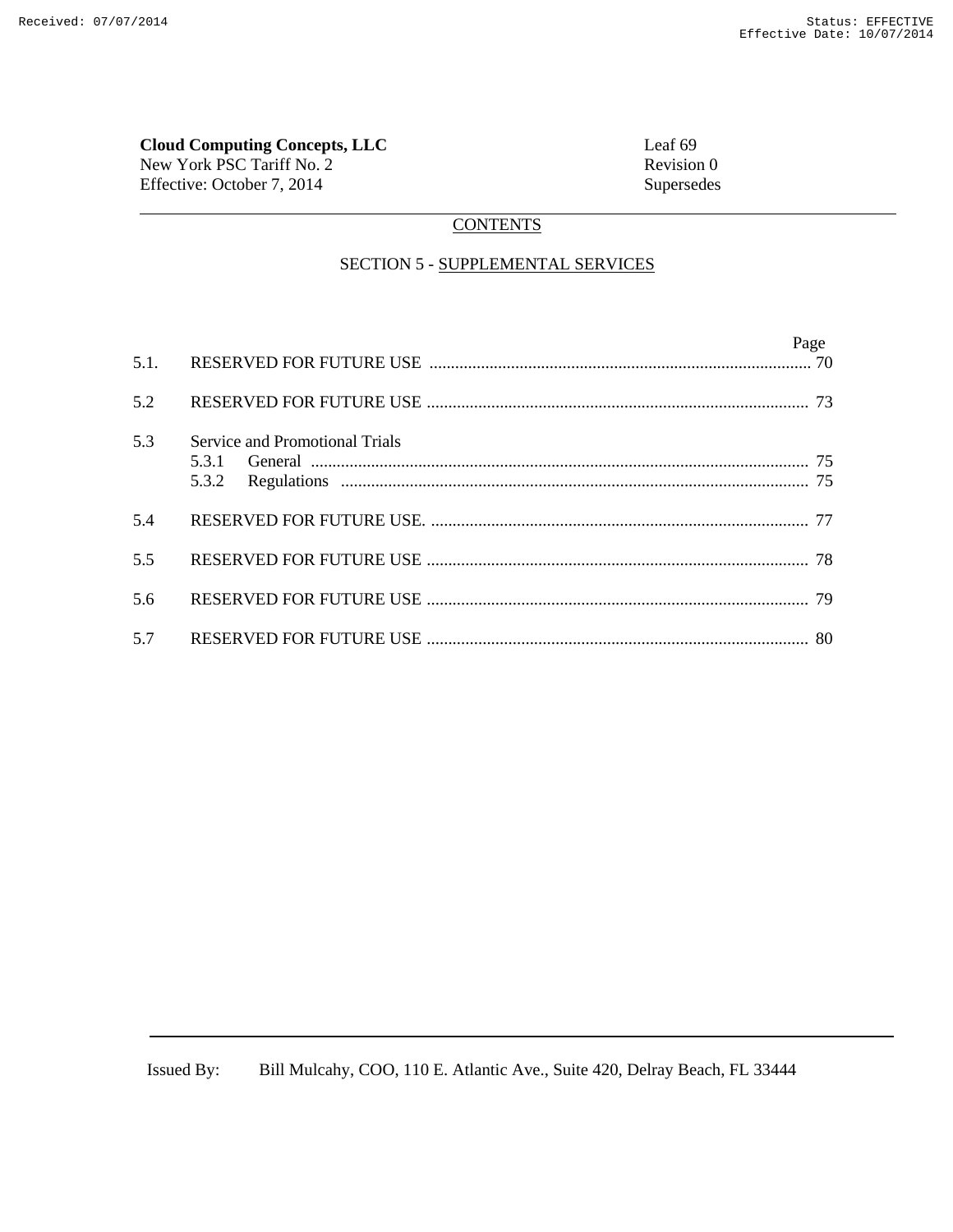**Cloud Computing Concepts, LLC** Leaf 70 New York PSC Tariff No. 2 Revision 1 Effective: May 28, 2015 Supersedes 0

#### SECTION 5 - SUPPLEMENTAL SERVICES

#### 5.1 Custom Calling Features

#### 5.1.1 General

The features in this section are made available on an individual basis or as part of multiple feature packages. All features are provided subject to availability; features may not be available with all classes of service. Transmission levels may not be sufficient in all cases.

#### 5.1.2 Description of Features and Rates

Rates in this section are applied on a monthly basis unless otherwise specified:

- a. Call Waiting Minimum \$1.00 Maximum \$2.00 Provides a tone signal when a second call is coming in on a busy line.
- b. Call Forwarding VariableMinimum \$1.00 Maximum \$2.00 Permits customer to automatically transfer all incoming calls to another dialable telephone number.
- c. Three Way Calling Minimum \$1.00 Maximum \$2.00 Adds a third party to an established connection without operator assistance.
- d. Speed Calling Minimum \$1.00 Maximum \$2.00 Allows a customer to call other telephone numbers by dialing a code rather than the complete telephone number.
- e. Call Trace Minimum \$1.00, Maximum \$2.00 This feature will, upon successful customer activation, automatic call trace the telephone number of the line used for the last call received by the Customer. Call Trace is provided to customers whose local Telephone Exchange Service includes only Residence lines. The company will not provide the traced number to the customer, but it will be provided to law enforcement officials upon written request of the customer.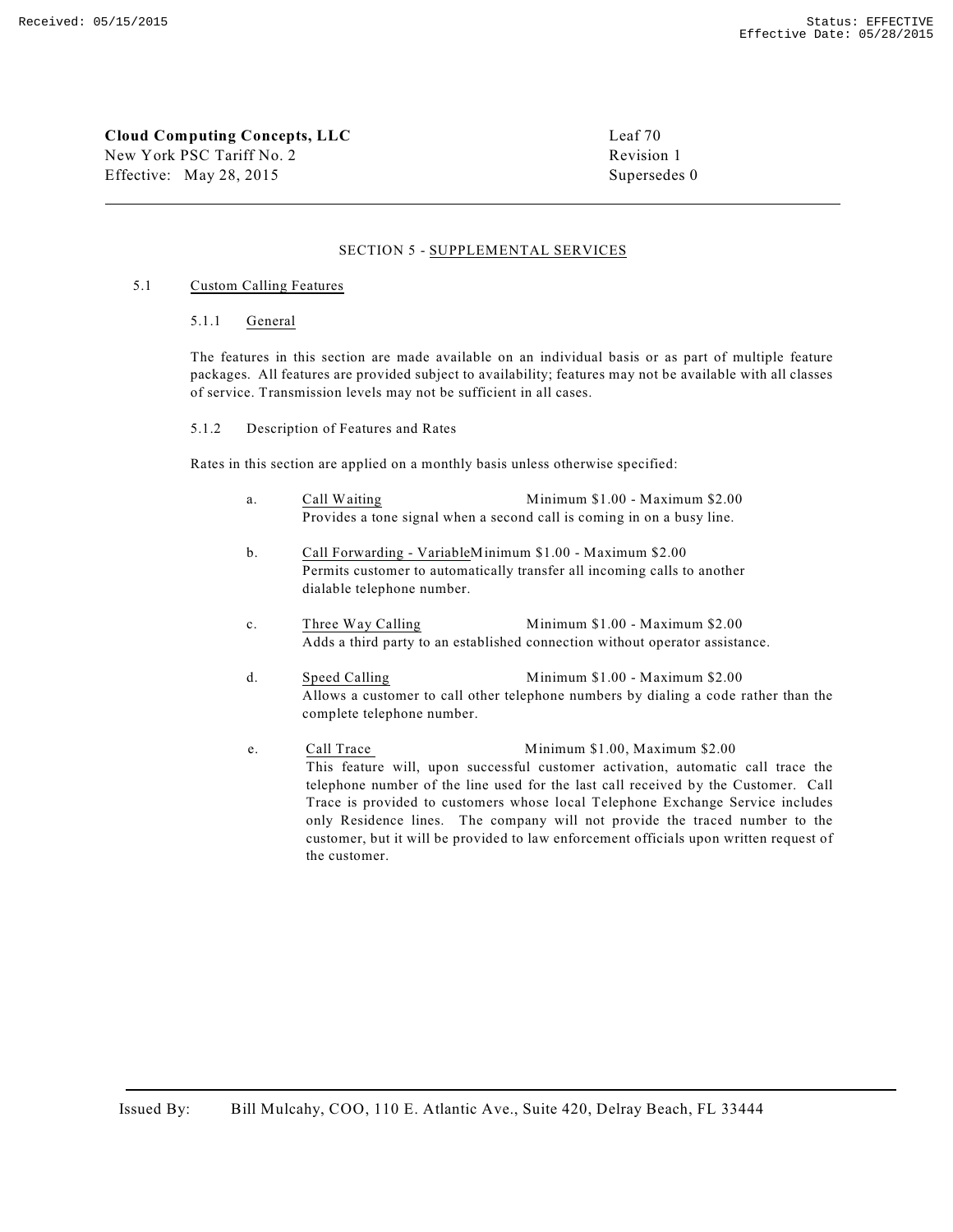**Cloud Computing Concepts, LLC** Leaf 71 New York PSC Tariff No. 2 Revision 1 Effective: May 28, 2015 Supersedes 0

#### SECTION 5 - SUPPLEMENTAL SERVICES (cont'd)

#### 5.1 Custom Calling Services (cont'd)

- 5.1.2 Description of Features (cont'd)
	- f. Distinctive Ringing Minimum \$1.00 Maximum \$2.00 This feature will, upon successful customer activation, automatically trace the telephone number of the line used for the last call received by the Customer. Call Trace is provided to customers whose local Telephone Exchange Service includes only Residence lines. The company will not provide the traced number to the customer, but it will be provided to law enforcement officials upon written request of the customer.
	- g. Call Screening Minimum \$1.000 Maximum \$2.00 Customer can designate 10 numbers from which incoming calls will be connected to a pre-recorded announcement that calls are not being taken now.
	- h. Caller ID Minimum \$3.00 Maximum \$6.00 This Central Office feature provides for the display of the incoming telephone number on a customer provided display device attached to the customer's telephone or answering machine with a built-in display screen. The Caller ID feature will forward the calling number from the appropriately equipped terminating central office to the customer provided display device. The Company will forward all telephone numbers subject to technical limitations.
	- i. Caller ID with Name Minimum \$5.00 Maximum \$10.00 This Central Office feature is only offered to customers being serviced by appropriately equipped central offices and subscribing to caller ID. This feature provides for the display of the listed name associated with the telephone number from which the call is being made. The name will be delivered to a customer provided display device. The company will forward all calling names subject to technical limitations.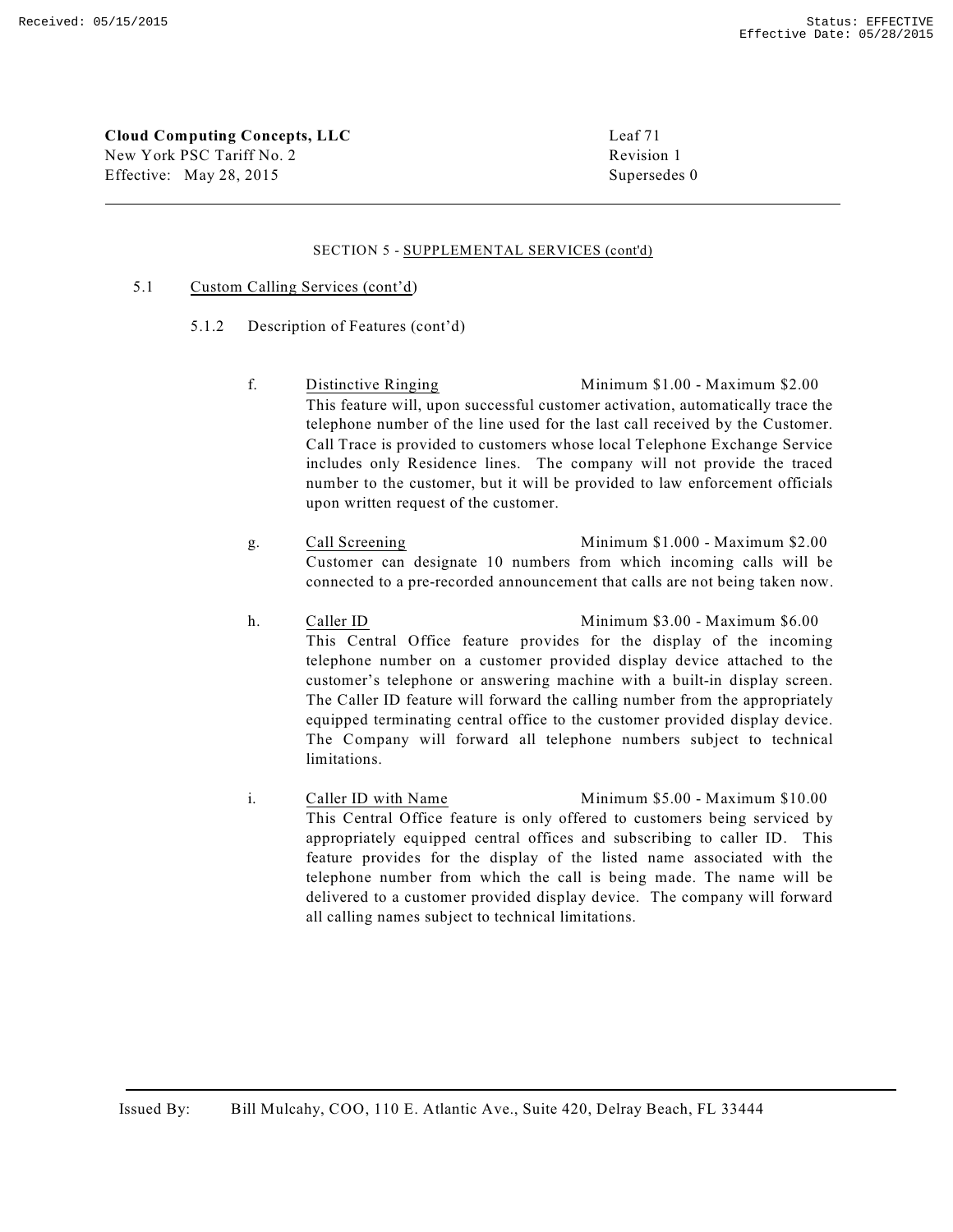**Cloud Computing Concepts, LLC** Leaf 72 New York PSC Tariff No. 2 Revision 1 Effective: May 28, 2015 Supersedes 0

#### SECTION 5 - SUPPLEMENTAL SERVICES (cont'd)

#### 5.1 Custom Calling Services (cont'd)

- 5.1.2 Description of Features (cont'd
	- j. Special Delivery Service Minimum \$1.00 Maximum \$2.00 When a busy or don't answer condition exists on an outgoing call, this feature automatically forwards the calling party to a pre-determined telephone number.
	- k. Busy Line Transfer Minimum \$1.00 Maximum \$2.00 In the event that the called telephone number is busy, this feature automatically forwards incoming calls to a predetermined telephone number served by the same central office switch, or provides inter-switch forwarding to a predetermined, dialable telephone number where technically available. If incoming calls are transferred to a number served by the same or a different central office switch, multiple calls will be transferred simultaneously provided that there are sufficient facilities to accept the calls. This feature is not compatible with Call Waiting or Direct Inward Dialing Service.
	- l. Alternate Answering Minimum \$1.00 Maximum \$2.00 In the event that the telephone number is not answered within the Company designated parameters, normally three to four rings, this feature automatically forwards incoming calls to a predetermined, or a different central office switch, multiple calls will be transferred simultaneously provided they are sufficient facilities to accept the calls.
	- m. Easy Call Minimum \$1.00 Maximum \$2.00 Provides automatic dialing of a number when the customer's line is taken offhook, at 7-second intervals.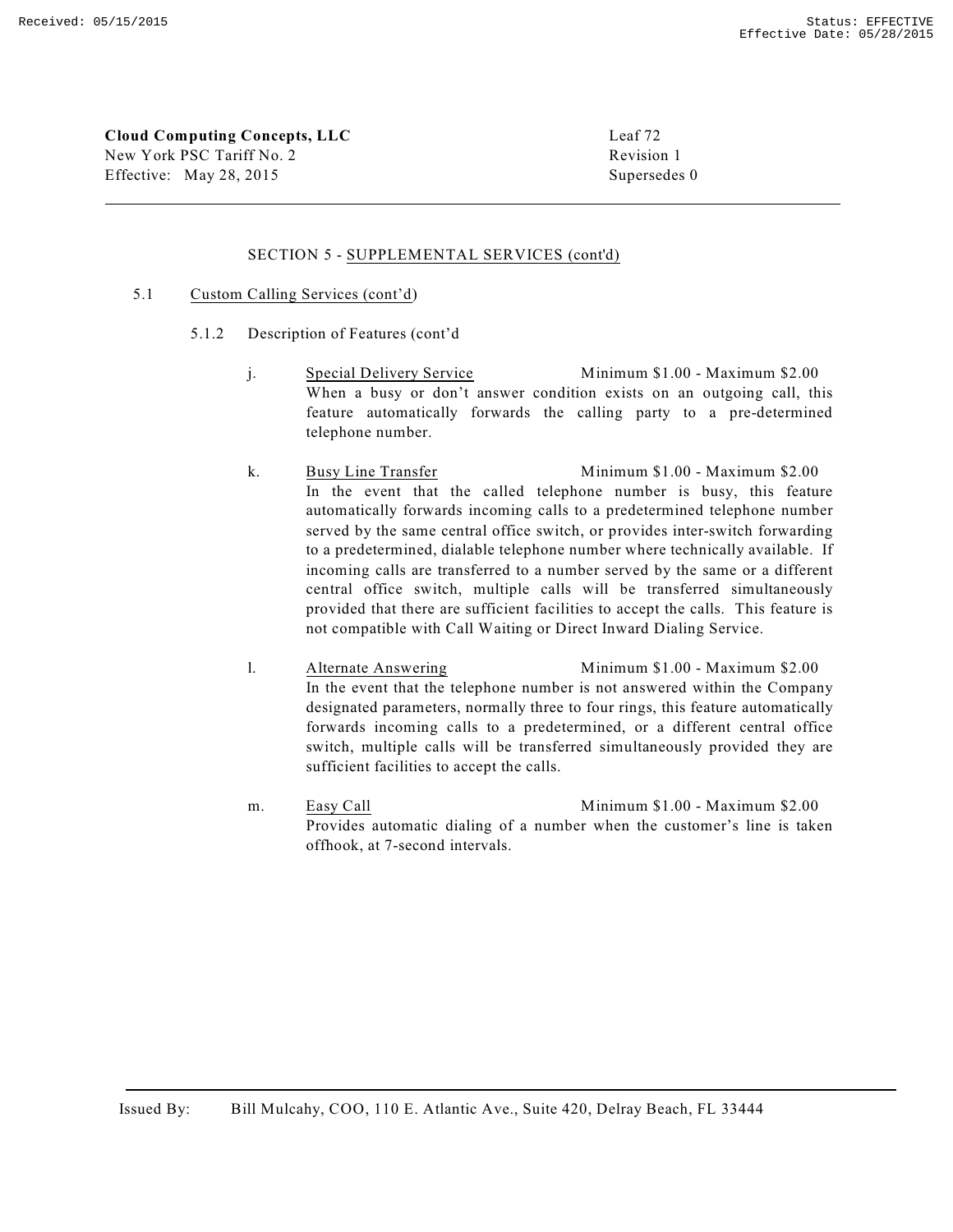**Cloud Computing Concepts, LLC** Leaf 73

New York PSC Tariff No. 2 Revision 1 Effective: May 28, 2015 Supersedes 0

#### SECTION 5 - SUPPLEMENTAL SERVICES (cont'd)

#### 5.1 Custom Calling Services (cont'd)

- 5.1.2 Description of Features (cont'd)
	- n. Message Waiting Tone Minimum \$1.00 Maximum \$2.00 Allows an audible signal, stutter dial tone, to be present on the line when a message is waiting.
	- o. Busy Line Transfer, Alternate Answering, Message Waiting Tone. Minimum \$1.00 - Maximum \$2.00 Allows access to all three services.

p. Customer Control Option

Allows the customer to active/deactivate the Busy Line Transfer and the Alternate Answering features and to change the number to which the calls are forwarded.

| Busy Line Transfer  | Minimum \$1.00 - Maximum \$2.00 |  |
|---------------------|---------------------------------|--|
| Alternate Answering | Minimum \$1.00 - Maximum \$2.00 |  |

q. Automatic Call Back

Allows a customer to return most recent incoming calls whether answered or not. If the line to which the request is made is idle, the call goes through, if the line is busy, the automatic callback continues to attempt until the line is free. The request is deactivated after 30 minutes or six unanswered ring backs if the call is not completed.

Per Activation Minimum \$1.00 - Maximum \$2.00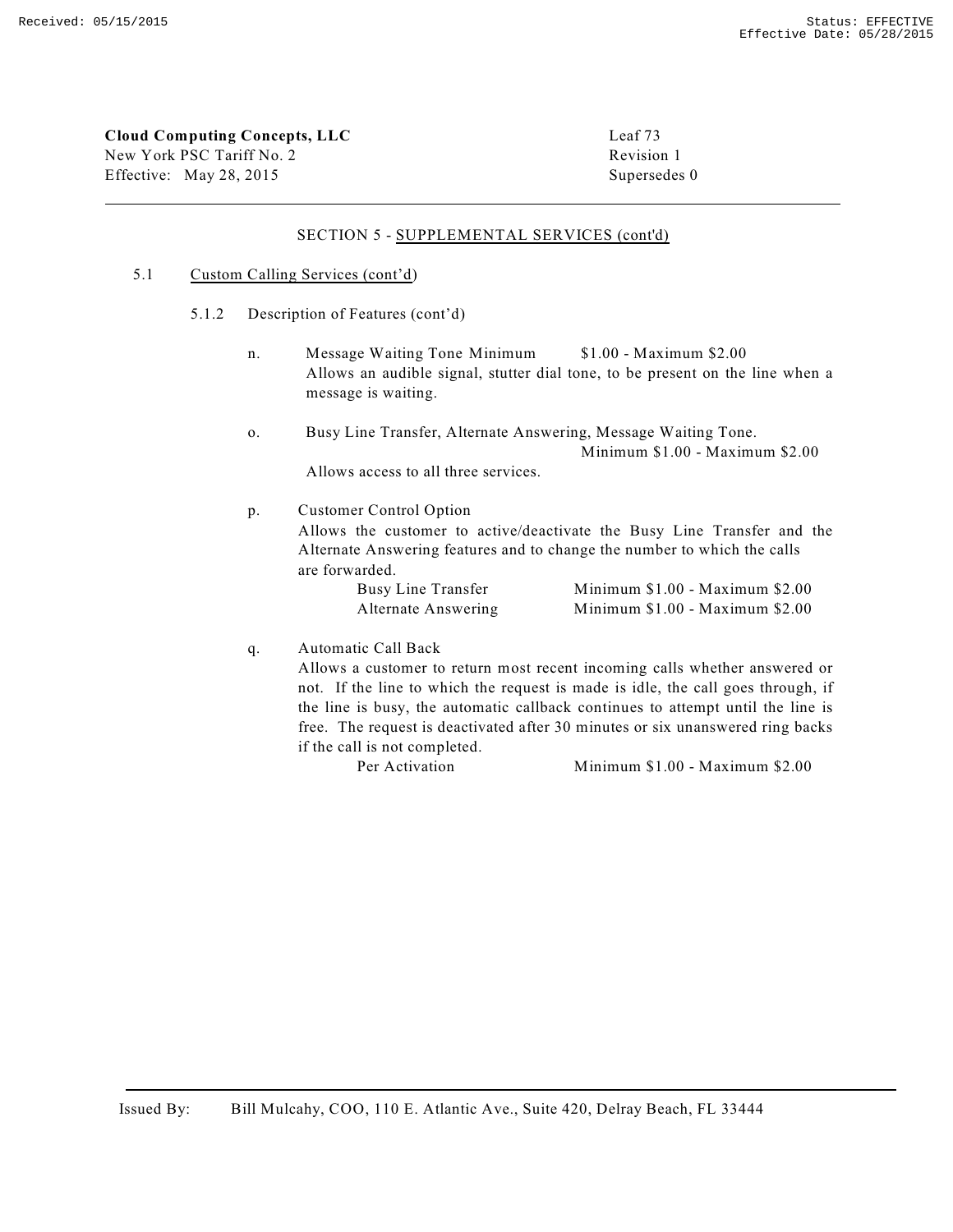**Cloud Computing Concepts, LLC** Leaf 74 New York PSC Tariff No. 2 Revision 2 Effective: June 24, 2015 Supersedes 1

# SECTION 5 - SUPPLEMENTAL SERVICES (cont'd)

# 5.1 Custom Calling Services (cont'd)

- 5.1.2 Description of Features (cont'd)
	- r. Remote Call Forwarding Minimum \$5.00 Maximum \$10.00 Remote Call Forwarding (CO Based), provides a method to automatically transfer all incoming calls to another dialed number at all time. The dialable number is user defined. The dialed number can be either 7 or 10 digit numbers (POTS) and can be changed via a service order. No physical telephone is required at the subscribed dialed number. Multiple simultaneous call paths can be provided, with each additional path priced at the rates above (Business Service Ordering and Line Connection Charges apply.)
	- s. 900 Special Access Blocking No Charge Blocks access from a company provided Exchange Access Service to customer dialed 900 numbers.
	- t. 976 Blocking Service No Charge Blocks access from a company provided Exchange Access Service to customer dialed 976 numbers.
	- u. Repeat Dialing Minimum \$1.00 Maximum \$2.00 Allows a Customer, by dialing a particular code, to redial a dialed number a specified number of times or until a party answers the call.'
	- v. Directory Assistance

Provides listed telephone numbers to requesting customers at a per call charge.

Minimum \$1.00 per call - Maximum \$3.00 per call.

(N)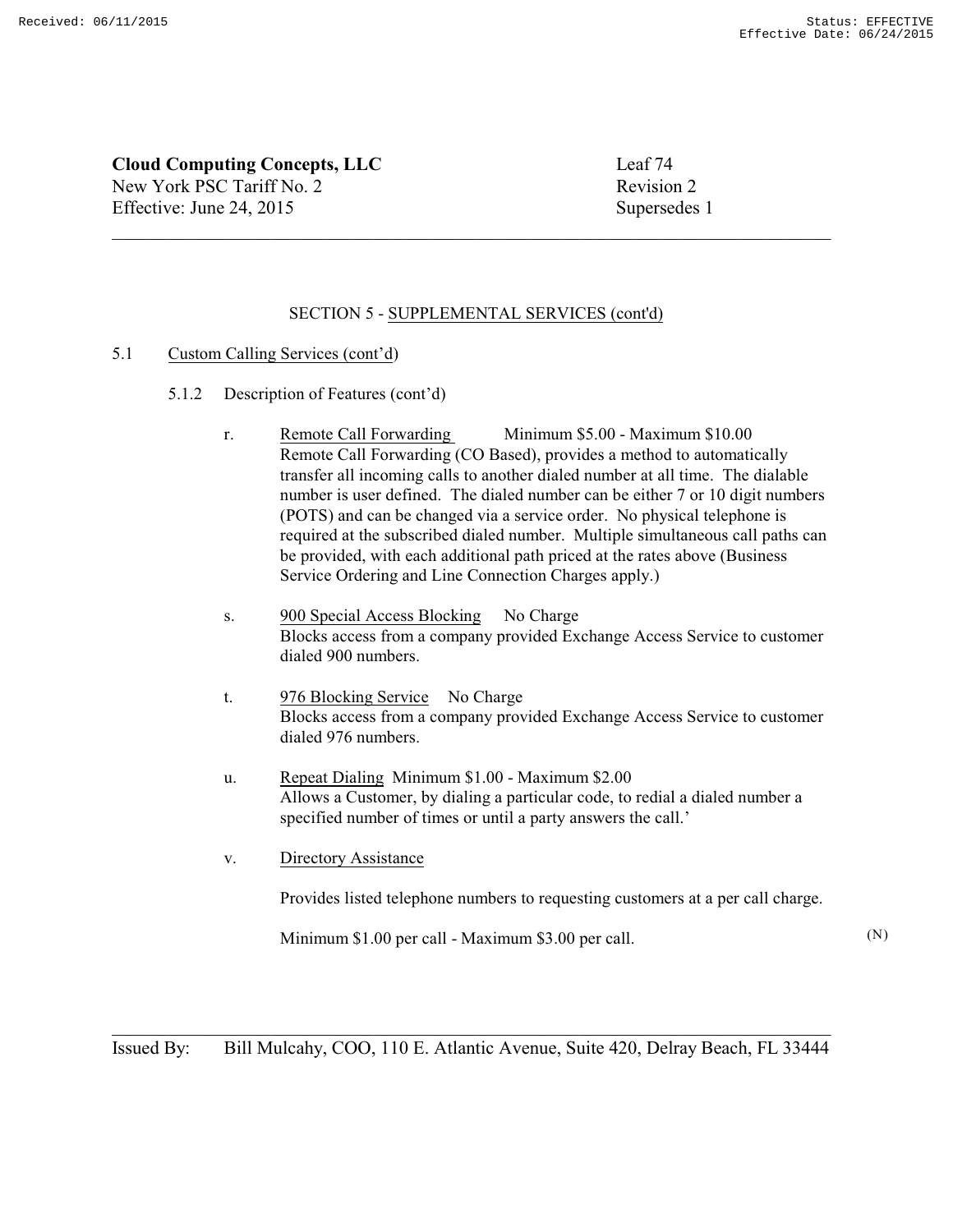**Cloud Computing Concepts, LLC** Leaf 75 New York PSC Tariff No. 2 Revision 1 Effective: May 28, 2015 Supersedes 0

#### SECTION 5 - SUPPLEMENTAL SERVICES (cont'd)

#### 5.3 SERVICE AND PROMOTIONAL TRIALS

5.3.1 General

The Company may establish temporary promotional programs wherein it may waive or reduce nonrecurring or recurring charges, to introduce a present or potential customer to a service not previously subscribed to by the customer.

### 5.3.2 Regulations

- a. Appropriate notification of the Trial will be made to all eligible customers and to the Commission. Appropriate notification may include direct mail, bill inserts, broadcast or print media, direct contact or other comparable means of notification.
- b. During a Service Trial, the service(s) is provided automatically to all eligible customers, except those customers who choose not to participate. Customers will be offered the opportunity to decline the trial service both in advance and during the trial. A customer can request that the designated service be removed at any time during the trial and not be billed a recurring charge for the period that the feature was in place. At the end of the trial, customers that do not contact the Company to indicate they wish to retain the service will be disconnected from the service at no charge.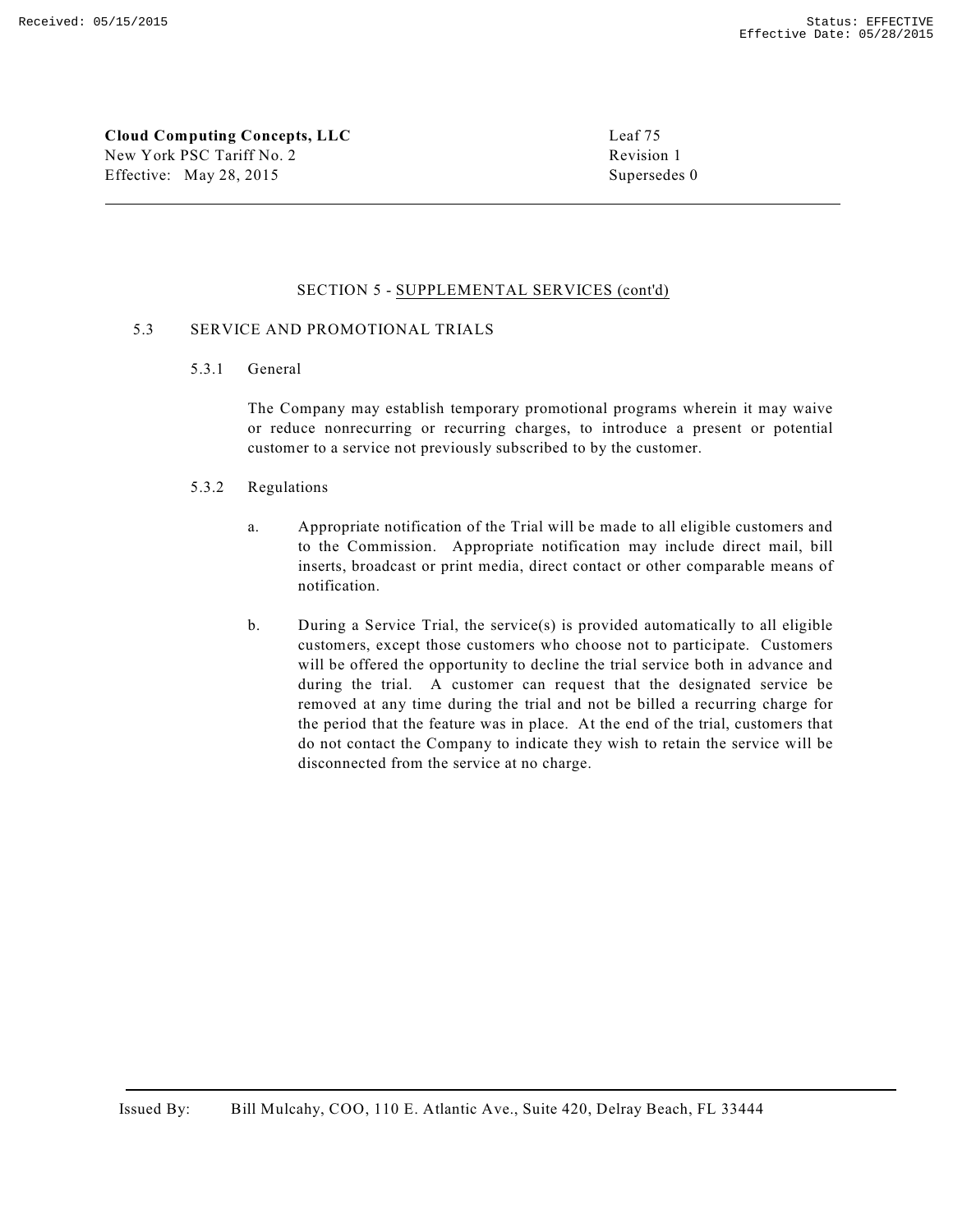**Cloud Computing Concepts, LLC** Leaf 76 New York PSC Tariff No. 2 Revision 1 Effective: May 28, 2015 Supersedes 0

#### SECTION 5 - SUPPLEMENTAL SERVICES (cont'd)

#### 5.3 SERVICE AND PROMOTIONAL TRIALS (cont'd)

- 5.3.2 Regulations (cont'd)
	- c. During a Promotional Trial, the service is provided to all eligible customers who ask to participate. Customers will be notified in advance of the opportunity to receive the service in the trial for free. A customer can request that the service be removed at any time during the trial and not be billed a recurring charge for the period that the service was in place. At the end of the trial, customers that do not contact the Company will be disconnected from the service.
	- d. Customers can subscribe to any service listed as part of a Promotional Trial and not be billed the normal Connection Charge. The offering of this trial period option is limited in that a service may be tried only once per customer, per premises.
	- e. The Company retains the right to limit the size and scope of a Promotional Trial.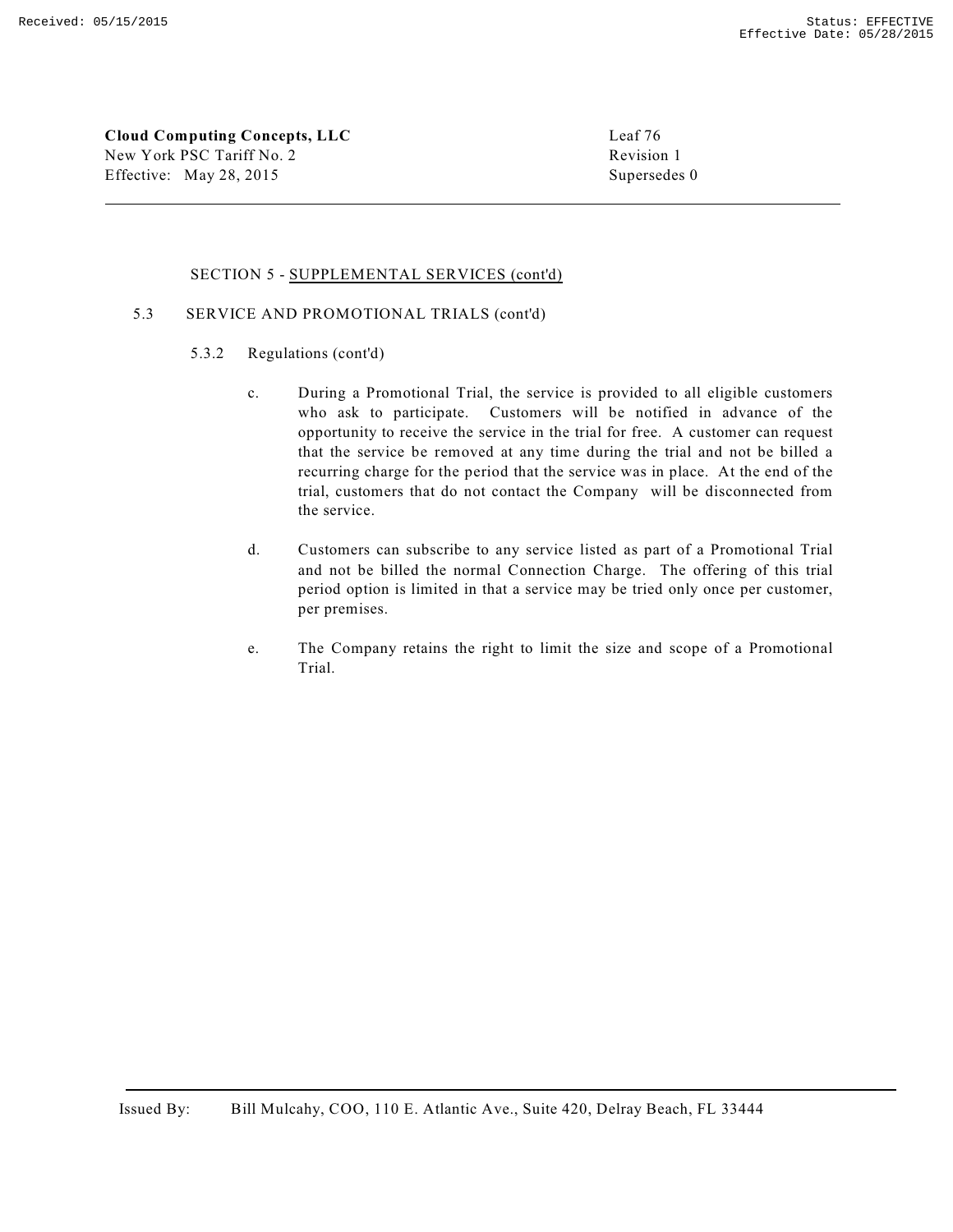**Cloud Computing Concepts, LLC**<br>
New York PSC Tariff No. 2 Revision 1 New York PSC Tariff No. 2 Effective: May 28, 2015 Supersedes 0

# SECTION 5 - SUPPLEMENTAL SERVICES (cont'd)

# 5.4 RESERVED FOR FUTURE USE.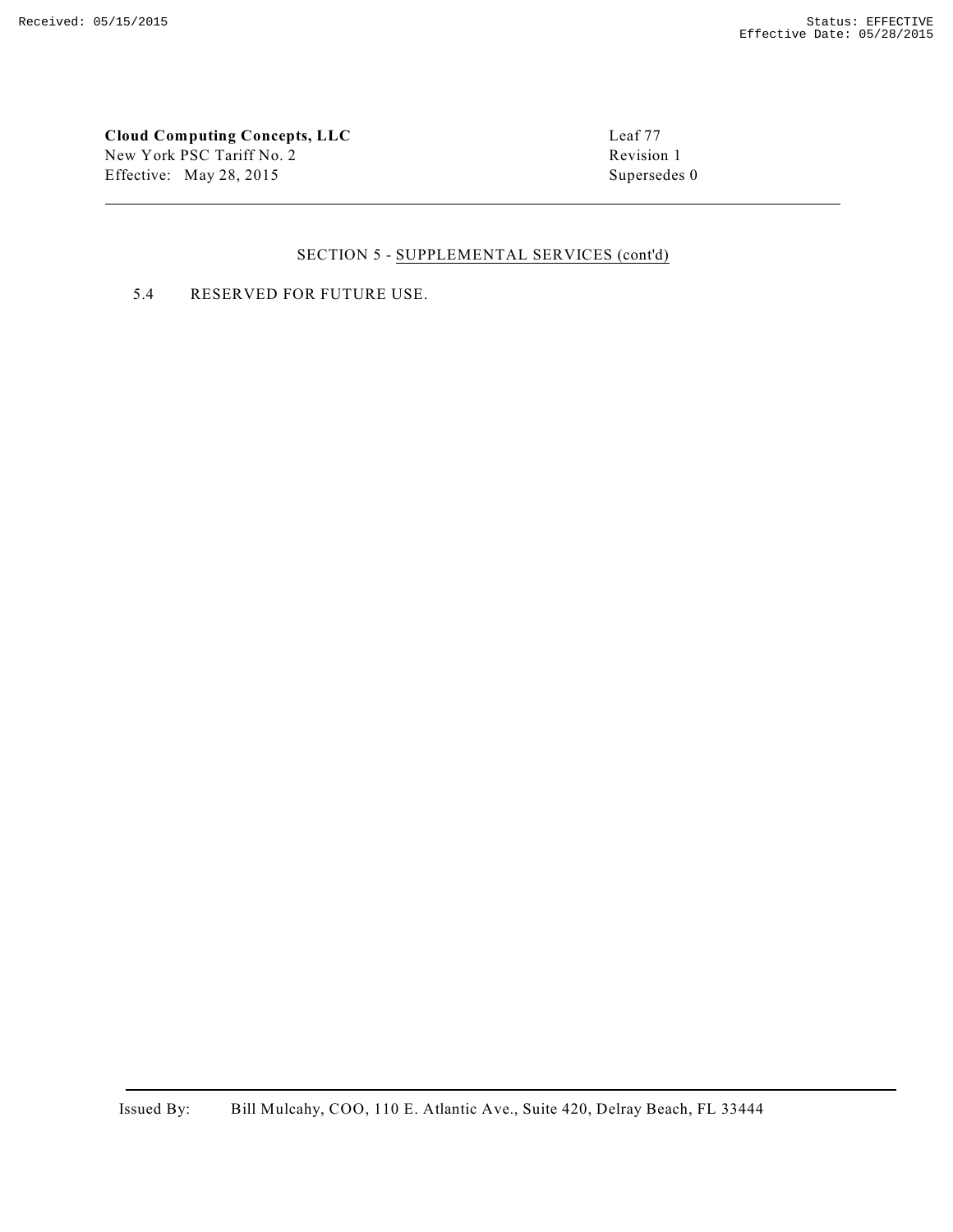**Cloud Computing Concepts, LLC** Leaf 78 New York PSC Tariff No. 2 Revision 1 Effective: May 28, 2015 Supersedes 0

#### SECTION 5 - SUPPLEMENTAL SERVICES (cont'd)

5.5 RESERVED FOR FUTURE USE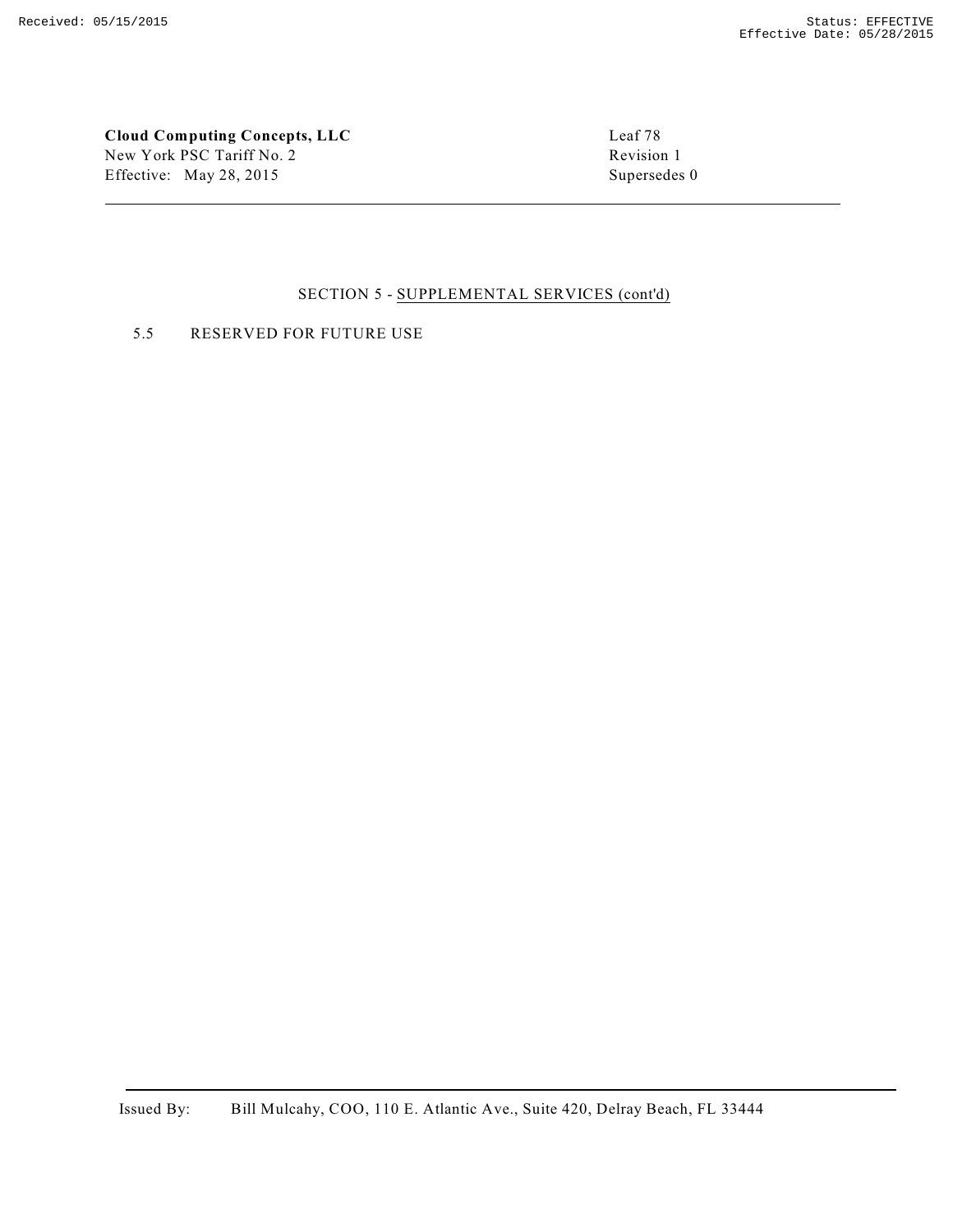# **Cloud Computing Concepts, LLC**<br>
New York PSC Tariff No. 2 Revision 0

New York PSC Tariff No. 2 Effective: October 7, 2014 Supersedes

# SECTION 5 - SUPPLEMENTAL SERVICES (cont'd)

# 5.6 RESERVED FOR FUTURE USE

Issued By: Bill Mulcahy, COO, 110 E. Atlantic Ave., Suite 420, Delray Beach, FL 33444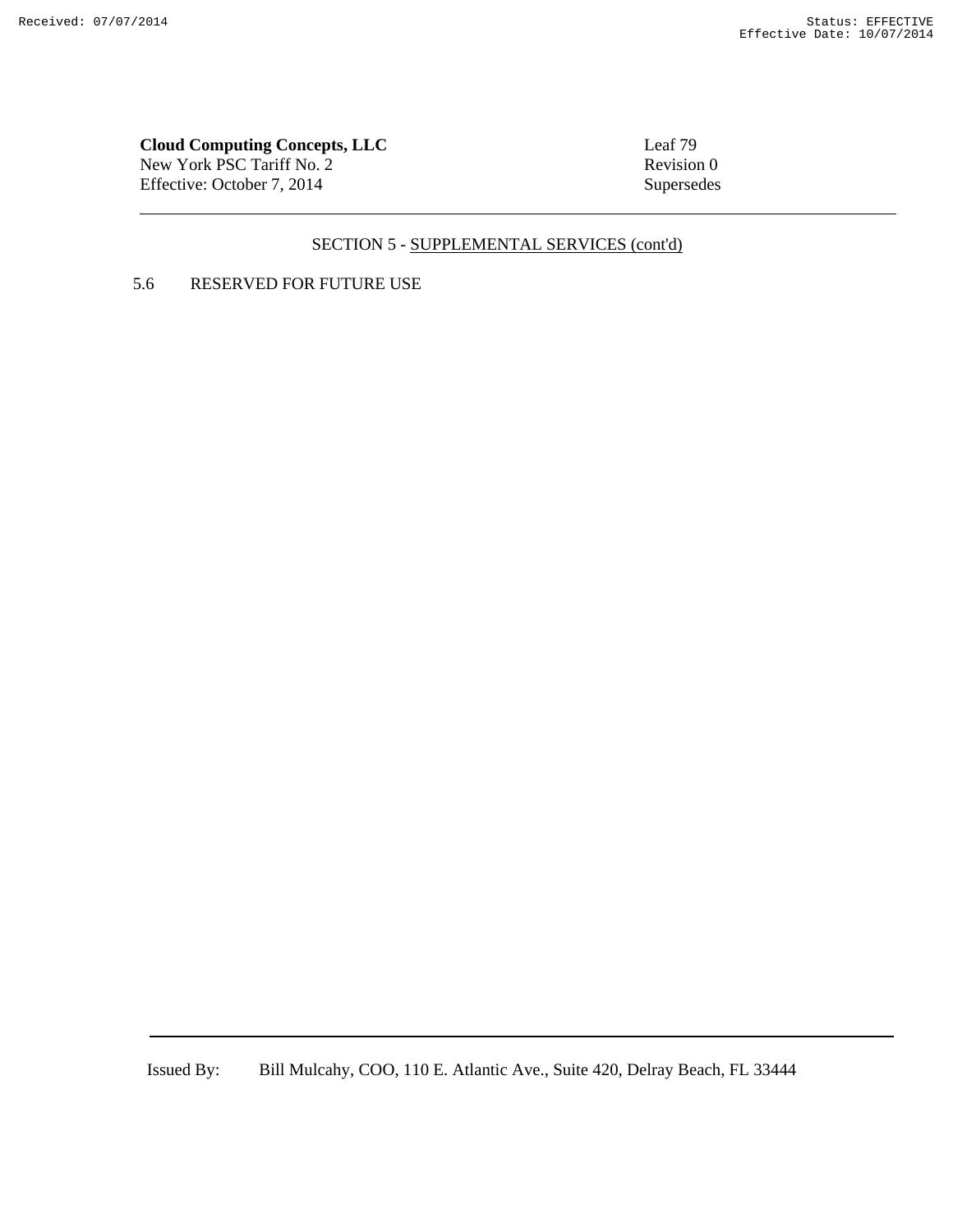# **Cloud Computing Concepts, LLC**<br>
New York PSC Tariff No. 2 Revision 0

New York PSC Tariff No. 2 Effective: October 7, 2014 Supersedes

# SECTION 5 - SUPPLEMENTAL SERVICES (cont'd)

# 5.7 RESERVED FOR FUTURE USE

Issued By: Bill Mulcahy, COO, 110 E. Atlantic Ave., Suite 420, Delray Beach, FL 33444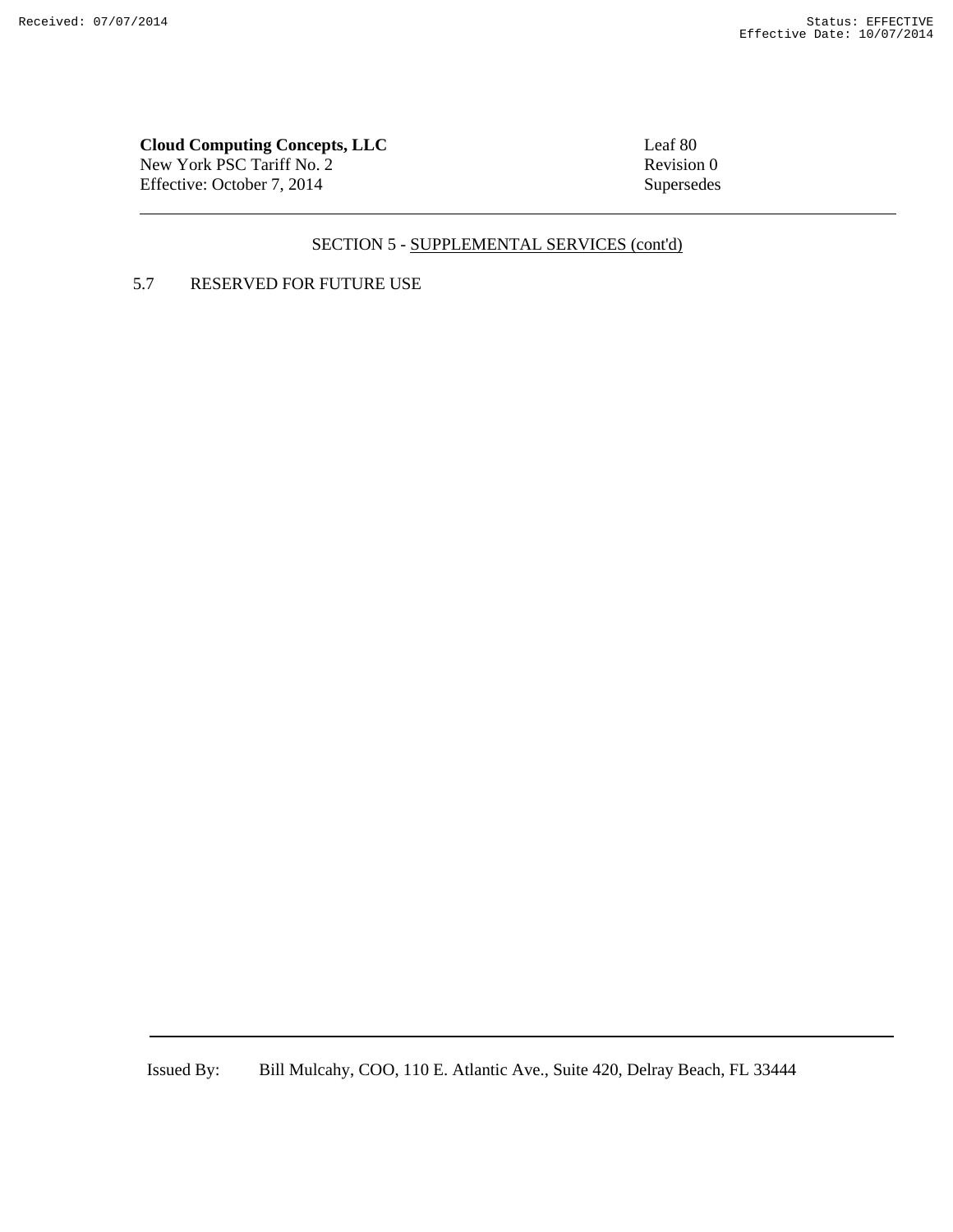# **Cloud Computing Concepts, LLC**<br>
New York PSC Tariff No. 2<br>
Revision 0

New York PSC Tariff No. 2 Effective: October 7, 2014 Supersedes

# **CONTENTS**

## Section 6 - LOCAL EXCHANGE SERVICES

#### Page **Page**

|       | 6.1 Residential Service - General manufacture manufacture and service - General manufacture entertainment and service - General |  |
|-------|---------------------------------------------------------------------------------------------------------------------------------|--|
| 6.2   |                                                                                                                                 |  |
| 6.2.1 |                                                                                                                                 |  |
| 6.2.2 |                                                                                                                                 |  |
| 6.3   | Business Service - General manufacture and contract and the ST state of ST service - General manufacture and ST                 |  |
| 6.4   |                                                                                                                                 |  |
|       |                                                                                                                                 |  |
|       |                                                                                                                                 |  |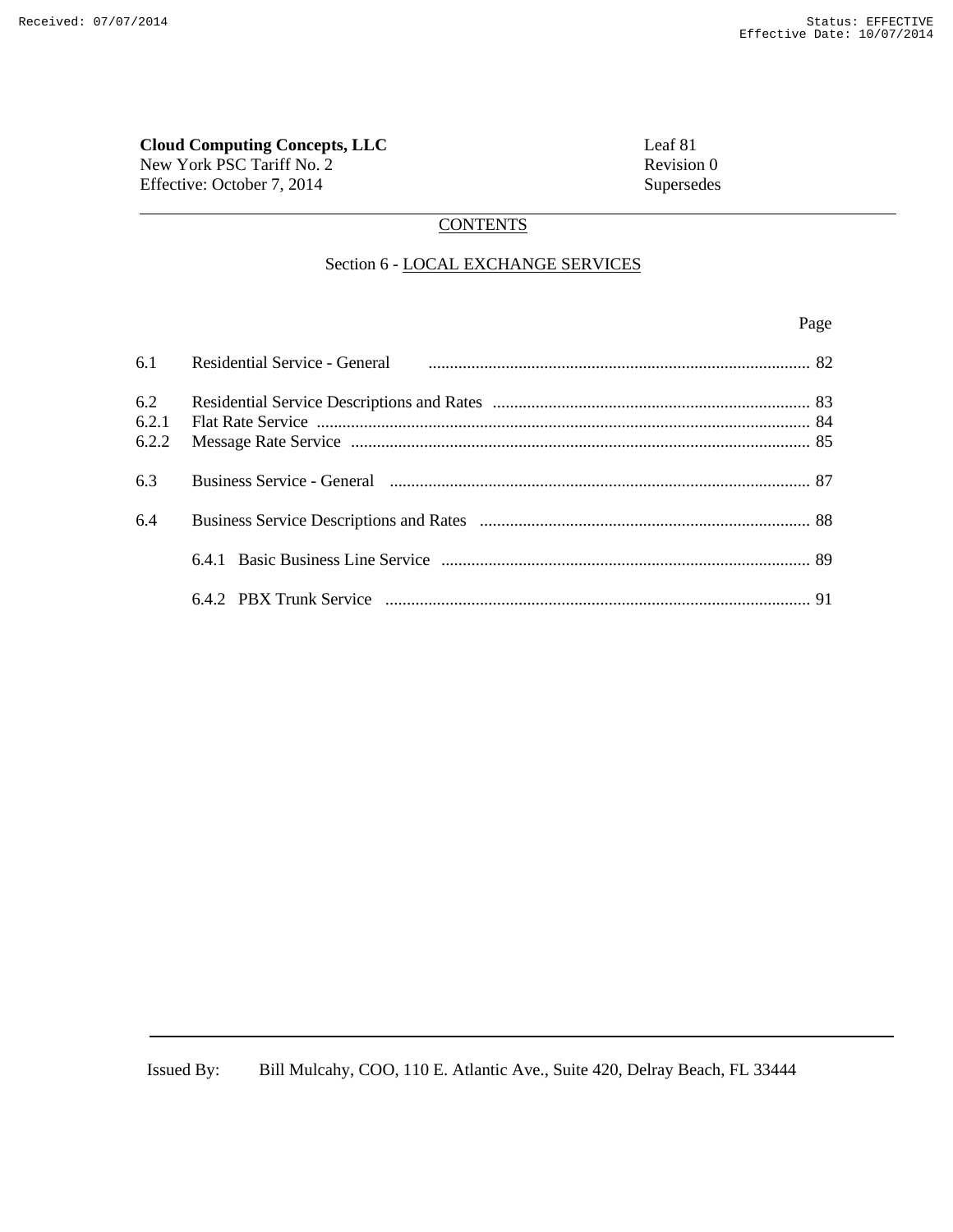| <b>Cloud Computing Concepts, LLC</b> | Leaf 82    |
|--------------------------------------|------------|
| New York PSC Tariff No. 2            | Revision 0 |
| Effective: October 7, 2014           | Supersedes |

## 6.1 RESIDENTIAL SERVICE - GENERAL

Residential Network Switched Service provides a residential customer with a connection to the Company's switching network which enables the customer to:

- a) place and receive calls from other stations on the public switched telephone network;
- b) access the Company's local calling service;
- c) access the Company's operators and business office for service related assistance; access toll-free telecommunications services such as 800 NPA; and access 911 service for emergency calling; and
- d) access the service of providers of interexchange service. A customer may presubscribe to such provider's service to originate calls on a direct dialed basis or to receive 800 service from such provider, or may access a provider on an ad hoc basis by dialing the provider's Carrier Identification Code (10XXX).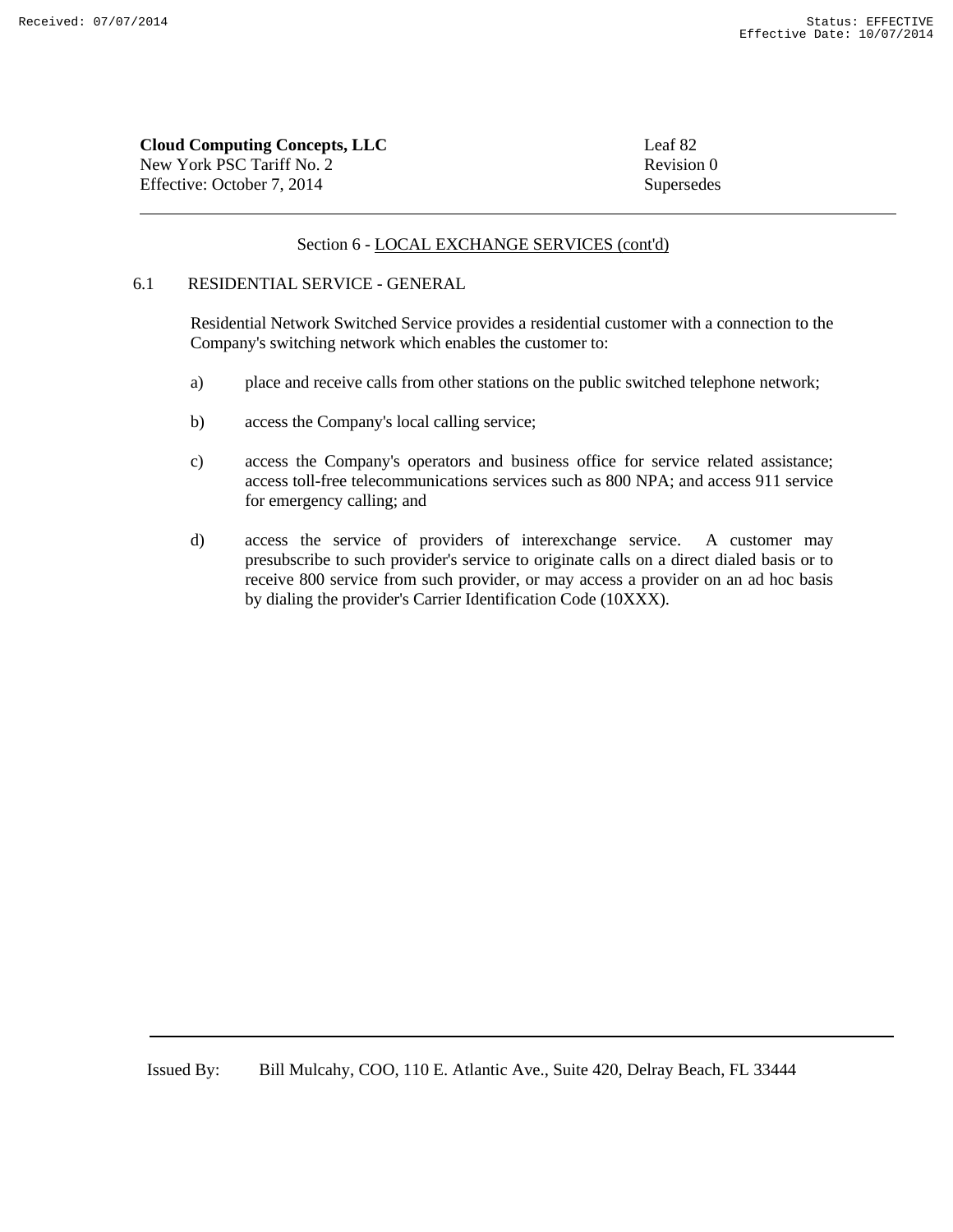**Cloud Computing Concepts, LLC** Leaf 83 New York PSC Tariff No. 2 Revision 0 Effective: October 7, 2014 Supersedes

#### Section 6 - LOCAL EXCHANGE SERVICES (cont'd)

#### 6.2 RESIDENTIAL SERVICE DESCRIPTIONS AND RATES

The following Residential Network Switched Service Options are offered:

Residential Flat Rate Service Residential Message Rate Service

All Residential Network Switched Service may be connected to customer-provided terminal equipment such as station sets or facsimile machines. Service may be arranged for two-way calling, inward calling only or outward calling only.

The following Custom Calling Service features are offered to Residential Network Switched Service Subscribers:

> Three Way Calling Call Forwarding Remote Call Forwarding Call Forward Variable Call Waiting Distinctive Ringing Speed Calling (8 code and 30 code)

The following CLASS features are offered to Residential Network Switched Service Subscribers:

 \*69 Call Return Call ID Repeat Dialing Call Intercept Call Trace Anonymous Call Rejection Caller ID with Name Call Waiting ID Call Waiting ID with Name Caller ID Manager with Name Caller ID Per Call Block Caller ID All Call Blocking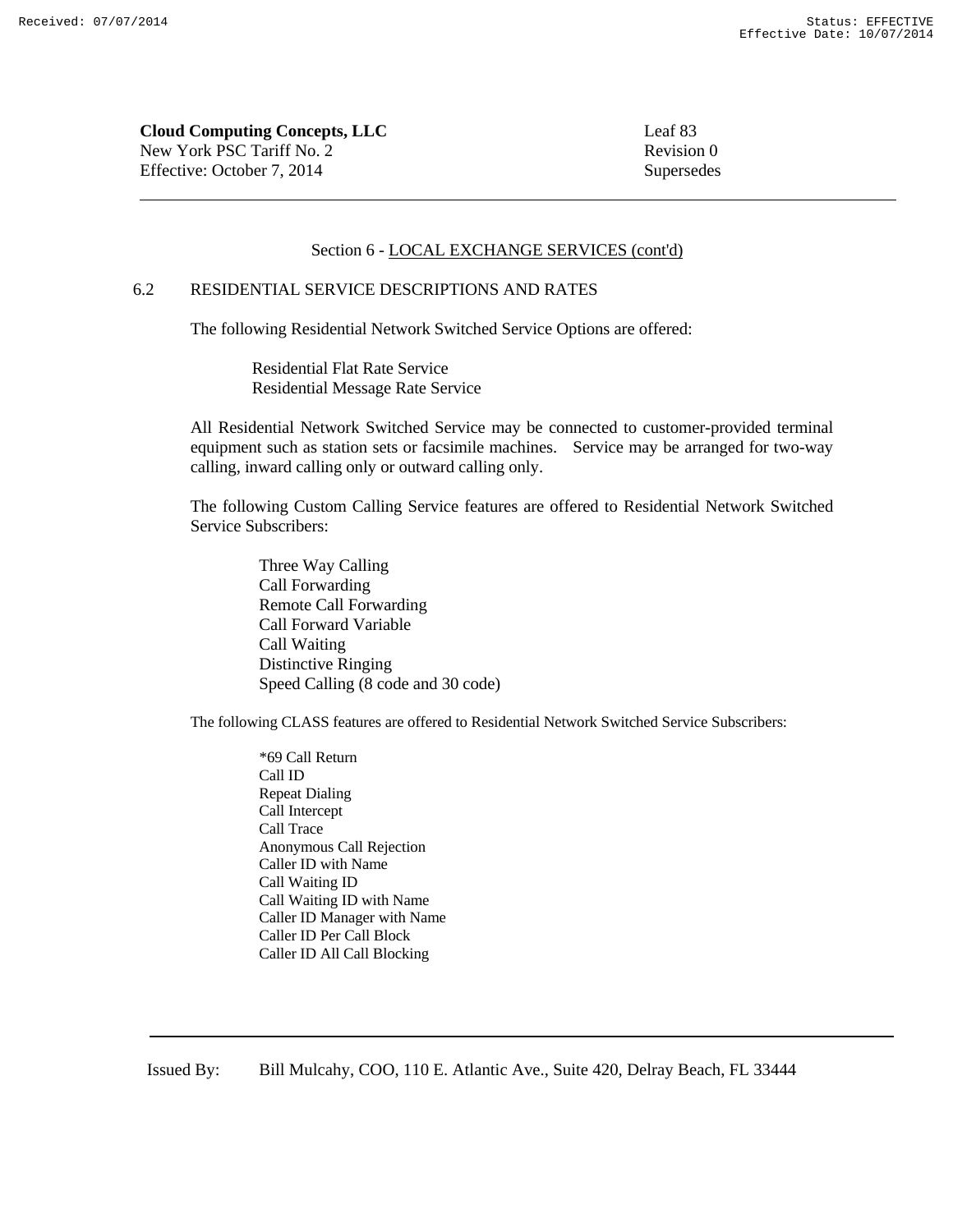| <b>Cloud Computing Concepts, LLC</b> | Leaf 84    |
|--------------------------------------|------------|
| New York PSC Tariff No. 2            | Revision 0 |
| Effective: October 7, 2014           | Supersedes |

#### 6.2 RESIDENTIAL SERVICE DESCRIPTIONS AND RATES

Charges for Residential Network Switched Service include a nonrecurring service connection charge and a monthly recurring charge for each line. Monthly recurring charges apply to optional voice mail and service features. Message charges apply to Message Rated Service, in addition to other rate elements described above.

- 6.2.1 Flat Rate Service
	- .1 Description

 Flat Rate Service provides the customer with a single, analog, voice-grade telephonic communications channel that can be used to place or receive one call at a time. Service to points within the local calling area is included in the charge for Flat Rate Service.

 Each Flat Rate Service line corresponds to a single, analog, voice-grade channel that can be used to place or receive one call at a time. Flat Rate Service lines are provided for connection to a single, customer-provided station set or facsimile machine.

.2 Recurring and Nonrecurring Charges

 In addition to the nonrecurring charges listed below, service order charges apply as described in Section 3 of this tariff.

|                                                                 | Minimum | Maximum |
|-----------------------------------------------------------------|---------|---------|
| <b>Monthly Recurring Charges:</b><br>- Each Service Line        | \$1.00  | \$25.00 |
| Custom Calling Features (per line, per month)<br>- Each feature | \$0.25  | \$20.00 |
| CLASS Features (per line, per month)<br>- Each feature          | \$1.00  | \$10.00 |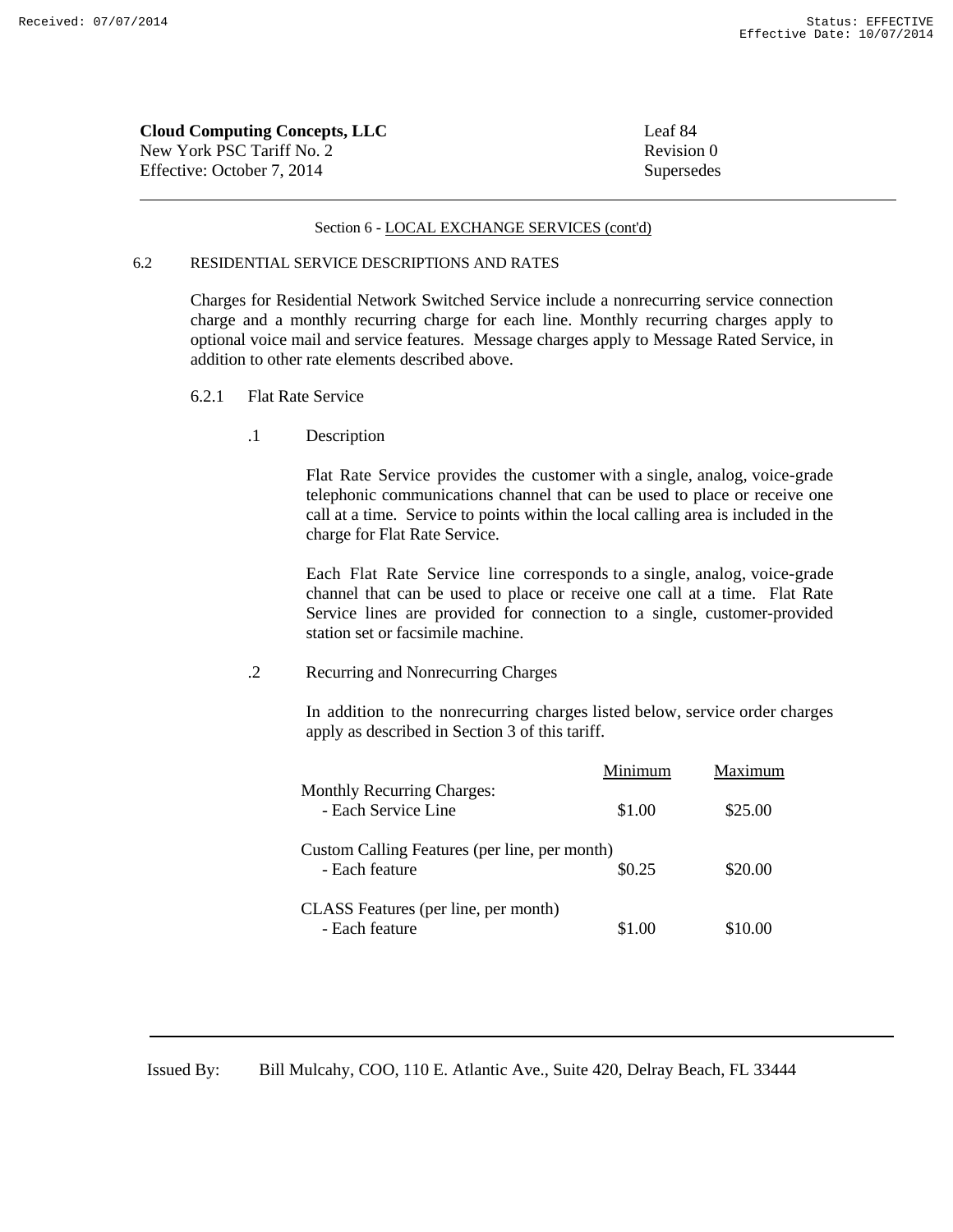**Cloud Computing Concepts, LLC** Leaf 85 New York PSC Tariff No. 2 Revision 1 Effective: May 28, 2015 Supersedes 0

#### SECTION 6 - LOCAL EXCHANGE SERVICES (cont'd)

## 6.2 RESIDENTIAL SERVICE DESCRIPTIONS AND RATES

- 6.2.1 Flat Rate Service
	- .2 Recurring and Nonrecurring Charges

In addition to the nonrecurring charges listed below, service order charges apply as described in Section 3 of this tariff.

| Nonrecurring Connection Charge                          | Minimum<br>\$1.00 | Maximum<br>\$50.00 |
|---------------------------------------------------------|-------------------|--------------------|
| Monthly Recurring Charges:                              |                   |                    |
| Each Service Line                                       | \$1.00            | \$25.00            |
| Voice Mail Option, Per Line                             | \$1.00            | \$15.00            |
| <b>Custom Calling Features</b><br>(Per line, per month) |                   |                    |
| Each feature                                            | \$0.25            | \$10.00            |
| <b>CLASS</b> Features<br>(Per line, per month)          | \$1.00            | \$10.00            |
| Each feature                                            | \$1.00            | \$10.00            |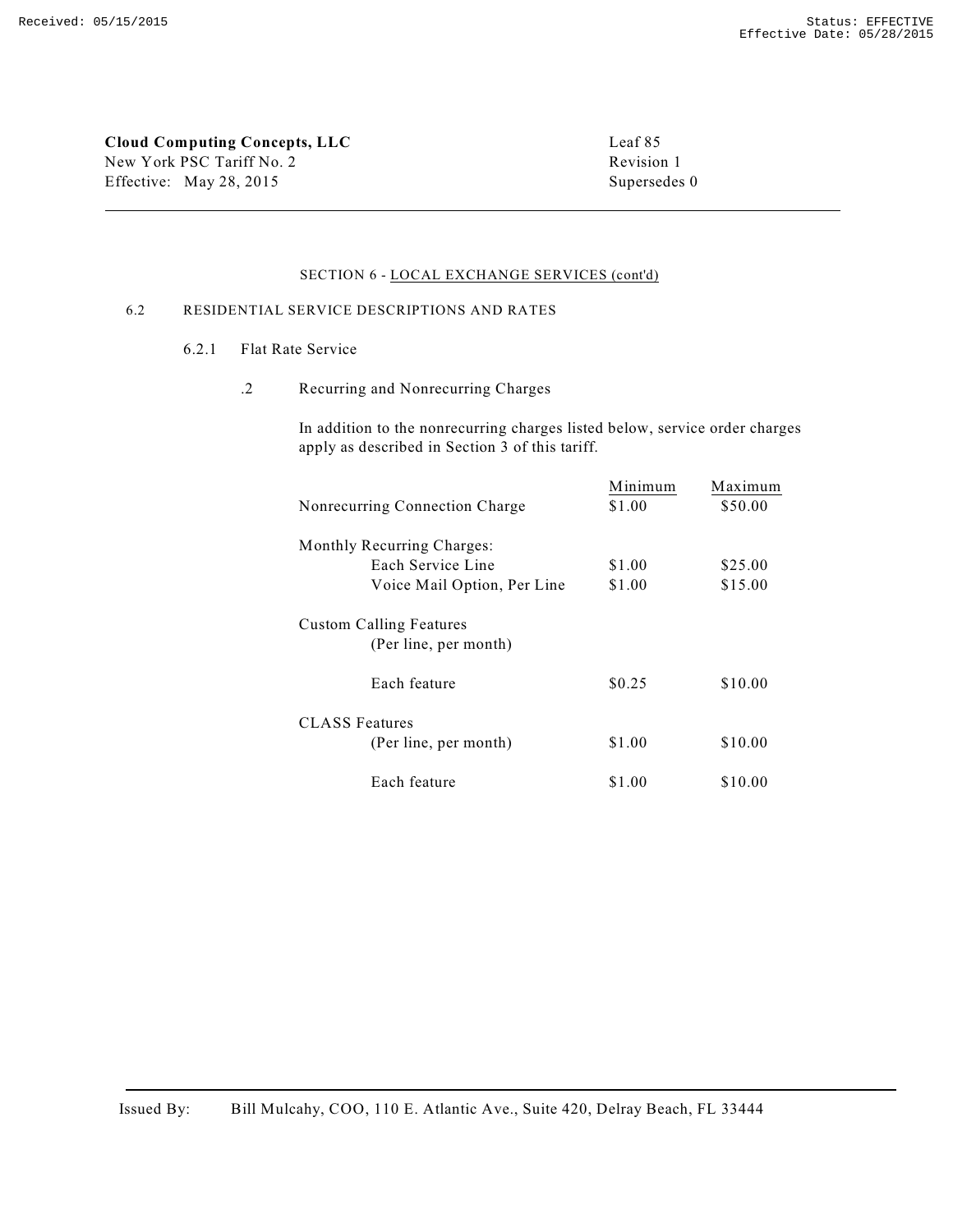**Cloud Computing Concepts, LLC** Leaf 86 New York PSC Tariff No. 2 Revision 1 Effective: May 28, 2015 Supersedes 0

#### Section 6 - LOCAL EXCHANGE SERVICES (cont'd)

#### 6.2 RESIDENTIAL SERVICE DESCRIPTIONS AND RATES (cont'd)

6.2.2 Message Rate Service

Message Rate Service provides the customer with a single, analog, voice-grade telephonic communications channel that can be used to place or receive one call at a time. Calls to points within the local exchange area are charged on the basis of the number of completed calls during the billing period.

.1 Description

Each Message Rate Service Line corresponds to a single, analog, voice-grade channel that can be used to place or receive one call at a time. Message Rate Service lines are provided for connection to a single, customer-provided station set or facsimile machine.

.2 Recurring and Nonrecurring Charges

In addition to the nonrecurring charges listed below, service order charges apply as described in this tariff.

Charges for each Message Rate Service line include a monthly recurring Base Service Charge and usage charges for completed calls originated from the customer's line based on the total number of calls during the billing period.

|                                      | Minimum | Maximum |
|--------------------------------------|---------|---------|
| <b>Monthly Recurring Charges:</b>    |         |         |
| - Each Base Service Line             | \$1.00  | \$25.00 |
| Custom Calling Features              |         |         |
| - Nonrecurring Charges               | \$1.00  | \$25.00 |
| - Each feature (per line, per month) | \$1.00  | \$25.00 |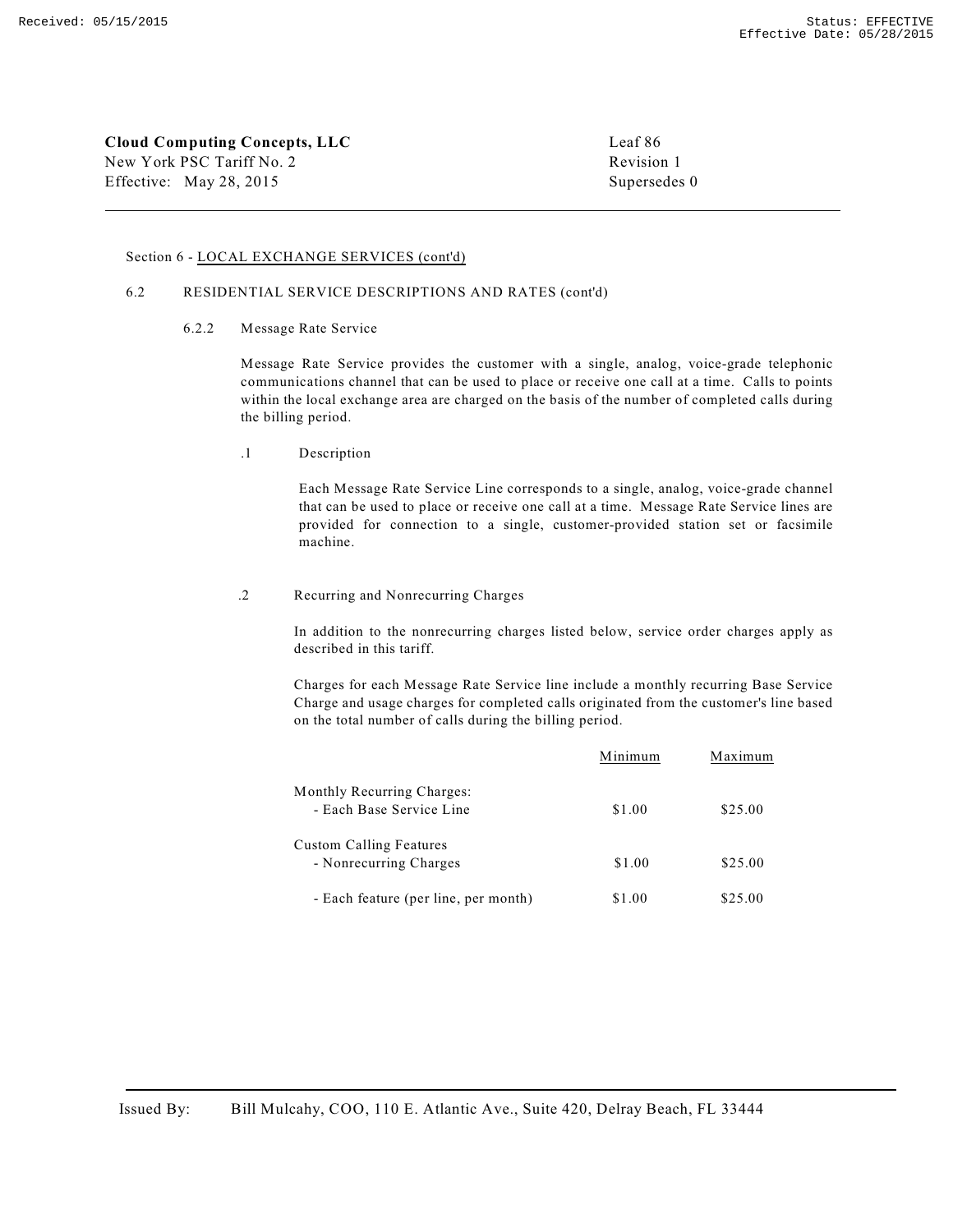| <b>Cloud Computing Concepts, LLC</b> | Leaf 87    |
|--------------------------------------|------------|
| New York PSC Tariff No. 2            | Revision 0 |
| Effective: October 7, 2014           | Supersedes |

# 6.3 BUSINESS SERVICE - GENERAL

Business Service provides a business customer with a connection to the Company's switching network which enables the customer to:

- a) receive calls from other stations on the public switched telephone network;
- b) access the Company's local calling service;
- c) access the Company's operators and business office for service related assistance; access toll-free telecommunications service such as 800 NPA; and access 911 service for emergency calling; and
- d) access the service of providers of interexchange service. A customer may presubscribe to such provider's service to originate calls on a direct dialed basis or to receive 800 service from such provider, or may access a provider on an ad hoc basis by dialing the provider's Carrier Identification Code (10XXX).

Business Service is provided via one or more channels terminated at the customer's premises. Each Business Network Switched Service channel corresponds to one or more analog, voicegrade telephonic communications channels that can be used to place or receive one call at a time.

Connection charges as described in Section 2 apply to all service on a one-time basis unless waived pursuant to this Tariff.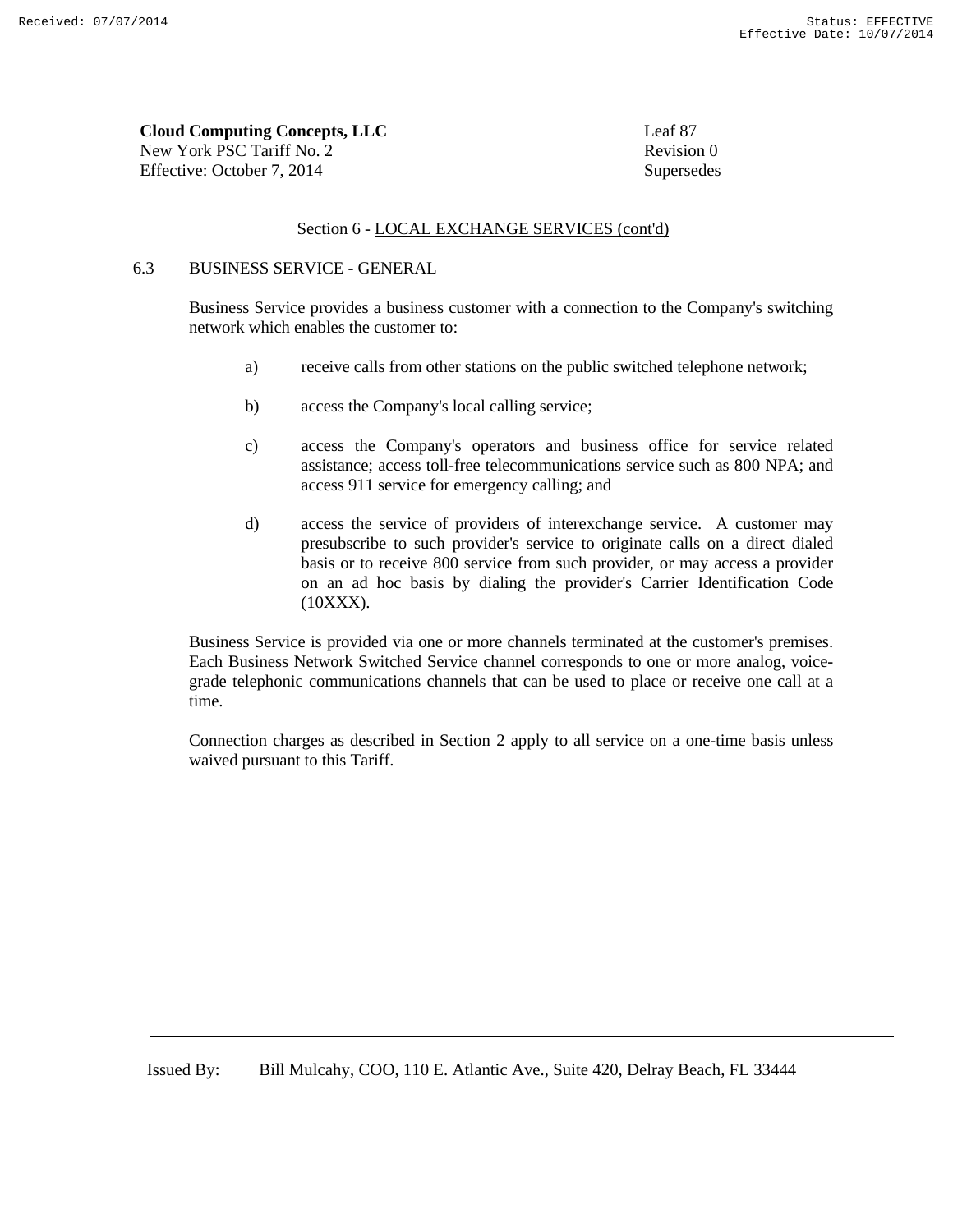| <b>Cloud Computing Concepts, LLC</b> | Leaf 88    |
|--------------------------------------|------------|
| New York PSC Tariff No. 2            | Revision 0 |
| Effective: October 7, 2014           | Supersedes |

# 6.4 BUSINESS SERVICE DESCRIPTIONS AND RATES

Business Service access options include, but are not limited to:

Basic Business Line Service PBX Trunks

Basic Business Line Service is offered with message rate local service. PBX trunks are offered with flat rate or message rate local service, at the option of the customer

All Business Network Switched Service may be connected to customer-provided terminal equipment such as station sets, key systems, PBX systems, or facsimile machines. Service may be arranged for two-way calling, inward calling only or outward calling only.

6.4.1 Basic Business Line Service

.1 General

Basic Business Line Service provides a customer with a one or more analog, voice-grade telephonic communications channel that can be used to place or receive one call at a time. Local calling service is available at a flat rate included in the line price, or on a message usage basis. Basic Business Lines are provided for connection of customer-provided single-line terminal equipment such as station sets or facsimile machines.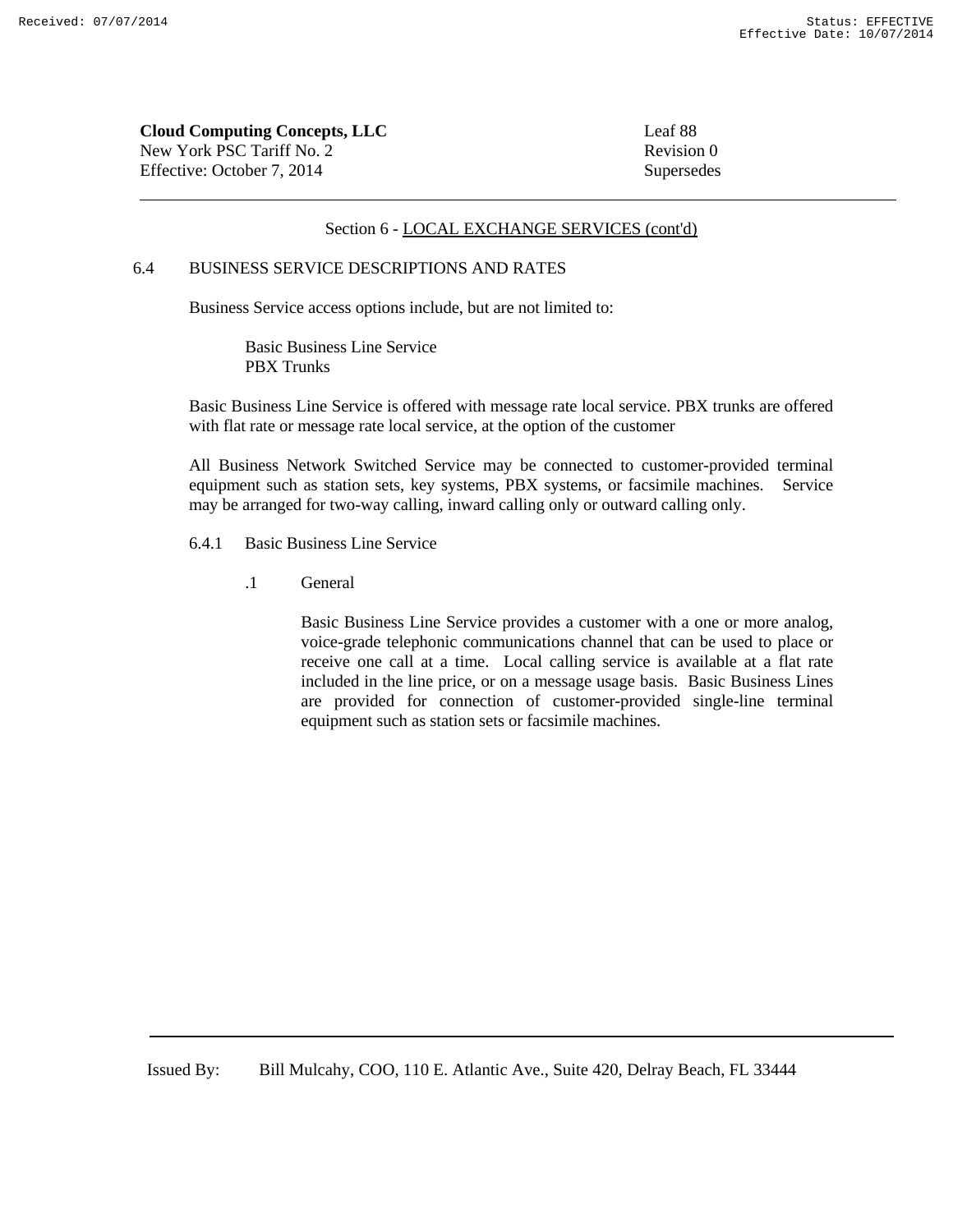| <b>Cloud Computing Concepts, LLC</b> | Leaf 89    |
|--------------------------------------|------------|
| New York PSC Tariff No. 2            | Revision 0 |
| Effective: October 7. 2014           | Supersedes |

# 6.4 BUSINESS SERVICE DESCRIPTIONS AND RATES (cont'd)

- 6.4.1 Basic Business Line Service (cont'd)
	- .2 Message Rate Basic Business Line Service
		- .1 Description

Calls to points within the local exchange area are charged on the basis of the number of completed calls originating from the customer's service in addition to a base monthly charge.

.2 Recurring and Nonrecurring Charges

Charges for each Message Rate Service line include a monthly recurring Base Service Charge and usage charges for completed calls originated from the customer's line based on the total number of calls during the billing period. In addition to the nonrecurring charges listed below, service order charges apply as described in this tariff.

| Minimum | Maximum |
|---------|---------|
| \$1.00  | \$50.00 |
|         |         |
| \$1.00  | \$25.00 |
| \$1.00  | \$15.00 |
|         |         |
| \$0.25  | \$10.00 |
|         |         |

Issued By: Bill Mulcahy, COO, 110 E. Atlantic Ave., Suite 420, Delray Beach, FL 33444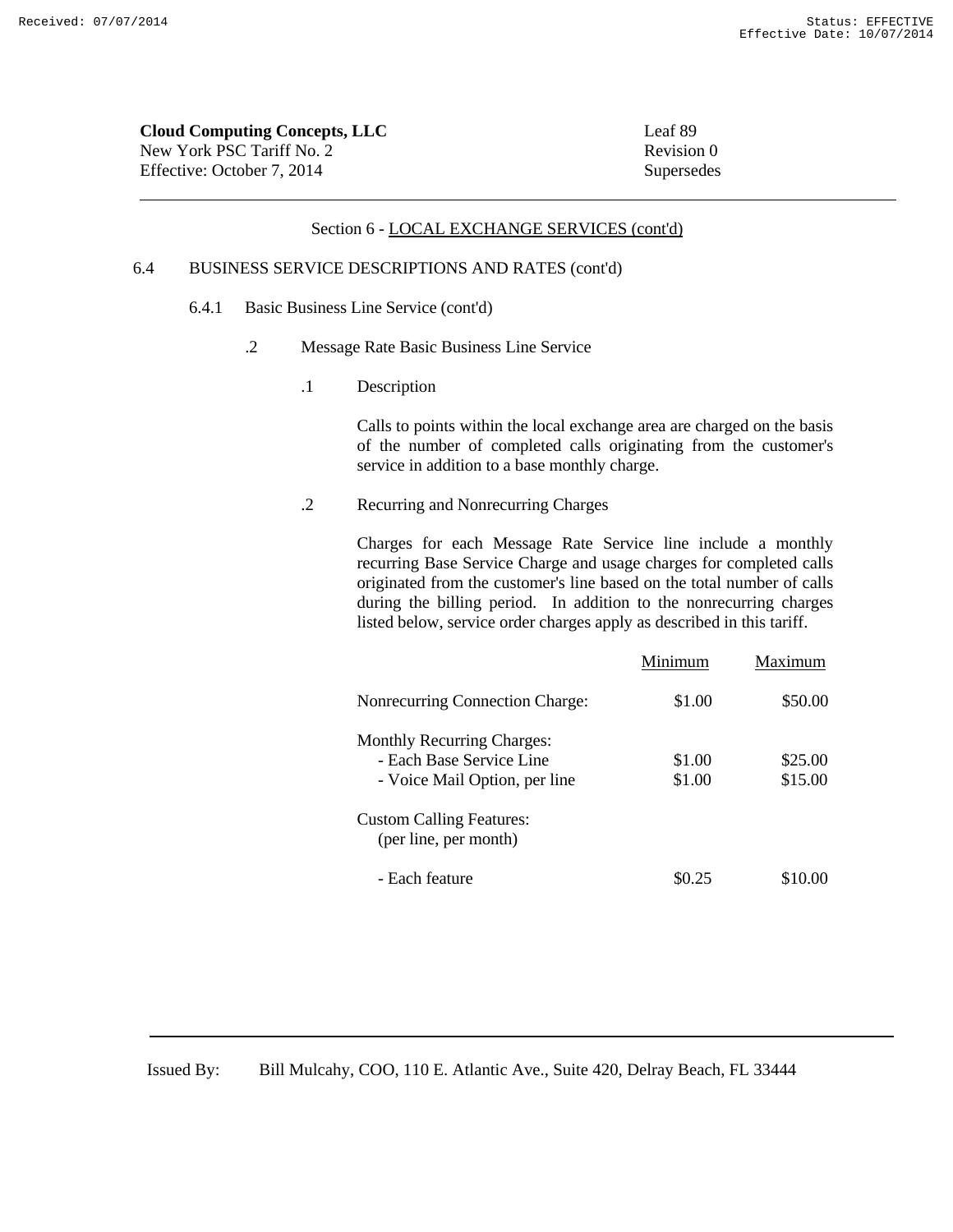| <b>Cloud Computing Concepts, LLC</b> | Leaf 90    |
|--------------------------------------|------------|
| New York PSC Tariff No. 2            | Revision 0 |
| Effective: October 7, 2014           | Supersedes |
|                                      |            |

# 6.4 BUSINESS SERVICE DESCRIPTIONS AND RATES (cont'd)

- 6.4.1 Basic Business Line Service (cont'd)
	- .3 Message Rate Basic Business Line Service (cont'd)
		- .2 Recurring and Nonrecurring Charges (cont'd)

|    | <b>CLASS</b> Features<br>(per line, per month) | Minimum | Maximum |
|----|------------------------------------------------|---------|---------|
|    | - Each feature                                 | \$1.00  | \$10.00 |
|    | - Nonrecurring Charges                         | \$1.00  | \$75.00 |
| .3 | Message Usage Charge s                         | Minimum | Maximum |
|    | Per Message                                    | \$.001  | \$.15   |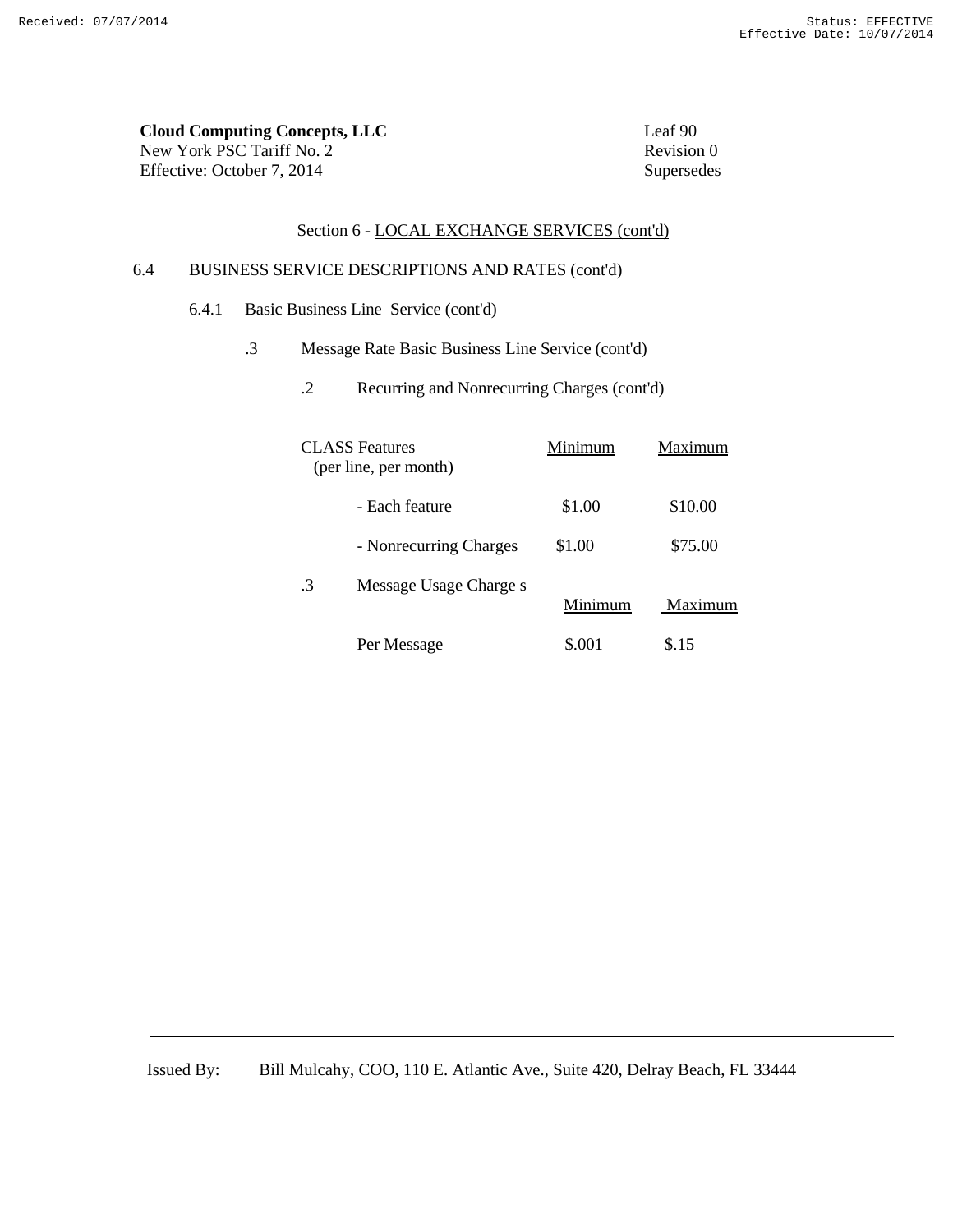**Cloud Computing Concepts, LLC** Leaf 91 New York PSC Tariff No. 2 Revision 1 Effective: May 28, 2015 Supersedes 0

# Section 6 - LOCAL EXCHANGE SERVICES (cont'd)

#### 6.4 BUSINESS SERVICE DESCRIPTIONS AND RATES (cont'd)

- 6.4.1 Basic Business Line Service (cont'd)
	- .3 Message Rate Basic Business Line Service (cont'd)
		- .2 Recurring and Nonrecurring Charges (cont'd)

|           | <b>CLASS</b> Features<br>(per line, per month) | Minimum | Maximum |
|-----------|------------------------------------------------|---------|---------|
|           | - Each feature                                 | \$1.00  | \$10.00 |
|           | - Nonrecurring Charges                         | \$1.00  | \$75.00 |
| $\cdot$ 3 | Message Usage Charge s                         | Minimum | Maximum |
|           | Per Message                                    | \$.001  | \$.15   |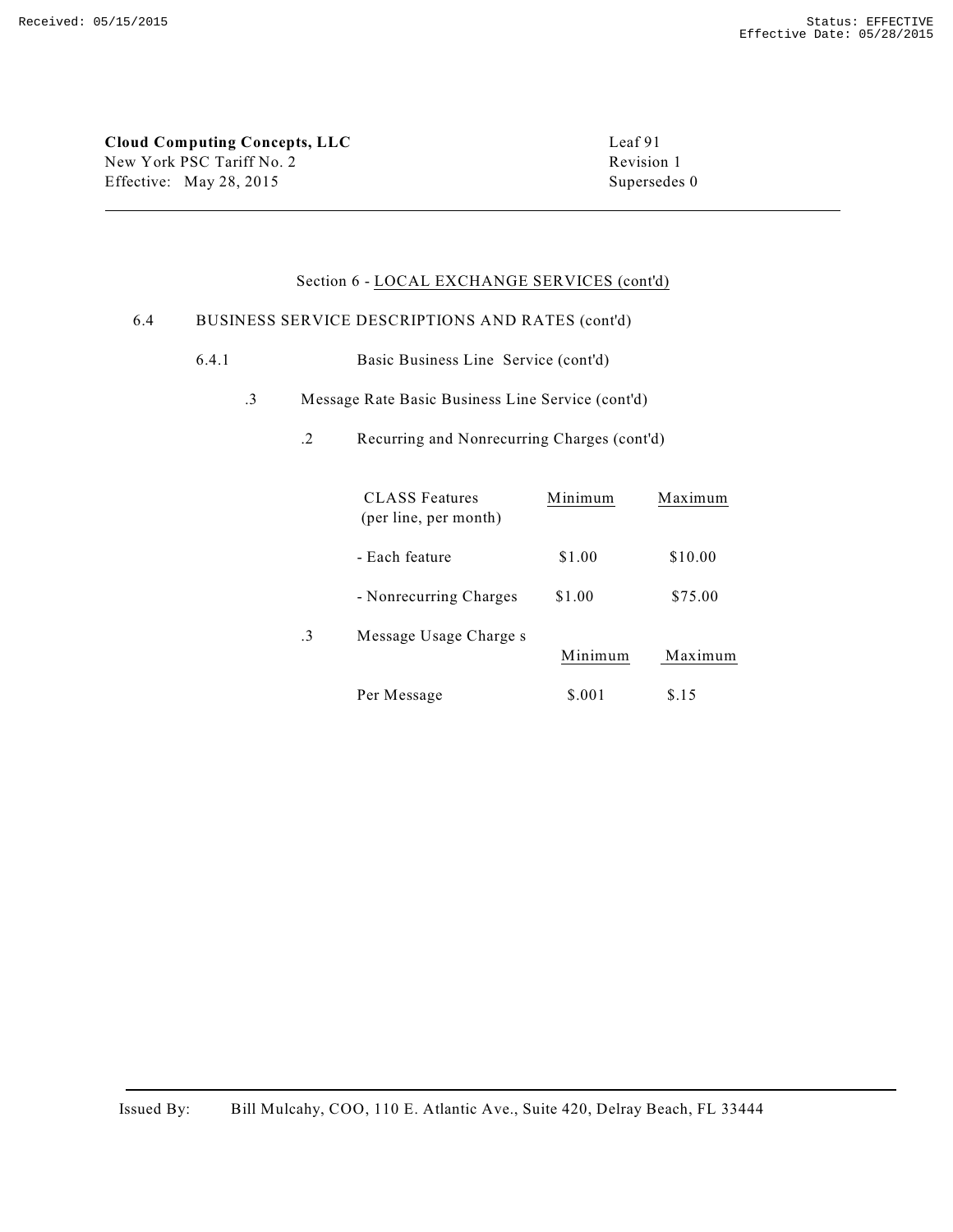| Cloud Computing Concepts, LLC               | Leaf 92    |
|---------------------------------------------|------------|
| New York PSC Tariff No. 2                   | Revision 0 |
| Effective: October 7, 2014                  | Supersedes |
| Section 6 - LOCAL EXCHANGE SERVICE (cont'd) |            |

# 6.4 BUSINESS SERVICE DESCRIPTIONS AND RATES (cont'd)

- 6.4.2 PBX Trunk Service (cont'd)
	- .3 Message Rate PBX Trunks (cont'd)
		- .3 Message Usage Charges

|    |                                     | Minimum  | Maximum  |
|----|-------------------------------------|----------|----------|
|    | Per Message Charge                  | \$0.01   | \$1.00   |
| .4 | Direct Inward Dialing (DID)         |          |          |
|    |                                     | Minimum  | Maximum  |
|    | Nonrecurring Connection Charge      | \$200.00 | \$400.00 |
|    | <b>DID Monthly Recurring Charge</b> |          |          |
|    | - Each Group of 20 numbers          | \$1.00   | \$6.00   |
|    | - Each Group of 100 numbers \$10.00 |          | \$25.00  |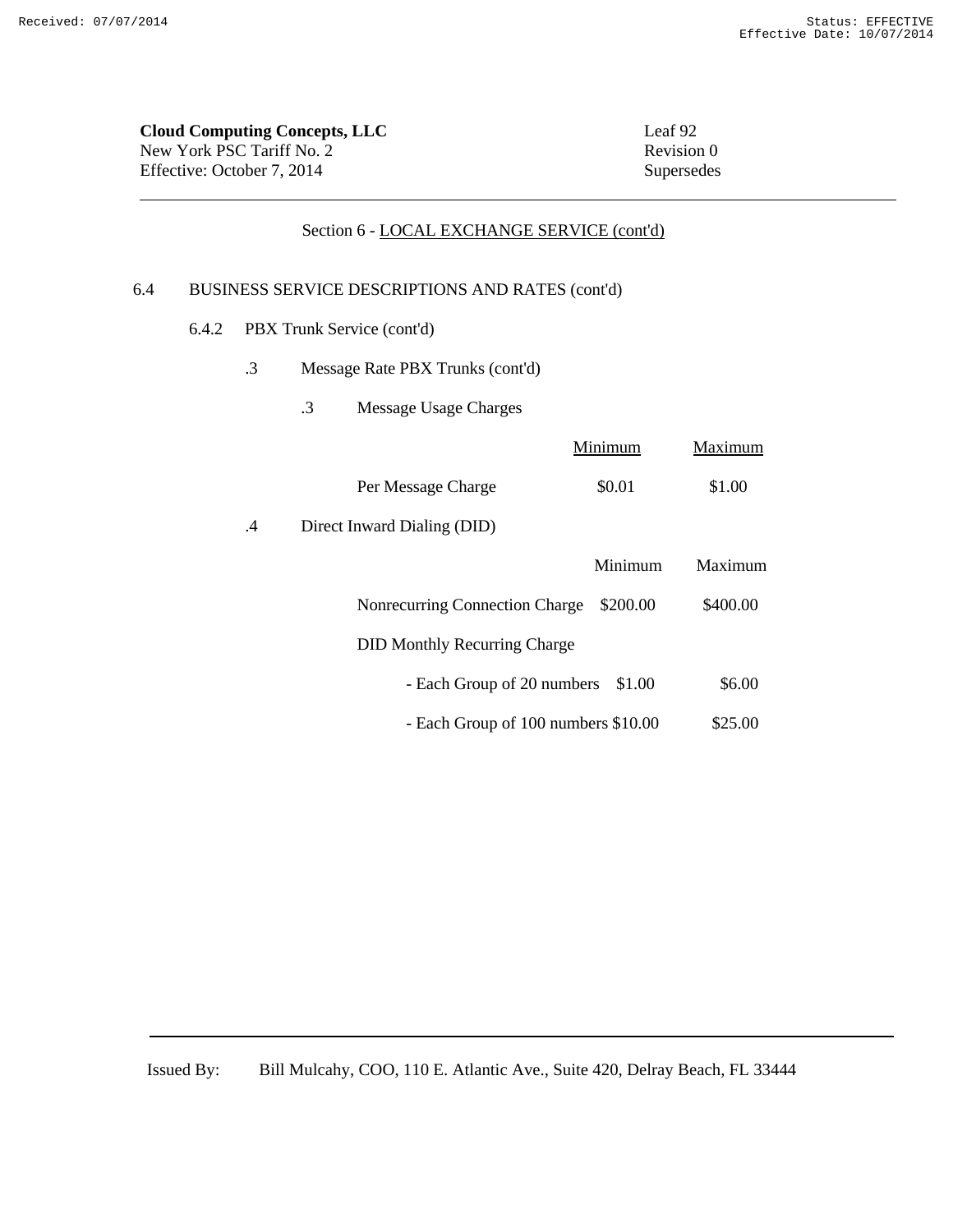| <b>Cloud Computing Concepts, LLC</b> | Leaf 93    |
|--------------------------------------|------------|
| New York PSC Tariff No. 2            | Revision 0 |
| Effective: October 7. 2014           | Supersedes |

# 6.4 BUSINESS SERVICE DESCRIPTIONS AND RATES (cont'd)

- 6.4.2 PBX Trunk Service (cont'd)
	- .5 DID Trunk Termination
		- .1 Recurring and Nonrecurring Charges

In addition to the nonrecurring charges listed below, service order charges and monthly recurring charges apply as described in this tariff.

Where appropriate facilities do not exist, Special Construction charges will also apply.

|                                       | Minimum  | Maximum  |
|---------------------------------------|----------|----------|
| <b>Nonrecurring Connection Charge</b> | \$200.00 | \$400.00 |
| <b>DID Monthly Recurring Charge</b>   |          |          |
| - Each Group of 20 numbers            | \$1.00   | \$6.00   |
| - Each Group of 100 numbers           | \$10.00  | \$25.00  |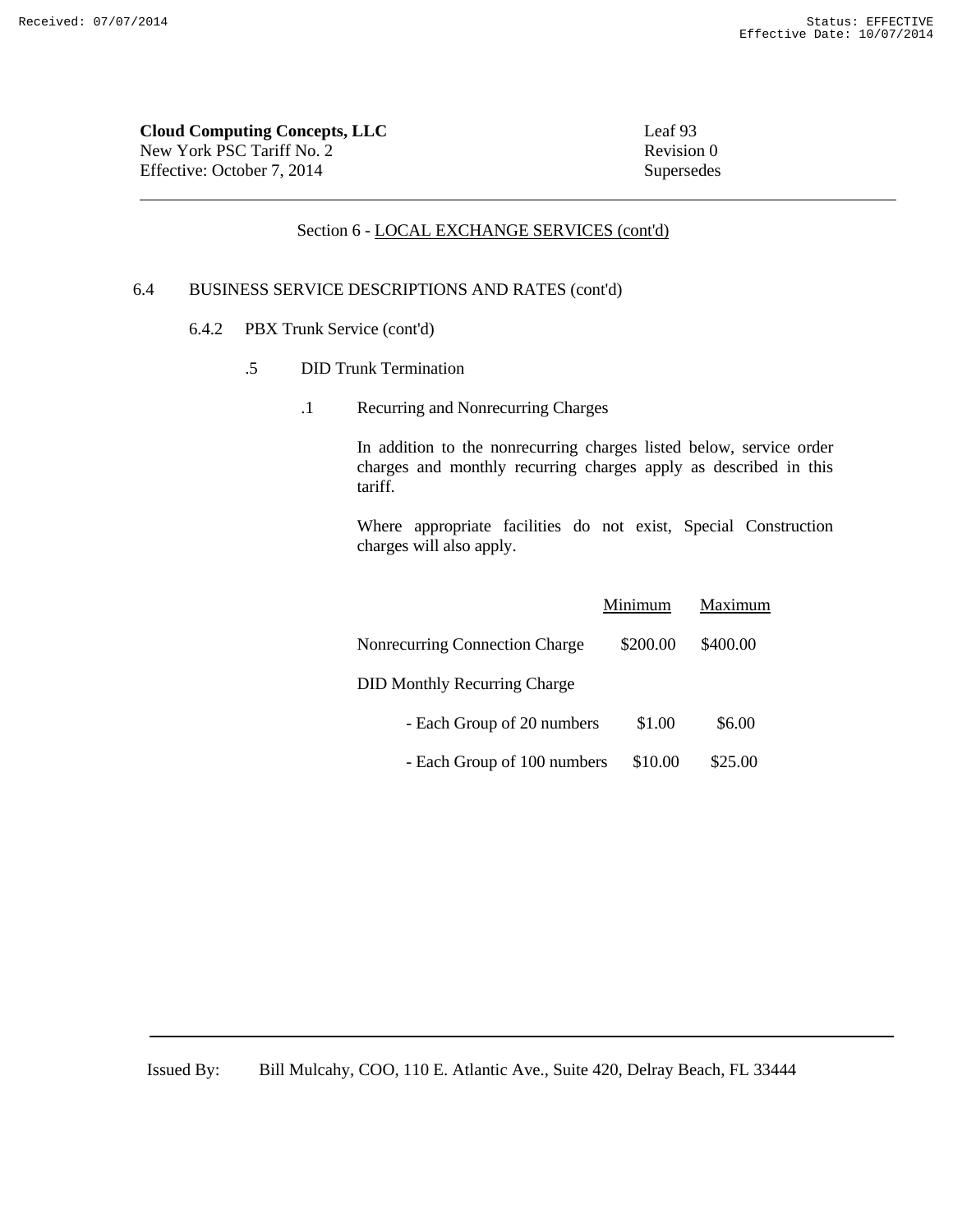# **Cloud Computing Concepts, LLC**<br>
New York PSC Tariff No. 2<br>
Revision 0 New York PSC Tariff No. 2

Effective: October 7, 2014 Supersedes

# **CONTENTS**

# Section 7 - LONG DISTANCE SERVICE

Page **Page**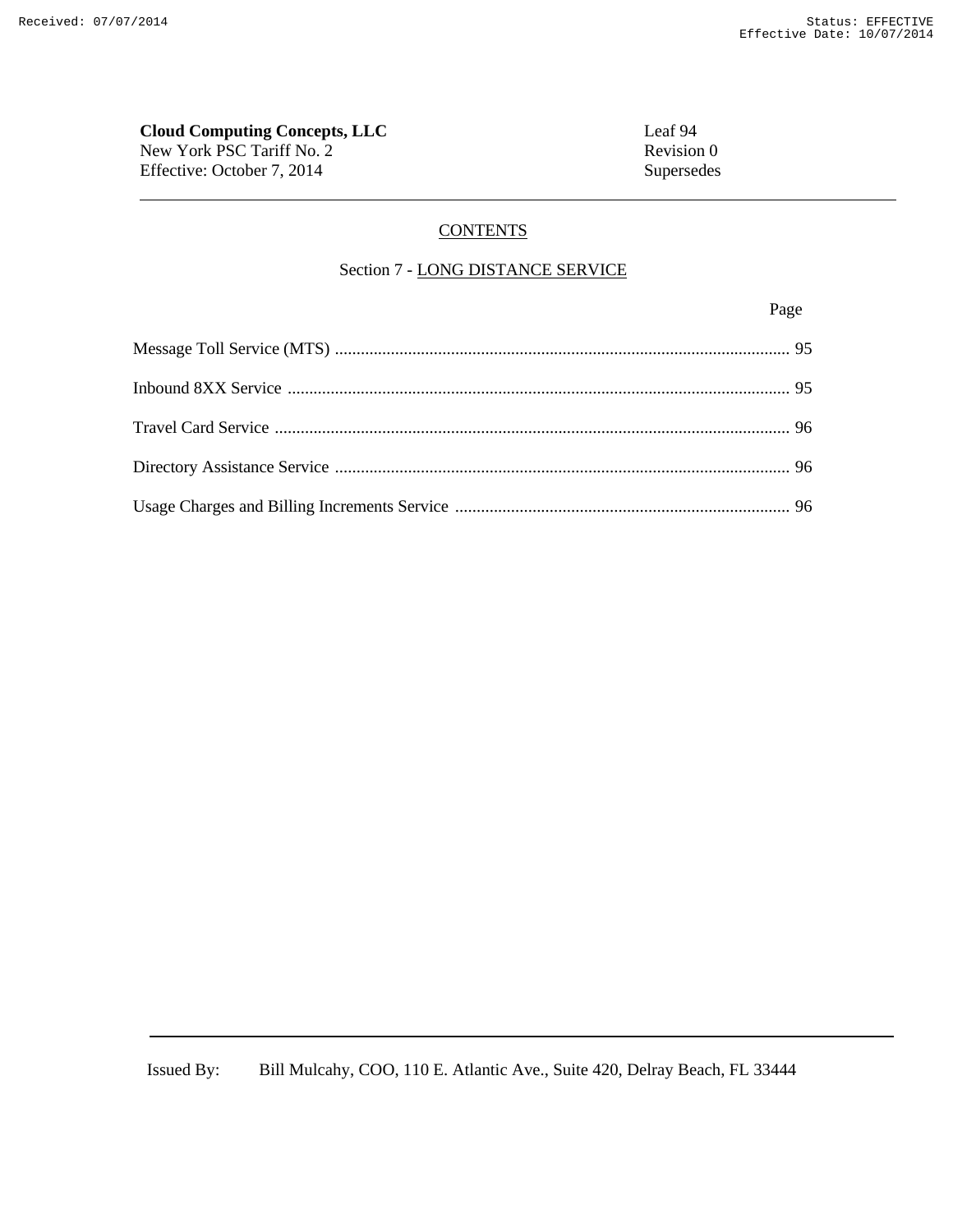| Leaf 95    |
|------------|
| Revision 0 |
| Supersedes |
|            |

#### Section 7 - LONG DISTANCE SERVICE

7.1 The Company offers the following long distance services:

#### 7.1.1 Message Toll Service (MTS)

Outgoing long distance service whereby the customer accesses the Company's underlying carrier's network on an equal access or dial-up basis.

In non-equal access areas, the customer will gain access to the Carrier's network by dialing a 101XXXX access code which will be provided by the Company.

# 7.1.2 Inbound Service (8XX)

Inbound service is virtual banded inbound toll service which permits calls to be completed at the subscriber's location without charge to the calling party. Access to the service is gained by dialing a ten digit telephone number which terminates at the customer's location. Inbound services originate via normal shared use facilities and are terminated via the customers' local exchange service access line.

Carrier will accept a prospective inbound service customer's request for up to ten (10) telephone numbers and will reserve such number(s) on a first come first serve basis. All requests for number reservations must be made in writing, dated and signed by a responsible representative of the customer. Carrier does not guarantee the availability of number(s) until assigned. The telephone number(s) so requested, if found to be available, will be reserved for and furnished to the eligible customer.

If a customer who has received a number does not subscribe to the Company's inbound service within 90 days, the company reserves the right to make the assigned number available for use by another customer.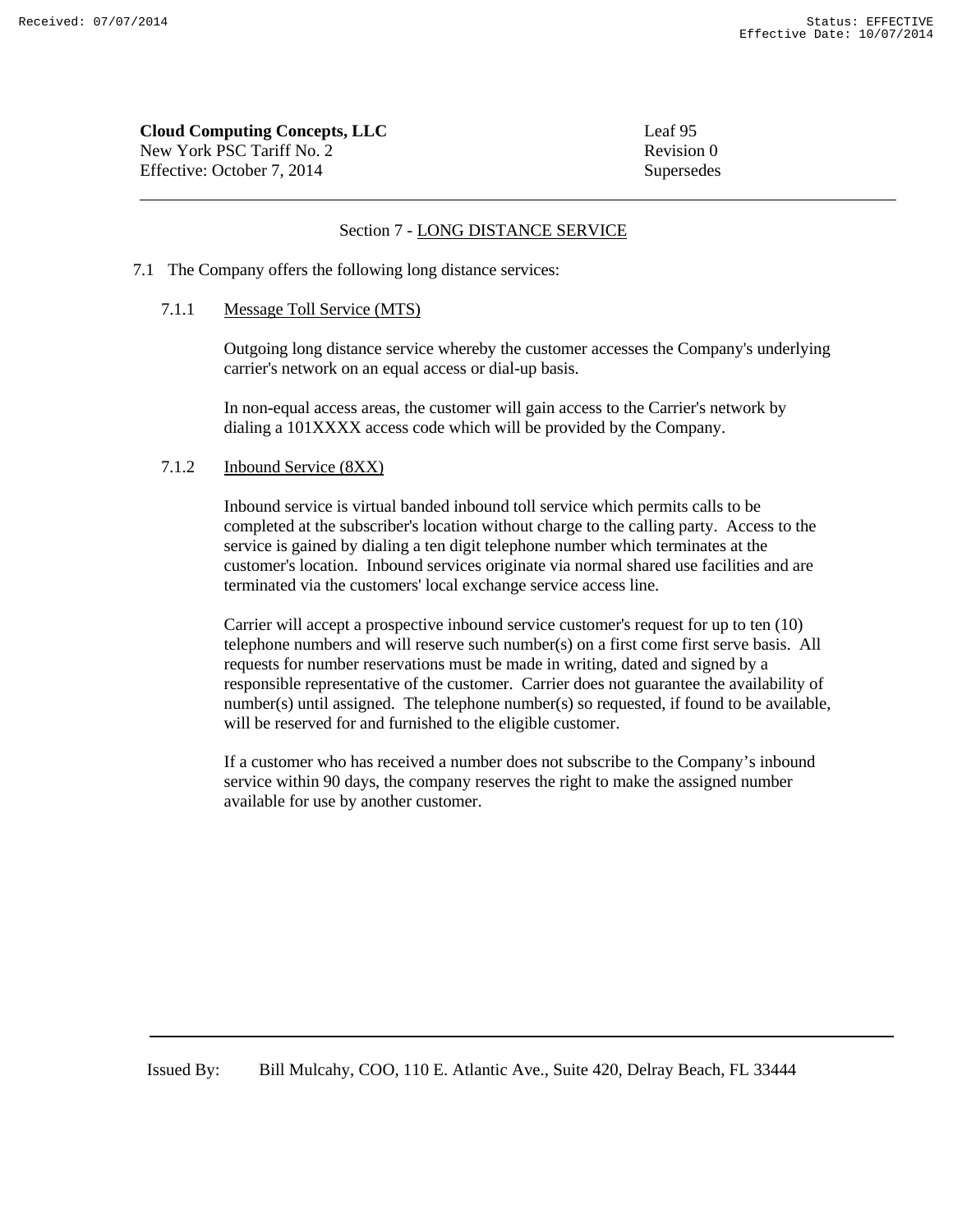| <b>Cloud Computing Concepts, LLC</b> | Leaf 96    |
|--------------------------------------|------------|
| New York PSC Tariff No. 2            | Revision 0 |
| Effective: October 7. 2014           | Supersedes |

# Section 7 - LONG DISTANCE SERVICE

# 7.1.3 Travel Card Service

Allows subscribers to place calls by gaining access to the network via a toll free number and personal identification number (PIN) issued by the Company.

# 7.1.4 Directory Assistance

Provides listed telephone numbers to requesting customers at a per call charge.

#### 7.2 Long Distance Usage Charges and Billing Increments

#### 7.2.1 Usage Charges

Unless flat rated, usage charges are determined by the time of day rate periods and minutes of use within each rate period. The rate period is determined by the time and day of call origination at the customer's location.

# 7.2.2 Billing Increments

Usage is billed in the billing increments set forth in the individual product rate sections.

# 7.2.3 Rounding

All calls are rounded to the next highest billing interval. Any partial cents per call will be rounded up to the next highest whole cent.

#### 7.2.4 Taxes

All rates stated are exclusive of any applicable taxes.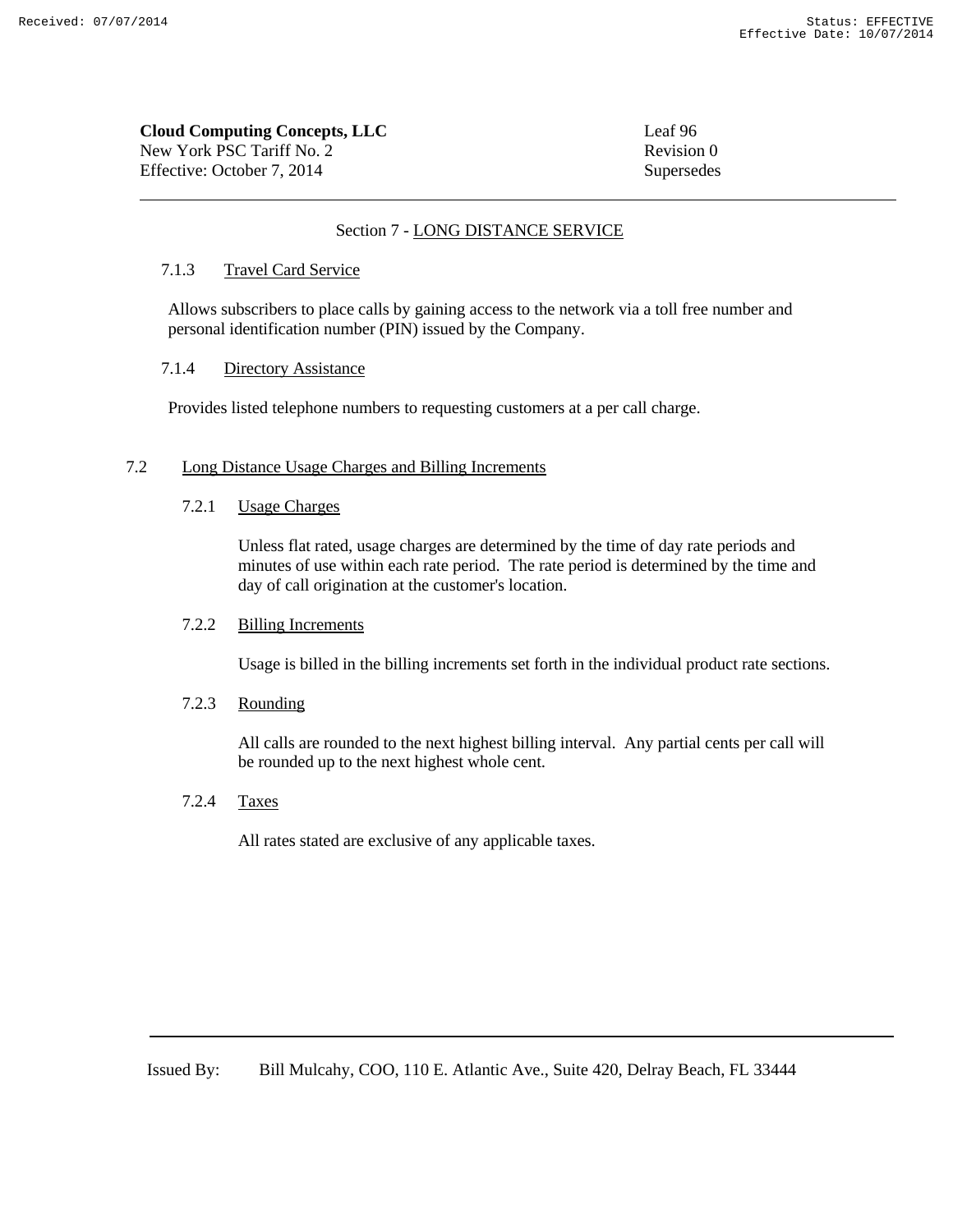# **Cloud Computing Concepts, LLC** New York PSC Tariff No. 2

Effective: October 7, 2014

Leaf 97 Revision 0 Supersedes

# **CONTENTS**

# Section 8 - SPECIAL SERVICES AND PROGRAMS

# Page

| 8.1 | 8.1.1<br>8.1.2<br>8.1.3                                                           |  |
|-----|-----------------------------------------------------------------------------------|--|
| 8.2 |                                                                                   |  |
| 8.3 | Special Equipment For The Hearing or Speech Impaired                              |  |
| 8.4 | Discounted Service for The Hearing or Speech<br>8.4.1.<br>8.4.2<br>8.4.3<br>8.4.4 |  |
| 8.5 |                                                                                   |  |
| 8.6 | 8.6.1<br>8.6.2<br>8.6.3                                                           |  |

#### 8.7 RESERVED FOR FUTURE USE.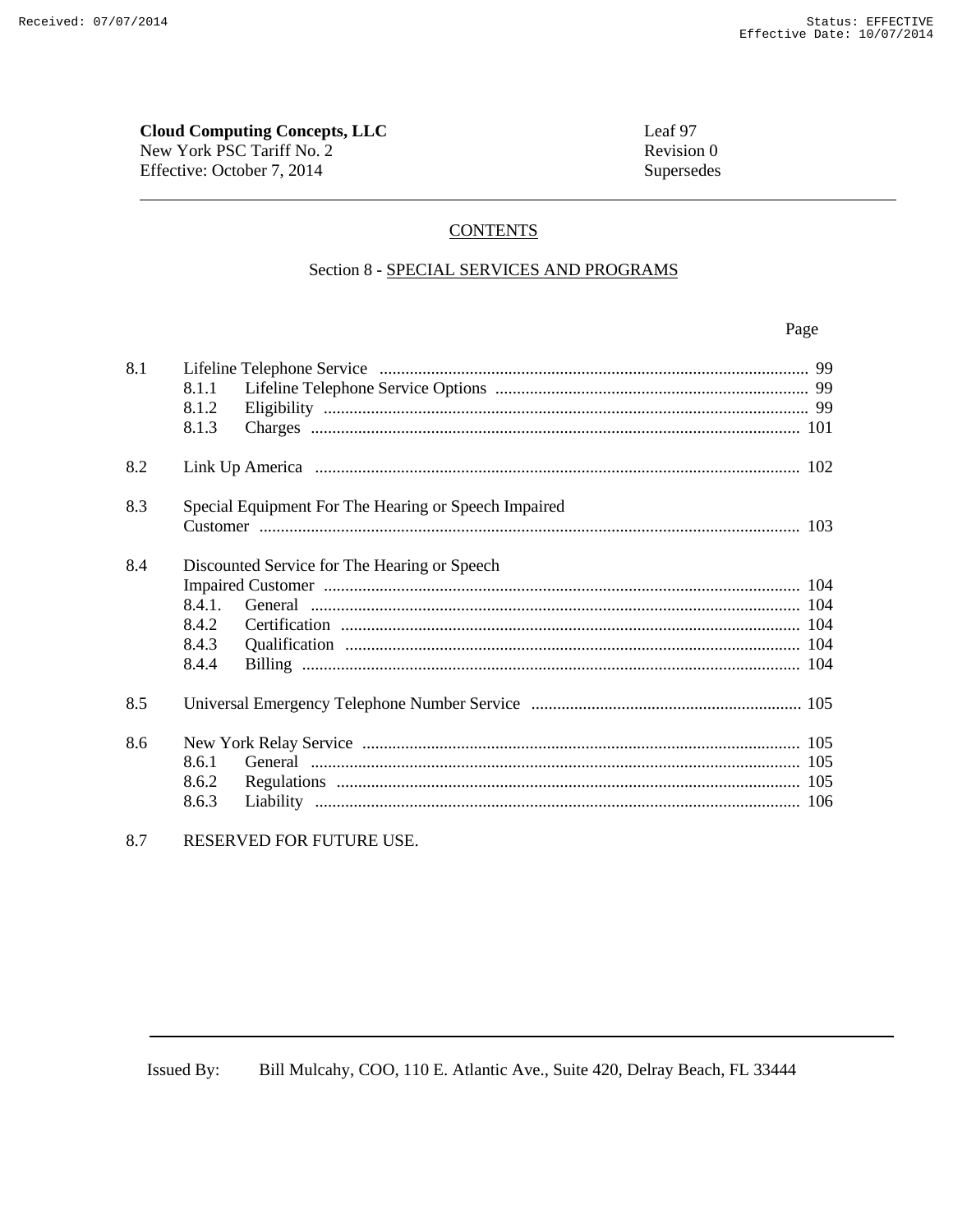# **Cloud Computing Concepts, LLC**<br>
New York PSC Tariff No. 2<br>
Revision 0

New York PSC Tariff No. 2 Effective: October 7, 2014 Supersedes

# **CONTENTS**

# Section 8 - SPECIAL SERVICES AND PROGRAMS

| 8.8 |       |  |
|-----|-------|--|
|     | 8.8.1 |  |
|     | 8.8.2 |  |
|     | 883   |  |
|     | 884   |  |
| 8.9 |       |  |
|     |       |  |
|     |       |  |
|     |       |  |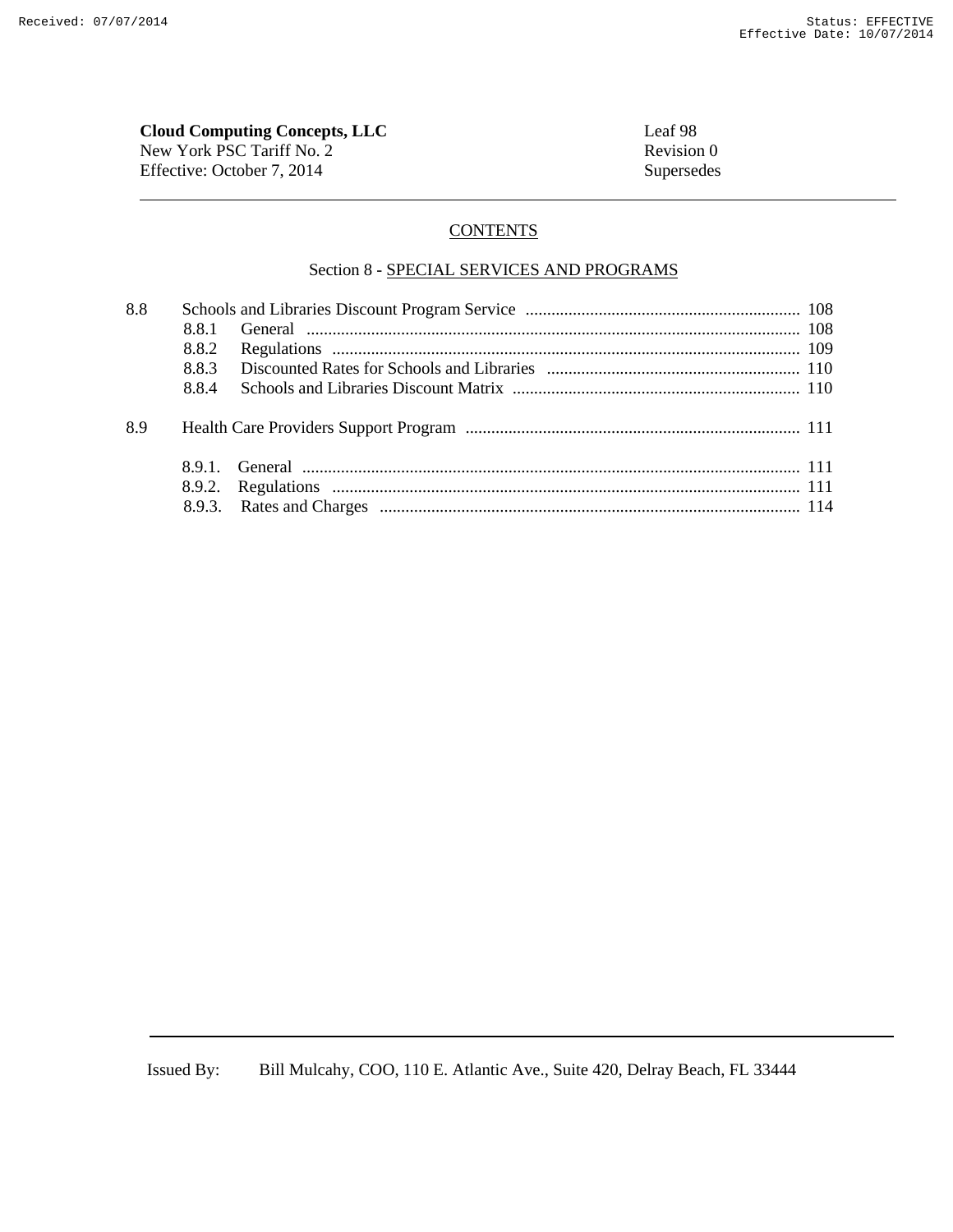**Cloud Computing Concepts, LLC** Leaf 99 New York PSC Tariff No. 2 Revision 0 Effective: October 7, 2014 Supersedes

#### Section 8 - SPECIAL SERVICES AND PROGRAMS

# 8.1 LIFELINE TELEPHONE SERVICE

- 8.1.1 Lifeline Telephone Service Options
	- .1 Flat Rate Lifeline Service

This service provides a full waiver of the \$3.50 monthly federal subscriber line charge plus a reduction of \$1.75 in the monthly Service Line rate (which is offset by a Federal intrastate revenue contribution) for flat rate Lifeline customers.

.2 Basic Lifeline Service

This service provides a full waiver of the \$3.50 monthly federal subscriber line charge plus a reduction of \$1.75 in the monthly Service Line rate (which is offset by a Federal intrastate revenue contribution) for message rate Lifeline customers. There is no monthly allowance for local calls. Primary area and Home Region calls are untimed. Extended area calls (where available) are timed.

# 8.1.2 Eligibility

This service is restricted to low income residential local exchange customers. To qualify for Lifeline service a customer must be income eligible for benefits from any one of the following Entitlement Programs administered by the New York State Department of Social Services:

Aid to Families with Dependent Children (AFDC) Food Stamps Home Energy Assistance Program (HEAP) Home Relief Medicaid Supplemental Security Income (SSI)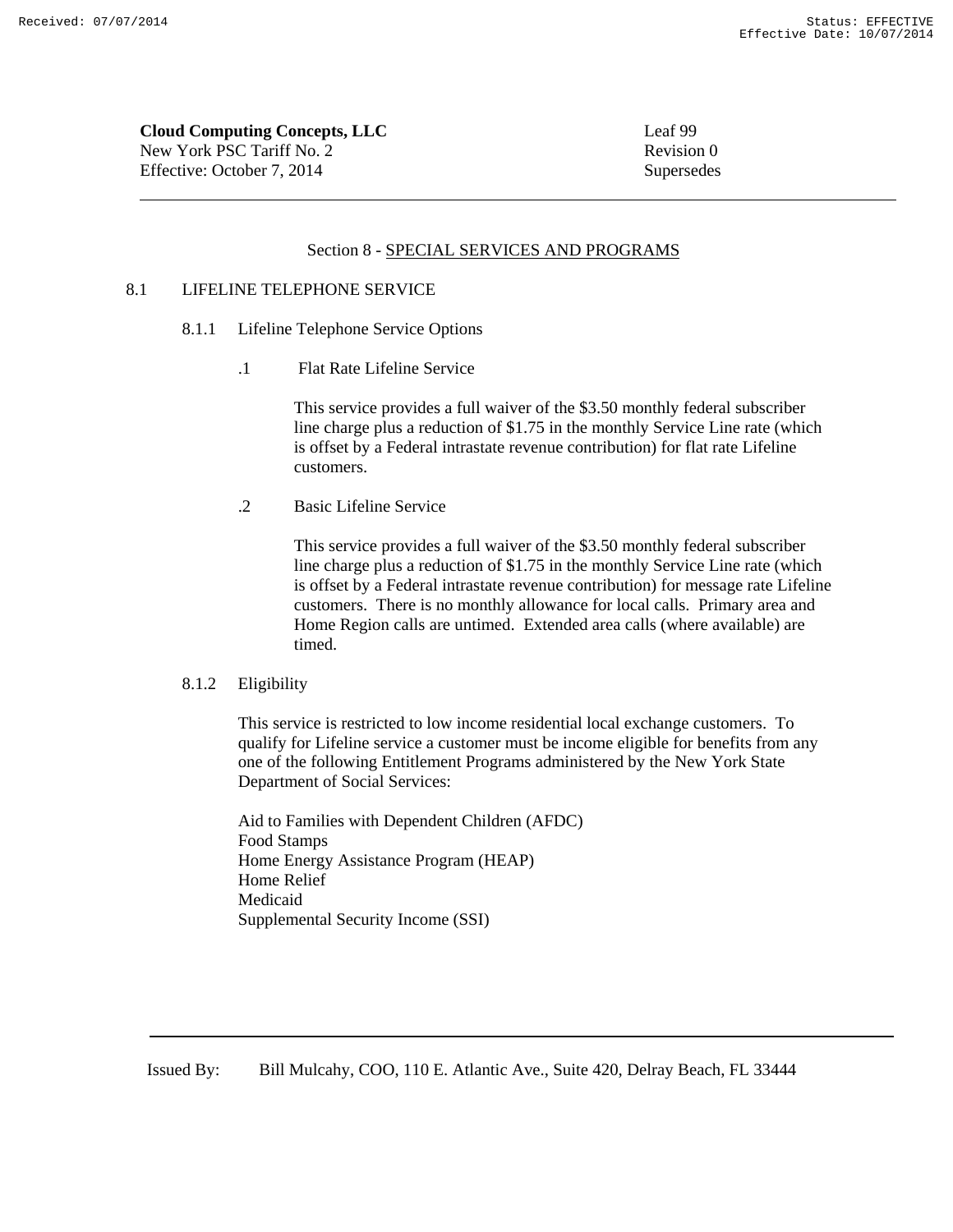| <b>Cloud Computing Concepts, LLC</b> | Leaf $100$ |
|--------------------------------------|------------|
| New York PSC Tariff No. 2            | Revision 0 |
| Effective: October 7, 2014           | Supersedes |

# 8.1 LIFELINE TELEPHONE SERVICE (cont'd)

# 8.1.2 Eligibility (cont'd)

The applicant must provide proof to the Company that he or she is certified as income eligible to receive one or more of the above benefits. After initial contact the customer is sent an application form to be completed by the customer or authorized representative of the customer, as designated by the New York State Department of Social Services and identified as so authorized on the customer's card for any of the above benefits.

In addition, applicants are eligible for discounted Life Line rates when approved to receive either a Veterans Disability Pension or a Veterans Surviving Spouse Pension. Applicants must provide proof to the Company that they are receiving one of these pensions.

Life Line services are effective upon receipt of a completed and signed form or an application form certified from an entity authorized by the Company. If the form is not returned, no further action is taken by the Company to establish eligibility. The Life Line discount is credited as of the service connection date.

An individual's eligibility may be documented by information obtained by the Company as a result of enrollment programs, including but not limited to confidential computerized matching programs, conducted by the Company in conjunction with the New York State Department of Social Services (DSS) and/or the New York City Community Development Agency (CDA).

The Company, in coordination with appropriate agencies, will periodically verify each Lifeline customer's eligibility. If a customer is identified as being ineligible, the customer will be notified that unless the information is shown to be in error, the Lifeline discount will be discontinued. The customer will be billed for discounts received for any period in which he or she is proven to be ineligible for the service.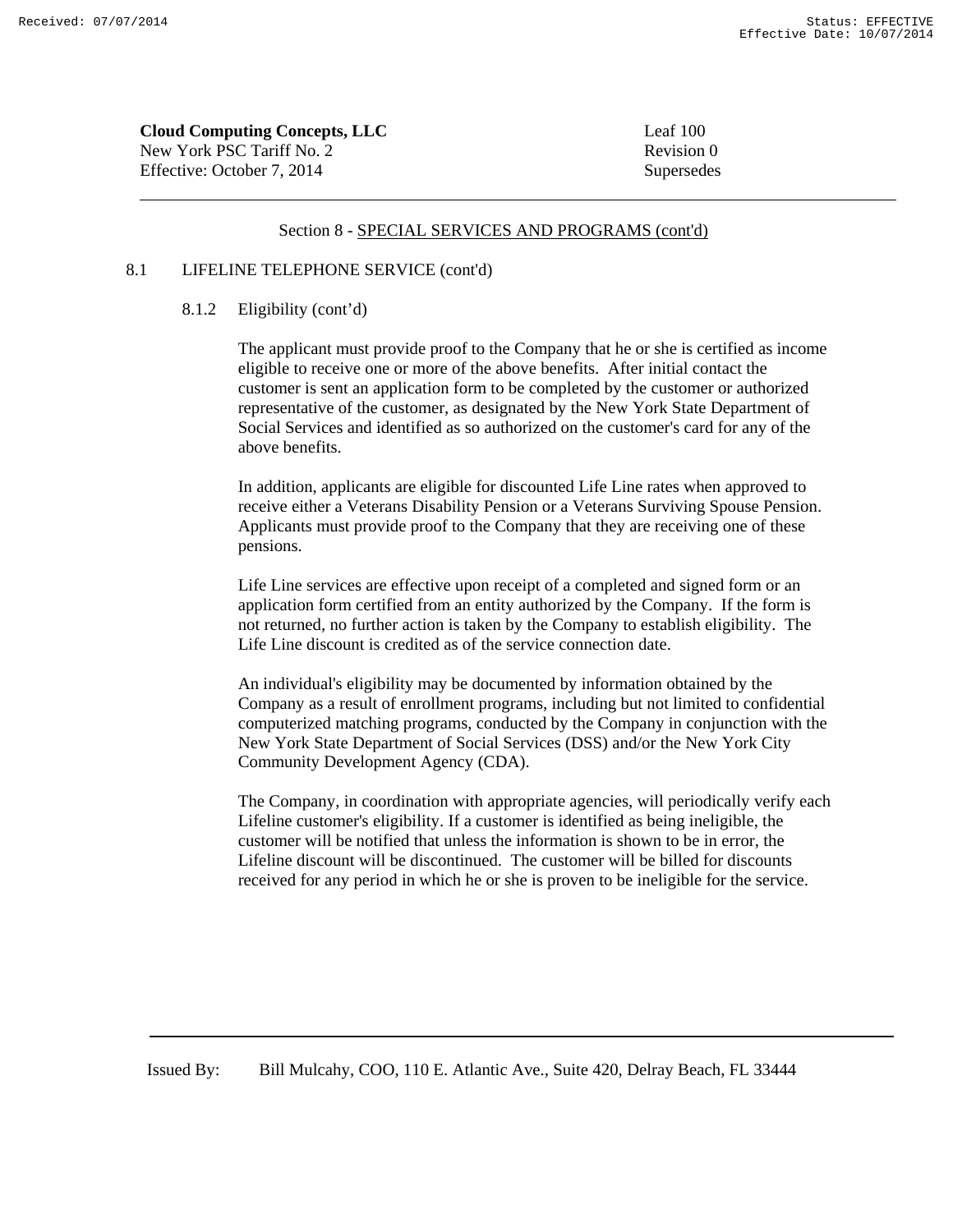| <b>Cloud Computing Concepts, LLC</b> | Leaf 101   |
|--------------------------------------|------------|
| New York PSC Tariff No. 2            | Revision 0 |
| Effective: October 7, 2014           | Supersedes |

# 8.1 LIFELINE TELEPHONE SERVICE (cont'd)

# 8.1.3 Charges

A qualified customer may choose one of the Lifeline services as described above. For connection of new service, service connection charges apply unless the customer qualifies for connection assistance under the Link Up America plan as outlined in 8.2, following.

Service connection charges do not apply to change existing service from:

- a. Message Rate Service to Basic Lifeline Service;
- b. Basic Lifeline Service to Message Rate Service.
- a. Flat Rate Service to Flat Rate Lifeline service;
- b. Flat Rate Lifeline Service to Flat Rate Service.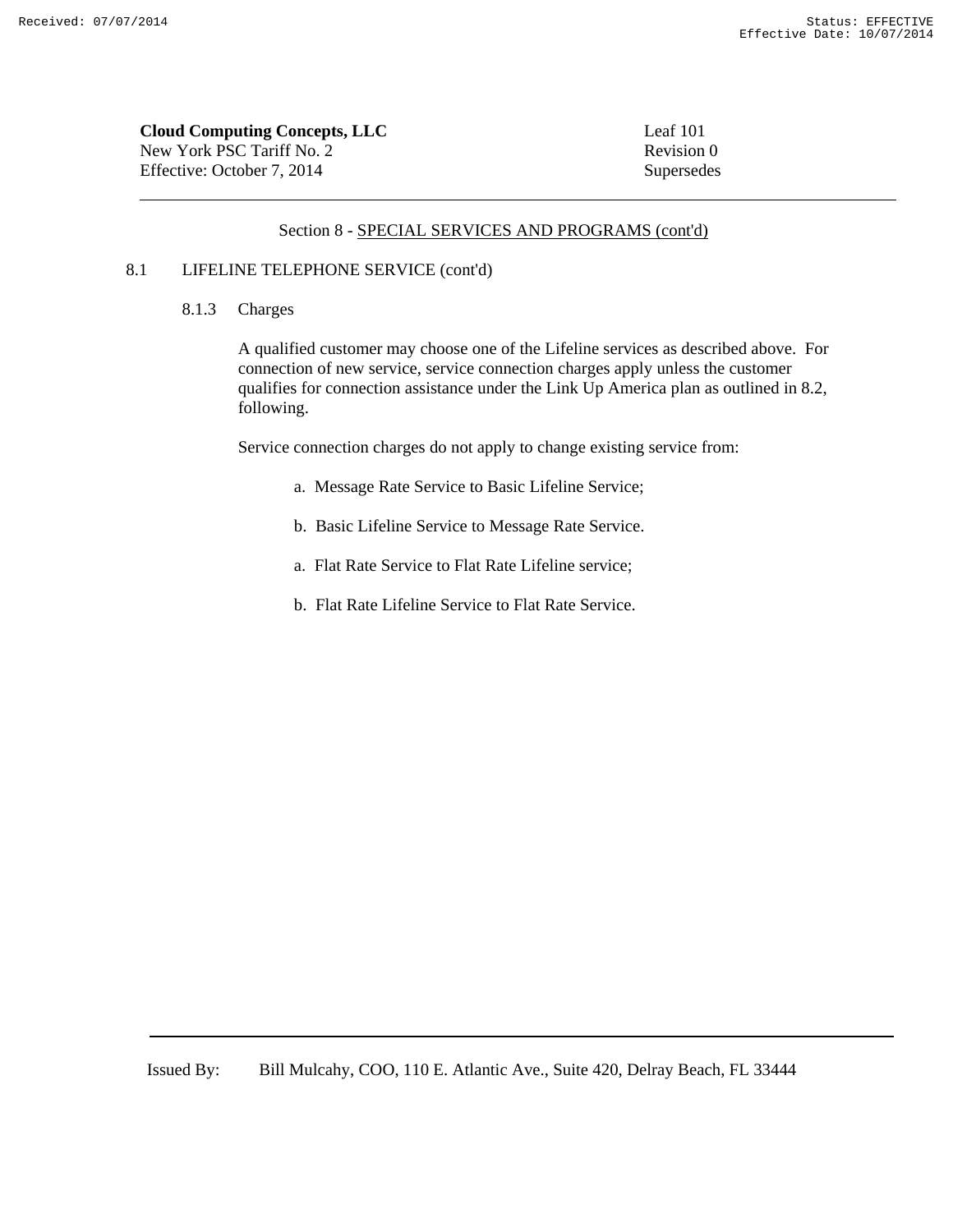| <b>Cloud Computing Concepts, LLC</b> | Leaf $102$ |
|--------------------------------------|------------|
| New York PSC Tariff No. 2            | Revision 0 |
| Effective: October 7, 2014           | Supersedes |

#### 8.2 LINK UP AMERICA

The Link Up America program is a connection assistance plan which provides for the reduction of one-half of the charges associated with connection of telephone service, up to \$30.00, subject to the following eligibility criteria:

- a. The applicant must meet the requirements for qualification for Lifeline Telephone Service stipulated in 8.1.2, above;
- b. The assistance can only apply for a single telephone line at the principal place of residence of the applicant;
- c. The applicant must not be a dependent for federal income tax purposes, unless he or she is more than 60 years old.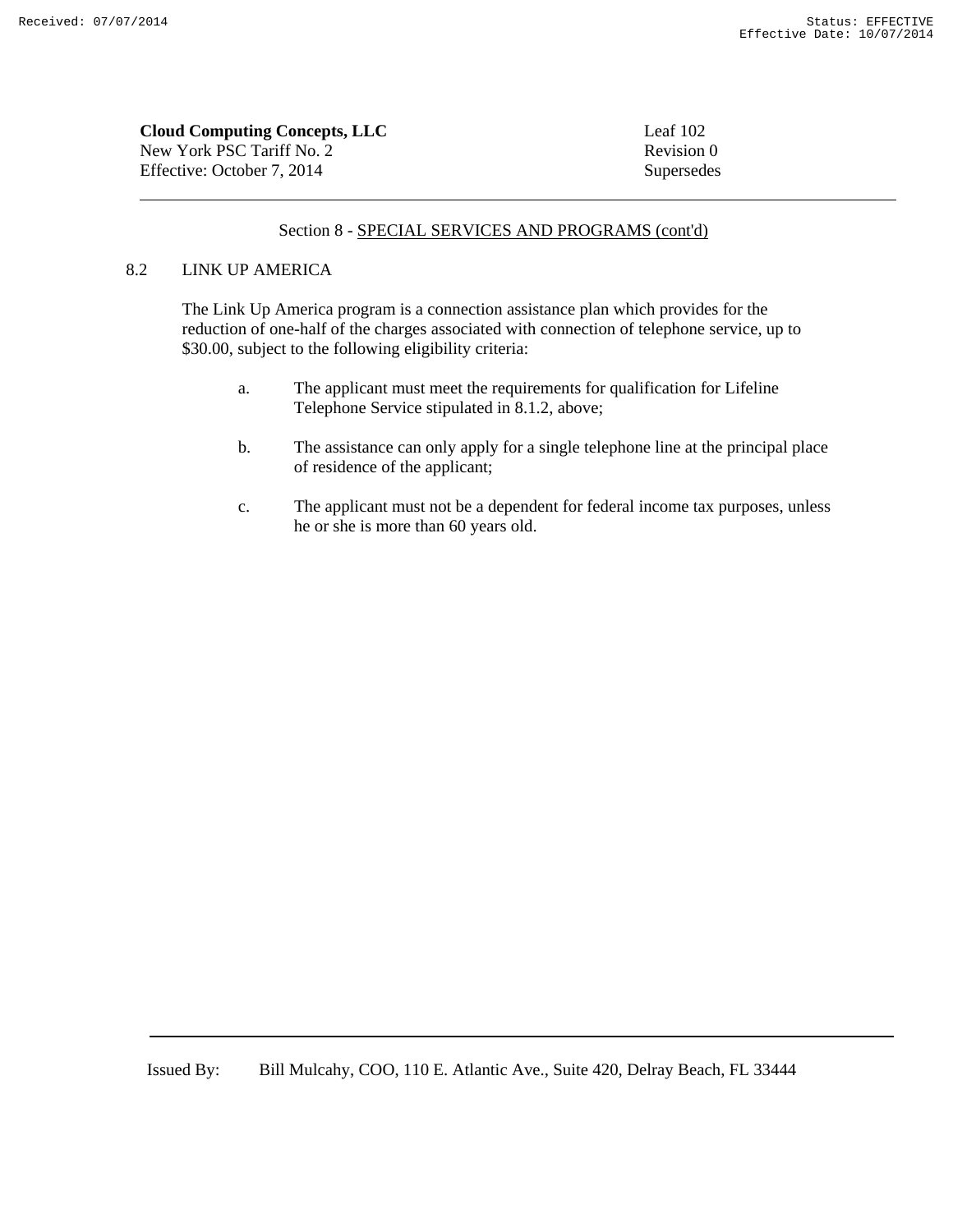| Cloud Computing Concepts, LLC | Leaf $103$ |
|-------------------------------|------------|
| New York PSC Tariff No. 2     | Revision 0 |
| Effective: October 7. 2014    | Supersedes |

# 8.3 SPECIAL EQUIPMENT FOR THE HEARING OR SPEECH IMPAIRED CUSTOMER

- 8.3.1 As required by Section 92-a of New York State Public Service Law, the Company will provide, upon request, specialized telecommunications equipment for a customer certified as hearing or speech impaired.
- 8.3.2 A customer can be certified as hearing or speech impaired by a licensed physician, otolaryngologist, speech-language pathologist, audiologist or an authorized representative of a social agency that conducts programs for persons with hearing or speech impairments in cooperation with an official agency of the State of New York.
- 8.3.3 The Company will make every reasonable effort to locate and obtain equipment for a certified customer.
- 8.3.4 The customer may purchase equipment at a price not to exceed the actual purchase price (including any applicable shipping costs) the Company pays.
- 8.3.5 The Company will also advise the customer who requests this equipment of the applicable terms for purchase.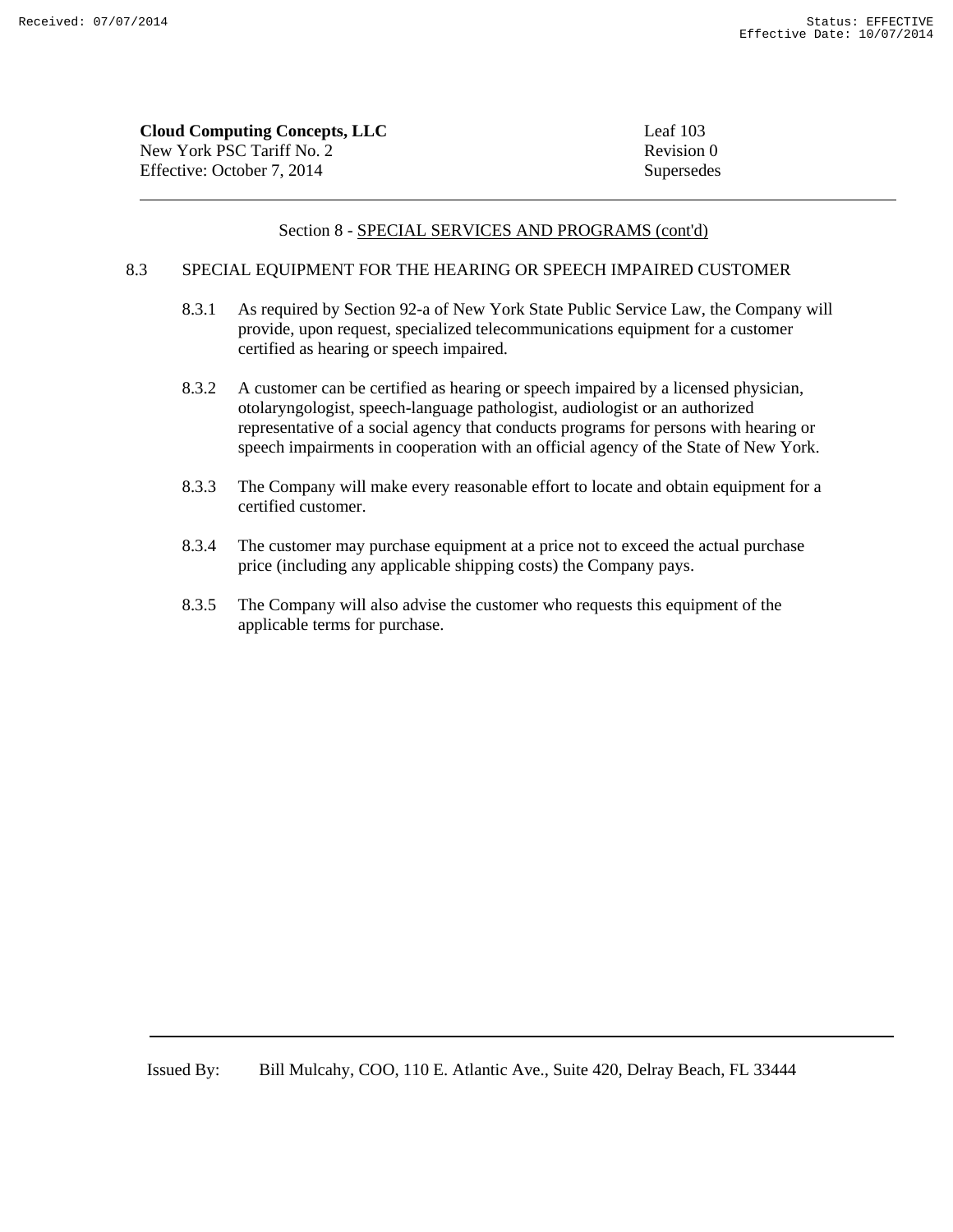| <b>Cloud Computing Concepts, LLC</b> | Leaf $104$ |
|--------------------------------------|------------|
| New York PSC Tariff No. 2            | Revision 0 |
| Effective: October 7, 2014           | Supersedes |

# 8.4 DISCOUNTED SERVICE FOR THE HEARING OR SPEECH IMPAIRED CUSTOMER

# 8.4.1 General

A handicapped person who has been certified to the Company as having a hearing or speech impairment which requires that he or she communicate over telephone facilities by means other than voice, and who either use non-voice equipment or make calls through an interpreter, will receive, upon application to the Company, a 50% discount on local message rate service.

# 8.4.2 Certification

Acceptable certifications are:

- 1. Those made by a licensed physician, otolaryngologist, speech-language pathologist or audiologist or an authorized representative of a social agency that conducts programs for persons with hearing or speech impairment in cooperation with an official agency of the State of New York, or
- 2. A pre-existing certification establishing the impairment of hearing or speech such as those which qualify the handicapped person for social security benefits on the basis of total hearing impairment or for the use of facilities of an agency for a person with hearing or speech impairment.

#### 8.4.3 Qualification

A customer qualifying for the discount is one whose impairment is such that competent authority would certify him or her as being unable to use a telephone for voice communication. See Section 11, "Handicapped Person," for a listing of the necessary qualifications.

8.4.4 Billing

The reduction in charges is applied only at one location, designated by the impaired person.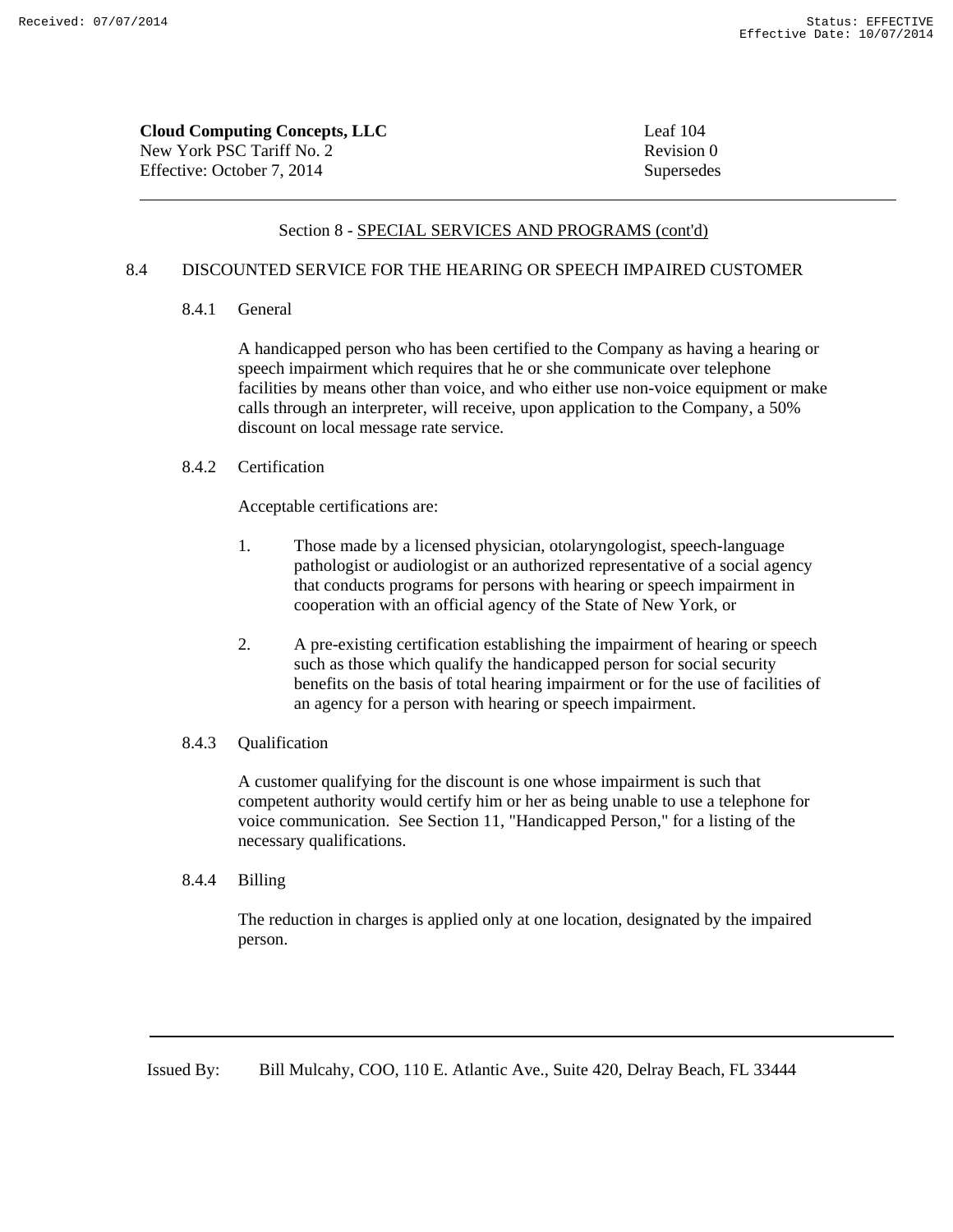| <b>Cloud Computing Concepts, LLC</b> | Leaf $105$ |
|--------------------------------------|------------|
| New York PSC Tariff No. 2            | Revision 0 |
| Effective: October 7, 2014           | Supersedes |

# 8.5 UNIVERSAL EMERGENCY TELEPHONE NUMBER SERVICE

Universal Emergency Telephone Number Service (911 Service) is an arrangement of Company central office and trunking facilities whereby any telephone user who dials the number 911 will reach the emergency report center for the telephone from which the number is dialed or will be routed to an operator if all lines to an emergency report center are busy. If no emergency report center customer exists for a central office entity, a telephone user who dials the number 911 will be routed to an operator. The telephone user who dials the 911 number will not be charged for the call.

#### 8.6 NEW YORK RELAY SERVICE

### 8.6.1 General

The Company will provide access to a telephone relay center for New York Relay Service. The service permits telephone communications between hearing and/or speech impaired individuals who must use a Telecommunications Device for the Deaf (TDD) or a Teletypewriter (TTY) and individuals with normal hearing and speech. The Relay Service can be reached by dialing an 800 number. Specific 800 numbers have been designated for both impaired and non-impaired customers to use.

# 8.6.2 Regulations

- a. Only intrastate calls can be completed using the New York Relay Service under the terms and conditions of this tariff.
- b. Charges for calls placed through the Relay Service will be billed as if direct distance dialed (DDD) from the point of origination to the point of termination. The actual routing of the call does not affect billing.
- c. Calls through the Relay Service may be billed to a third number only if that number is within New York State. Calls may also be billed to calling cards issued by the Company or other carriers who may choose to participate in this service.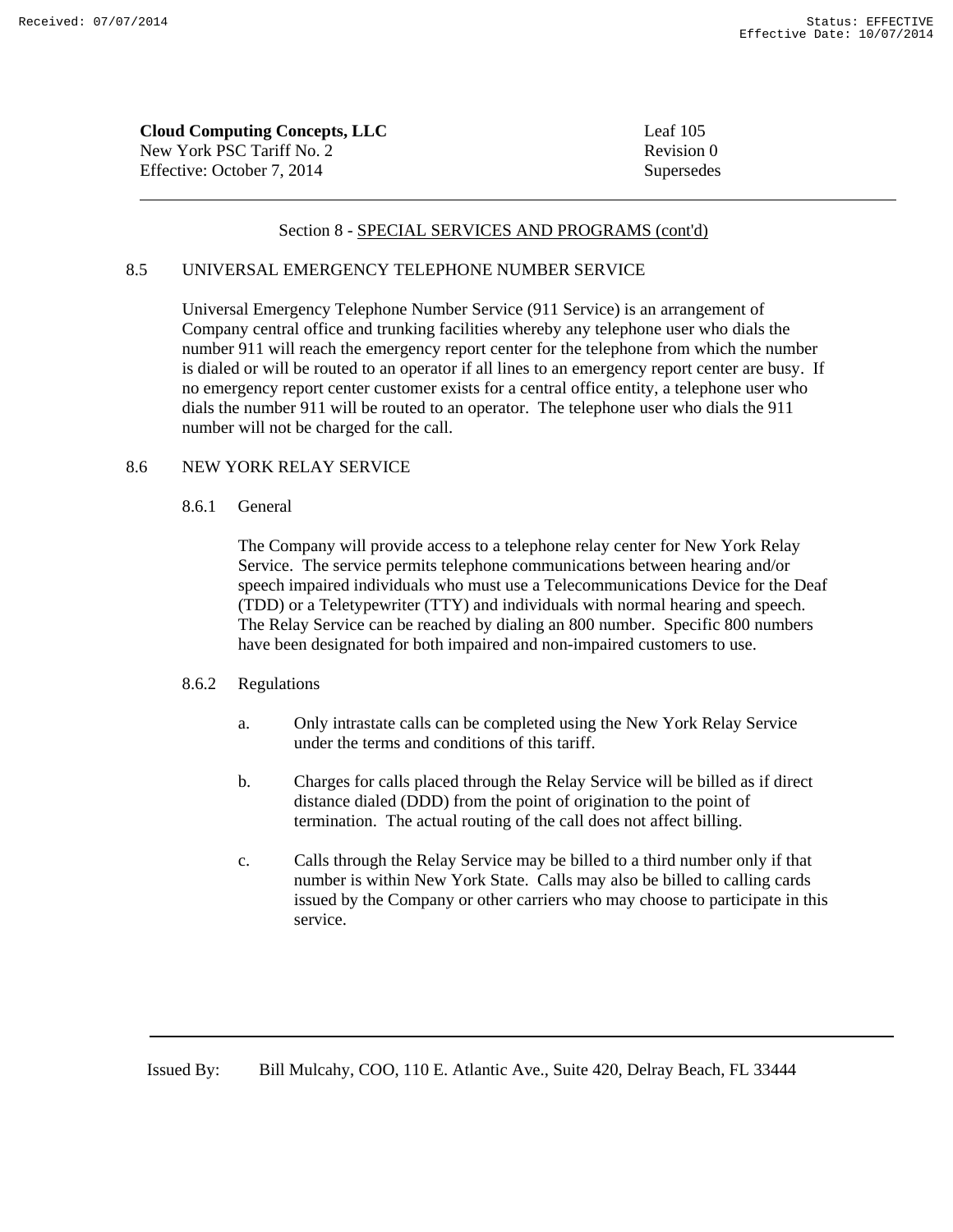Revision 0 Supersedes

| <b>Cloud Computing Concepts, LLC</b> | Leaf 106 |
|--------------------------------------|----------|
| New York PSC Tariff No. 2            | Revision |
| Effective: October 7, 2014           | Supersed |

#### Section 8 - SPECIAL SERVICES AND PROGRAMS (cont'd)

#### 8.6 NEW YORK RELAY SERVICE (cont'd)

- 8.6.2 Regulations (cont'd)
	- d. The following calls may not be placed through the Relay Service:
		- 1. calls to informational recordings and group bridging service:
		- 2. calls to time or weather recorded messages;
		- 3. station sent paid calls from coin telephones; and
		- 4. operator-handled conference service and other teleconference calls.

#### 8.6.3 Liability

The Company contracts with an outside provider for the provision of this service. The outside provider has complete control over the provision of the service except for the facilities provided directly by the Company. In addition to other provisions of this Tariff dealing with liability, in the absence of gross negligence or willful misconduct on the part of the Company, the Company shall not be liable for and the customer, by using the service, agrees to release, defend and hold harmless for all damages, whether direct, incidental or consequential, whether suffered, made, instituted or asserted by the customer or by any other person, for any loss or destruction of any property, whatsoever whether covered by the customer or others, or for any personal injury to or death of, any person. Not withstanding any provision to the contrary, in no event shall the Company be liable for any special, incidental, consequential, exemplary or punitive damages of any nature whatsoever.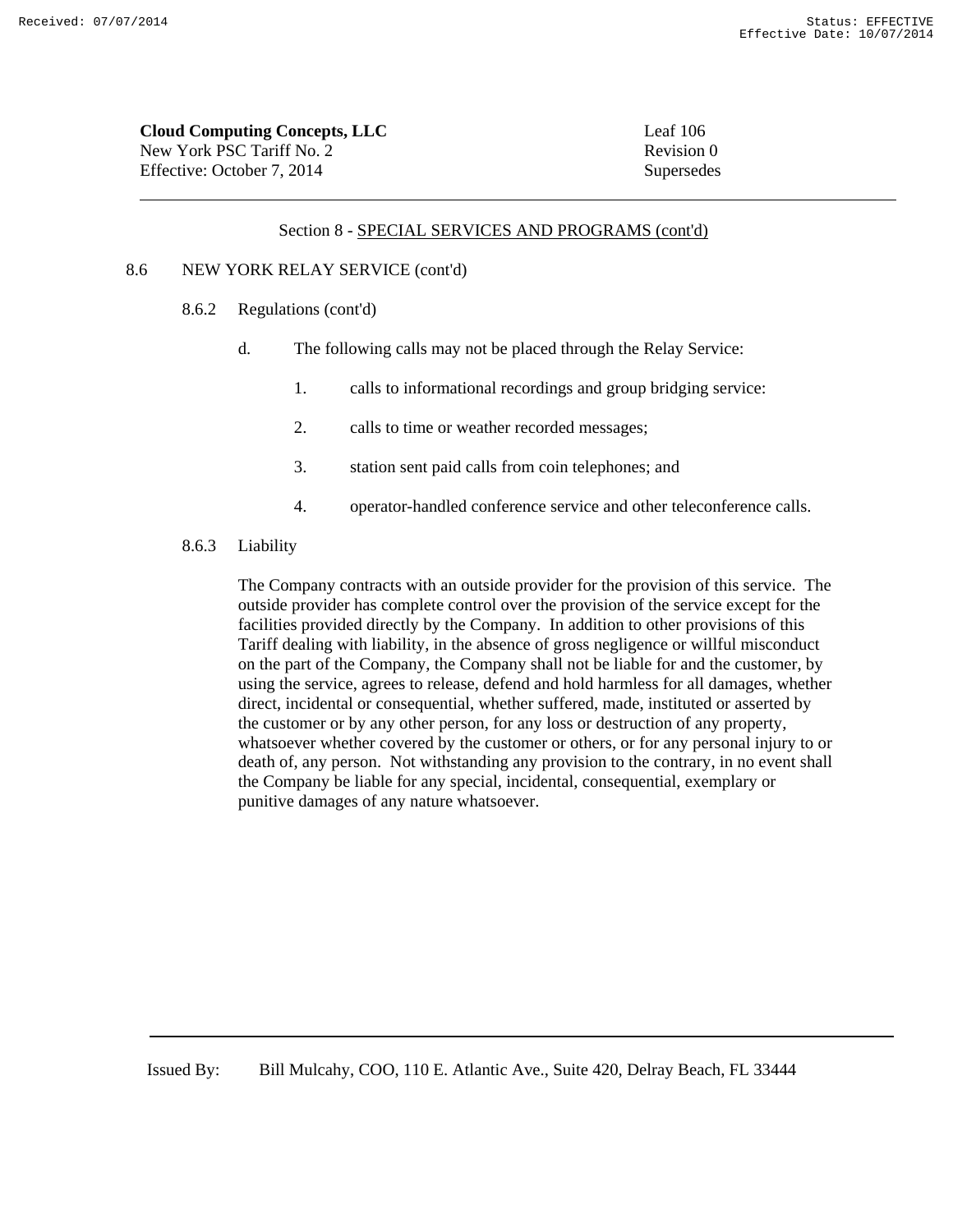**Cloud Computing Concepts, LLC**<br>
New York PSC Tariff No. 2<br>
Revision 0 New York PSC Tariff No. 2 Effective: October 7, 2014 Supersedes

# Section 8 - SPECIAL SERVICES AND PROGRAMS (cont'd)

# 8.7 RESERVED FOR FUTURE USE.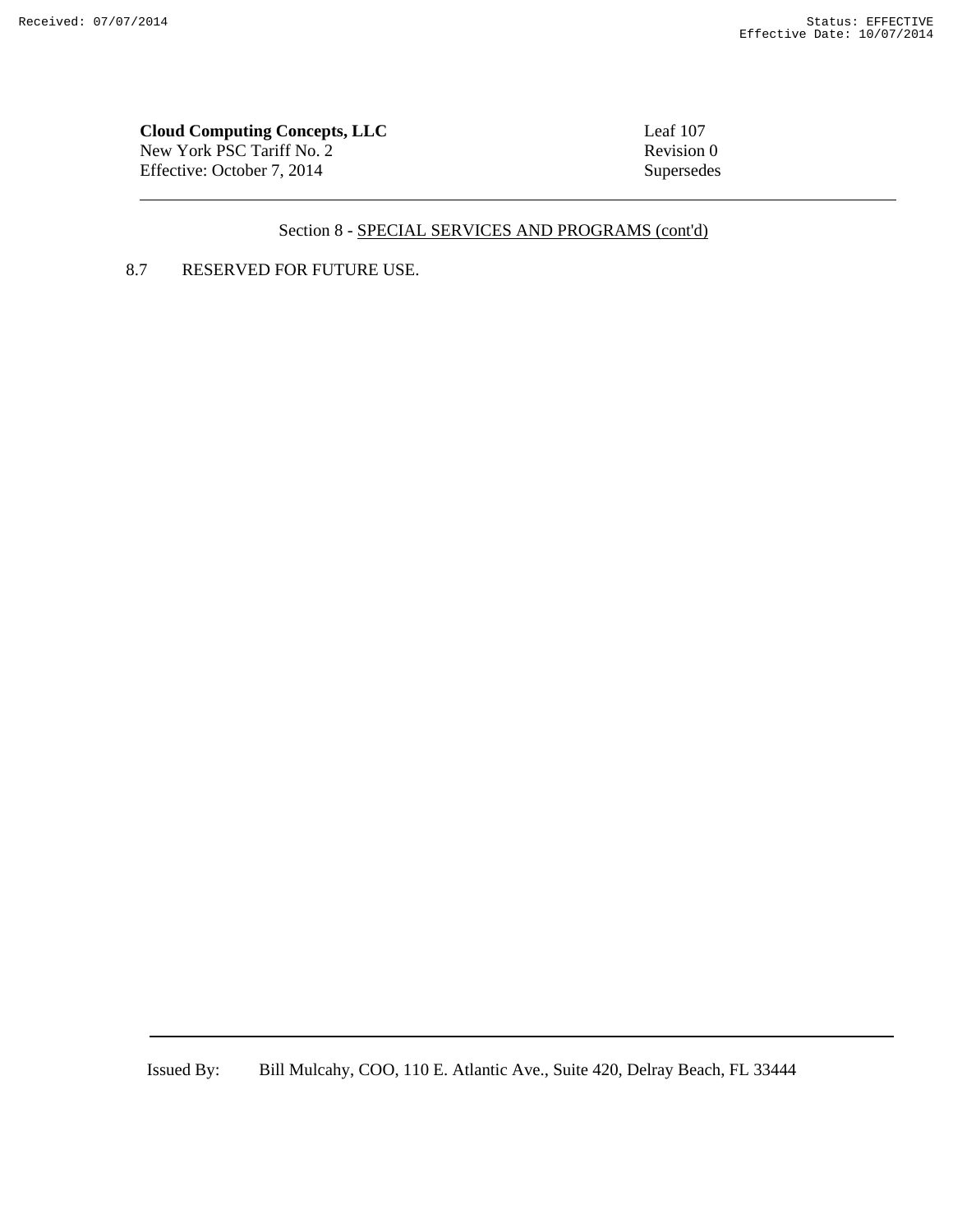| <b>Cloud Computing Concepts, LLC</b> | Leaf 108   |
|--------------------------------------|------------|
| New York PSC Tariff No. 2            | Revision 0 |
| Effective: October 7, 2014           | Supersedes |

### 8.8 SCHOOLS AND LIBRARIES DISCOUNT PROGRAM

### 8.8.1. General

The Schools and Libraries Discount Program permits eligible schools (public and private, grades Kindergarten through 12) and libraries to purchase the Company services offered in this tariff and the (additional company tariff references, if appropriate) at a discounted rate, in accordance with the Rules adopted by the Federal Communications Commission (FCC) in its Universal Service Order 97- 157, issued May 8, 1997 and the New York State Public Service Commission in its Opinion and Order 97-11 Adopting Discounts for Services for Schools and Libraries, issued June 25, 1997. The Rules are codified at 47 Code of Federal Regulation (C.F.R.) 54.500 et. seq.

As indicated in the Rules, the discounts will be between 20 and 90 percent of the pre-discount price, which is the price of services to schools and libraries prior to application of a discount. The level of discount will be based on an eligible school or library's level of economic disadvantage and by its location in either an urban or rural area. A schools level of economic disadvantage will be determined by the percentage of its students eligible for participation in the national school lunch program, and a library's level of economic disadvantage will be calculated on the basis of school lunch eligibility in the public school district in which the library is located. A non-public school may use either eligibility for the national school lunch program or other federally approved alternative measures to determine its level of economic disadvantage. To be eligible for the discount, schools and libraries will be required to comply with the terms and conditions set forth in the Rules. Discounts are available only to the extent that they are funded by the federal universal service fund. Schools and libraries may aggregate demand with other eligible entities to create a consortium.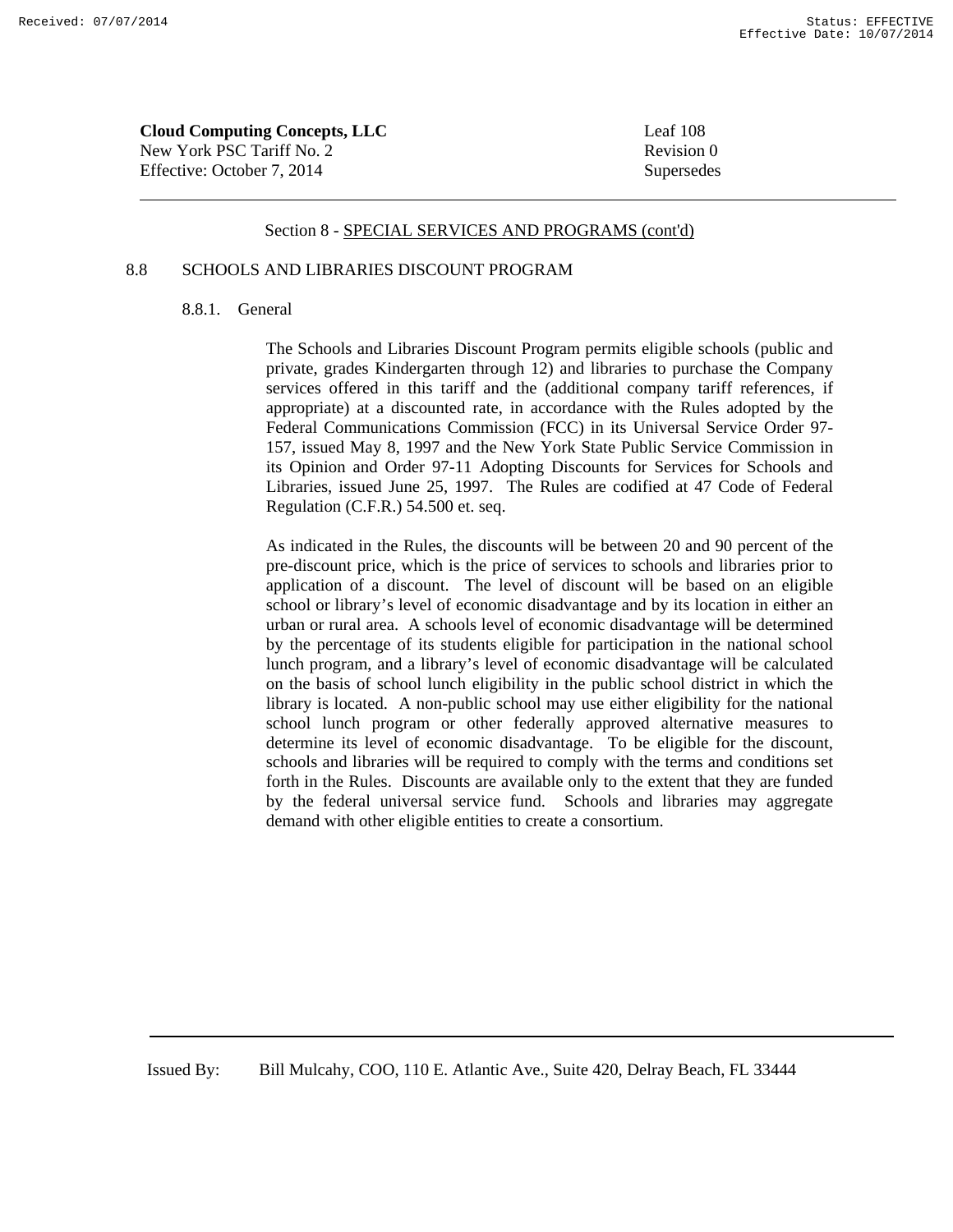| <b>Cloud Computing Concepts, LLC</b> | Leaf $109$ |
|--------------------------------------|------------|
| New York PSC Tariff No. 2            | Revision 0 |
| Effective: October 7, 2014           | Supersedes |

#### 8.8 SCHOOLS AND LIBRARIES DISCOUNT PROGRAM (Cont'd)

#### 8.8.2. Regulations

- 1. Obligation of eligible schools and libraries
	- a. Requests for service
	- 1. Schools and libraries and consortia shall participate in a competitive bidding process for all services eligible for discounts, in accordance with any state and local procurement rules.
	- 2. Schools and libraries and consortia shall submit requests for services to the Schools and Libraries Corporation, as designated by the FCC, and follow established procedures.
	- 3. Services requested will be used for educational purposes.
	- 4. Services will not be sold, resold or transferred in consideration for money or any other thing of value.
- 2. Obligations of the Company
	- a. The Company will offer discounts to eligible schools and libraries on commercially available telecommunications services contained in this tariff. Those services contained in this tariff which are excluded from the discount program, in accordance with the Rules, are included as an attachment to this tariff.
	- b. The Company will offer services to eligible schools, libraries and consortia at prices no higher than the lowest price it charges to similarly situated nonresidential customers for similar services (lowest corresponding price).
	- c. In competitive bidding situations, the Company may offer flexible pricing or rates other than in this tariff, where specific flexible pricing arrangements are allowed, subject to New York State Public Service Commission approval.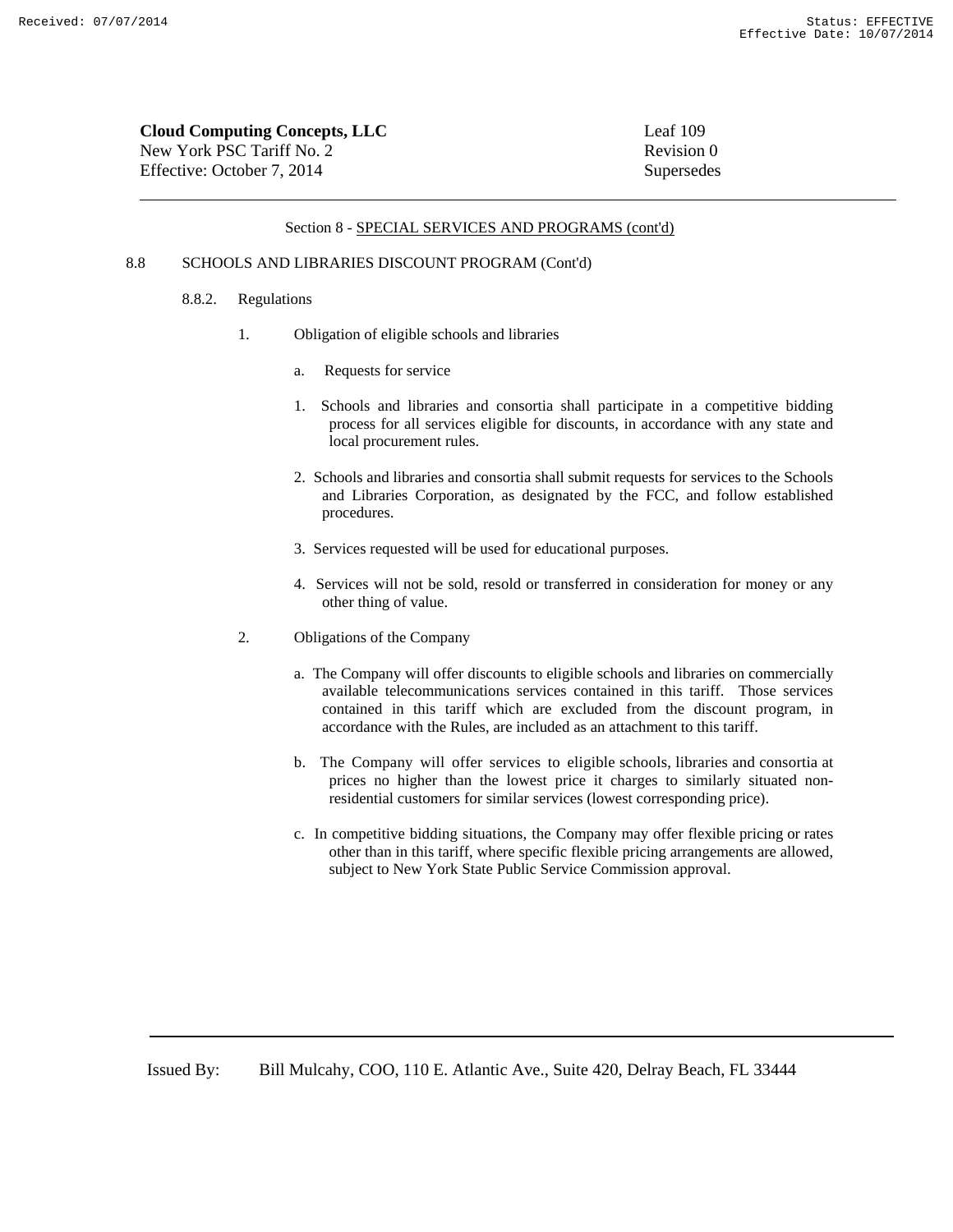| <b>Cloud Computing Concepts, LLC</b> | Leaf $110$ |
|--------------------------------------|------------|
| New York PSC Tariff No. 2            | Revision 0 |
| Effective: October 7, 2014           | Supersedes |

#### 8.8 SCHOOLS AND LIBRARIES DISCOUNT PROGRAM (Cont'd)

- 8.8.3. Discounted Rates for Schools and Libraries
	- 1. Discounts for eligible schools and libraries and consortia shall be set as a percentage from the pre-discount price, which is the price of services to schools and libraries prior to application of a discount.
	- 2. The discount rate will be applied to eligible intrastate services purchased by eligible schools, libraries or consortia.
	- 3. The discount rate is based on each school or library's level of economic disadvantage as determined in accordance with the FCC Order or other federally approved alternative measures (as permitted by the Rules) and by its location in either an urban or rural area.
	- 4. The discount matrix for eligible schools, libraries and consortia is included as an attachment to this tariff.
- 8.8.4 Schools and Libraries Discount Matrix

% DISCOUNT LEVEL

| <b>HOW DISADVANTAGED</b>                                    | <b>URBAN</b><br><b>DISCOUNT</b> | <b>RURAL</b><br><b>DISCOUNT</b> |
|-------------------------------------------------------------|---------------------------------|---------------------------------|
| % of students eligible for national school<br>lunch program |                                 |                                 |
| $<$ 1                                                       | 20                              | 25                              |
| $1-19$                                                      | 40                              | 50                              |
| $20 - 34$                                                   | 50                              | 60                              |
| $35-49$                                                     | 60                              | 70                              |
| 50-74                                                       | 80                              | 80                              |
| 75-100                                                      | 90                              | 90                              |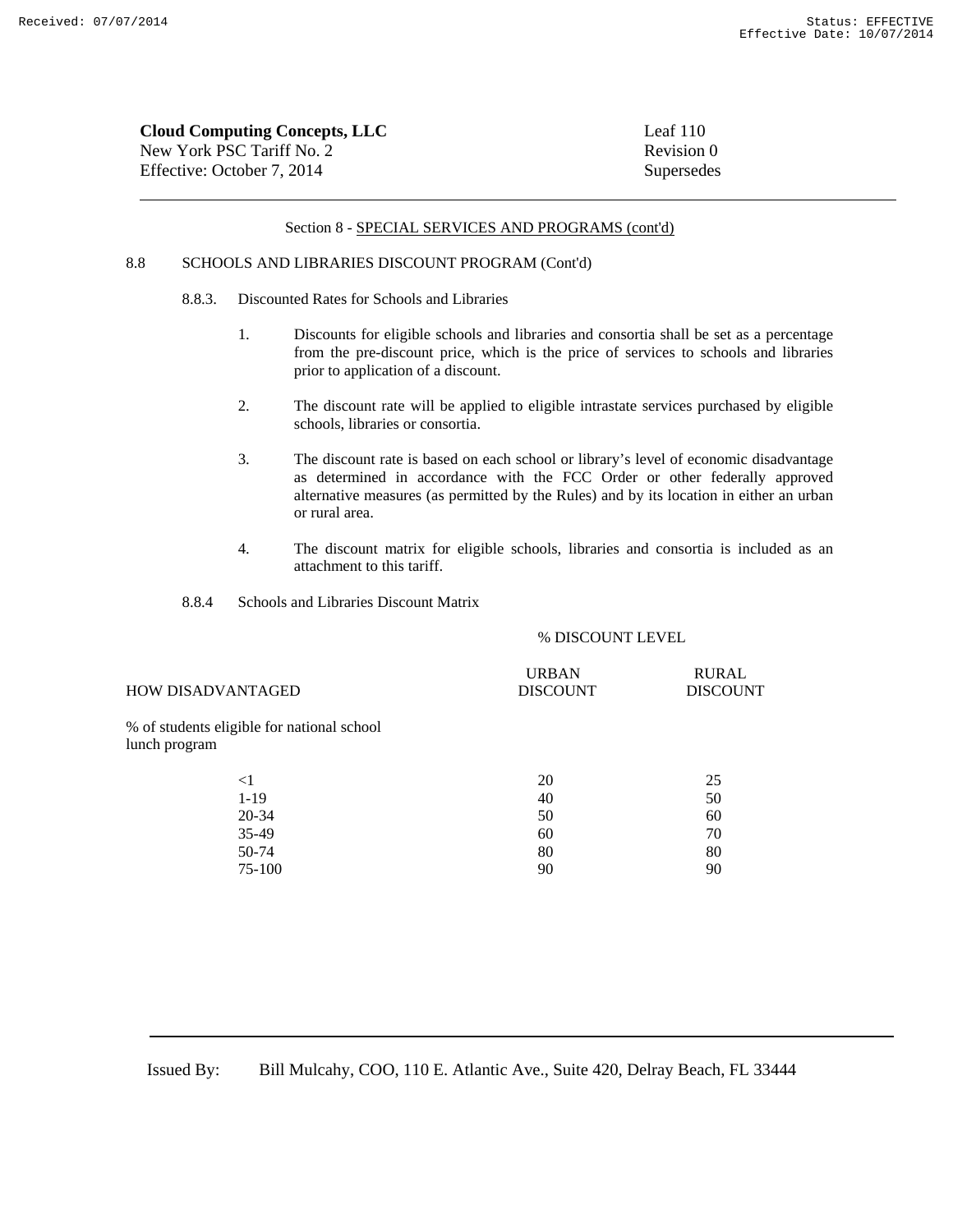| <b>Cloud Computing Concepts, LLC</b> | Leaf $111$ |
|--------------------------------------|------------|
| New York PSC Tariff No. 2            | Revision 0 |
| Effective: October 7, 2014           | Supersedes |

### 8.9 HEALTH CARE PROVIDERS SUPPORT PROGRAM

### 8.9.1. General

The purpose of the Health Care Providers Support Program is to enable public and non-profit rural health care providers to have access to telecommunications services necessary for the provision of health care services at rates comparable to those paid for similar services in urban areas. The Health Care Providers Support Program offers eligible public and non-profit health care providers located in rural areas reduced rates for Company intrastate services, available in this Tariff . Such services must be purchased in accordance with the Rules adopted by the Federal Communications Commission (FCC) in its Universal Service Order 97-157, issued May 8, 1997 and the New York State Public Service Commission in its Order in Cases 94-C-0095 and 28425, issued November 4, 1997. The FCC Rules are codified at 47 Code of Federal Regulation (C.F.R.) 54.601 et. seq., and any amendments made thereto.

#### 8.9.2. Regulations

- a. To be eligible for the reduced rates, rural health care providers are required to comply with the terms and conditions set forth in the FCC Rules.
- b. Reduced rates are available only to the extent that they are funded by the federal universal service fund.
- c. Eligible rural health care providers may aggregate demand with other entities to create a consortium. Universal service support shall apply only to the portion of eligible services used by an eligible health care provider.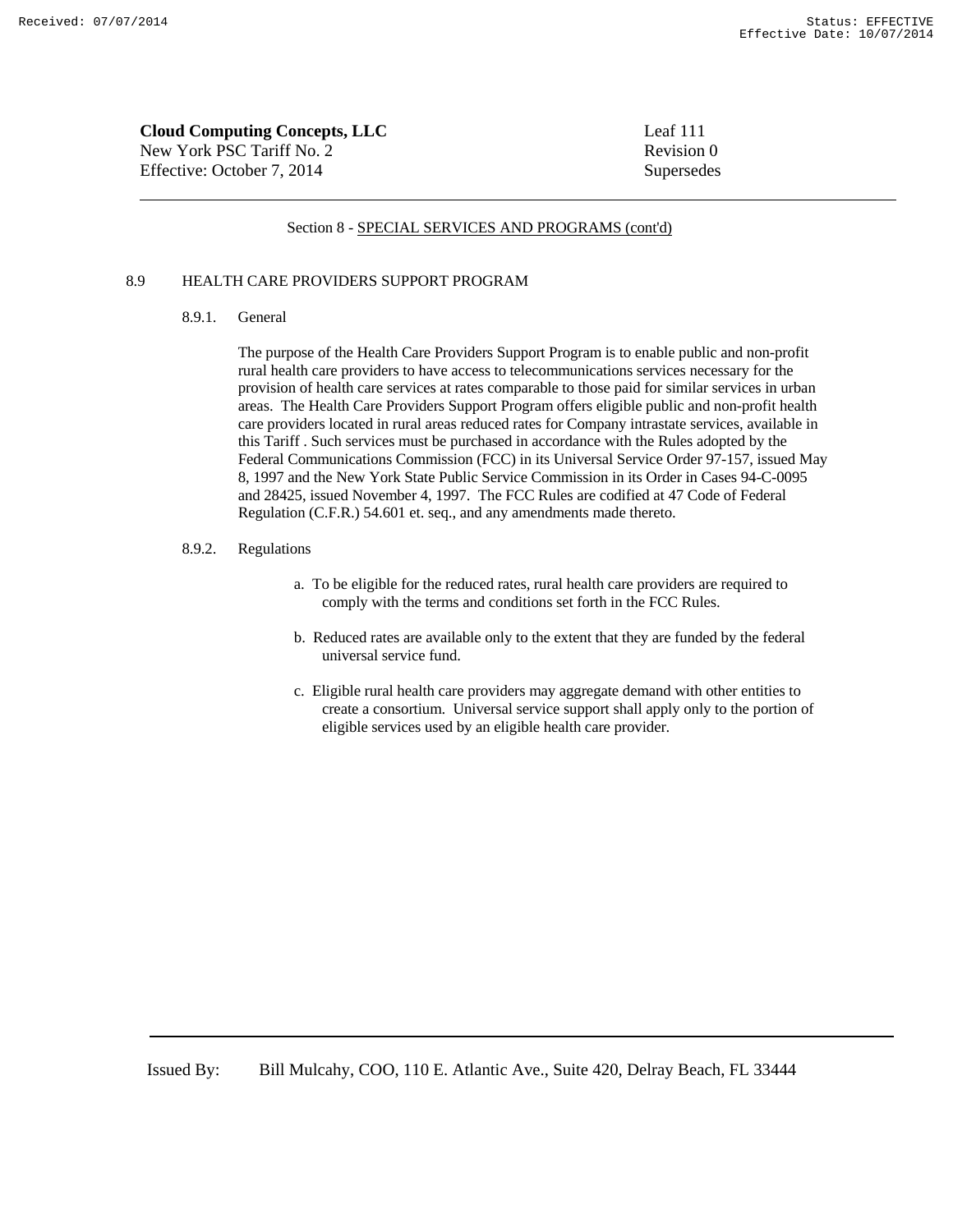| <b>Cloud Computing Concepts, LLC</b> | Leaf 112   |
|--------------------------------------|------------|
| New York PSC Tariff No. 2            | Revision 0 |
| Effective: October 7, 2014           | Supersedes |

#### 8.9 HEALTH CARE PROVIDERS SUPPORT PROGRAM

### 8.9.2. Regulations (Cont'd)

- d. Responsibility of eligible health care providers (Cont'd)
	- 1. Rural health care providers and consortia shall participate in a competitive bidding process for all services eligible for reduced rates in accordance with any state and local procurement rules.
	- 2. Rural health care providers and consortia shall submit requests for services to the program Administrator, as designated by the FCC, and follow established procedures.
	- 3. Services requested must be used for purposes related to the provision of health care services or instruction that the health care provider is legally authorized to provide under the law.
	- 4. A health care provider that cannot obtain toll free access to an Internet Service Provider and who is eligible for support for limited toll-free access under the Rules must certify that it lacks toll-free Internet access and that it is an eligible health care provider.
	- 5. Services cannot be sold, resold or transferred in consideration for money or any other thing of value.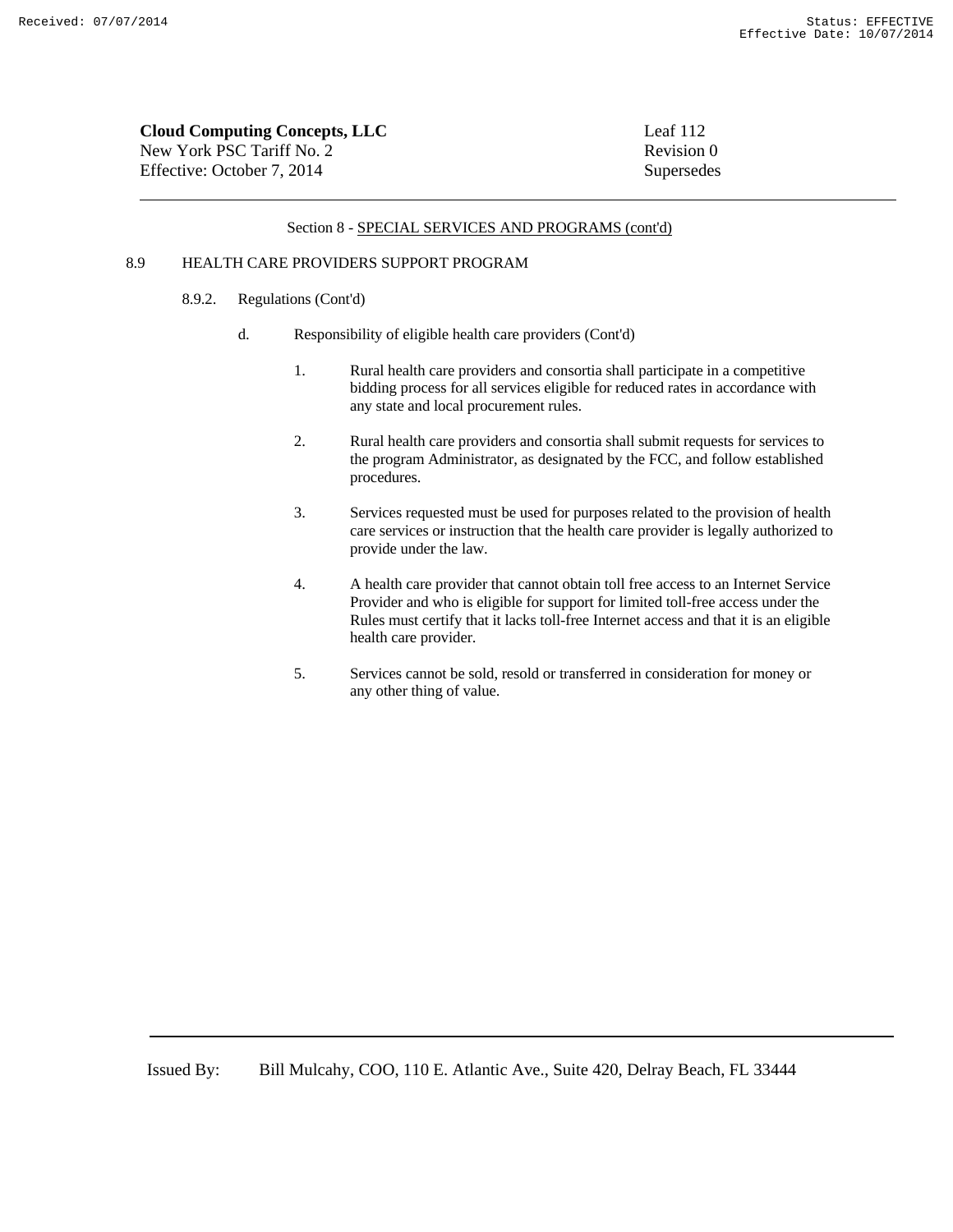| <b>Cloud Computing Concepts, LLC</b> | Leaf 113   |
|--------------------------------------|------------|
| New York PSC Tariff No. 2            | Revision 0 |
| Effective: October 7, 2014           | Supersedes |

### 8.9 HEALTH CARE PROVIDERS SUPPORT PROGRAM (Cont'd)

- 8.9.2. Regulations (Cont'd)
	- e. Responsibility of the Company
		- 1. The Company shall offer the rates and charges as specified in Section 3, to eligible health care providers to the extent that facilities and services are available and offered in the tariffs specified in 1. preceding.
		- 2. The Company shall offer services to eligible rural health care providers and consortia at prices no higher than the highest urban rate as defined in the FCC Order and Rules.
		- 3. In competitive bidding situations, where specific flexible pricing arrangements are allowed, the Company may offer flexible pricing (to determine the reduced rate) subject to New York State Public Service Commission approval.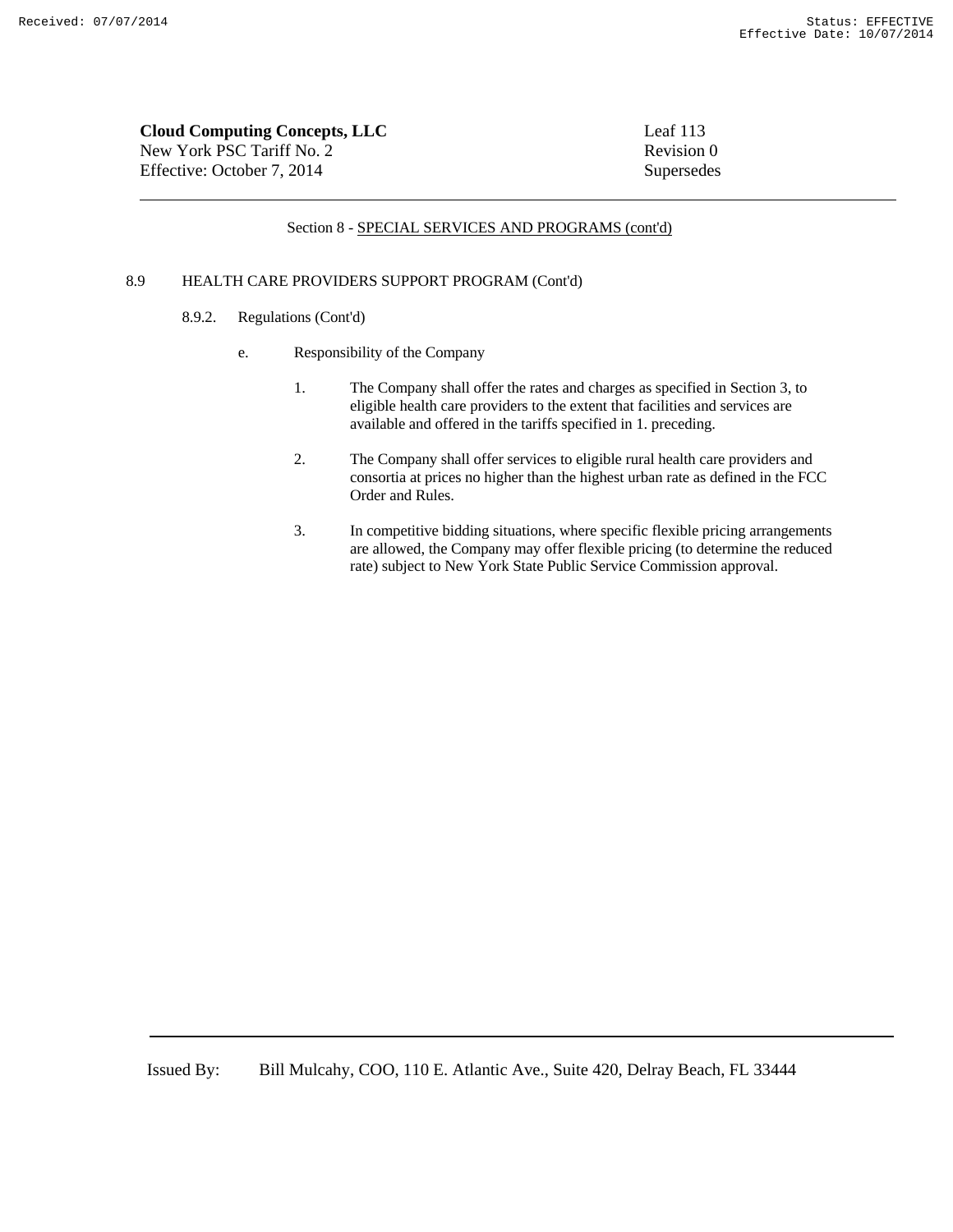| <b>Cloud Computing Concepts, LLC</b> | Leaf 114   |
|--------------------------------------|------------|
| New York PSC Tariff No. 2            | Revision 0 |
| Effective: October 7. 2014           | Supersedes |

### 8.9 HEALTH CARE PROVIDERS SUPPORT PROGRAM (Cont'd)

### 8.9.3. Rates and Charges

The following price adjustments will be available to eligible rural health care providers, except subparagraph c., which shall be available to all eligible health care providers, regardless of location;

- a. A reduced rate for telecommunications services, using a bandwidth capacity of up to 1.544 Mbps, not to exceed the highest tariffed or publicly available rate charged to a commercial customer for a similar service provided over the same distance in the nearest city in new York State with a population of at least 50,000.
- b. An exemption from some mileage charges for any telecommunications services, using a bandwith capacity of up to 1.544 Mbps, that is necessary for the provision of health care services. The exempted mileage includes the distance between the rural health care provider and the most distant perimeter of the nearest city in New York State with a population of 50,000 or more, less the standard urban distance, which is the maximum average diameter of all cities with population of 50,000 or more in the state.
- c. Each eligible health care provider that cannot obtain toll-free access to an Internet service provider is entitled to receive toll charge credits for toll charges imposed for connecting to an Internet service provider as per the FCC Rules. Such toll charge credits are available pursuant to applicable toll tariffs.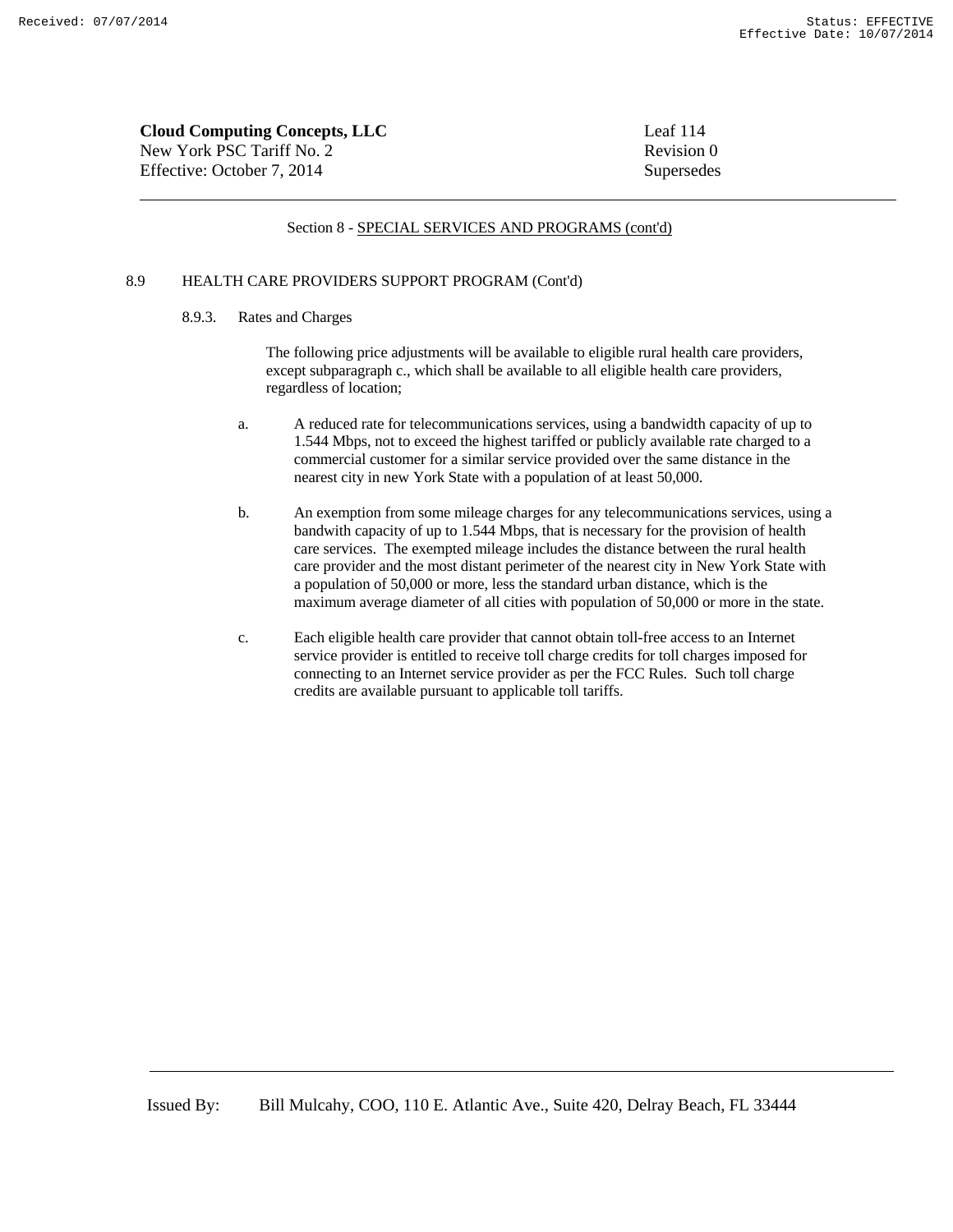**Cloud Computing Concepts, LLC**<br>
New York PSC Tariff No. 2<br>
Revision 0 New York PSC Tariff No. 2 Effective: October 7, 2014 Supersedes

## **CONTENTS**

# SECTION 9 - SPECIAL ARRANGEMENTS

Page **Page** 

| 9.1 |       |  |
|-----|-------|--|
|     | 9.1.1 |  |
|     | 9.1.2 |  |
|     |       |  |
| 9.2 |       |  |
| 9.3 |       |  |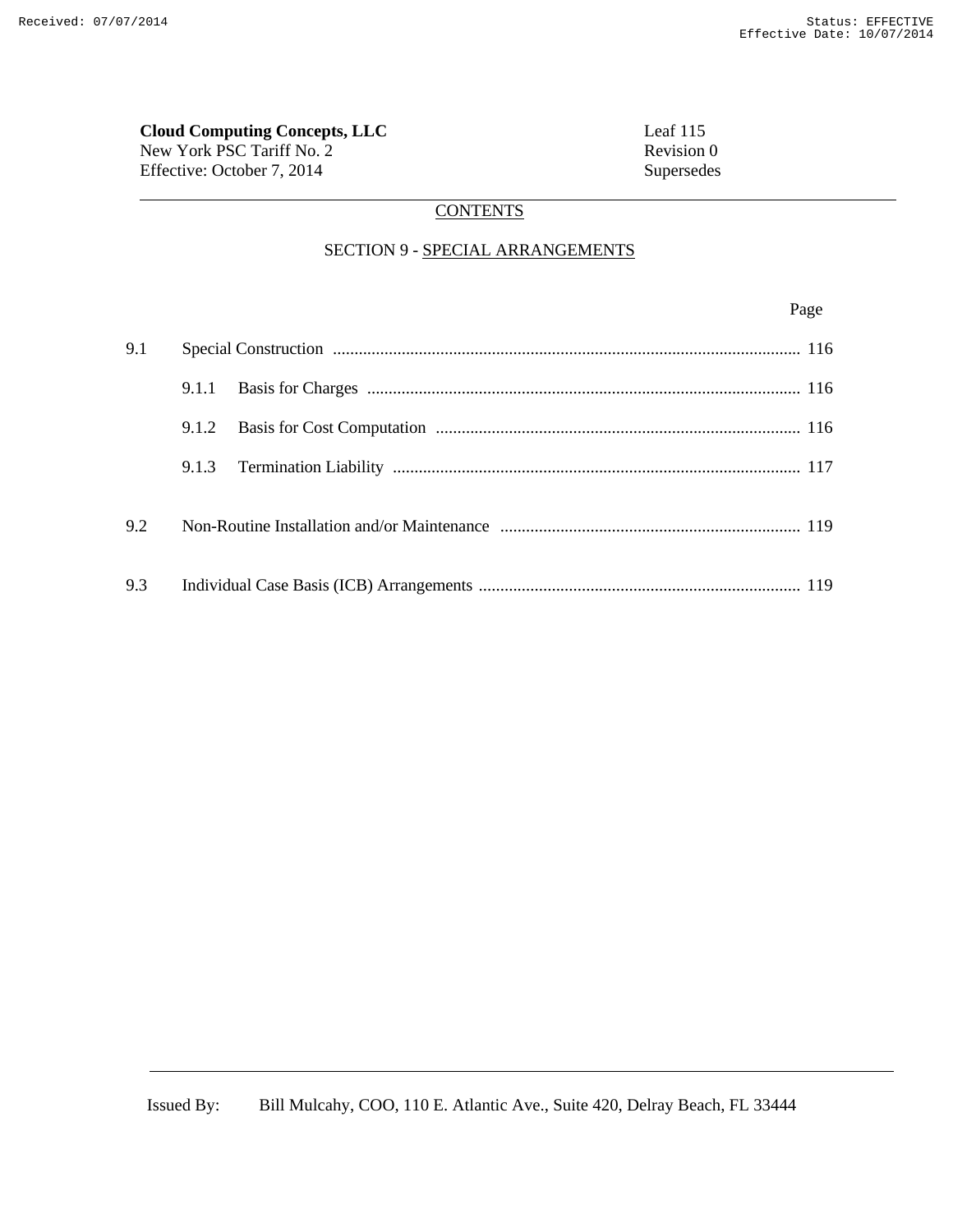**Cloud Computing Concepts, LLC** Leaf 116

New York PSC Tariff No. 2 Revision 0 Effective: October 7, 2014 Supersedes

## SECTION 9 - SPECIAL ARRANGEMENTS

## 9.1 SPECIAL CONSTRUCTION

9.1.1 Basis for Charges

Basis for Charges where the Company furnishes a facility or service for which a rate or charge is not specified in the Company's tariffs, charges will be based on the costs incurred by the Company (including return) and may include:

- a) nonrecurring charges;
- b) recurring charges;
- c) termination liabilities; or
- d) combinations of (a), (b), and (c).
- 9.1.2 Basis for Cost Computation

The costs referred to in 9.1.1 preceding may include one or more of the following items to the extent they are applicable:

- I. Costs to install the facilities to be provided including estimated costs for the rearrangements of existing facilities. These costs include:
	- a) equipment and materials provided or used;
	- b) engineering, labor, and supervision;
	- c) transportation; and
	- d) rights of way and/or any required easements.
- II. Cost of maintenance.
- Ill. Depreciation on the estimated cost installed of any facilities provided, based on the anticipated useful service life of the facilities with an appropriate allowance for the estimated net salvage.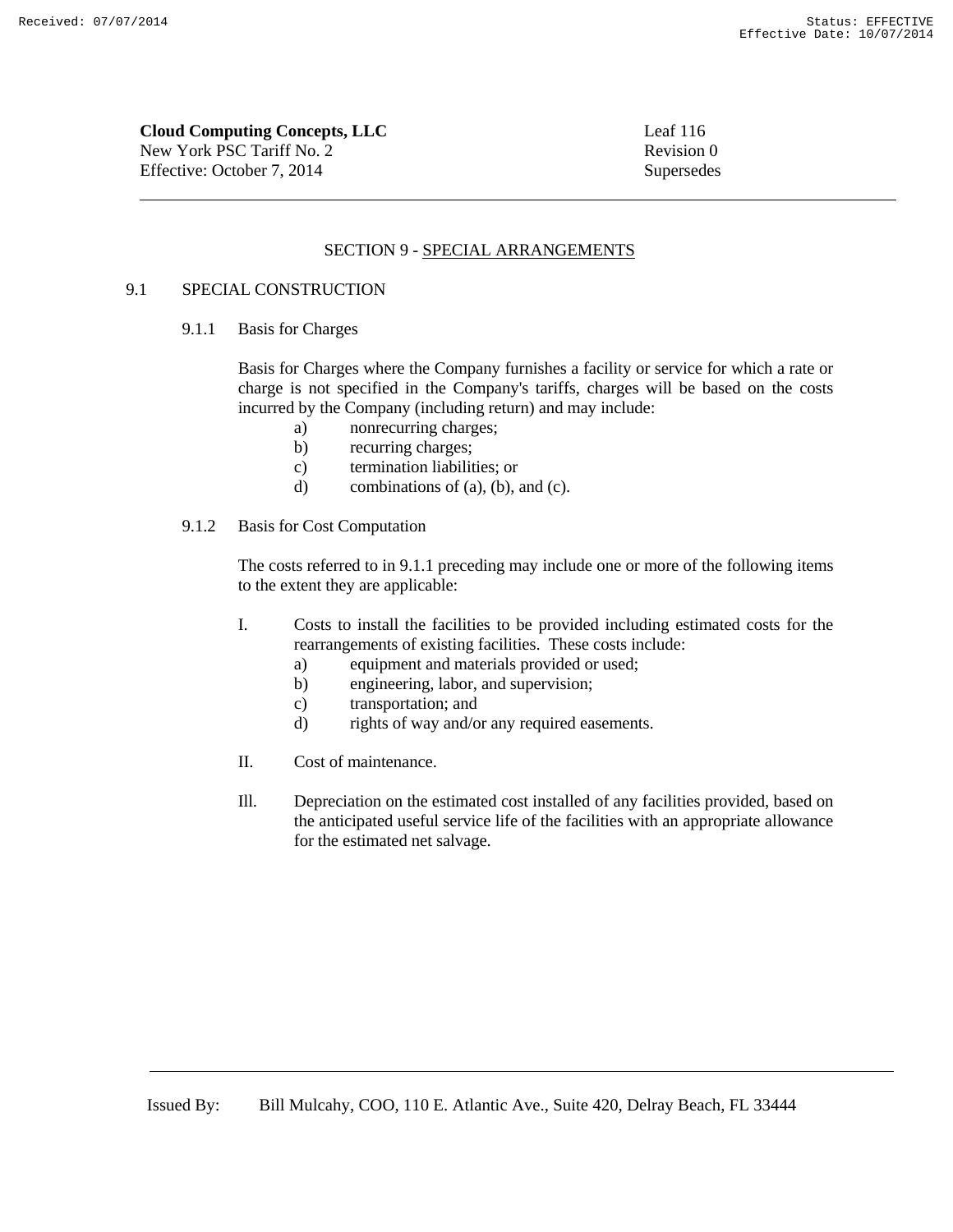| <b>Cloud Computing Concepts, LLC</b> | Leaf 117   |
|--------------------------------------|------------|
| New York PSC Tariff No. 2            | Revision 0 |
| Effective: October 7, 2014           | Supersedes |

## SECTION 9 - SPECIAL ARRANGEMENTS (cont'd)

## 9.1 SPECIAL CONSTRUCTION (cont'd)

- 9.1.2 Basis for Cost Computation (cont'd)
	- IV. Administration, taxes, and uncollectible revenue on the basis of reasonable average cost for these items.
	- V. License preparation, processing, and related fees.
	- VI. Tariff preparation, processing and related fees.
	- VII. Any other identifiable costs related to the facilities provided; or
	- VIII. An amount for return and contingencies.
- 9.1.3 Termination Liability

To the extent that there is no other requirement for use by the Company, a termination liability may apply for facilities specially constructed at the request of a customer.

- 9.1.3.1 The period on which the termination liability is based is the estimated service life of the facilities provided.
- 9.1.3.2 The amount of the maximum termination liability is equal to the estimated amounts (including return) for: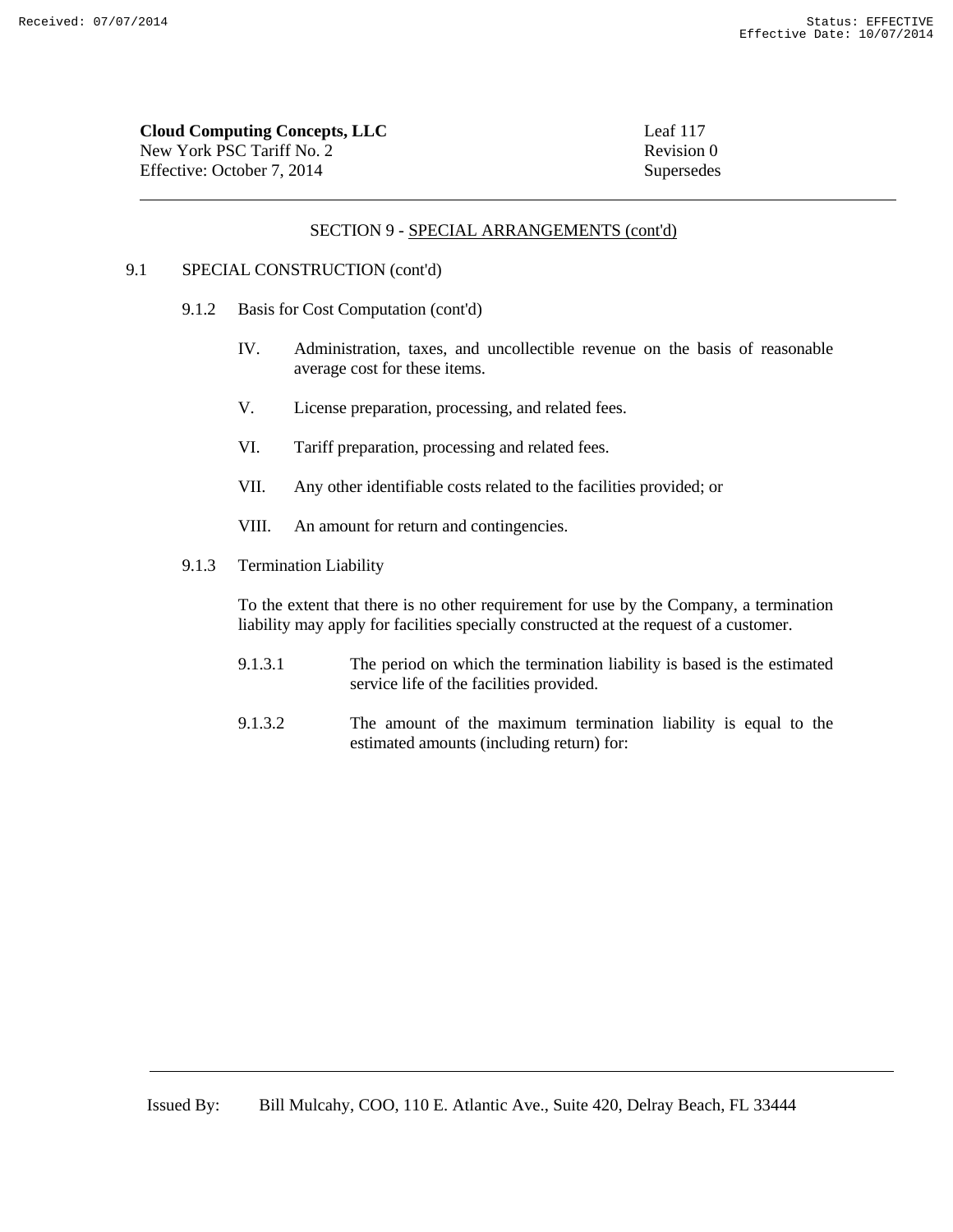| Cloud Computing Concepts, LLC | Leaf 118   |
|-------------------------------|------------|
| New York PSC Tariff No. 2     | Revision 0 |
| Effective: October 7, 2014    | Supersedes |

### SECTION 9 - SPECIAL ARRANGEMENTS (cont'd)

## 9.1 SPECIAL CONSTRUCTION (cont'd)

9.1.3 Termination Liability (cont'd)

### 9.1.3.2 (cont'd)

- 1. Costs to install the facilities to be provided including estimated costs for the rearrangements of existing facilities. These costs include:
	- a) equipment and materials provided or used;
	- b) engineering, labor, and supervision;
	- c) transportation; and
	- d) rights of way and/or any required easements;
- 2. license preparation, processing, and related fees;
- 3. tariff preparation, processing and related fees;
- 4. cost of removal and restoration, where appropriate; and
- 5. any other identifiable costs related to the specially constructed or rearranged facilities.
- 9.1.3.3 The termination liability method for calculating the unpaid balance of a term obligation is obtained by multiplying the sum of the amounts determined as set forth in Section 9.1.3.2 preceding by a factor related to the unexpired period of liability and the discount rate for return and contingencies. The amount determined in Section 9.1.3.2 preceding shall be adjusted to reflect the redetermined estimated net salvage, including any reuse of the facilities provided. This amount shall be adjusted to reflect applicable taxes.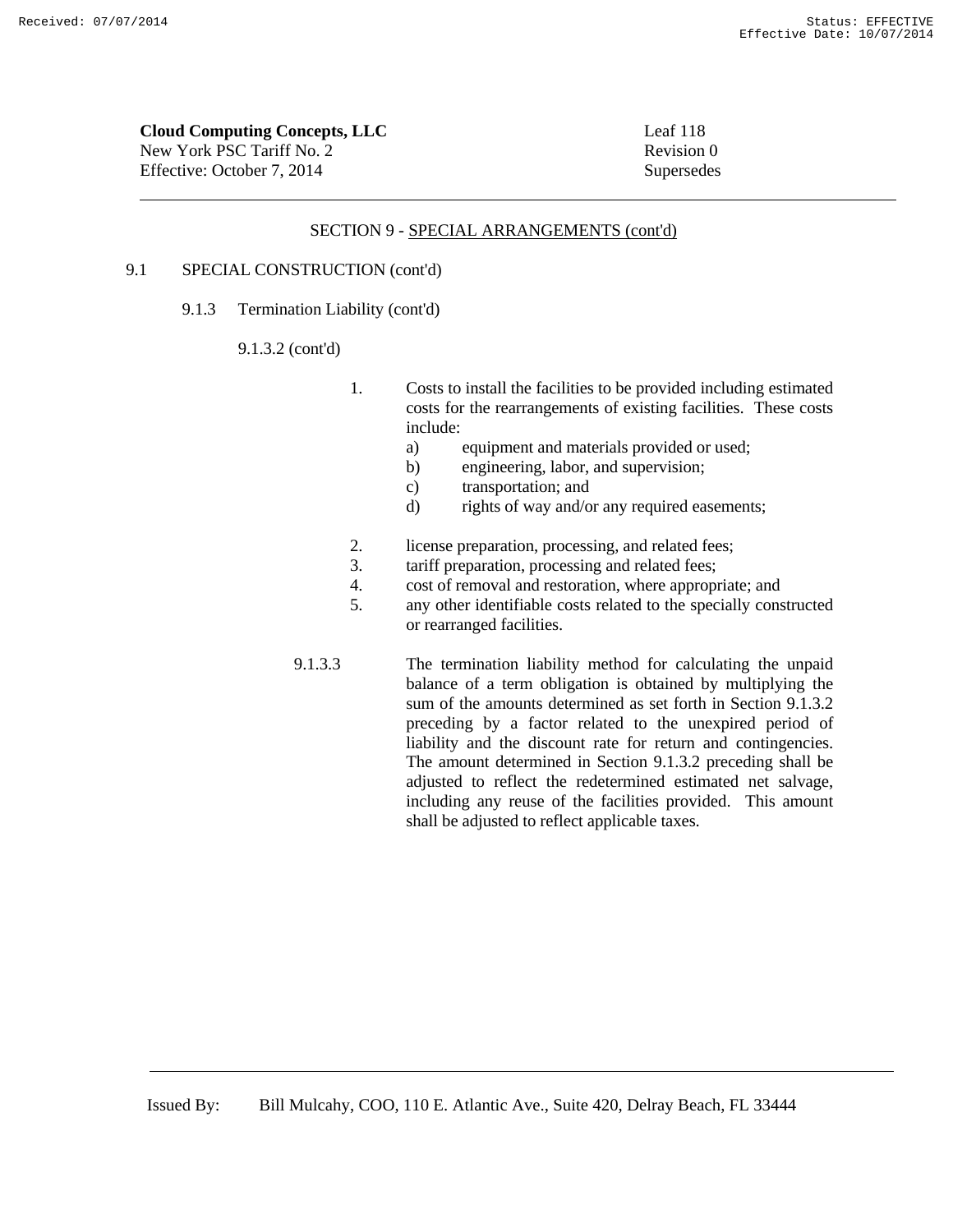| <b>Cloud Computing Concepts, LLC</b> | Leaf $119$ |
|--------------------------------------|------------|
| New York PSC Tariff No. 2            | Revision 0 |
| Effective: October 7, 2014           | Supersedes |

## SECTION 9 - SPECIAL ARRANGEMENTS (cont'd)

## 9.2 NON-ROUTINE INSTALLATION AND/OR MAINTENANCE

At the customer's request, installation and/or maintenance may be performed outside the Company's regular business hours, or (in the Company's sole discretion and subject to any conditions it may impose) in hazardous locations. In such cases, charges based on the cost of labor, material, and other costs incurred by or charged to the Company will apply. If installation is started during regular business hours but, at the Customer's request, extends beyond regular business hours into time periods including, but not limited to, weekends, holidays, and/or night hours, additional charges may apply.

## 9.3 INDIVIDUAL CASE BASIS (ICB) ARRANGEMENTS

Rates for ICB arrangements will be developed on a case-by-case basis in response to a bona fide request from a customer or prospective customer for service which vary from tariffed arrangements. Rates quoted in response to such requests may be different for tariffed service than those specified for such service in the Rate Attachment. ICB rates will be offered to customers in writing and will be made available to similarly situated customers. A summary of each ICB contract pricing arrangement offered pursuant to this paragraph will be filed as an addendum to this Tariff within 30 days after the contract is signed by both the Company and the customer. The following information will be included in the summary:

- 1) LATA and type of switch
- 2) The V&H distance from the central office to the customer's premises
- 3) Service description
- 4) Rates and charges
- 5) Quantity of circuits
- 6) Length of the agreement.

## SECTION 10 -LOCAL CALLING AREAS

The Company's Local Exchange and Calling Areas will mirror those of Verizon - New York.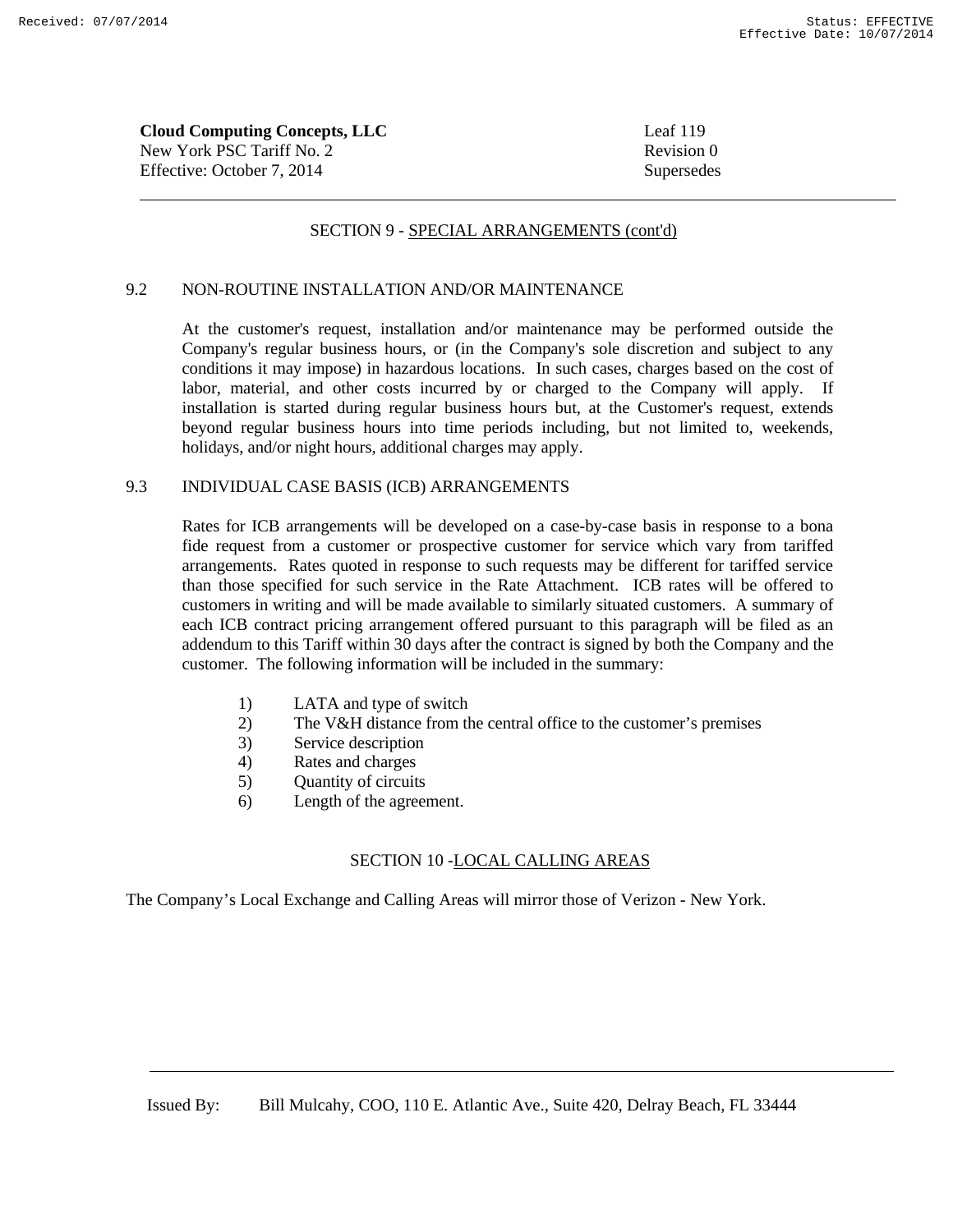## **Cloud Computing Concepts, LLC** Leaf 120 New York PSC Tariff No. 2 Revision 0 Effective: October 7, 2014 Supersedes

## SECTION 11 - EXPLANATION OF TERMS

## ACCESS LINE

An arrangement which connects the customer's location to a switching center or point of presence.

### ADDITIONAL MILEAGE

The per mile charge added to the One Mile rate for circuits greater than one mile, as determined by the V&H Coordinates.

### **AGENCY**

For 911 or E911 service, the government agency(s) designated as having responsibility for the control and staffing of the emergency report center.

## ALTERNATE ROUTING ("AR")

Allows E911 calls to be routed to a designated alternate location if (1) all E911 exchange lines to the primary PSAP (see definition of PSAP below) are busy, or (2) the primary PSAP closes down for a period (night service).

### ANALOG

A transmission method employing a continuous (rather than a pulsed or digital) electrical signal that varies in amplitude or frequency in response to changes of sound, light, position, etc., impressed on a transducer in the sending device.

### **APARTMENTS**

A building or group of buildings used primarily to provide complete residential apartments but not lodging on a day-to-day basis.

### ASCII

American Standard Code for Information Interchange. An eight-level code for data transfer adopted by the American Standards Association.

### **ASYNCHRONOUS**

Transmission in which each information character is individually synchronized usually by the use of start-stop elements. The gap between each character is not of a fixed length.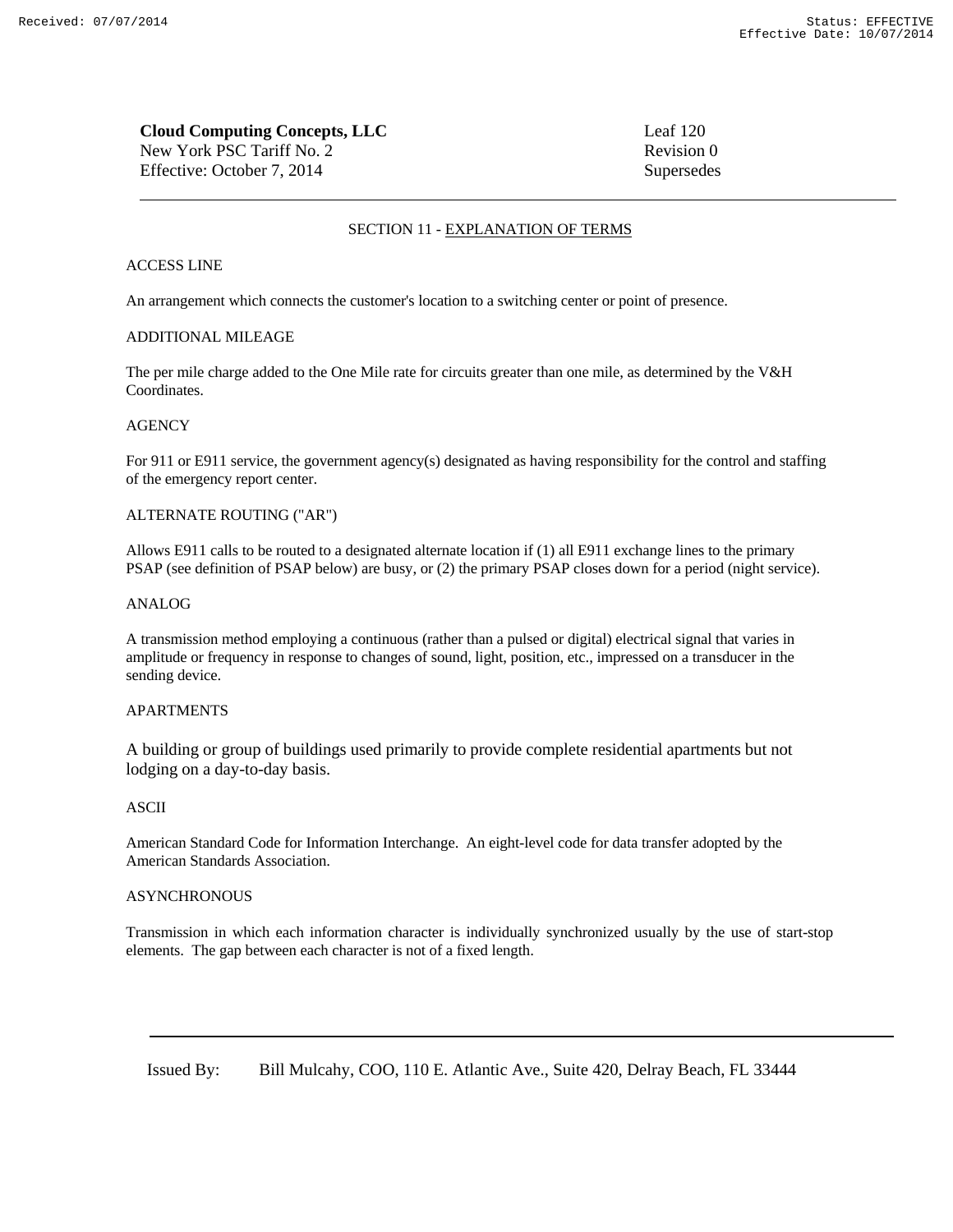| <b>Cloud Computing Concepts, LLC</b> | Leaf 121   |
|--------------------------------------|------------|
| New York PSC Tariff No. 2            | Revision 0 |
| Effective: October 7, 2014           | Supersedes |

### AUTHORIZED USER

A person, corporation or other entity who is authorized by the Company's customer to utilize service provided by the Company to the customer. The customer is responsible for all charges incurred by an Authorized User

### ATTENDANT

An operator of a PBX console or telephone switchboard.

#### AUTOMATIC LOCATION IDENTIFICATION ("ALI")

The name and address associated with the calling party's telephone number (identified by ANI as defined below) is forwarded to the PSAP for display. Additional telephones with the same number as the calling party's (secondary locations, off premises, etc.) will be identified with the address of the telephone number at the main location.

### AUTOMATIC NUMBER IDENTIFICATION ("ANI")

A system whereby the calling party's telephone number is identified and sent forward with the call record for routing and billing purposes. E911 Service makes use of this system.

### **BIT**

The smallest unit of information in the binary system of notation.

#### BPS

Bits Per Second.

#### BROADBAND CIRCUITS

Circuits with a capacity greater than DS-1 capacity or 1.544 Mbps.

### BUILDING

A structure enclosed within exterior walls or fire walls, built, erected and framed of component structural parts and designed for permanent occupancy.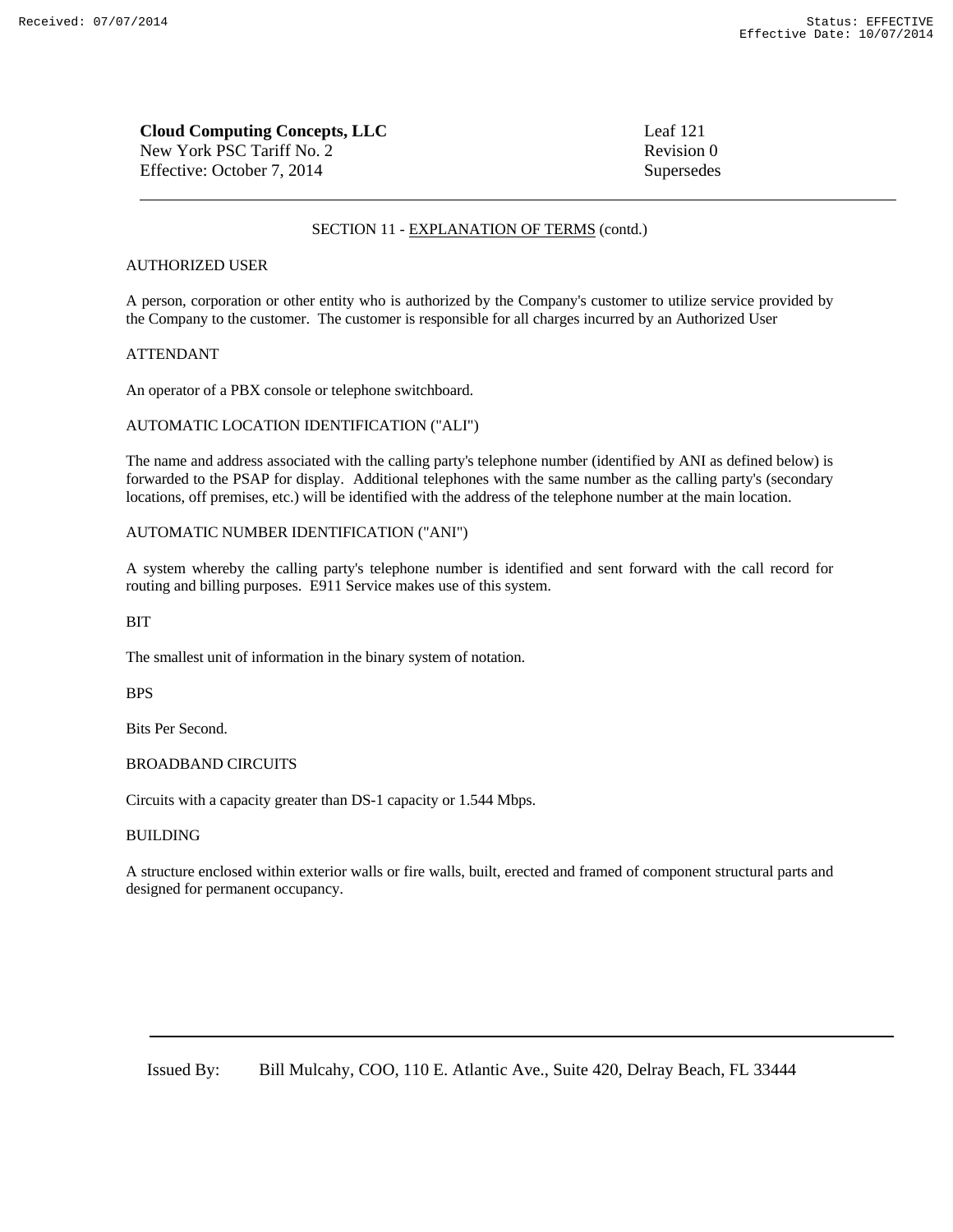**Cloud Computing Concepts, LLC** Leaf 122 New York PSC Tariff No. 2 Revision 0 Effective: October 7, 2014 Supersedes

## SECTION 11 - EXPLANATION OF TERMS (contd.)

### Call Initiation

The point in time when the exchange network facility are initially allocated for the establishment of a specific call.

## CALL TERMINATION

The point in time when the exchange network facility allocated to a specific call is released for reuse by the network.

## **CAPACITY**

The carrying ability of a dedicated leased line measured in bits per second.

## CENTRAL OFFICE

An operating office of the Company where connections are made between telephone exchange lines.

## CENTRAL OFFICE LINE

A line providing direct or indirect access from a telephone or switchboard to a central office. Central office lines subject to PBX rate treatment are referred to as central office trunks.

## **CHANNEL**

A point-to-point bi-directional path for digital transmission. A channel may be furnished in such a manner as the Company may elect, whether by wire, fiber optics, radio or a combination thereof and whether or not by means of single physical facility or route. One 1.544 Mbps Service is equivalent to 24 channels.

## CHANNEL CONVERSION

The termination of 1.544. Mbps Service at a customer's location with conversion of the digital signal to 24 analog voice grade circuits. Channel Conversion can be furnished by the customer.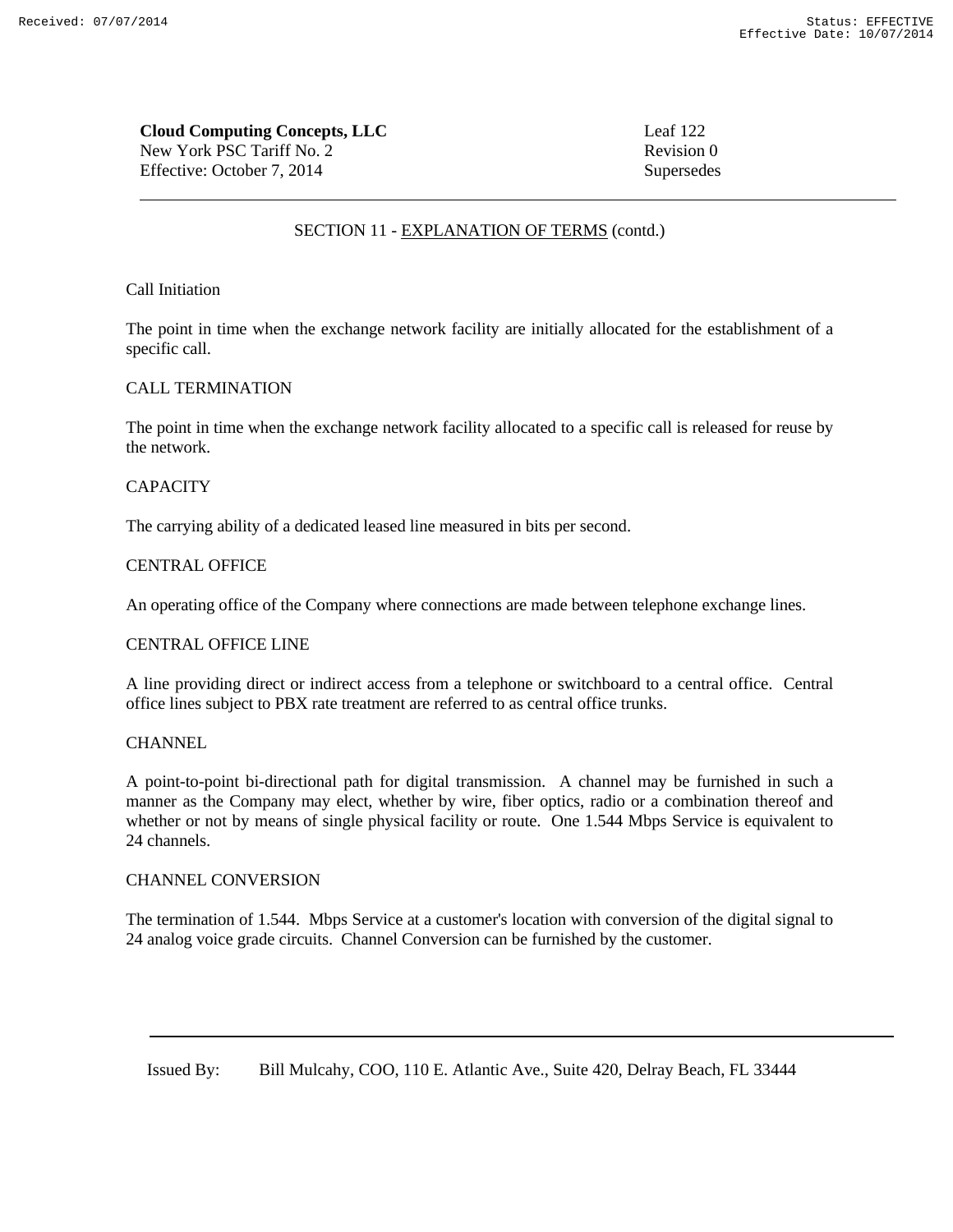| <b>Cloud Computing Concepts, LLC</b> | Leaf $123$ |
|--------------------------------------|------------|
| New York PSC Tariff No. 2            | Revision 0 |
| Effective: October 7, 2014           | Supersedes |

## CHANNEL SERVICE UNIT ("CSU")

The equipment located at the customer's premises which terminates each 1.544 Mbps Digital Loop and performs such functions as proper termination of facilities, regeneration of signals, recognition and correction of signal format errors and provides remote loop-back capability.

## COLLEGE

An establishment for higher education authorized to confer degrees where lodging for the students is maintained on the premises.

## **COMMISSION**

The New York State Public Service Commission.

## COMMUNICATIONS SYSTEMS

Channels and other facilities which are capable of two-way communications between subscriber provided terminal equipment or Telephone Company stations, even when not connected to exchange and message toll communications service.

## COMPANY

Tele Go, Inc., unless otherwise clearly indicated from the context.

## **CUSTOMER**

The person, firm, corporation, or other entity which orders service pursuant to this Tariff and utilizes service provided under Tariff by the Company. A customer is responsible for the payment of charges and for compliance with all terms of the Company's Tariff.

## CUSTOMER PREMISES EQUIPMENT (CPE)

Equipment provided by the customer for use with the Company's services. CPE can include a station set, facsimile machine, key system, PBX, or other communication system.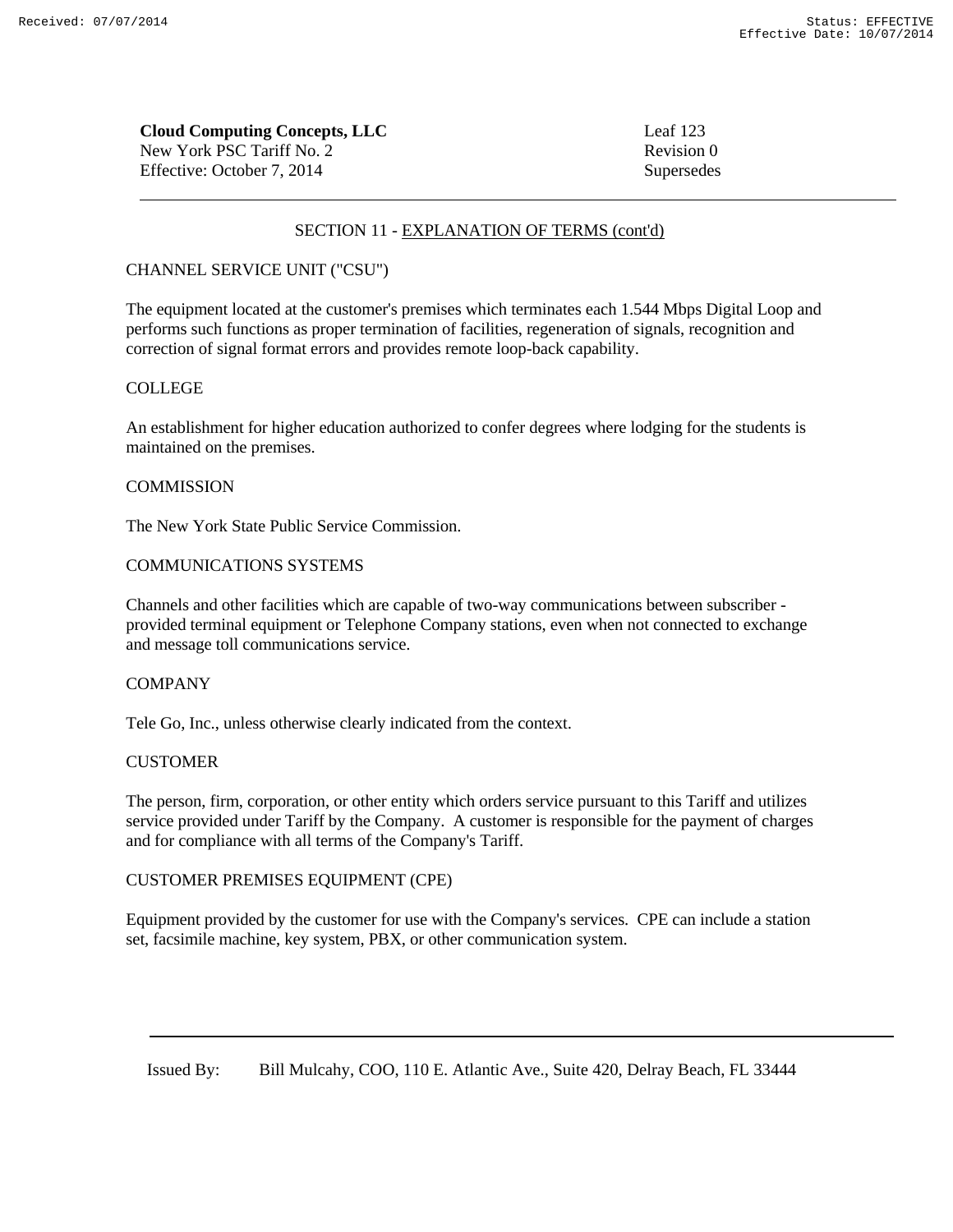| <b>Cloud Computing Concepts, LLC</b> | Leaf 124   |
|--------------------------------------|------------|
| New York PSC Tariff No. 2            | Revision 0 |
| Effective: October 7. 2014           | Supersedes |

## DEFAULT ROUTING ("DR")

When an incoming E911 call cannot be selectively routed due to an ANI failure, garbled digits or other causes, such incoming calls are routed from the E911 Control Office to a default PSAP. Each incoming E911 facility group to the Control Office is assigned to a designated default PSAP.

## DEMARCATION POINT

The physical dividing point between the Company's network and the customer.

## DIAL PULSE ("DP")

The pulse type employed by a rotary dial station set.

## DEDICATED ACCESS CIRCUIT

Access facilities between the Customer s premises and the company point of presence which are used exclusively for the transmission of the Customer's calls using the Company's services.

## DIGITAL

A method of storing, processing and transmitting information through the use of distinct electronic or optical pulses that represent the binary digits (bits) 0 and 1. Digital transmission/switching technologies employ a sequence of discrete, individually distinct pulses to represent information, as opposed to the continuously variable signal of analog technologies.

## DIGITAL SERVICE (DS)

Hierarchy of digital signal speeds used to classify capacity of lines and trunks.

### DIRECT INWARD DIAL ("DID")

A service attribute that routes incoming calls directly to stations, by-passing a central answer point.

## DIRECT OUTWARD DIAL ("DOD")

A service attribute that allows individual station users to access and dial outside numbers directly.

Issued By: Bill Mulcahy, COO, 110 E. Atlantic Ave., Suite 420, Delray Beach, FL 33444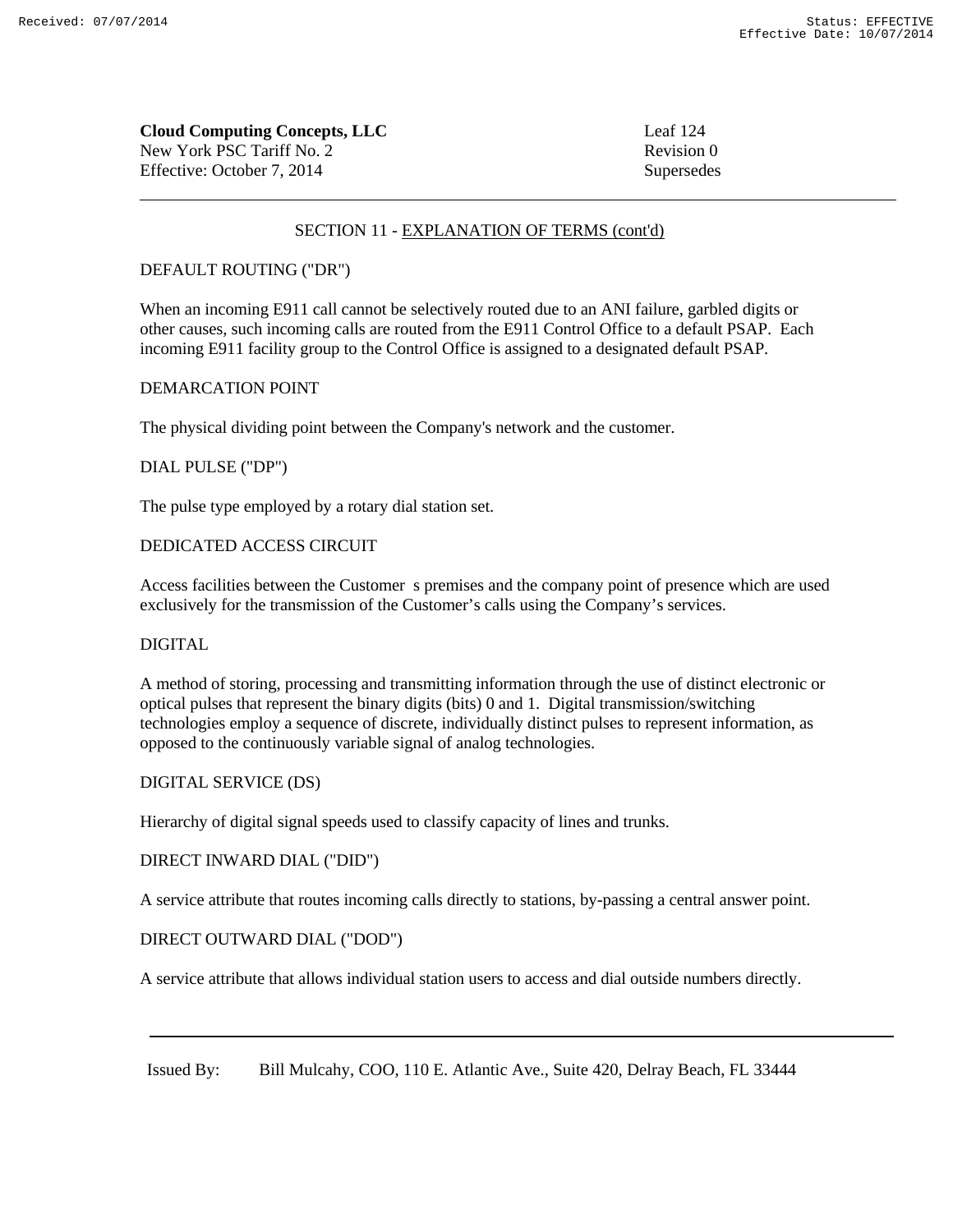| <b>Cloud Computing Concepts, LLC</b> | Leaf $125$ |
|--------------------------------------|------------|
| New York PSC Tariff No. 2            | Revision 0 |
| Effective: October 7. 2014           | Supersedes |

 $DS-0$ 

Digital Service, Level 0. Measured at 64,000 bps, it is the worldwide standard for digitizing one voice conversation using pulse code modulation (PCM).

### $DS-1$

Digital Service, Level 1. Consists of 24 DS-0 channels and has a capacity of 1.544 Mbps.

### $DS-3$

Digital Service, Level 3. Equivalent of 28 DS-1 channels and operating at 44.736 Mbps. (Also known as T-3).

## DUAL TONE MULTI-FREQUENCY ("DTMF")

The pulse type employed by tone dial station sets. (Touch tone)

### EMERGENCY SERVICE NUMBER ("ESN")

A unique code, assigned by the Company, used to define specific combinations of police, fire and/or ambulance jurisdictions, or any other authorized agency, which are designated by the customer.

## E911 CUSTOMER

A governmental agency that is the customer of record and is responsible for all negotiations, operations and payment of bills in connection with the provision of E911 service.

### E911 SERVICE AREA

The geographic area in which the government agency will respond to all E911 calls and dispatch appropriate emergency assistance.

### ERROR

A discrepancy or unintentional deviation by the Company from what is correct or true. An "error", can also be an omission in records.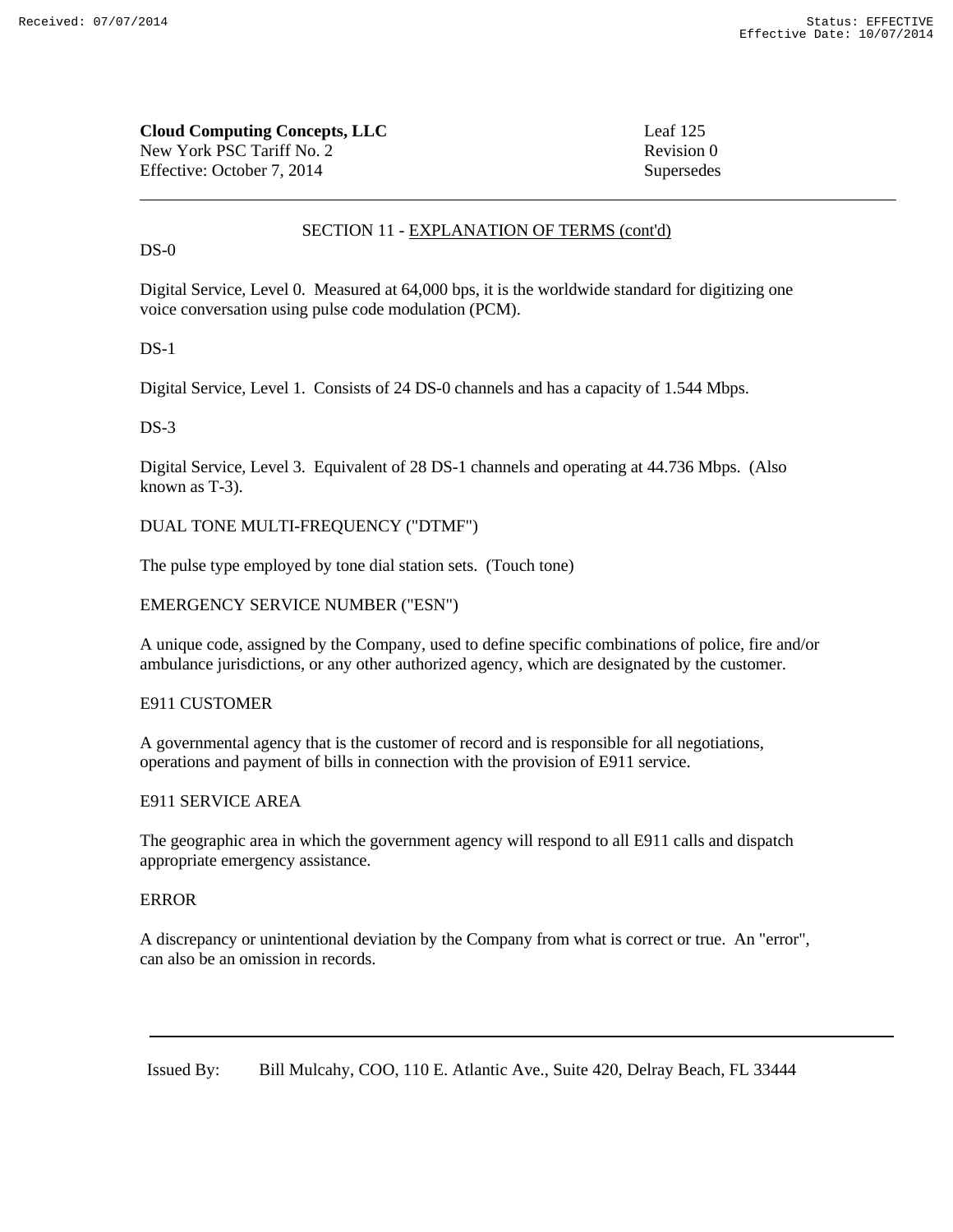| <b>Cloud Computing Concepts, LLC</b> | Leaf 126   |
|--------------------------------------|------------|
| New York PSC Tariff No. 2            | Revision 0 |
| Effective: October 7, 2014           | Supersedes |

### EXCHANGE

An area, consisting of one or more central office districts, within which a call between any two points is a local call.

#### EXCHANGE ACCESS LINE

A central office line furnished for direct or indirect access to the exchange system.

#### EXCHANGE SERVICE

The provision to the subscriber of access to the exchange system for the purpose of sending and receiving calls. This access is achieved through the provision of a central office line (exchange access line) between the central office and the subscriber's premises.

#### FINAL ACCOUNT

A customer whose service has been disconnected who has outstanding charges still owed to the Company.

### FLAT RATE SERVICE

The type of exchange service provided at a monthly rate with an unlimited number of calls within a specified primary calling area.

#### **GBPS**

Gigabits per second. Gig is one thousand million bits per second.

#### GROUND START

Describes the signaling method between the PBX/key system interface and the Company's switch. It is the signal requesting service.

#### HANDICAPPED PERSON

A person who is legally blind, visually handicapped or physically handicapped, under the following definitions from the Federal Register (Vol. 35 #126 dated June 30, 1970).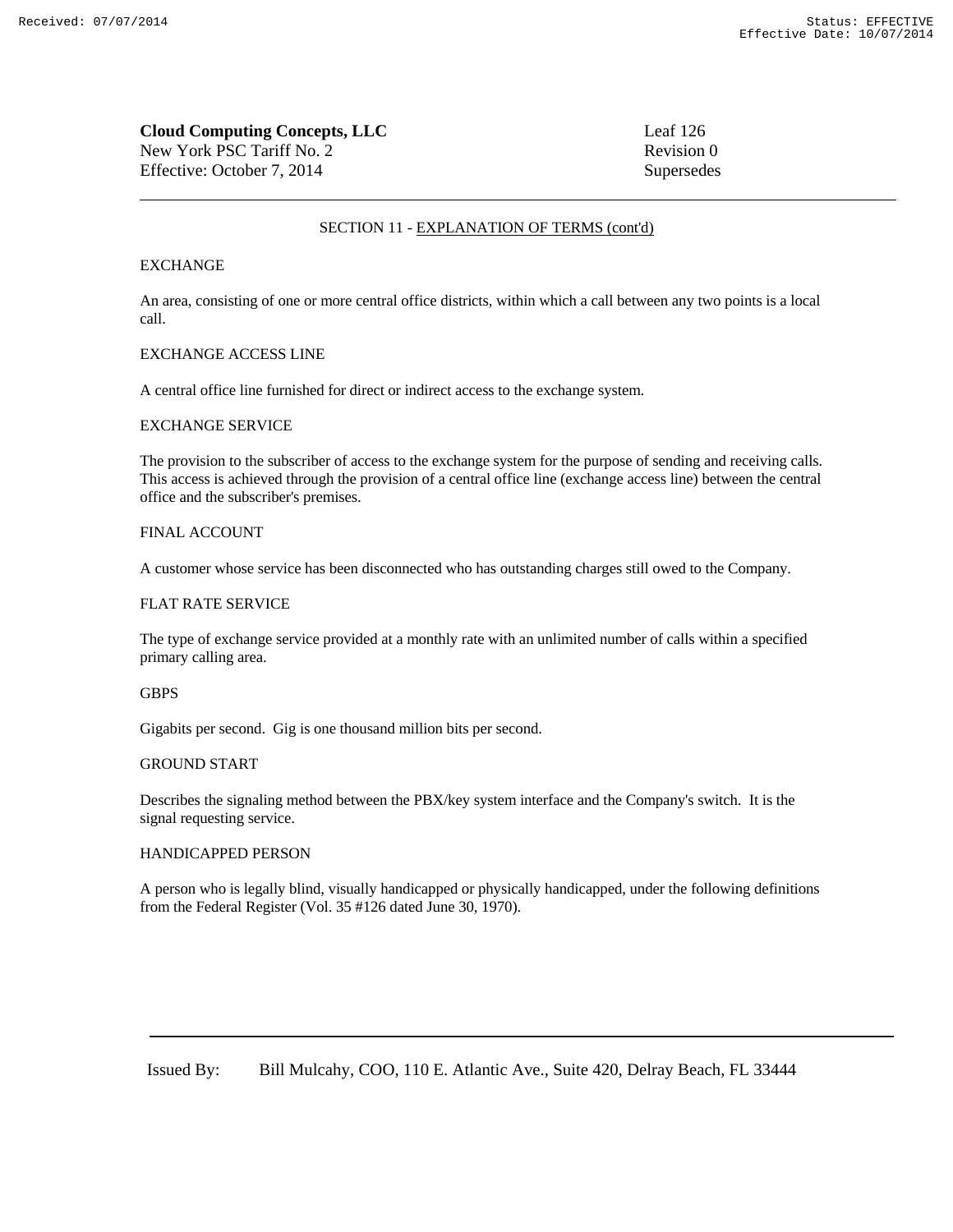| <b>Cloud Computing Concepts, LLC</b> | Leaf 127   |
|--------------------------------------|------------|
| New York PSC Tariff No. 2            | Revision 0 |
| Effective: October 7. 2014           | Supersedes |

#### LEGALLY BLIND

A person whose visual acuity is 20/200 or less in the better eye with correcting glasses, or whose widest diameter of visual field subtends an angular distance no greater than 20 degrees.

#### PHYSICALLY HANDICAPPED

A person who is certified by competent authority as unable to read or use ordinary printed materials as a result of physical limitation, or a person whose disabling condition causes difficulty with hand and finger coordination and use of a coin telephone.

The term "Handicapped Person", when used in connection with a person having a speech or hearing impairment which requires that they communicate over telephone facilities by means other than voice is defined below:

#### HEARING

A person with binaural hearing impairment of 60% or higher on the basis of the procedure developed by the American Academy of Otolaryngology (A.A.0.) as set forth in "Guide for Conservation of Hearing in Noise" 38- 43, A.A.0., 1973; "guides to the Evaluation of Permanent Impairment" 103-107, American Medical Association, 1971.

#### **SPEECH**

A person with 65% or higher of impairment on the basis of the procedure recommended by the American Medical Association's Committee on Rating of Mental and Physical Impairment to evaluate speech impairment as to three categories: audibility, intelligibility and functional efficiency, as set forth in "Guides to the Evaluation of Permanent Impairment" 109-III, American Medical Association, 1971.

### VISUALLY HANDICAPPED

A person whose visual disability, with correction and regardless of optical measurement with respect to legal blindness, are certified as unable to read normal printed material.

#### HOSPITAL

An establishment for treatment of human patients by members of the medical profession where lodging for the patients is maintained on the premises.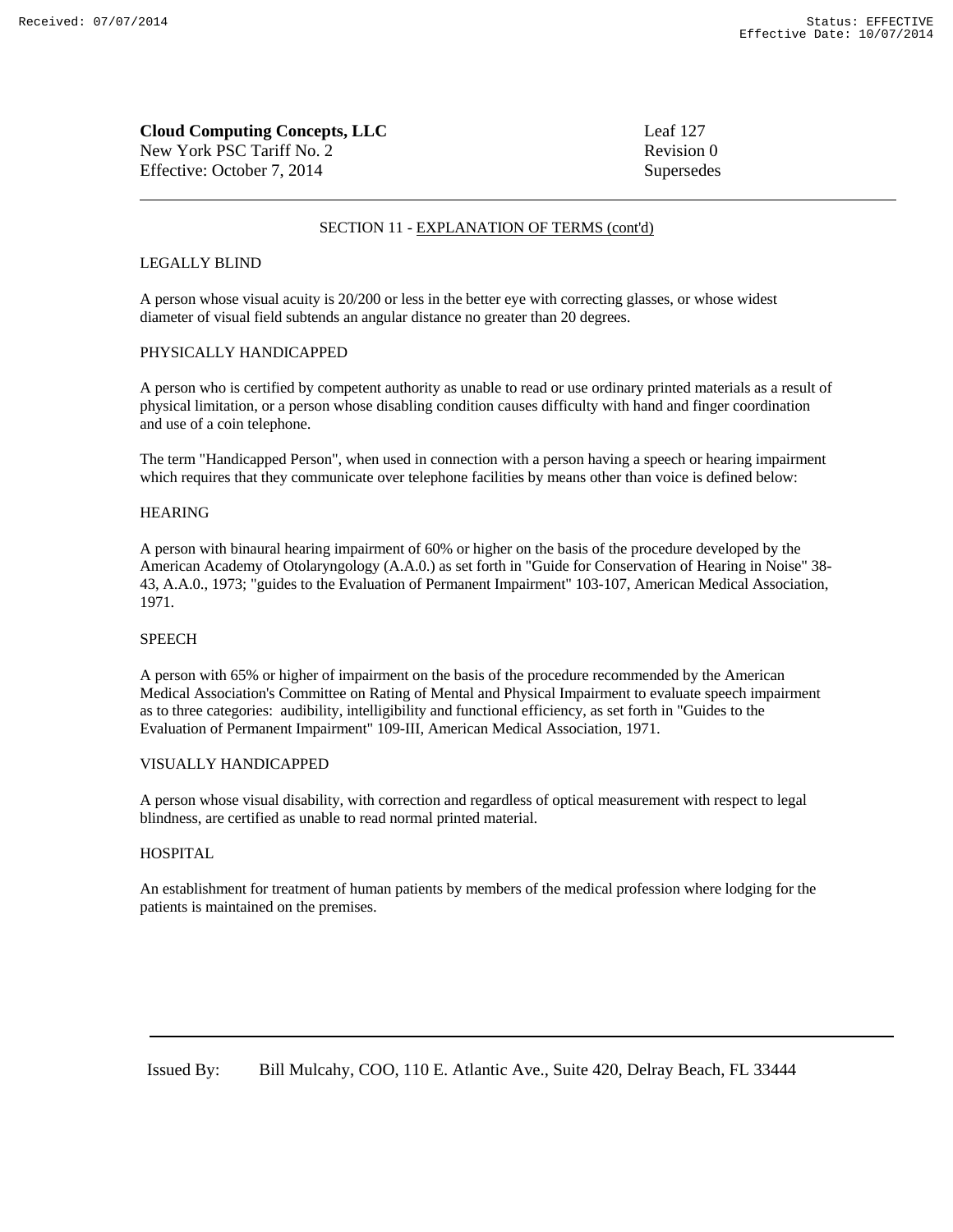| <b>Cloud Computing Concepts, LLC</b> | Leaf 128   |
|--------------------------------------|------------|
| New York PSC Tariff No. 2            | Revision 0 |
| Effective: October 7, 2014           | Supersedes |

#### **HOTEL**

An establishment offering lodging with or without meals to the general public on a day-to-day basis.

## INCOMING SERVICE GROUP

Two or more central office lines arranged so that a call to the First line is completed to a succeeding line in the group when the first line is in use.

### INTERFACE

That point on the premises of the subscriber at which provision is made for connection of facilities provided by someone other than the Company to facilities provided by the Company.

### INTEROFFICE MILEAGE

The segment of a line which extends between the central offices serving the originating and terminating points.

#### INTERRUPTION

The inability to complete calls, either incoming or outgoing or both, due to Company facilities malfunction or human errors.

### JOINT USER

A person, firm, or corporation which uses the telephone service of a subscriber as provided in Section 1 of the Tariff.

#### KBPS

Kilobits per second.

#### KILOBIT

One thousand bits.

#### LATA

Local Access and Transport Area. The area within which the Company provides local and long distance ("intraLATA") service. For call to numbers outside this area ("interLATA") service is provided by long distance companies.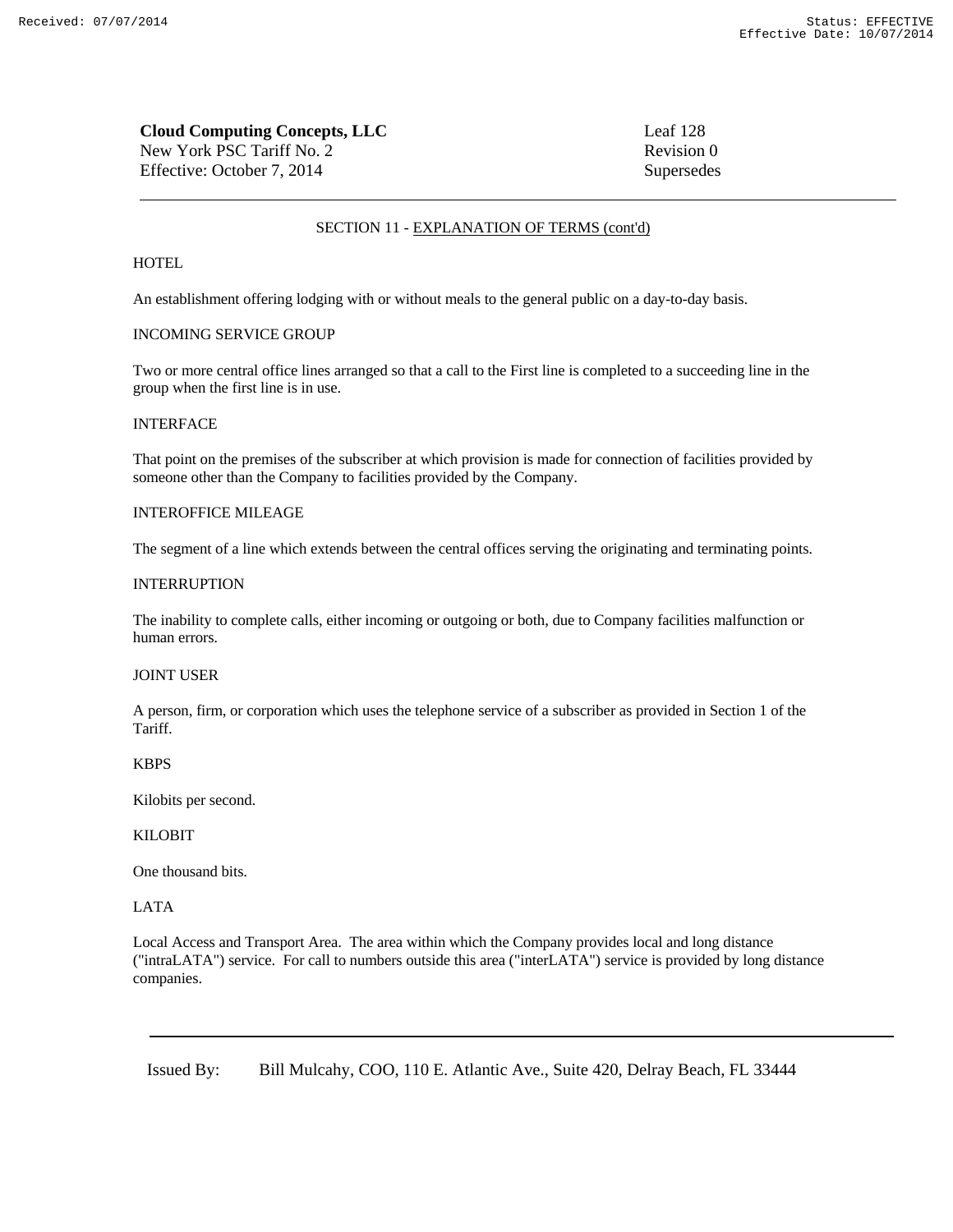| <b>Cloud Computing Concepts, LLC</b> | Leaf 129   |
|--------------------------------------|------------|
| New York PSC Tariff No. 2            | Revision 0 |
| Effective: October 7, 2014           | Supersedes |

#### LATENCY

The time it takes for information to get through the network, sometimes referred to as delay.

### LEASED CHANNEL

A non-switched electrical path used for connection of equipment furnished by the subscriber to equipment furnished by the subscriber or the Company for a specific purpose.

#### LEC

Local Exchange Company.

#### LINK

The physical facility from the network interface on an end-user's or carrier's premises to the point of interconnection on the main distribution frame of the Company's central office.

### LOCAL ACCESS CIRCUIT

A dedicated circuit provided by a Local Exchange Carrier connecting the customer s presence with the Company's Point of Presence (POP).

#### LOCAL CALL

A call which, if placed by a customer over the facilities of the Company, is not rated as a toll call.

### LOCAL CALLING AREA

The area, consisting of one or more central office districts, within which a subscriber for exchange service may make telephone calls without a toll charge.

### LOCAL EXCHANGE SERVICES

Telecommunications services furnished for use by end-users in placing and receiving local telephone calls within local calling areas.

### LOCAL SERVICE

Telephone exchange service within a local calling area.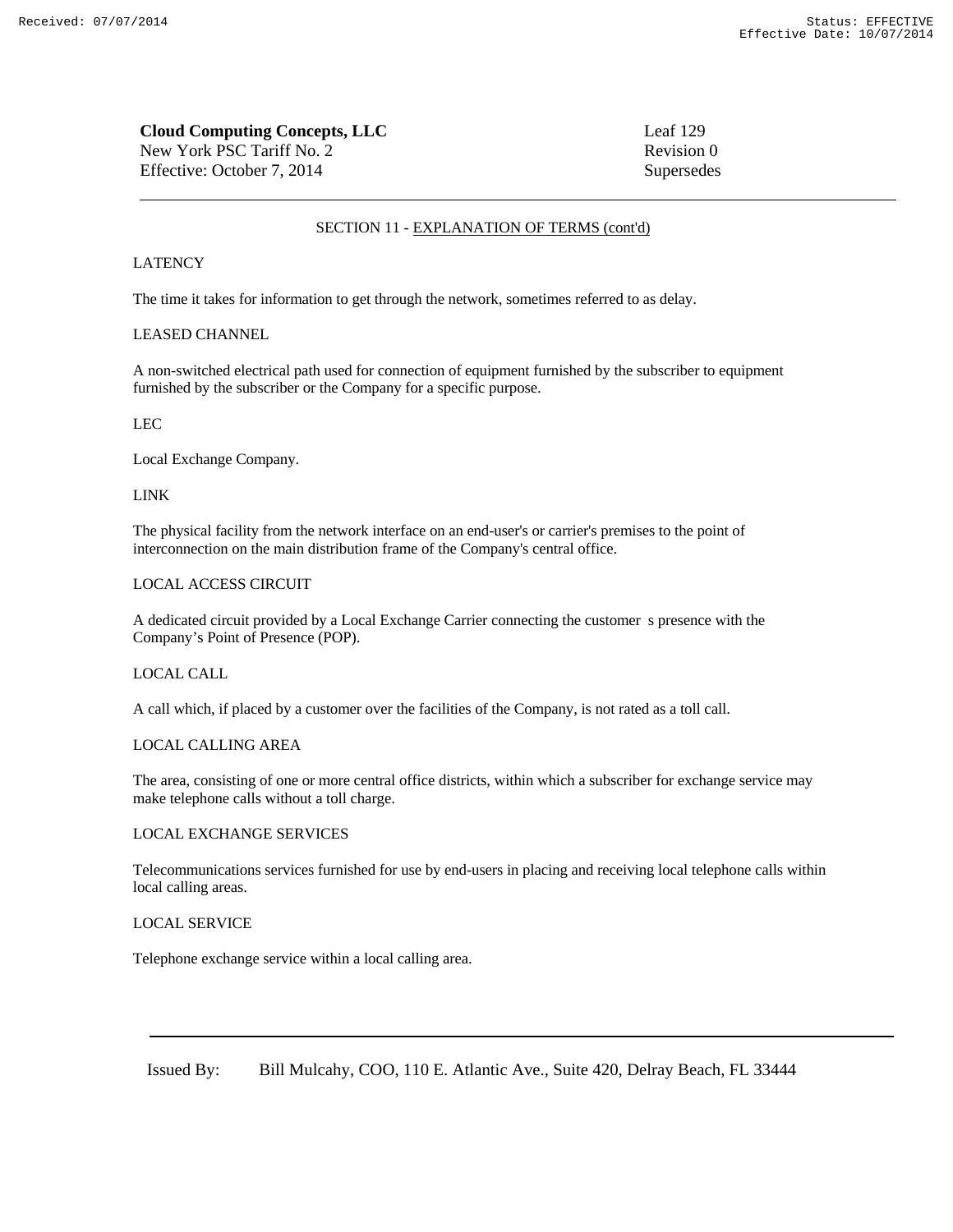| <b>Cloud Computing Concepts, LLC</b> | Leaf $130$ |
|--------------------------------------|------------|
| New York PSC Tariff No. 2            | Revision 0 |
| Effective: October 7, 2014           | Supersedes |

#### LOOP START

Describes the signaling between the terminal equipment or PBX/key system interface and the Company's switch. It is the signal requesting service.

#### LOOPS

Segments of a line which extend from the serving central office to the originating and to the terminating point.

#### MBPS

Megabits per second or million bits per second.

### MEGABIT

One million bits.

### MESSAGE RATE SERVICE

A type of exchange service provided at a monthly rate with an additional charge for local calling based on the usage of the local network. One completed call is equal to one message.

#### MOVE

The disconnection of existing equipment at one location and reconnection of the same equipment at a new location in the same building or in a different building on the same premises.

MRC - Monthly Recurring Charge. The monthly charges to the Customer for services, facilities or equipment which continue for the duration of service.

### MULTI-FREQUENCY ("MF")

An inter-machine pulse-type used for signaling between telephone company switches, or between telephone company switches and PBX/key systems.

### MULTILINE HUNT

A method of call signaling by which a call placed to one number is subsequently routed to one or more alternative numbers when the called number is busy.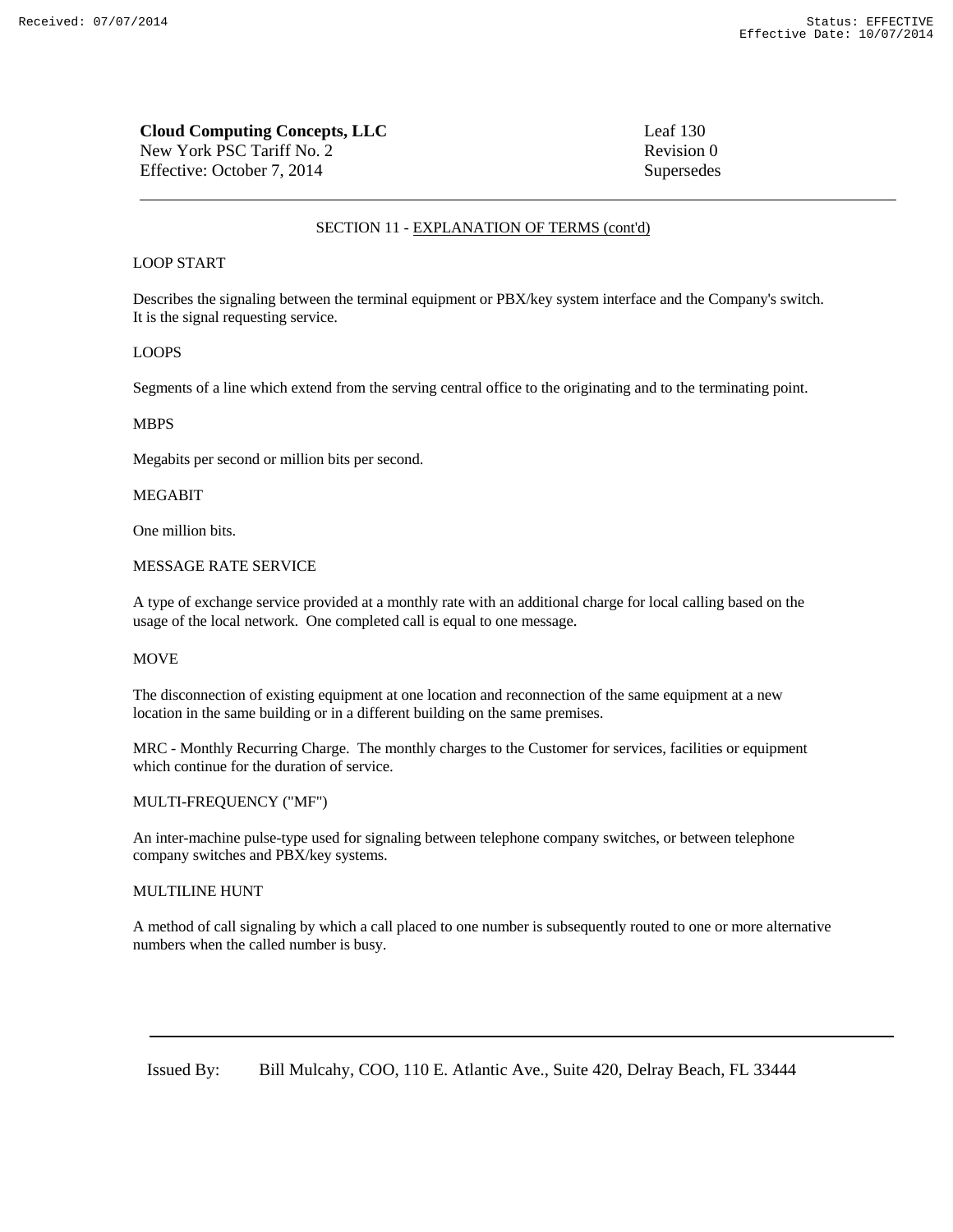| <b>Cloud Computing Concepts, LLC</b> | Leaf 131   |
|--------------------------------------|------------|
| New York PSC Tariff No. 2            | Revision 0 |
| Effective: October 7, 2014           | Supersedes |

#### NETWORK CONTROL SIGNALING

The transmission of signals used in the telecommunications system which perform functions such as supervision (control, status and charging signals), address signaling (e.g. dialing), calling and called number identification, audible tone signals (call progress signals indicating re-order or busy conditions, alerting) to control the operation of switching machines in the telecommunications system.

### NETWORK CONTROL SIGNALING UNIT

The terminal equipment furnished, installed and maintained by the Telephone Company for the provision of network control signaling.

#### NODE

The location to which digital channels are routed and where access is provided to such lines and associated equipment for testing.

NRC **-** Non-recurring Charge. The initial or one-time charge usually associated with initiation or establishment of service.

### OCN (OPTICAL CARRIER LEVEL-N)

The optical interface designed to work with the STS-n signaling rate in a Synchronous Optical Network (SONET). OC-1 is a 51.840 Mbps signal. All higher levels are direct multiples of OC-1.

### ONE MILE RATE

Rate basis used if the serving wire center for the underlying carrier and the customer's premises is one mile or less apart.

## PBX

A private branch exchange.

### POINT OF PRESENCE (POP)

The Company's physical presence in a local calling area or LATA which is used for the purpose of transmitting telephone calls or dedicated interconnection with a LEC.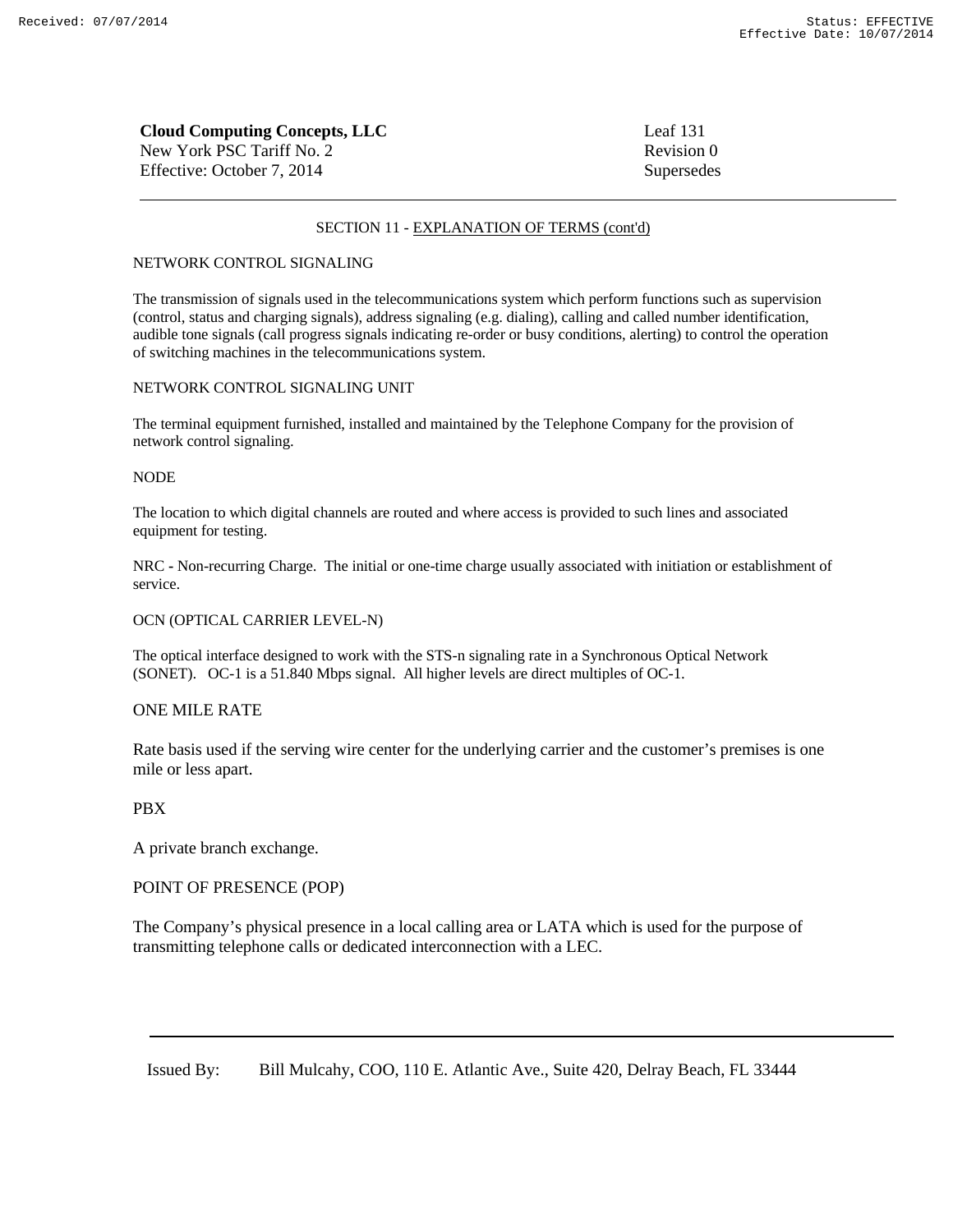| <b>Cloud Computing Concepts, LLC</b> | Leaf $132$ |
|--------------------------------------|------------|
| New York PSC Tariff No. 2            | Revision 0 |
| Effective: October 7, 2014           | Supersedes |

## PORT

A connection to the switching network with one or more voice grade communications channels, each with a unique network address (telephone number) dedicated to the customer. A port connects a link to the public switched network.

## PREMISES

The space occupied by a customer or authorized user in a building or buildings or contiguous property not separated by a public right of way.

## PRIVATE BRANCH EXCHANGE SERVICE

Service providing facilities for connecting central office trunks and tie lines to PBX stations, and for interconnecting PBX station lines by means of a switchboard or dial apparatus.

## PRIVATE LINE SERVICE

Provides the subscriber with a direct channel specifically dedicated to that subscriber's use between specified points.

## PUBLIC ACCESS LINE SERVICE

Service providing facilities for a customer owned coin operated telephone ("COCOT").

## PUBLIC SAFETY ANSWERING POINT ("PSAP")

An answering location for E911 calls originating in a given area. A PSAP may be designated as primary or secondary, which refers to the order in which calls are directed for answering. Primary PSAPs respond first; secondary PSAPs receive calls on a transfer basis only and generally serve as a centralized answering location for a particular type of emergency call.

## RATE CENTER

A geographic reference point with specific coordinates on a map used for determining mileage when calculating charges.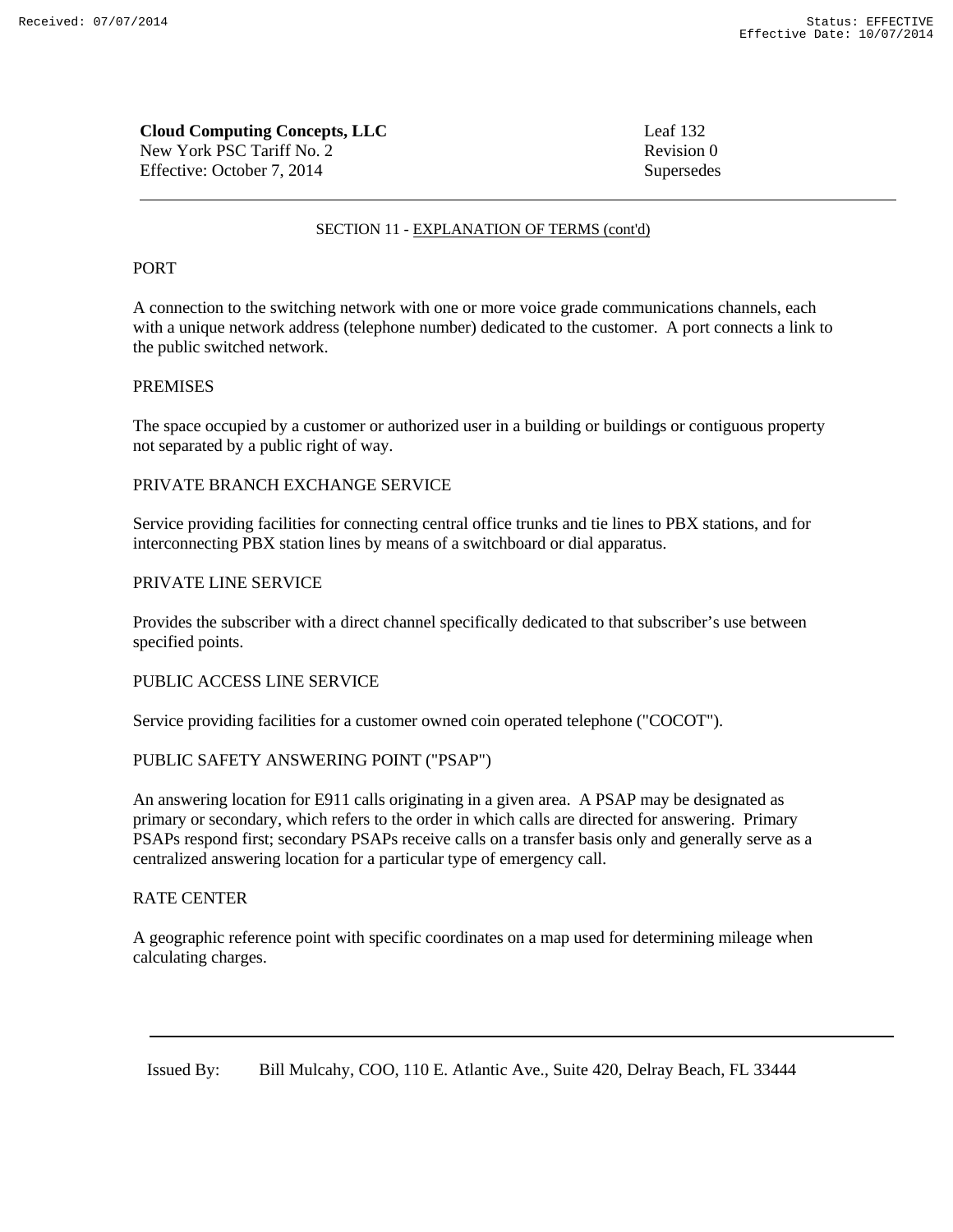| <b>Cloud Computing Concepts, LLC</b> | Leaf $133$ |
|--------------------------------------|------------|
| New York PSC Tariff No. 2            | Revision 0 |
| Effective: October 7, 2014           | Supersedes |

## REFERRAL PERIOD

The time frame during which calls to a number which has been changed will be sent to a recording which will inform the caller of the new number.

## RESALE OF SERVICE

The subscription to communications service and facilities by one entity and the re-offering of communications service to others (with or without `adding value') for profit.

### SAME PREMISES

All space in the same building in which one subscriber has the right of occupancy, and all space in different buildings on contiguous property when occupied solely by the same subscriber. Foyers, hallways and other space for the common use of all occupants of a building are considered the premises of the operator of the building.

## SELECTIVE ROUTING ("SR")

A feature that routes an E911 call from a Central Office to the designated primary PSAP based upon the identified number of the calling party.

## SERVING CENTRAL OFFICE

The central office from which local service is furnished.

## SHARING

An arrangement in which several users collectively use communications service and facilities provided by a carrier, with each user paying a pro-rata share of the communication related costs.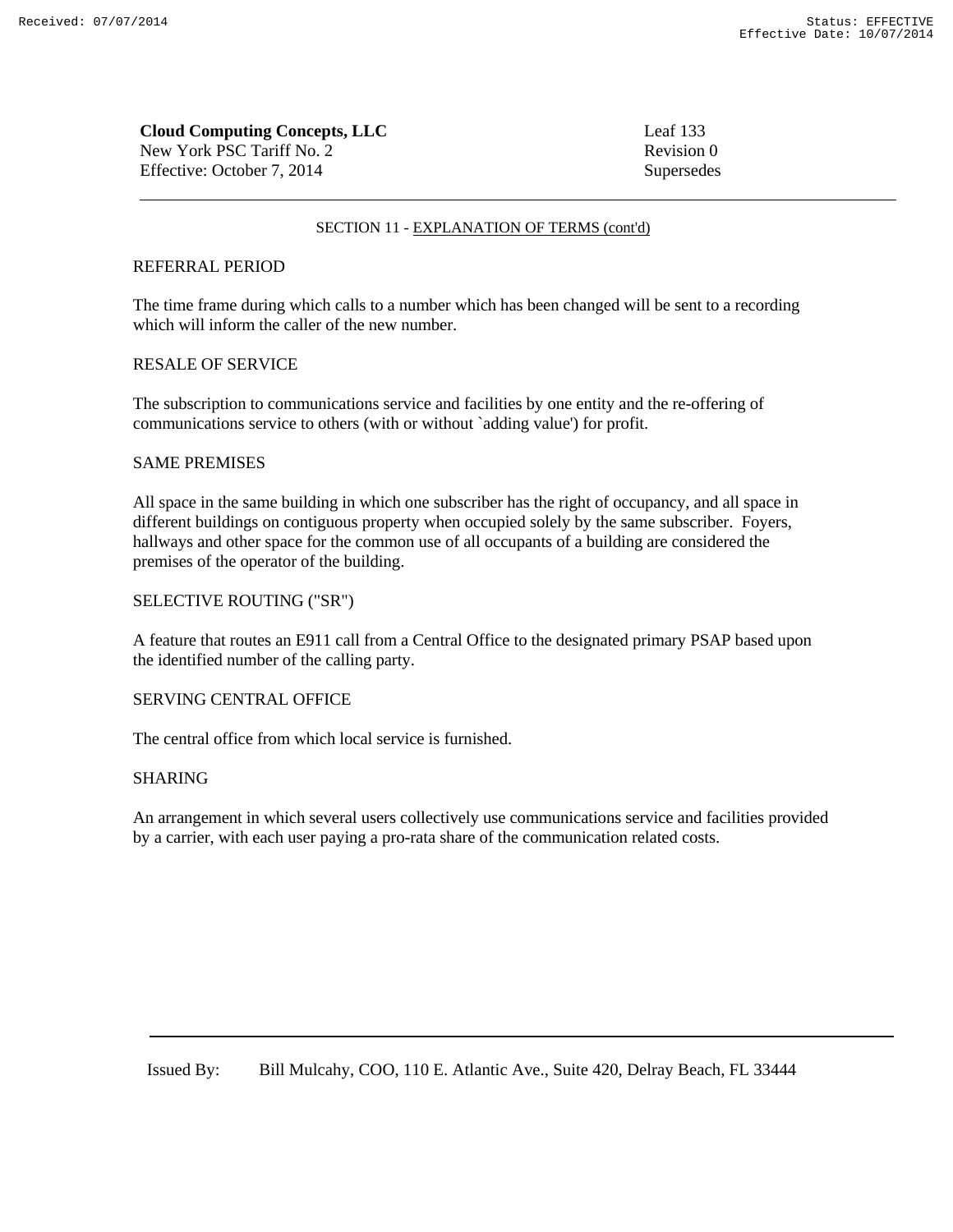| <b>Cloud Computing Concepts, LLC</b> | Leaf 134   |
|--------------------------------------|------------|
| New York PSC Tariff No. 2            | Revision 0 |
| Effective: October 7, 2014           | Supersedes |

## **STATION**

Each telephone on a line and where no telephone associated with the line is provided on the same premises and in the same building, the first termination in station key equipment or a jack for use with a portable telephone.

## STS-N (SYNCHRONOUS TRANSPORT SIGNAL "N"**)**

SONET standards for transmission of OC-N optical fiber by multiplexing "n" STS-1 frames, where "n" is an integer.

## **SUSPENSION**

Suspension of service for nonpayment is interruption of outgoing service only. Suspension of service at the subscriber's request is interruption of both incoming and outgoing service.

## **SYNCHRONOUS**

Transmission in which there is a constant time interval between bits, characters or events.

## SYNCHRONOUS OPTICAL NETWORK (SONET)

An optical interface standard that allows interworking of transmission products from multiple vendors.

## T-1 SYSTEM

A type of digital carrier system transmitting voice or data at 1.544 Mbps. A T- 1 carrier can handle up to 24 multiplexed 64 Kbps digital voice/data channels. A T-1 carrier system can use metallic cable, microwave radio or optical fiber as transmission media.

## TELEPHONE CALL

A voice connection between two or more telephone stations through the public switched exchange system.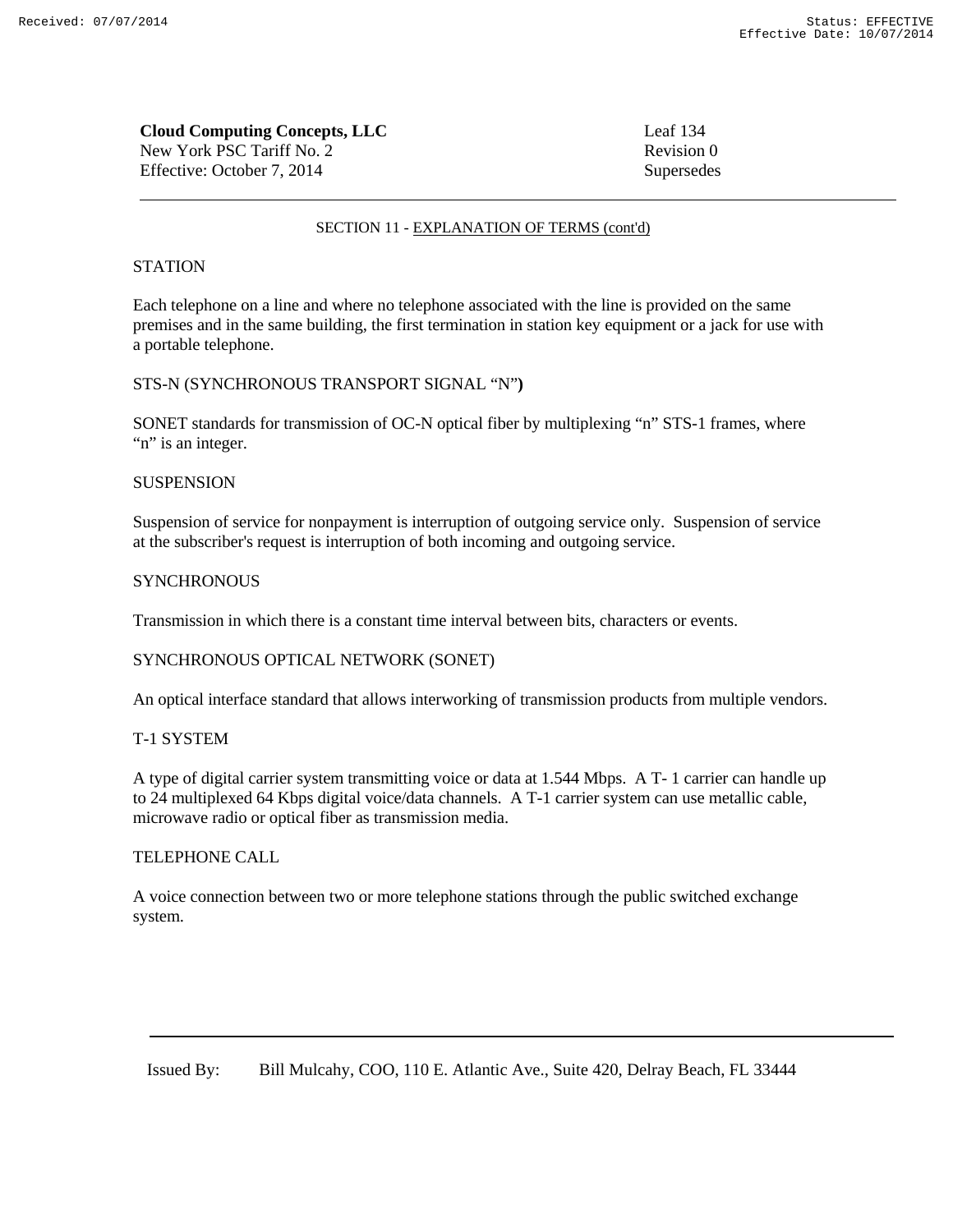| <b>Cloud Computing Concepts, LLC</b> | Leaf 135 |
|--------------------------------------|----------|
| New York PSC Tariff No. 2            | Revision |
| Effective: October 7, 2014           | Supersed |

# Revision 0 Supersedes

## SECTION 11 - EXPLANATION OF TERMS (cont'd)

## TELEPHONE GRADE LINES

Lines furnished for voice transmission or for certain signaling purposes.

## TERMINATION OF SERVICE

Discontinuance of both incoming and outgoing service.

## TIE LINE

A dedicated line connecting two switchboards or dial systems.

## TOLL CALL

Any call extending beyond the local exchange of the originating caller which is rated on a toll schedule by the Company.

## TONE DIAL SIGNALING ("TD")

An electronic signal emitted by the circuitry of Touch-Tone-type push-button dials to represent a dialed digit.

## TWO WAY

A service attribute that includes DOD for outbound calls and can also be used to carry inbound calls to a central point for processing.

## USER

A customer, joint user, or any other person authorized by a customer to use service provided under this **Tariff**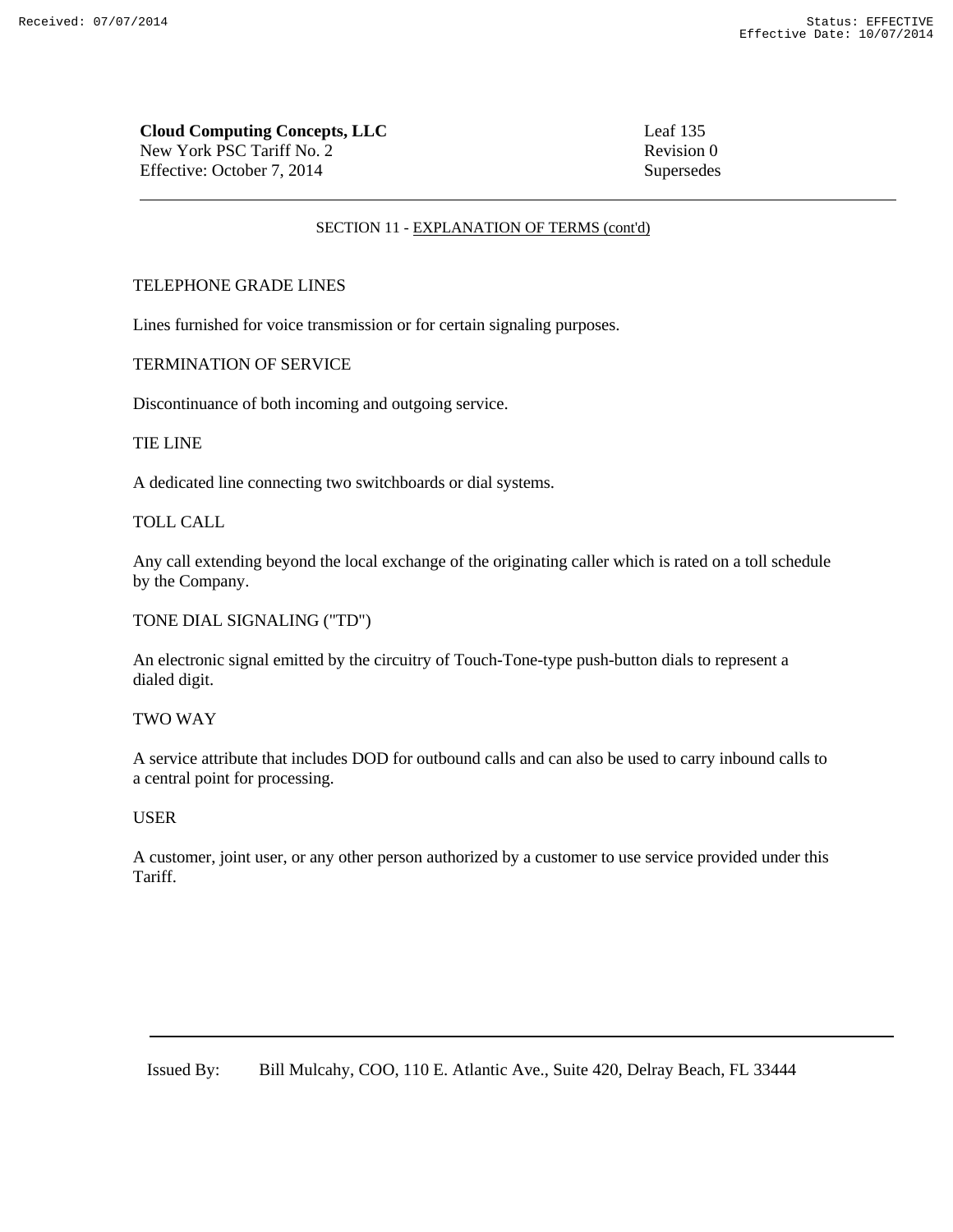**Cloud Computing Concepts, LLC** Leaf 136 New York PSC Tariff No. 2 Revision 0 Effective: October 7, 2014 Supersedes

### SECTION 11 - EXPLANATION OF TERMS (cont'd)

### V & H COORDINATES

Geographic points which define the originating and terminating points of a call in mathematical terms so that the airline mileage of the call may be determined. Call mileage may be used for the purpose of rating calls.

## ZERO MILE RATE

Rate basis used if the serving wire center for the underlying carrier and the customer's premises are the same. (i.e. the  $V & H$  Coordinates are the same.)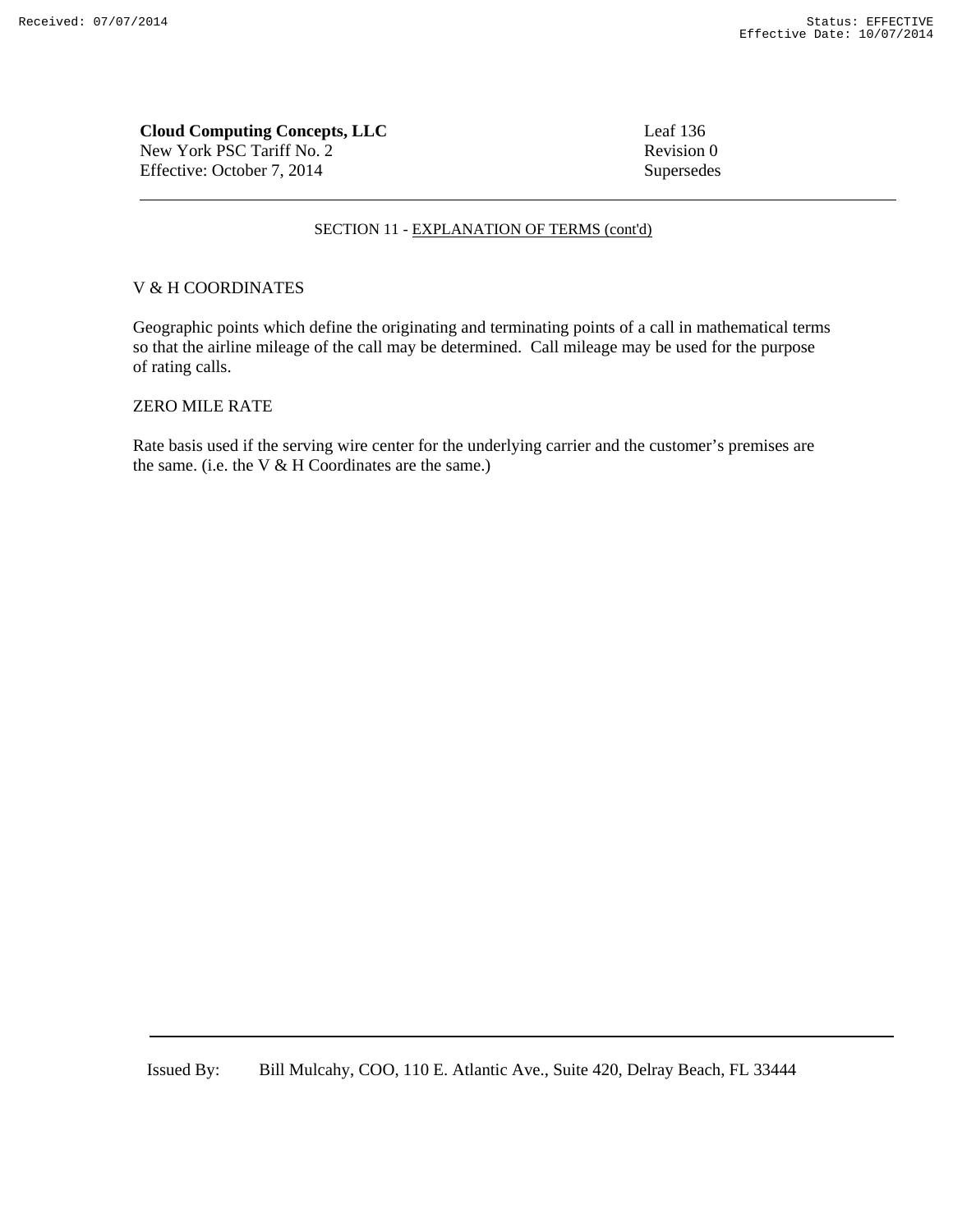| Cloud Computing Concepts, LLC | Leaf 137     |
|-------------------------------|--------------|
| New York PSC Tariff No. 2     | Revision 0   |
| Effective: May 28, 2015       | Supersedes 0 |

## Section 12 - BILLING AND COLLECTION

| 12.1   |  |
|--------|--|
| 12.1.1 |  |
| 12.1.2 |  |
| 12.1.3 |  |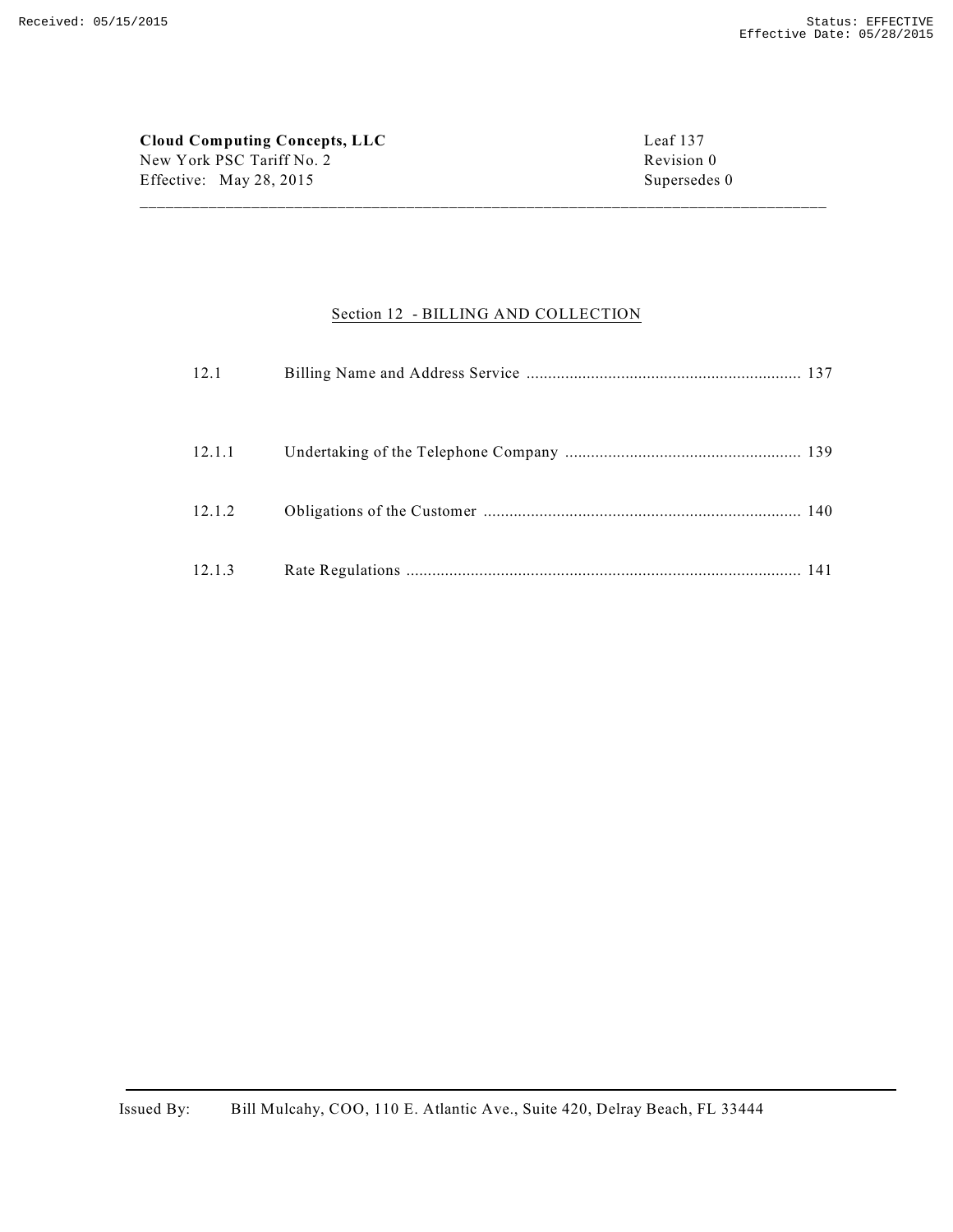## **Cloud Computing Concepts, LLC** Leaf 138 New York PSC Tariff No. 2 Revision 0

Effective: May 28, 2015 Supersedes 0

### Section 12 - BILLING AND COLLECTION SERVICES

\_\_\_\_\_\_\_\_\_\_\_\_\_\_\_\_\_\_\_\_\_\_\_\_\_\_\_\_\_\_\_\_\_\_\_\_\_\_\_\_\_\_\_\_\_\_\_\_\_\_\_\_\_\_\_\_\_\_\_\_\_\_\_\_\_\_\_\_\_\_\_\_\_\_\_\_\_\_\_\_\_\_\_\_\_\_\_\_\_

### 12.1 Billing Name and Address Service

Billing Name and Address (BNA) Service is the provision of the complete billing name, street address, city or town, state and zip code for a telephone number assigned by the Telephone Company.

BNA Service is provided for the sole purpose of permitting the customer to bill its telephonic communications services to its end users and may not be resold or used for any other purpose, including marketing activity such as market surveys or direct marketing by mail or by telephone.

The customer may not use BNA information to bill for merchandise, gift certificates, catalogs or other services or products.

BNA Service is provided on both a manual and a mechanized basis. On a manual basis, the information will be provided by voice telecommunications or by mail, as appropriate. On a mechanized basis, the information will be entered on magnetic tape containing recorded customer messages.

BNA information is furnished for sent-paid, collect, bill to third number, 700 and 900 service messages and messages charged to a calling card that is resident in the Telephone Company's database. In addition, BNA information for messages originated from data terminal numbers (DTNs) for data communications services is furnished on a manual basis only.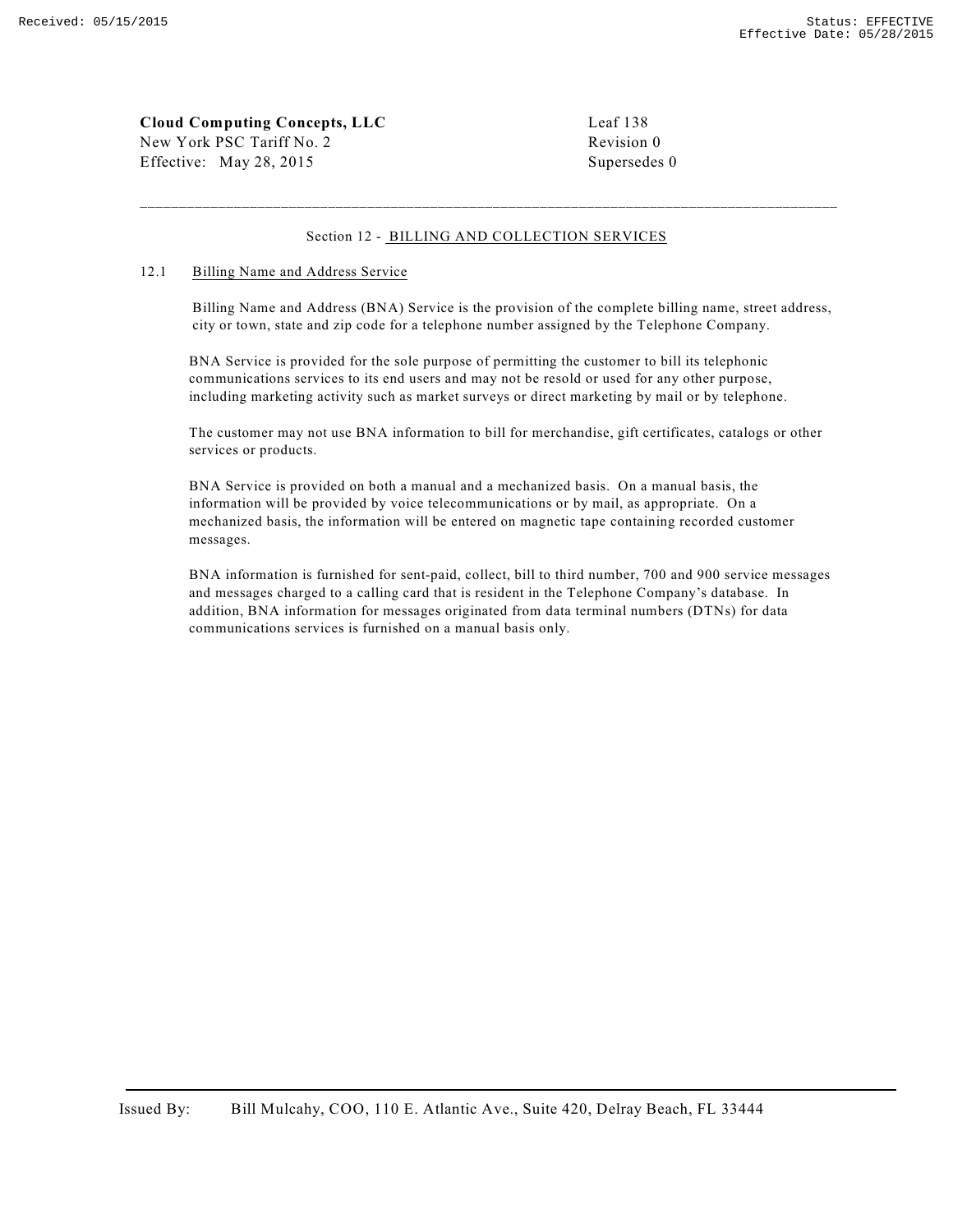**Cloud Computing Concepts, LLC** Leaf 139

New York PSC Tariff No. 2 Revision 0 Effective: May 28, 2015 Supersedes 0

### 12.1 Billing Name and Address Service

- 12.1.1 Undertaking of the Telephone Company
	- (A) A request for information on over 100 and up to 500 telephone numbers should be mailed to the Telephone Company. The Telephone Company will provide the response by first class U.S. Mail within ten (10) business days.

\_\_\_\_\_\_\_\_\_\_\_\_\_\_\_\_\_\_\_\_\_\_\_\_\_\_\_\_\_\_\_\_\_\_\_\_\_\_\_\_\_\_\_\_\_\_\_\_\_\_\_\_\_\_\_\_\_\_\_\_\_\_\_\_\_\_\_\_\_\_\_\_\_\_\_\_\_\_\_\_\_

(B) Upon receipt of a magnetic tape of recorded customer messages, the Telephone Company will, at the request of the customer, provide BNA service on a mechanized basis. The tape of messages may be provided by the customer or, where the customer subscribes to Recording Service, may be the output from that service. The Telephone Company will enter the BNA information on the recorded message tape and send the tape to the customer by first class U.S. Mail. Other methods of delivering the data may be negotiated, and charges based on cost will apply.

The Telephone Company will provide a response to customer-provided tapes by mail within six (6) business days of receipt. The Telephone Company will process and mail tapes which are the output of Recording Service every fifth business day.

- (C) The Telephone Company will specify the format in which requests and tapes are to be submitted.
- (D) The BNA information will be provided for the calling number furnished to the extent a billing name and address exists in the Telephone Company records, including nonpublished and non-listed numbers. If the billing name and address information for a specific calling number is confidential due to legal, national security, end user or regulatory imposed requirements, the Telephone Company will provide an indicator on the confidential records.
- (E) The Telephone Company will provide the most current BNA information resident in its data base. Due to normal end user account activity, there may be instances where the BNA information provided is not the BNA that was applicable at the time the message originated.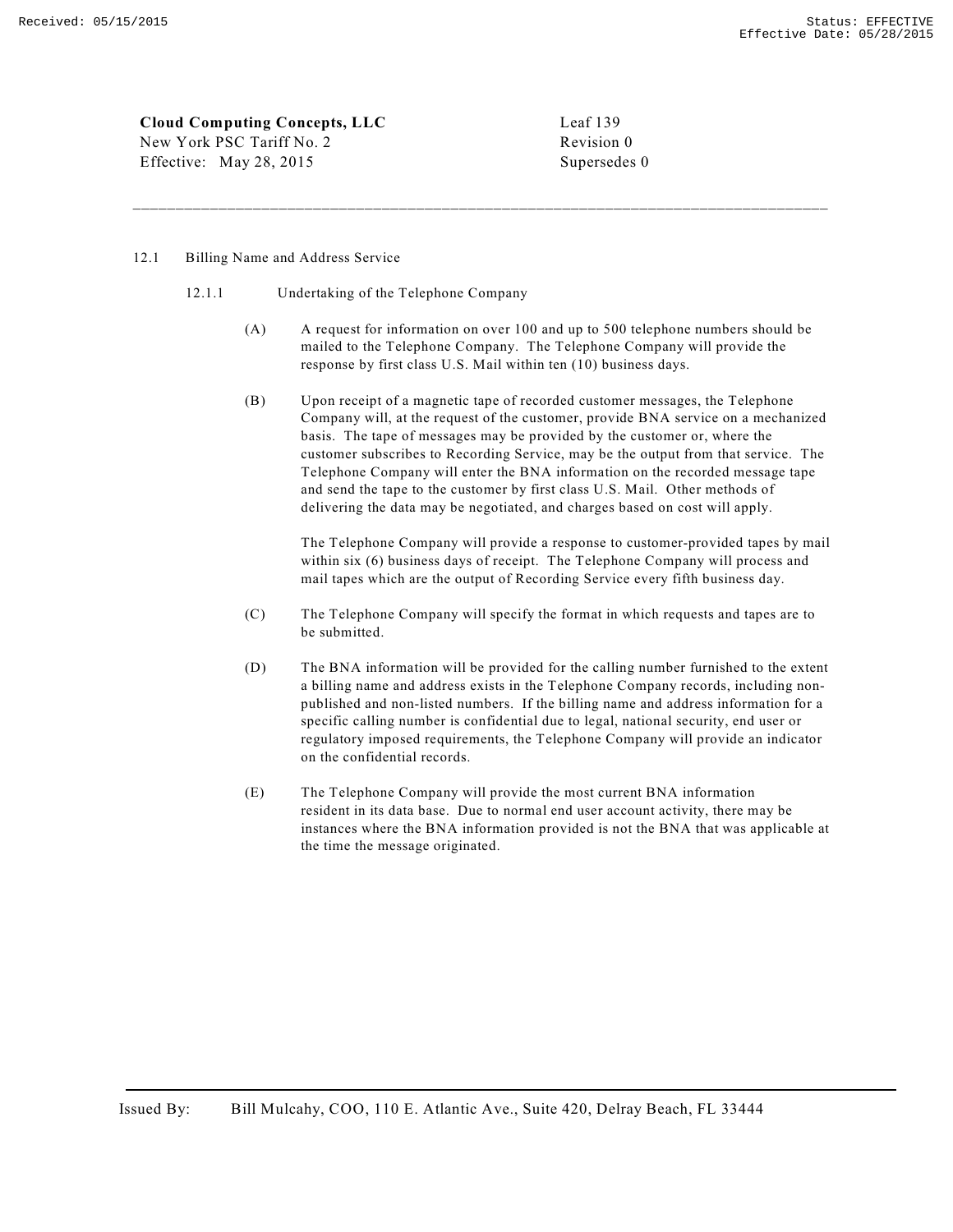**Cloud Computing Concepts, LLC** Leaf 140 New York PSC Tariff No. 2 Revision 0

Effective: May 28, 2015 Supersedes 0

### 12.1 Billing Name and Address Service (Cont'd)

- 12.1.2 Obligations of the Customer
	- (A) With each order for BNA Service, the customer shall identify the authorized individual and address to receive the BNA information.

\_\_\_\_\_ \_\_\_\_\_\_\_\_\_\_\_\_\_\_\_\_\_\_\_\_\_\_\_\_\_\_\_\_\_\_\_\_\_\_\_\_\_\_\_\_\_\_\_\_\_\_\_\_\_\_\_\_\_\_\_\_\_\_\_\_\_\_\_\_\_\_\_\_\_\_\_\_\_\_\_\_\_\_\_\_\_\_

- (B) A customer which orders BNA Service on a mechanized basis and which intends to submit tapes of record messages for processing must provide the Telephone Company with an acceptable test tape or transmission which includes all call types for which BNA information may be requested.
- (C) The customer shall institute adequate internal procedures to insure that BNA information, including that related to non-published and non-listed numbers, is used only for the purpose set forth in this tariff and that BNA information is available only to those customer personnel or agents with a need to know the information. The customer must handle all billing name and address information designated as confidential by the Telephone Company in accordance with Telephone Company's procedures concerning confidential information. The Telephone Company will provide to the customer a statement of its procedures concerning confidential information.
- (D) The customer shall not publicize or represent to others that the Telephone Company jointly participates with the customer in the development of the customer's end user records, accounts, data bases or market data, records, files and data bases or other systems it assembles through the use of BNA service.
- (E) When the customer orders BNA Service for both interstate and intrastate messages, the projected percentage of interstate use must be provided in a whole number to the Telephone Company. The Telephone Company will designate the number obtained by subtracting the projected interstate percentage from 100 (100 - projected interstate percentage = intrastate percentage) as the projected intrastate percentage.

This whole number percentage will be used by the Telephone Company to apportion the rates and nonrecurring charges between interstate and intrastate in those circumstances where the recorded message detail is not sufficient to permit the Telephone Company to determine the appropriate jurisdiction. This percentage will remain in effect until a revised report is received as set forth following.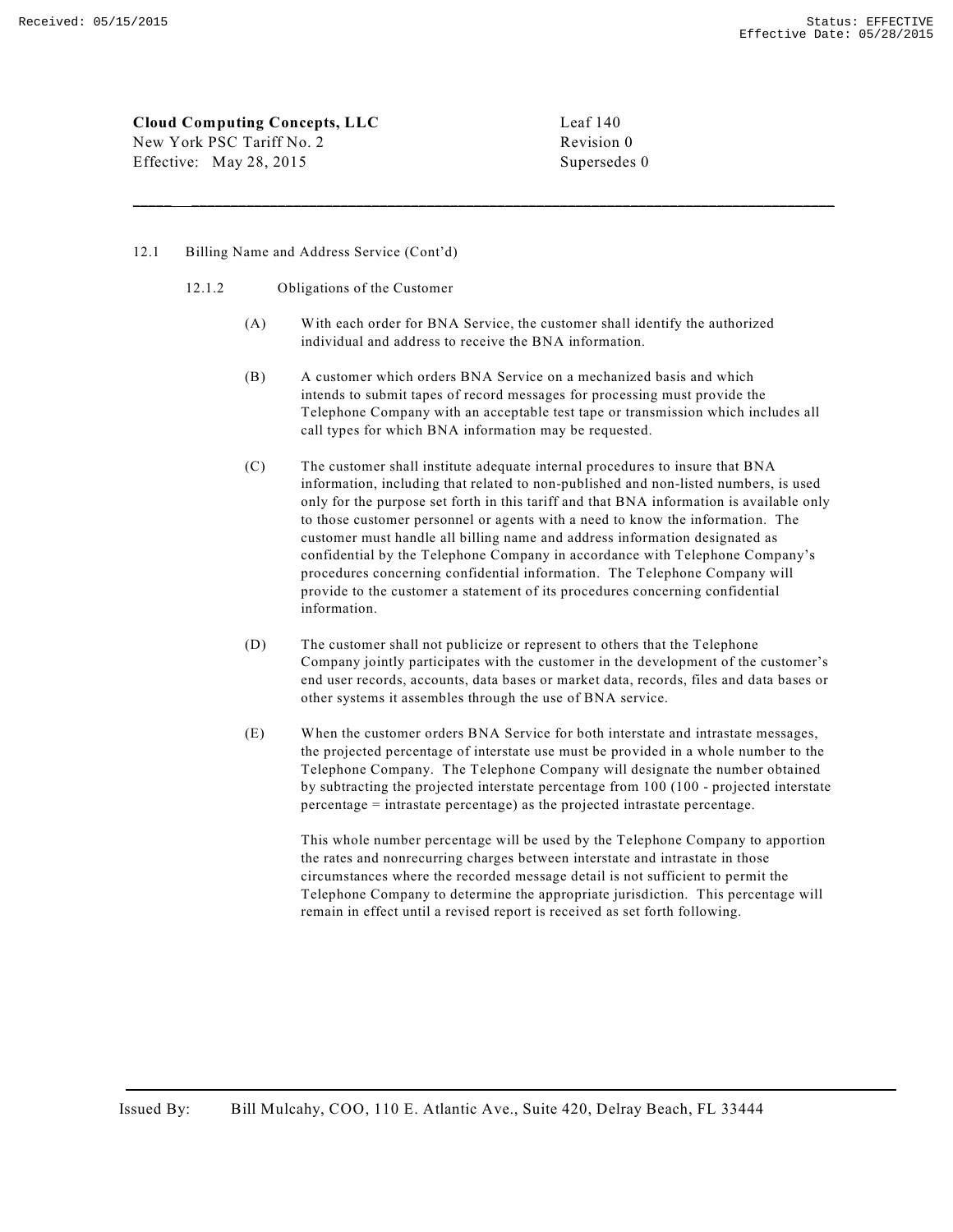**Cloud Computing Concepts, LLC** Leaf 141 New York PSC Tariff No. 2 Revision 0 Effective: May 28, 2015 Supercedes 0

#### 12.1 Billing Name and Address Service (Cont'd)

- 12.1.2 Obligations of the Customer (Cont'd)
	- (E) (Cont'd)

Effective on the first of January, April, July and October of each year, the customer may update the jurisdictional report. The customer shall forward to the Telephone Company, to be received no later than 20 calendar days after the first of each such month, a revised report showing the interstate percentage of use for the past three months ending the last day of December, March, June and September, respectively. Except where jurisdiction can be determined from the recorded message detail, the revised report will serve as the basis for the next three months billing and will be effective on the bill date in the following month (i.e., February, May, August and November). No prorating or back billing will be done based on the report. If the customer does not supply the report, the Telephone Company will assume the percentages to be the same as those provided in the last quarterly report. For those cases in which a quarterly report has never been received from the customer, the Telephone Company will assume the percentages to be the same as those provided in the order for service.

\_\_\_\_\_\_\_\_\_\_\_\_\_\_\_\_\_\_\_\_\_\_\_\_\_\_\_\_\_\_\_\_\_\_\_\_\_\_\_\_\_\_\_\_\_\_\_\_\_\_\_\_\_\_\_\_\_\_\_\_\_\_\_\_\_\_\_\_\_\_\_\_\_\_\_\_\_\_\_\_\_\_\_\_\_\_

(F) The Telephone Company shall use reasonable efforts to provide accurate and complete lists. The Telephone Company makes no warranties, expressed or implied, as to the accuracy or completeness of these lists.

#### 12.1.3 Rate Regulations

- (A) Service Establishment Charges apply for the initial establishment of BNA service on a manual basis, for the initial establishment of BNA service on a mechanized basis and for establishment of a Master BNA List for a customer.
- (B) A charge applies for each request for BNA information for a telephone number or DTN number on a manual basis. A charge applies for each message processed to supply BNA information on a mechanized basis.

The Telephone Company will keep a count of the requests and of the messages processed. The Telephone Company will bill the customer in accordance with these counts whether or not the Telephone Company was able to provide BNA information for all requests and messages.